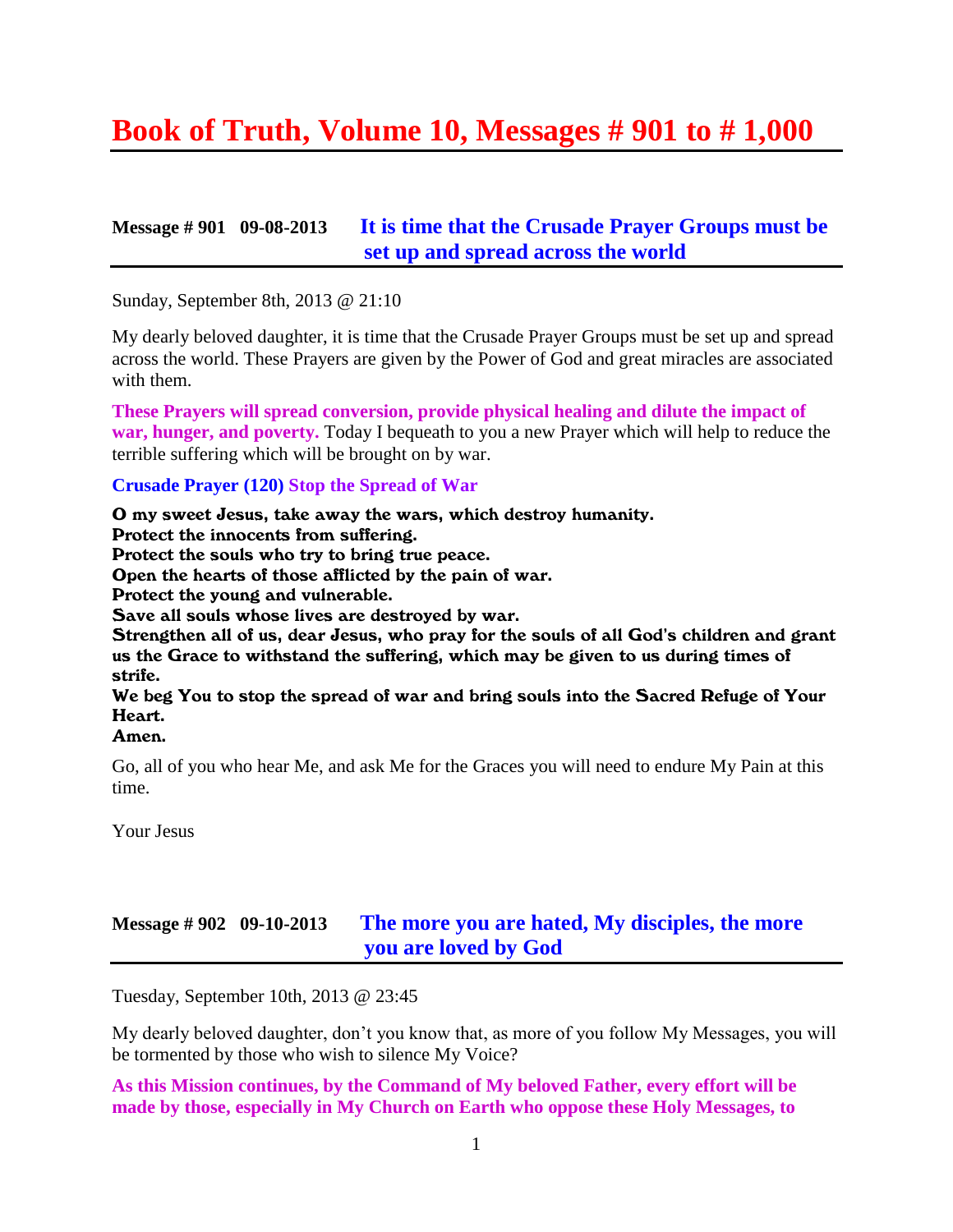**force you to stop following them.** These objections will increase and every kind of twisted logic, arrogant denial of the Truth and falsified theology, will be used to drown out the Voice of God.

The more you are hated, My disciples, the more you are loved by God, because only those who follow Me and live their lives according to My Teachings will suffer in this way. **If you are exalted, favored and chosen by the world as a living saint, where no fault is found or the error of your ways publicly identified, then you are not chosen by God, for you defy what is expected of God's servants. Without expressing the Truth and by twisting My Truth, in order to excel yourselves in the eyes of the world, you will be thrown to one side while I seek out My true servants.**

My true servants love Me and are moved by My Holy Spirit. Their sorrow, which is expressed in their eyes, because they suffer with Me, can be seen clearly by those who have been given the Gift of the Holy Spirit themselves. Never do these pure souls condemn others or try to block the Word of God, for they are incapable of doing this.

You must pray hard at this time  $-$  all of you  $-$  for these holy servants of Mine are under attack because of Me. I stand with them, but many will fall and crumble under the pressure to remain silent when they are forced to present to their flock the doctrine of lies to come.

Your Jesus

# **Message # 903 09-11-2013 [Mother of Salvation: You will be mocked for](http://www.thewarningsecondcoming.com/mother-of-salvation-you-will-be-mocked-for-failing-to-recognise-the-new-interpretation-of-catholicism/)  [failing to recognize the new interpretation of](http://www.thewarningsecondcoming.com/mother-of-salvation-you-will-be-mocked-for-failing-to-recognise-the-new-interpretation-of-catholicism/)  [Catholicism](http://www.thewarningsecondcoming.com/mother-of-salvation-you-will-be-mocked-for-failing-to-recognise-the-new-interpretation-of-catholicism/)**

Wednesday, September 11th, 2013 @ 16:30

My child, my Heart is entwined with that of my beloved Son, Jesus Christ, at this time of great sorrow when the persecution of all of God's children is increasing.

Every person in the world, particularly those without money, influence, or possessions, will suffer because of the greed of those who control many nations. My Work to help my Son achieve the final part of His Covenant to save humanity has begun to be seen in many ways. I will, by the Power of God, guide all of those who are distraught with grief, because of the suffering in their lives, into the Refuge of my Son's Protection. Those who have to endure such poverty, such hunger, such anguish, such injustice – whatever it may be – will be comforted when you ask me to pray for you.

**Those of you who have to suffer, because you bear witness to Jesus Christ, the Savior of humanity, will be given extra strength at this time when you ask Me to help you. The greatest injustice within my Son's Church will soon be witnessed, where both ordinary believers and sacred servants alike, will be accused of disobedience against the Teachings of Jesus Christ.**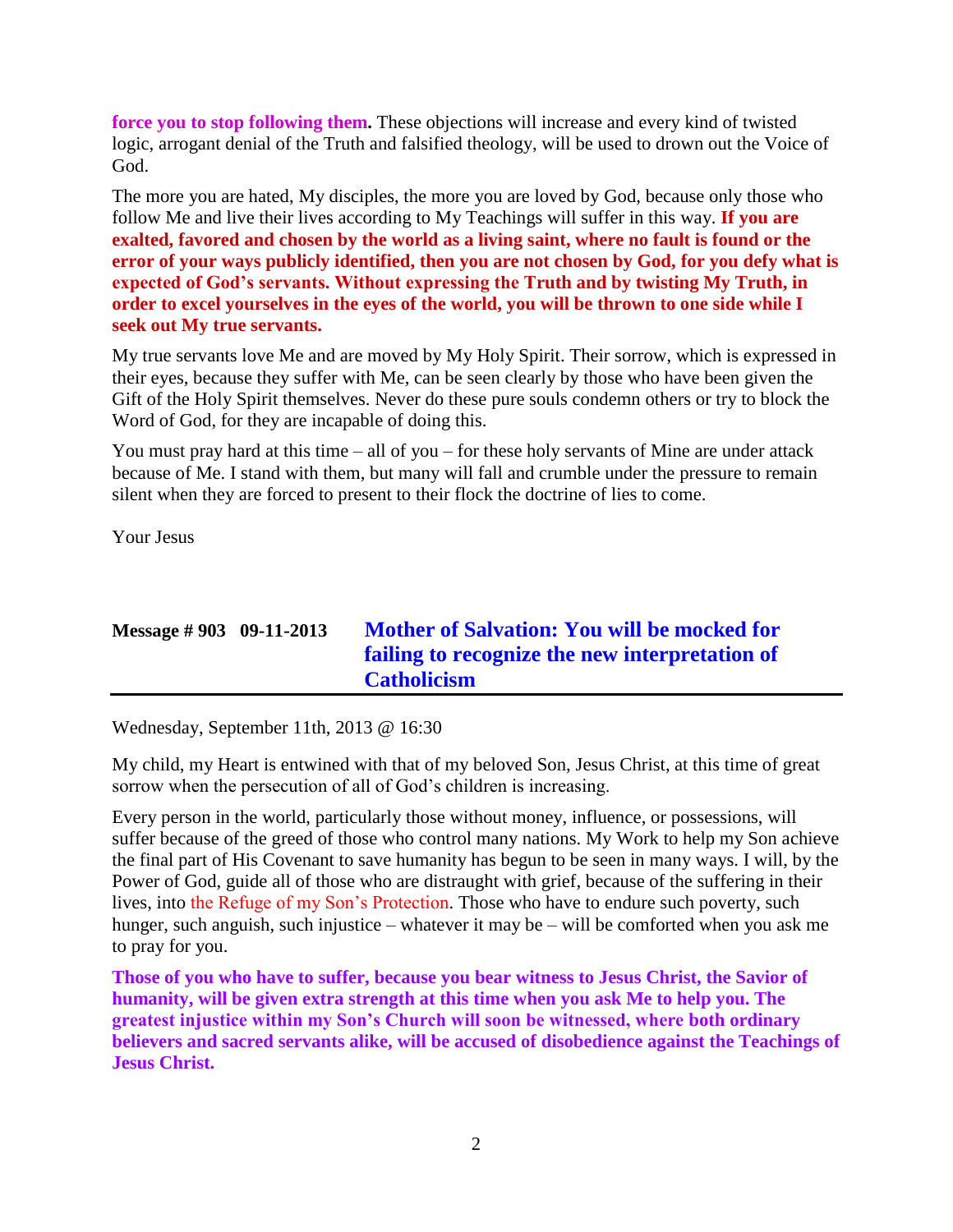**You will be asked to take an oath – to be recited like the Apostles Creed – to declare your allegiance to an altered form of worshipping God. By swearing, through this oath, not acknowledged in the Most Holy Bible, you will place your soul in great danger. The liturgy will be changed and new additions declared, while other parts, recited for many years, will no longer be made known.** This wicked plan will be justified because they will take all the attributes associated with my Son and declare these to be the reason for such changes.

This is why those of you who are loyal to my Son will find it deeply disturbing and your souls will suffer greatly. And while you will continue to pay homage to my Son, you will be mocked for failing to recognize the new interpretation of Catholicism and Christianity. You must never lose courage, during these trials, because you are, dear children, favored by God and He will remain with you right up to the end.

Never turn away from the Truth. Never believe anything, which did not come from God.

Your beloved Mother

Mother of Salvation

# **Message # 904 09-13-2013 [Those amongst you who suffer greatly and who](http://www.thewarningsecondcoming.com/those-amongst-you-who-suffer-greatly-and-who-may-have-lost-all-hope-in-life-know-that-you-are-in-my-heart/)  [may have lost all hope in life, know that you are in](http://www.thewarningsecondcoming.com/those-amongst-you-who-suffer-greatly-and-who-may-have-lost-all-hope-in-life-know-that-you-are-in-my-heart/)  [My Heart](http://www.thewarningsecondcoming.com/those-amongst-you-who-suffer-greatly-and-who-may-have-lost-all-hope-in-life-know-that-you-are-in-my-heart/)**

Friday, September 13th, 2013 @ 23:15

My dearly beloved daughter, My Heart yearns for the world and everyone who lives in it and I promise you that I will do everything to unite all of you, God's children, within My Heart.

I love every man, woman, and child, no matter who they are – whether they are powerful, rich, influential, humble, poor, or just simple people, living ordinary lives. All of you were chosen to be born by My Father, Who created you. Each soul has a purpose and every one of you is a cherished child of God.

**Those amongst you, who suffer greatly and who may have lost all hope in life, know that you are in My Heart and that I feel your pain deeply. I suffer within you. You must never give up hope, because I have a place for you in My Paradise.** When you give up hope, you are turning your back on your future, which is full of My Light. This future is My Gift to you and all is Mine. **I will take away your worry. Just call to Me and say: "Jesus, take my terrible pain and suffering away and let me feel Your Love." and I will lift your heavy burden instantly.**

**When you feel empty and believe that no one truly loves you, you must know that I Am there beside you, because I will always love you, no matter how far away you have strayed.** When you believe that you have nothing to live for, then know that My New Paradise will give you Eternal Life. But you must persevere with your suffering in this life first. Yet, I will ease your suffering and all you have to do is ask Me to.

Many of you feel worthless, unloved, unsuccessful, unfulfilled, and of little use. You feel like this because the world is obsessed with so-called success and ambitions. Only the few, the elite, seem to achieve such great heights. The pressures created by the world's media to celebrate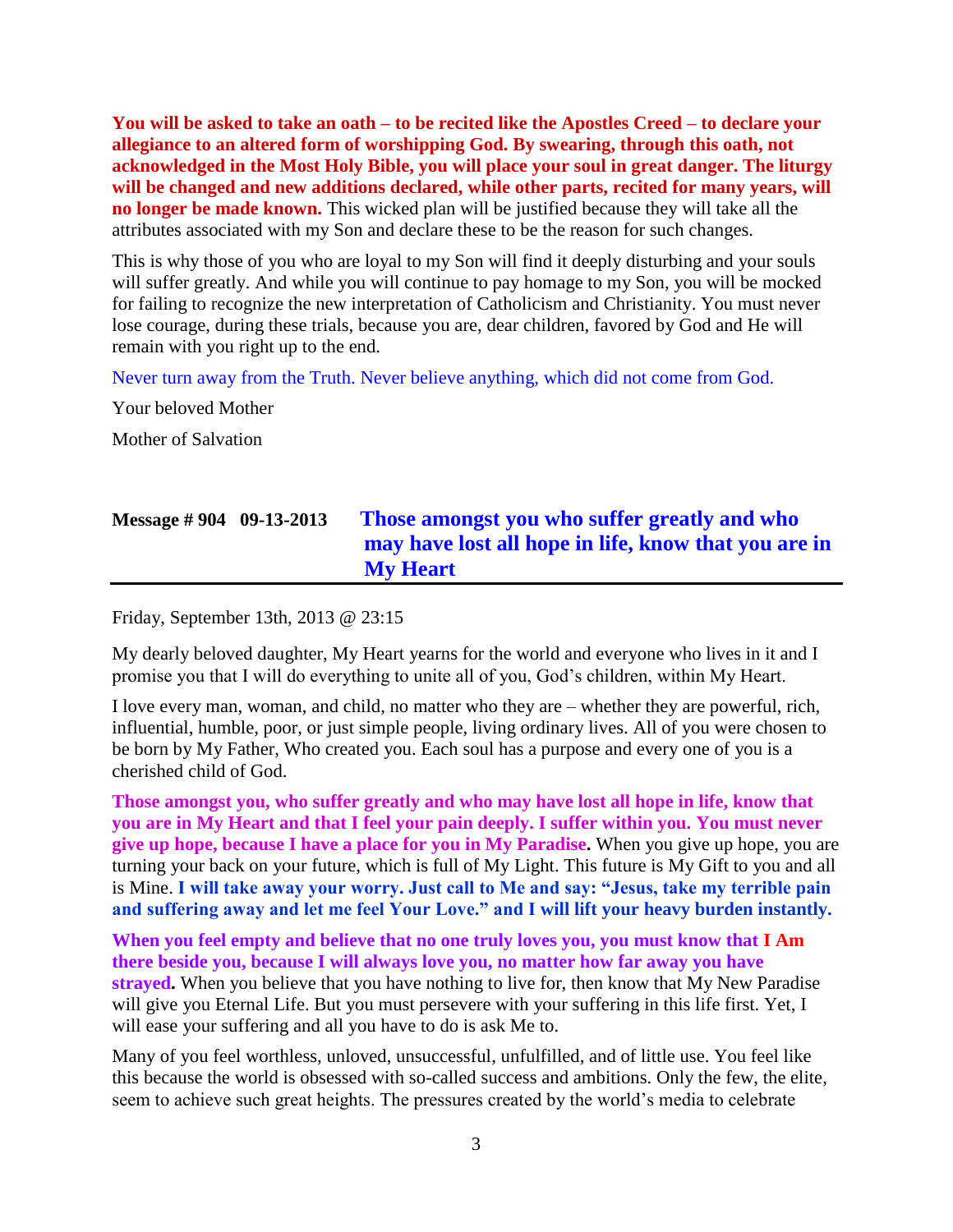wealth and beauty only serve to destroy the confidence of ordinary man. It is not necessary to impress others. It is not necessary or desirable to impress Me with your so-called success. Work hard, by all means. Use the talents given to you by God, but use them in order to serve others and for the good of all. **But know this. It is the weak, the humble of spirit and those with a simple love for Me, Jesus Christ, whom I will raise up to the greatest glory in My Kingdom. Those who suffer now will never suffer again in My New Paradise.**

My Promise to come to gather you all will be fulfilled during My Second Coming. Look to this day with longing and joy, for it is not far away and then I will bring you the Gifts of love, joy, happiness, and Eternal Life. Persevere and come close to Me. **I Am** with you. I will never desert you, but you must not separate yourself from Me because if you do, you will be lost to Me. Come, lay your head upon My Shoulder. Let Me comfort you. Let Me put an end to your sorrow. Let Me wipe your tears away. Let Me grant you My Peace.

**I grant you a special Blessing now. Take it. Accept My Hand and all will be well. I love you.**

Your Jesus

# **Message # 905 09-14-2013 [The doctrine of darkness –](http://www.thewarningsecondcoming.com/the-doctrine-of-darkness-the-great-apostasy-which-will-spring-from-the-loins-in-my-church-will-descend-like-a-great-thick-mist/) the great apostasy [which will spring from the loins in My Church –](http://www.thewarningsecondcoming.com/the-doctrine-of-darkness-the-great-apostasy-which-will-spring-from-the-loins-in-my-church-will-descend-like-a-great-thick-mist/) [will descend like a great thick mist](http://www.thewarningsecondcoming.com/the-doctrine-of-darkness-the-great-apostasy-which-will-spring-from-the-loins-in-my-church-will-descend-like-a-great-thick-mist/)**

Saturday, September 14th, 2013 @ 03:00

My dearly beloved daughter, **I Am the Voice in your midst, Who tries to make Myself heard among those leaders who spread apostasy and who rule in the four corners of the Earth.**

The doctrine of darkness – the great apostasy, which will spring from the loins in My Church – will descend like a great thick mist upon all unsuspecting Christians very soon. The plan to suppress the Truth has begun and soon, twisted versions of My Holy Doctrine will become clear to many of you. But, while they will trade the Truth for lies, the Holy Spirit will rise against My enemies. My Light will still be visible amidst all the confusion, which the leaders of the greatest apostasy of all time will bring to bear on the world. They will not rest until the world become like heathen, with no love for Me, Jesus Christ.

**The secular world will be deemed to be the just one, the one where each man will be encouraged to follow their own lusts and desires. Every attempt will be made to dampen the Presence of the Holy Spirit. They will deny My Suffering on the Cross and the significance of the need to earn salvation, though it be given to anyone who redeems himself to Me, and who asks for My Mercy**. They will not just force feed God's children with lies about Me and My Teachings, they will persecute those who question such lies.

**Those who challenge the leader of My Church, from within, will be dealt with ruthlessly**  and not a shred of mercy will be shown. Those of you who accept false doctrines, from those who say they represent My Church, and know in your heart that they could not come from Me, then I will help you. I will comfort you as I guide you. You must never deny the Truth or give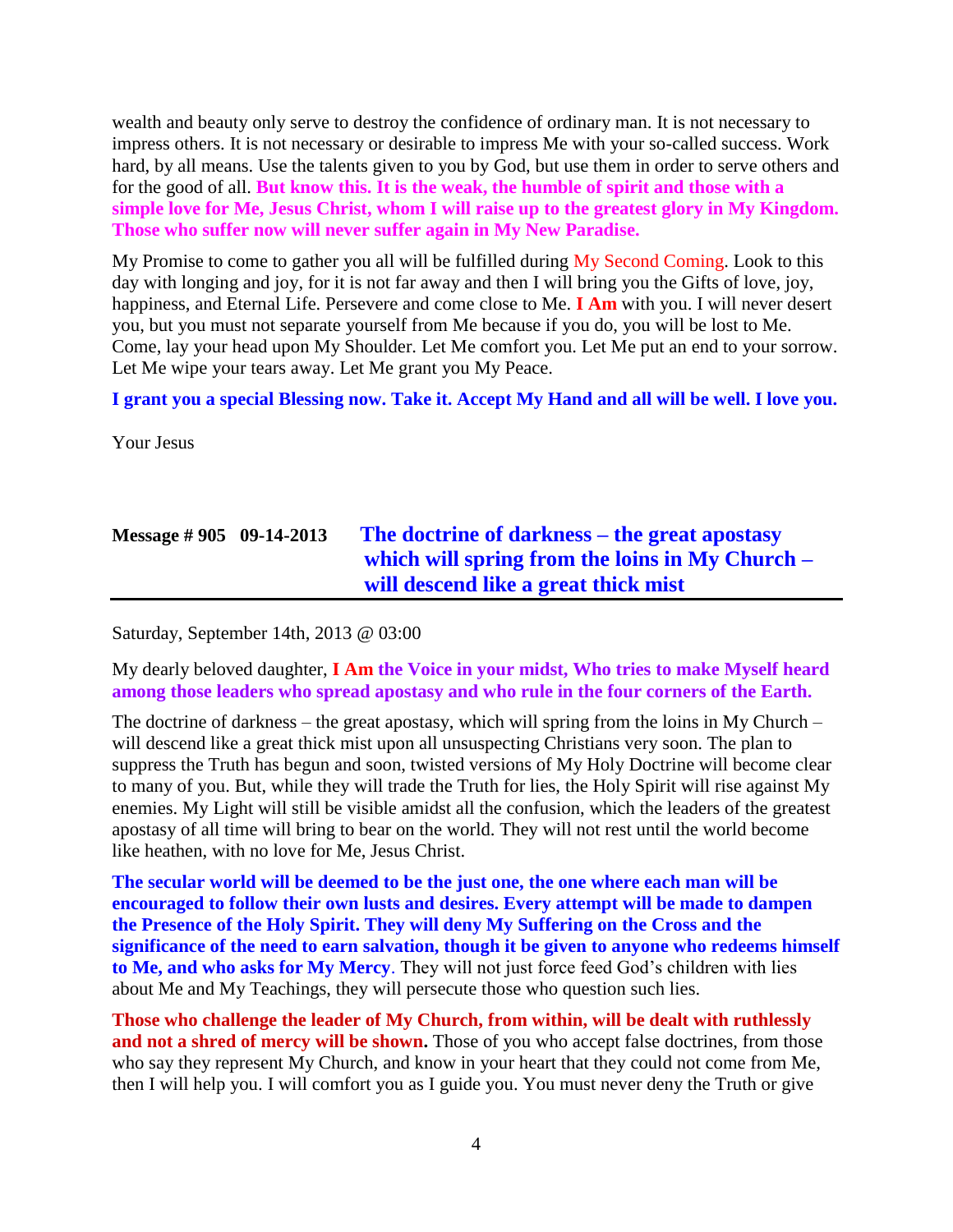into those whose lust for power means that they will lie in My Name, if they can remain on favorable terms with My enemies. Your faith will be truly tested.

I come now to bring you the Truth, only because you will be denied the Truth. When this happens, you will not be allowed to declare the Truth to other souls who cannot survive without it.

Pray for the Mercy of your own souls and for those who will be led into grave error by My enemies.

Your Jesus

| Message $\# 906$ 09-14-2013 | <b>Mother of Salvation: These Medals will convert all</b> |
|-----------------------------|-----------------------------------------------------------|
|                             | souls, who are open to the Mercy of my Son, Jesus         |
|                             | <b>Christ</b>                                             |

Saturday, September 14th, 2013 @ 16:10

O, my child, just as I loved my Son, from the moment I looked into His beautiful Face, so do I love all of God's children as my very own.

**I am the Mother of God, but I am also the Mother of all of God's children, as I pledged to help them in their moment of final salvation. My Son, when He crowned me at my Coronation in Heaven, gave me the authority to become the Mother of the twelve tribes – the twelve nations in the New Jerusalem.** Before that day dawns, I, as the Mother of Salvation, will seek out souls everywhere and draw them to my Son. I help Him in this onerous task and just as my Heart is entwined in His, it is also entwined within the hearts of those who truly love my Son.

As your Mother, I love all of God's children. **I feel the same love for each of you as any mother feels for her young. I see God's children as if all of them were just little children. I**  feel their pain. I suffer with my Son when He looks upon sinners, who reject the Love He has for them. How He agonizes over them and how many tears I now cry as I watch the wretchedness of man grow because of the spread of sin. Yet, there is still much love alive in the world. This love, when it is pure, will withstand the darkness and, like a beacon, it will attract souls towards it. This is the way God will work in order to enlighten humanity. He will use the love of those who love Him to bring Him the souls of the rest.

My duty is to offer as many sinners as possible the chance to save their souls. **I do this through the apparitions, which are witnessed when I appear, in order to ignite the faith of sinners everywhere. I now do this by providing the Medal of Salvation. My child, as I have said, this Medal must be made available to the world through you and based on my instructions to you.** These instructions are only being made known to you. **These Medals will convert all souls who are open to the Mercy of my Son, Jesus Christ. This will then result in the salvation of millions.**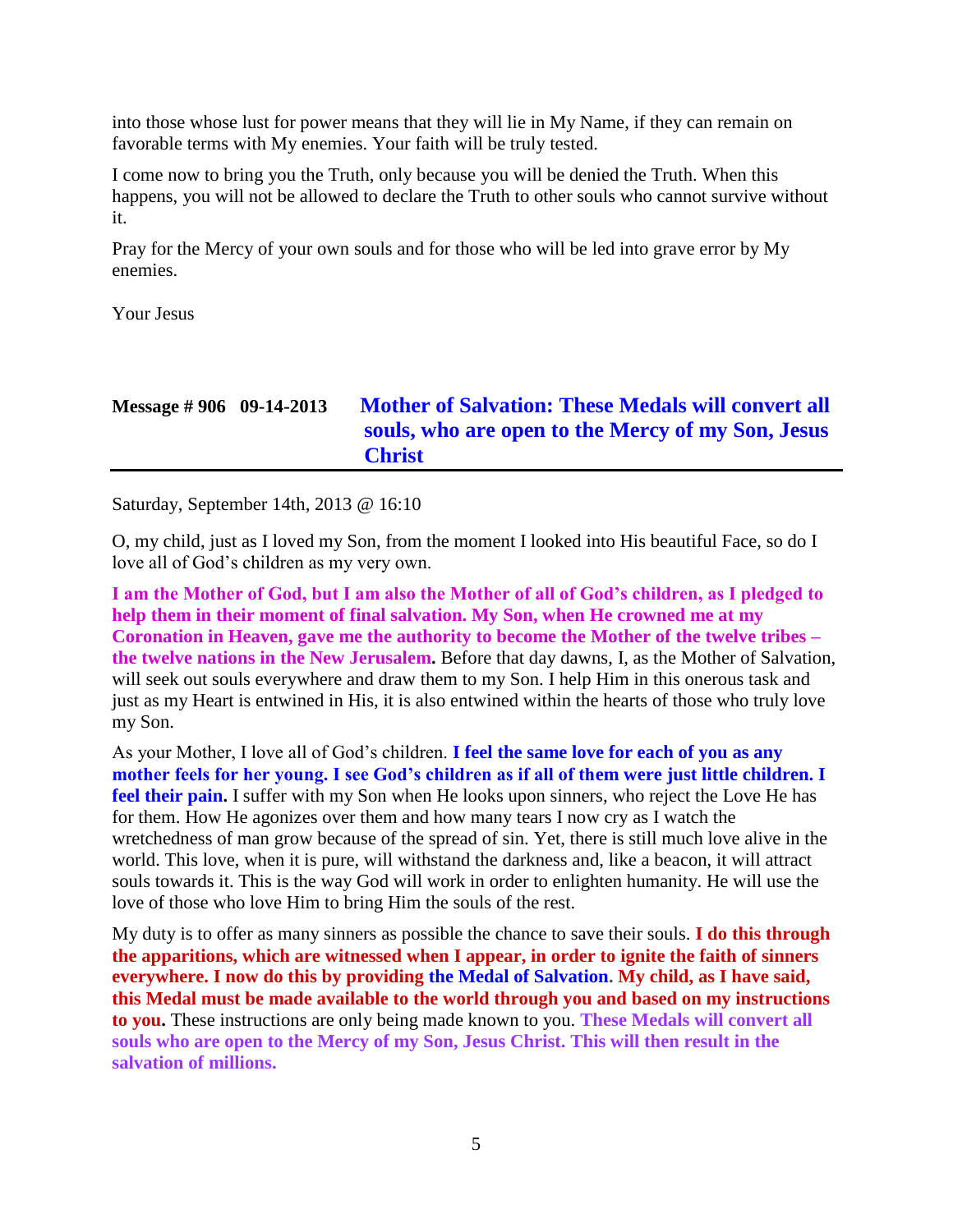Thank you, children, for opening up your heart to me, your Mother and for showing obedience to my beloved Son, Jesus Christ, the Savior of mankind.

Your Mother

Mother of Salvation

### **Message # 907 09-15-2013 [My Plans to redeem the world are being brought to](http://www.thewarningsecondcoming.com/my-plans-to-redeem-the-world-are-being-brought-to-fruition-all-is-in-place-now/)  [fruition. All is in place now](http://www.thewarningsecondcoming.com/my-plans-to-redeem-the-world-are-being-brought-to-fruition-all-is-in-place-now/)**

Sunday, September 15th, 2013 @ 23:50

My dearly beloved daughter, all of My Plans to redeem the world are being brought to fruition. All is in place. My Army is formed. They will now grow and expand everywhere, bringing along with them the many souls I yearn for. This Army has been given great Graces by Me, and by the Power of the Holy Spirit, they will keep the Flame of Christianity burning, and they will carry the Torch of Truth until the Final Day. They will bring the Light of God into the darkest corner and they will open the eyes of millions to the True Word of God, as the apostasy devours My Church on Earth. I grant them this Crusade Prayer to help them pledge their allegiance to Me.

#### **Crusade Prayer (121) Allegiance to the Army of Jesus Christ**

We stand united to Your Sacred Heart, dear Jesus.

We speak with authority the True Word of God.

We will walk to the ends of the Earth to spread the Truth.

We will never accept any new false doctrine in Your Name, other than that You taught us Yourself.

We remain true, loyal and steadfast in our faith.

We will treat those who betray You with love and compassion, in the hope that they will come back to You.

We will be firm, but patient, with those who persecute us in Your Name.

We will walk victorious all the way to Your New Paradise.

We promise, that through our pain and suffering, we will bring You all those lost souls who are starved of Your Love.

Please accept our prayers for all sinners in the world, so that we can become one family, united in love for You, in the New Era of Peace. Amen.

Go, My Remnant Army, in the knowledge that you will be given all the help and Graces to succeed in this last Holy Mission on Earth, so that I can gather all of God's children off the face of the Earth and bring them into My New Paradise.

Your Jesus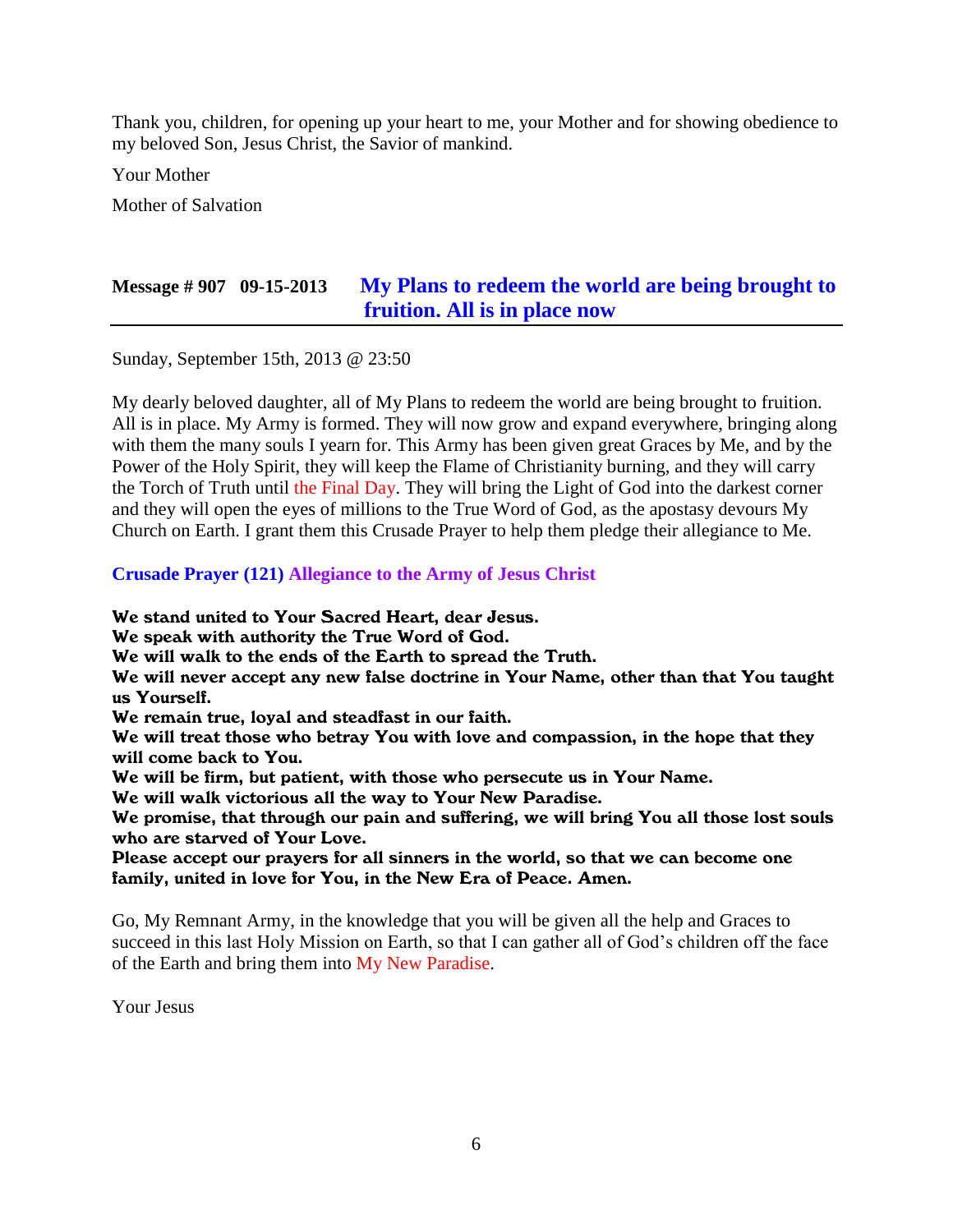# **Message # 908 09-16-2013 [God the Father: For those born into pagan](http://www.thewarningsecondcoming.com/god-the-father-for-those-born-into-pagan-families-and-through-no-fault-of-your-own-i-will-grant-you-mercy/)  [families, through no fault of your own, I will grant](http://www.thewarningsecondcoming.com/god-the-father-for-those-born-into-pagan-families-and-through-no-fault-of-your-own-i-will-grant-you-mercy/)  [you Mercy](http://www.thewarningsecondcoming.com/god-the-father-for-those-born-into-pagan-families-and-through-no-fault-of-your-own-i-will-grant-you-mercy/)**

Monday, September 16th, 2013 @ 16:20

My dearest daughter, the human race is, to a large extent, impervious to My Existence. So many know little about Me, their Father, their Creator. My sacred servants, including all those who believe in Me, the Creator of all that is, have failed to prepare humanity for the punishment which will face them if they do not acknowledge the error of their ways.

**A desire to believe that 'all will be well' has meant that many of My children do not believe in the existence of Hell. This is a place where people who refuse My Mercy, My intervention to save souls, go. Mortal sin, unless it has been erased through reconciliation,**  will lead souls into the abyss of Hell. Those who may not be guilty of mortal sin, but who do not believe in Me and instead believe in an existence which has been created and fabricated in their minds by false idols, have much to fear.

Reject Me, your Creator, and you will turn yourselves against Me. You will cut yourself off. Many of you, when the Truth of My Divinity is revealed to you, will fiercely oppose Me and nothing I do will save you from the fires of Hell. I can use every Divine Power, but I can never force you to accept My Mercy. Nothing, only the prayers of chosen souls, will help you. This means that you will never see My Face. **Anyone who tells you it does not matter if you do not accept My Existence is lying**. Only those who accept Me, and through the Mercy of My only Son, can enter My Kingdom. If you are a kind and loving soul and still reject Me – even when the Truth is made known to you – you, too, will also be cast away from Me. No Eternal Life will be yours.

I grant the Gift of Purification upon all of you now, but in particular to atheists and pagans. This Purification will be painful, but in many cases it will open their eyes to the Truth. For those born into pagan families, through no fault of your own, I will grant you Mercy. But for those of you who were given the Gospels and who know about the Existence of the Triune God and who now reject Me, there is little hope for you, until you turn back and atone for your sins. Then you must beg for the salvation of your soul.

Your Father

God the Most High

# **Message # 909 16-17-2013 [I come for you to take you to My Father. I come to](http://www.thewarningsecondcoming.com/i-come-for-you-to-take-you-to-my-father-i-come-to-fulfill-his-divine-will-and-to-complete-the-covenant/)  [fulfill His Divine Will and to complete the](http://www.thewarningsecondcoming.com/i-come-for-you-to-take-you-to-my-father-i-come-to-fulfill-his-divine-will-and-to-complete-the-covenant/)  [Covenant](http://www.thewarningsecondcoming.com/i-come-for-you-to-take-you-to-my-father-i-come-to-fulfill-his-divine-will-and-to-complete-the-covenant/)**

Tuesday, September 17th, 2013 @ 22:45

My dearly beloved daughter, when you find this Work difficult and hesitate to give the world bad news, you must understand that you are only the Messenger. You are an instrument of the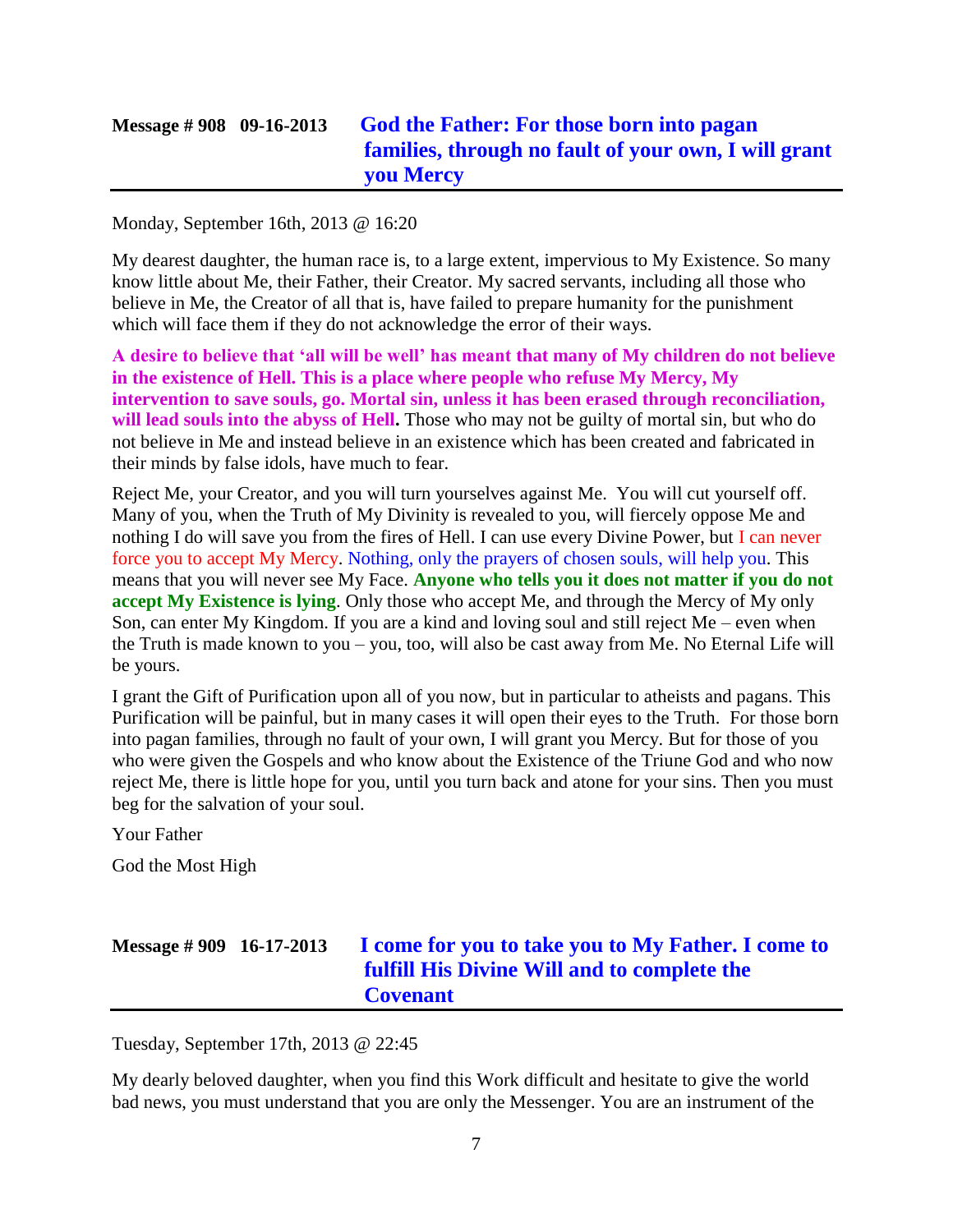Holy God, the Most High and it is your duty to respond to His Call. Your obedience is essential and you must not fear the repercussions, which may befall you as a Prophet of the Lord.

**All events foretold have been laid down in the beginning and form part of God's Plan to complete the Covenant to gather His children, finally, so that they can live in harmony in His Divine Will.** The final battle between My Father's hierarchy and the Evil One means that many people, who leave themselves exposed, will become infested by sin and will turn against their brothers who remain loyal to God.

When the battle is being fought many wicked atrocities will be carried out, by the enemies of God, against His beloved children. But as I have told you before, they can only go so far, because they do not have the power to destroy humanity, although they believe that they do.

**Take comfort, all of you, because My Father will intervene with the wicked actions of those who want to control all nations and He will strike them dead – those who dare to hurt His children**. Many poor souls will suffer during such persecutions, but My Father is ever-merciful. His Power cannot be touched. His Hand is Almighty. He can, at any time, cast away His enemies. But the prophecies foretold, and which must take place before My Second Coming, are a reality. They will unfold in a way, which may not be obvious to all of you, but know this. Prayer is your weapon. Prayer will provide you with the armor you need to defeat the Evil One. Prayer will dilute the impact of war, suffering and every kind of persecution inflicted upon the human race by the enemies of God. Prayer will save you and all those for whom you pray. Your prayers will destroy evil and when the Great Day comes you will cry tears of joy when you witness the New Generation, those billions of people who have been salvaged because of your response to My Call.

While My Messages bring a mixture of sadness, fear, frustration – they also bring hope because they create much conversion. My Father's Plan is unknown to most of you. What you need to understand is this. His Plan will destroy all His enemies. By allowing all these trials to take place, He will free the human race, at last, from its bondage to sin. Be patient. Be calm. For soon joy, love, and peace will finally be yours for eternity.

I come only because we are as one – one holy family in God's Kingdom. I come for you to take you to My Father. I come to fulfill His Divine Will and to complete the Covenant. I come to bring you the Truth.

Your loving Savior

Jesus Christ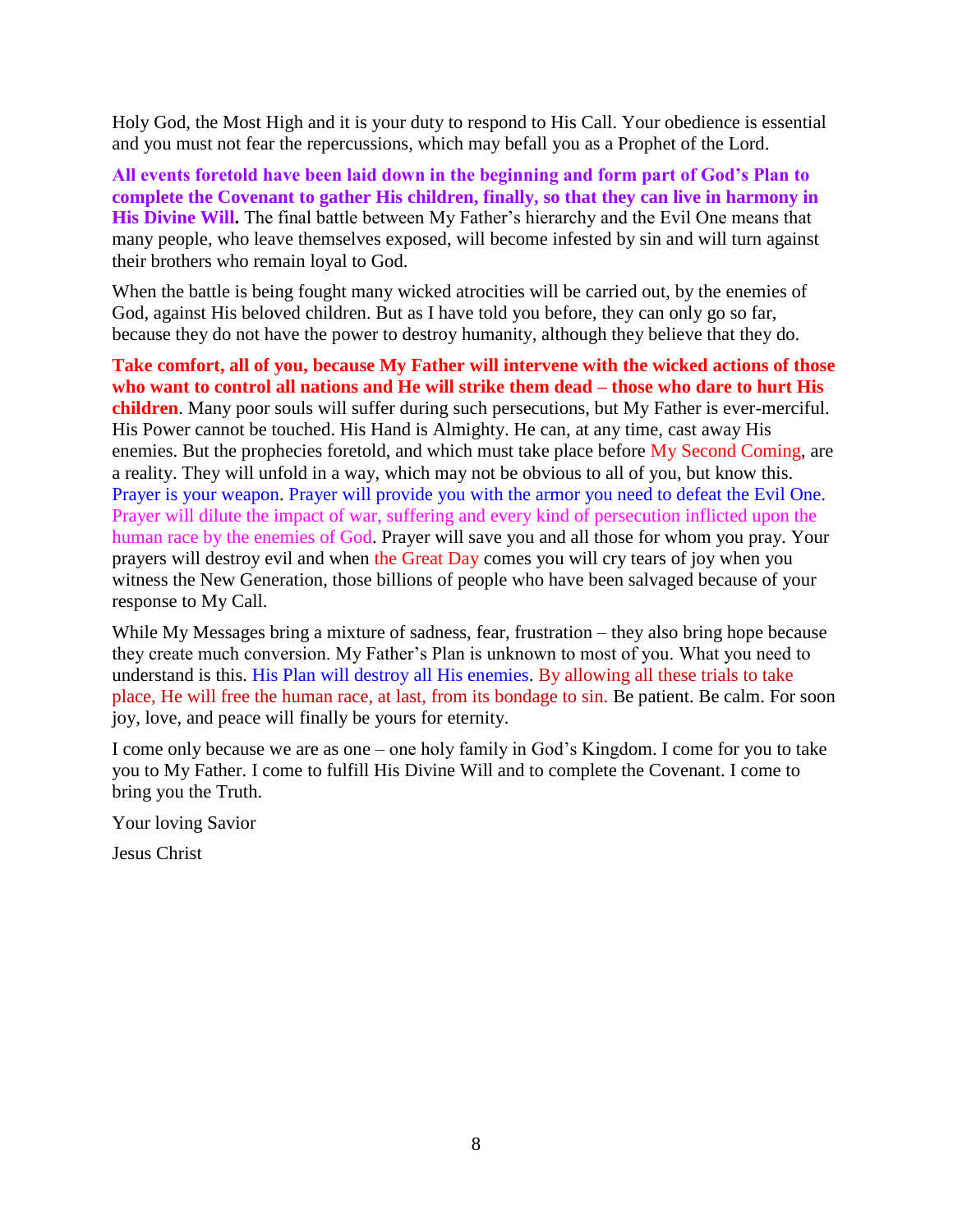# **Message # 910 09-18-2013 [At My Second Coming, I will judge every person](http://www.thewarningsecondcoming.com/at-my-second-coming-i-will-judge-every-person-who-remains-alive-on-the-earth-at-that-time-according-to-what-they-have-done-for-the-glory-of-god/)  [who remains alive on the Earth at that time](http://www.thewarningsecondcoming.com/at-my-second-coming-i-will-judge-every-person-who-remains-alive-on-the-earth-at-that-time-according-to-what-they-have-done-for-the-glory-of-god/)  [according to what they have done for the Glory of](http://www.thewarningsecondcoming.com/at-my-second-coming-i-will-judge-every-person-who-remains-alive-on-the-earth-at-that-time-according-to-what-they-have-done-for-the-glory-of-god/)  [God](http://www.thewarningsecondcoming.com/at-my-second-coming-i-will-judge-every-person-who-remains-alive-on-the-earth-at-that-time-according-to-what-they-have-done-for-the-glory-of-god/)**

Wednesday, September 18th, 2013 @ 17:08

My dearly beloved daughter, when I said that I would come again to judge the living and the dead, I meant just that. The First Judgment must be fulfilled and by this, I mean that at My Second Coming I will judge every person who remains alive on the Earth at that time, according to what they have done for the Glory of God. My Judgment will be harsh, for My Mercy will have, by that stage, already been poured over the Earth.

Those amongst you who remain defiant to the end, through your rejection of Me – although the Truth will have been made known to you – will be cast away from Me. You will never accept My Mercy, no matter how I plead for your salvation. Your denial and hatred of Me will bring you eternal suffering and I will shed bitter and sorrowful tears for you. **Oh how you will crave the comfort of Earth, though you wasted your time there in the wicked pursuit of sinful pleasures and power and where you oppressed others. Earth will seem like a long lost paradise when you scream for My Help in the depths of darkness.**

Those amongst you who love Me, but whose souls have been blighted by sin, must have no fear for I will devour you with My Mercy when you ask for it. All sinners will be saved once they redeem themselves in My Eyes, no matter how grievous their sins are.

**The living who are in My Favor will be lifted into My Glorious Paradise. They include every sinner, every creed, every race, who have called out to Me, their Savior, the Son of man, and all those who ask Me to save them.**

I will raise the dead, those who have been purified in the depths of Purgatory, as well as those who are awaiting, patiently, in Heaven, for the arrival of this Great Day. The rest will be banished.

Your time on Earth has been decided by My Father and this day is still unknown to Me, but I tell you this. You, of this generation, will be gathered and taken into My New Paradise when Heaven and Earth will become one. You have been given the time to prepare, so use it for good measure, so you can have Eternal Life and share it with your loved ones. **I now ask you to consecrate every loved one, your family, your friends and your nations to Me, so that I can cover them with the Protection of My Precious Blood.**

Your Jesus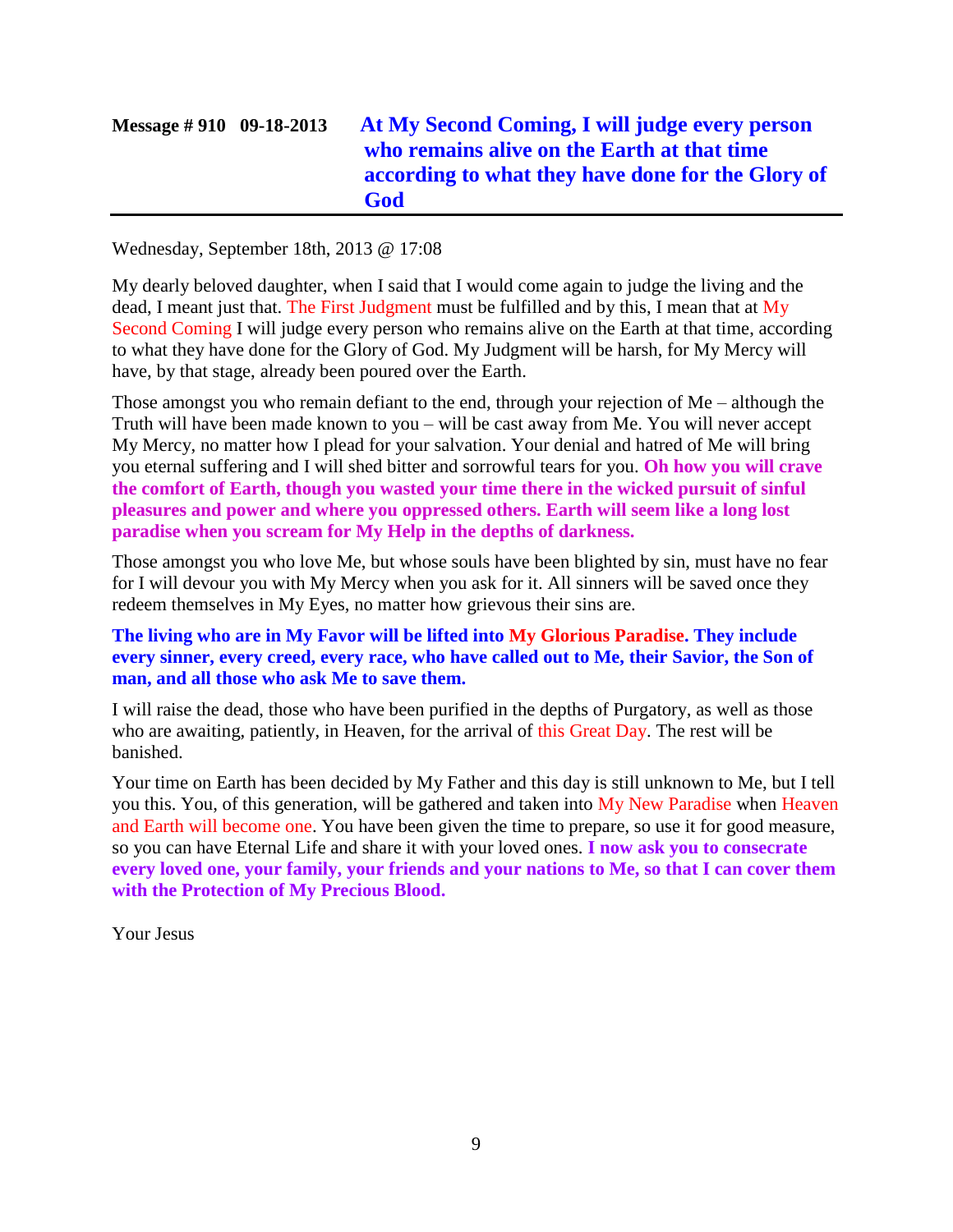### **Message # 911 09-18-2013 [Recite this special Crusade Prayer to consecrate all](http://www.thewarningsecondcoming.com/recite-this-special-crusade-prayer-to-consecrate-all-those-close-to-you-so-that-i-can-cover-them-with-my-precious-blood/)  [those close to you so that I can cover them with My](http://www.thewarningsecondcoming.com/recite-this-special-crusade-prayer-to-consecrate-all-those-close-to-you-so-that-i-can-cover-them-with-my-precious-blood/)  [Precious Blood](http://www.thewarningsecondcoming.com/recite-this-special-crusade-prayer-to-consecrate-all-those-close-to-you-so-that-i-can-cover-them-with-my-precious-blood/)**

Wednesday, September 18th, 2013 @ 23:30

My dearly beloved daughter, I ask that you all recite this special Crusade Prayer to consecrate all those close to you, so that I can cover them with My Precious Blood.

**Crusade Prayer (122) For the consecration to the Precious Blood of Jesus Christ**

Dear Jesus, I ask You to consecrate me, my family, friends and nation to the Protection of Your Precious Blood.

You died for me and Your Wounds are my wounds as I gracefully accept the suffering, which I will endure in the lead up to Your Second Coming.

I suffer with You, dear Jesus, as You try to gather all of God's children into Your Heart, so that we will have Eternal Life.

Cover me and all those who need Your Protection with Your Precious Blood. Amen.

All you need to do is trust Me and I will protect those who call on Me for the salvation of their own and other souls.

Go and prepare for the Day of the Judgment. I bless you all and I grant you the strength to continue with your devotion to My Crusade Prayers.

Your Jesus

### **Message # 912 09-19-2013 [No man, no priest, no bishop, no cardinal, no pope,](http://www.thewarningsecondcoming.com/no-man-no-priest-no-bishop-no-cardinal-no-pope-has-the-authority-to-re-write-the-word-of-god/)  [has the authority to rewrite the Word of God](http://www.thewarningsecondcoming.com/no-man-no-priest-no-bishop-no-cardinal-no-pope-has-the-authority-to-re-write-the-word-of-god/)**

Thursday, September 19th, 2013 @ 19:26

My dearly beloved daughter, My poor sacred servants will, after the Liturgy has been tampered with and desecrated before Me, come running to Me in great sorrow. Only when that happens, will they realize that the Word of God is being made known through God's Prophet, and that it is the Truth. The Word of God is the Truth. It can only be the full Truth or not at all, if the prophecies given to God's children are from Him.

Many will gather and unite to prepare to pay homage to Me, in the way which honors Me, for nothing will stand in their way to uphold My Holy Word; My Holy Sacraments; My Holy Mass and the Most Holy Eucharist. But even then, many will not see the errors, which are going to be presented to unsuspecting souls.

**Only when the Church of God is declared to be in union with pagans, and their ludicrous practices, will more of My sacred servants truly understand what is happening**. Only when the pagan symbols and satanic signs begin to be shown inside of, upon and at the exterior entrances to Christian Churches, will they run for their lives. There will be great fear in their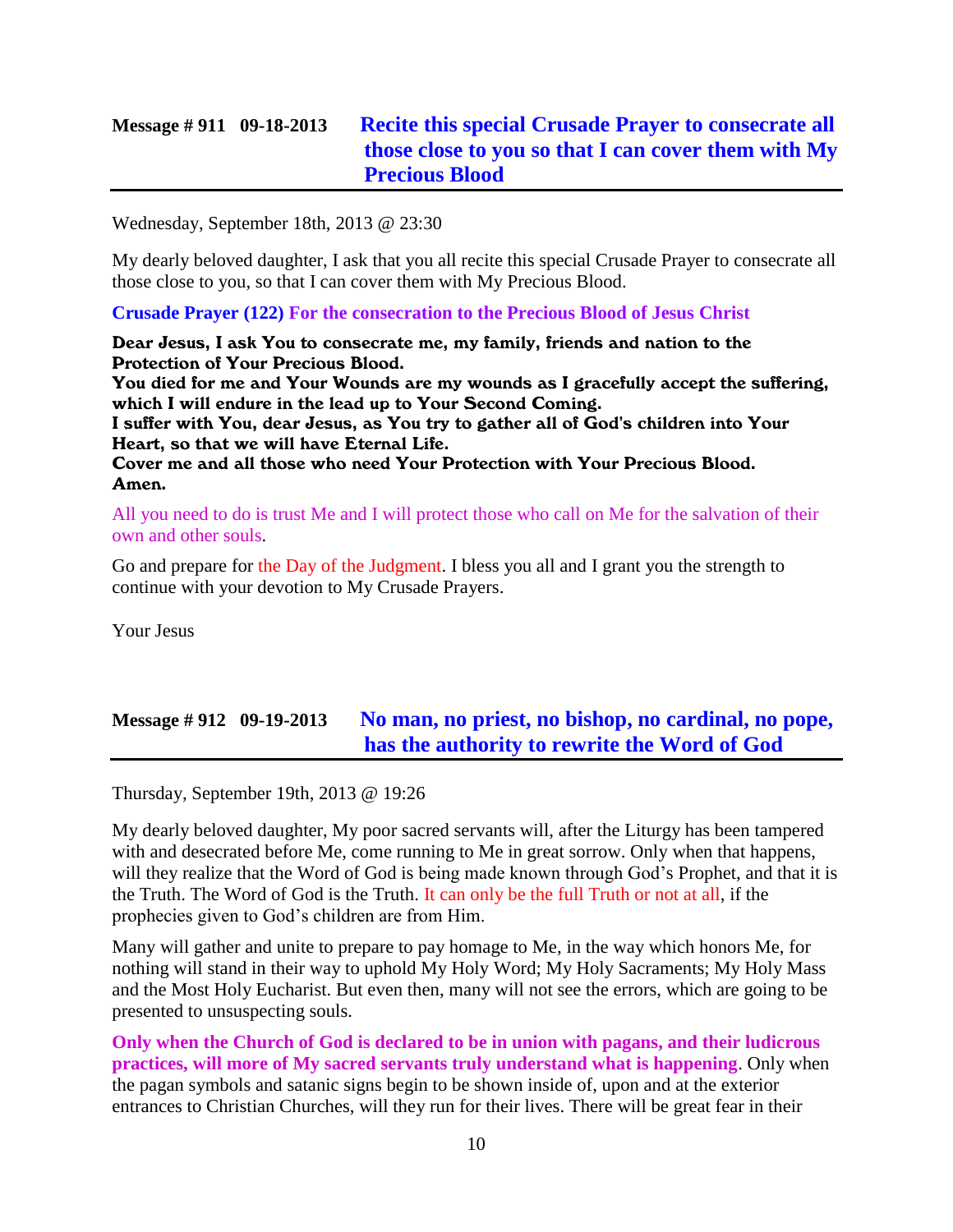hearts, because many of them, at that stage, will have nowhere to go, as they failed to prepare for this day. These will be the ones who will be hunted down because they did not respond to My Call. Their pride and their egos prevented them from recognizing My Voice. So many of My sacred servants will be caught unawares, and many will be powerless against the reign of the False Prophet and his cohort, the Antichrist. These two will be ruthless in their quest to control all nations and anyone who dares to stand in their way will be destroyed.

While those sacred servants within My Church on Earth will be trapped, unless they are prepared, it is the souls of the faithful, the loyal followers of Me, Jesus Christ, who will be misled into grave error, which causes Me such bitter sorrow. Many will be afraid to show disloyalty to the Church, even when My Teachings, My Holy Doctrine, and all the Sacraments have been altered. Let them know now that no man, no priest, no bishop, no cardinal, no pope, has the authority to rewrite the Word of God. When they do this, they have broken God's Law. **Only the Church of God, which remains faithful to My Teachings, is infallible.** Once that bond – the bond where only the Truth is declared in My Name – is broken, they become separated from Me**. I Am the Church**. You, My followers, My sacred servants, are part of Me when you adhere to My Holy Doctrine.

#### **The Church – My Church – will remain intact, for the Truth can never change. Those who separate from Me cannot be part of My Church on Earth.**

Your Jesus

#### **Message # 913 09-21-2013 Four [powerful empires will emerge as the main](http://www.thewarningsecondcoming.com/four-powerful-empires-will-emerge-as-the-main-source-from-which-wars-will-be-surmounted/)  [source from which wars will be surmounted](http://www.thewarningsecondcoming.com/four-powerful-empires-will-emerge-as-the-main-source-from-which-wars-will-be-surmounted/)**

Saturday, September 21st, 2013 @ 12:22

My dearly beloved daughter, much will happen in the world as the power of the False Prophet rises and anyone who dares to challenge him will be ignored, even in the highest places within My Church.

Political disagreements will result in four parts of the Earth. Four powerful empires will emerge as the main source from which wars will be surmounted. As these empires increase in power, they will control many parts of the world, but not all, as this would not be permitted by My Father.

Each of these nations will fight amongst themselves, although they will claim to be working together. As mistrust builds, they will each try to outdo the other and then the fighting will bear forth. They will destroy many parts of their poor nations. The people over whom they will govern will have little power left, where democracy will hang like a thread. **It is these innocent and suffering people who will be given the Protection of God if they have the Seal of the Living God.**

**Never underestimate this free Gift from God. The Seal of the Living God will protect you from physical and spiritual death during wars. Please get this to as many people as you can in every nation.**

Egypt and Syria will be embroiled in a power struggle, which will have repercussions for Israel. The enemies of the Jews are many. All wars which target and involve these two countries will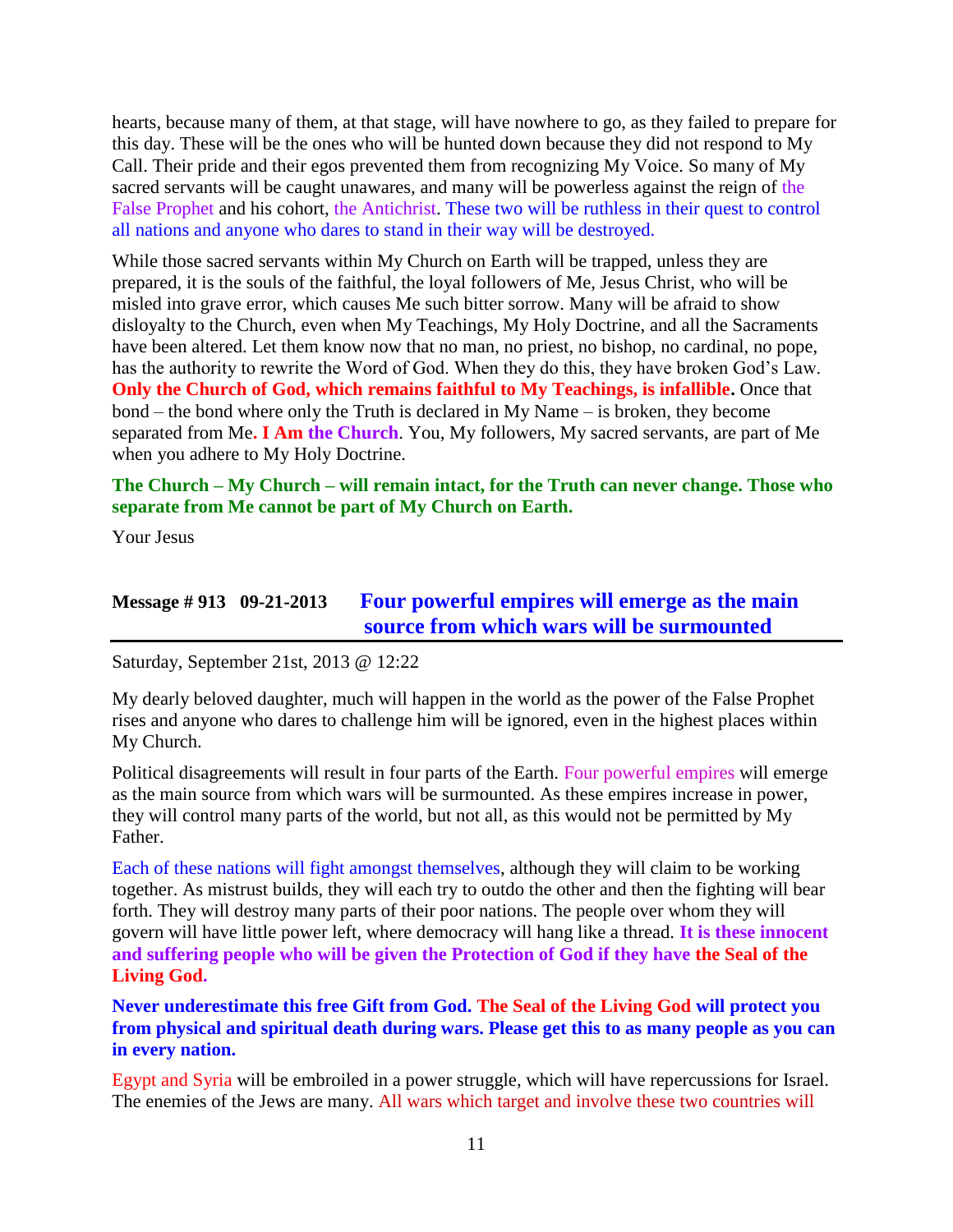result in a final battle, which will involve Israel and they will suffer the worst genocide witnessed since the Second World War.

The demise and rise of Jerusalem is foretold and these battles must take place before the prophecies are fulfilled.

Your Jesus

#### **Message # 914 09-21-2013 [Many will betray Me by accepting falsities](http://www.thewarningsecondcoming.com/many-will-betray-me-by-accepting-falsities/)**

Saturday, September 21st, 2013 @ 13:45

**My dearly beloved daughter, My Power will surge within the hearts of believers now as they, through the Power of the Holy Spirit, will feel a sense of calm despite the great apostasy, which they are beginning to witness in My Church.**

**I will, by the Power and the Glory of My beloved Father, give you, My cherished disciples, great strength and courage during these trials. You are being given these Gifts through the Crusade Prayers, because, without them, you would find it impossible to withstand the religious persecution, which lies ahead.** You are being given these Gifts so that you can save the others, who will refuse My Call from Heaven and who will wander, innocently, into the lion's den, where all Hell will break loose. Once, within the den of darkness, they will be swept up into pagan rituals. Their souls will be opened up to the spirit of evil and, within a very short period of time, they will become blind to the Truth – the Holy Word of God, laid down since the beginning.

Many will betray Me by accepting falsities. Yet, they were given the Truth by My Death on the Cross. Many of My disciples, when I walked the Earth, betrayed Me on the days leading up to My Crucifixion. Imitating the Pharisees, they shouted these words: "Get away from me, You speak heresy. You mock the Pharisees, who speak in the Name of God. You are a liar and You speak evil. You are the son of Satan."

Now that I prepare all of you for My Second Coming, you will spit out these very same accusations again. I come now, through these Divine Messages from Heaven, to bring you the Truth, although you know all about Me. I do this for the Truth will be abolished in My Church. You will soon accept lies in My Name and the Truth will be nowhere to be found.

Remember these Words. I come only to complete My Promise to My Father. I come to bring you the final salvation you were promised. Satan does not want this to happen, yet he cannot stop Me. But what he will do is to prevent many of God's children from accepting My final Mercy. He will do this through the help of My enemies, whom he has now seduced within My Church on Earth.

Wake up those of you who are asleep. I will come like a thief in the night. Only those who are prepared will be saved.

Your Jesus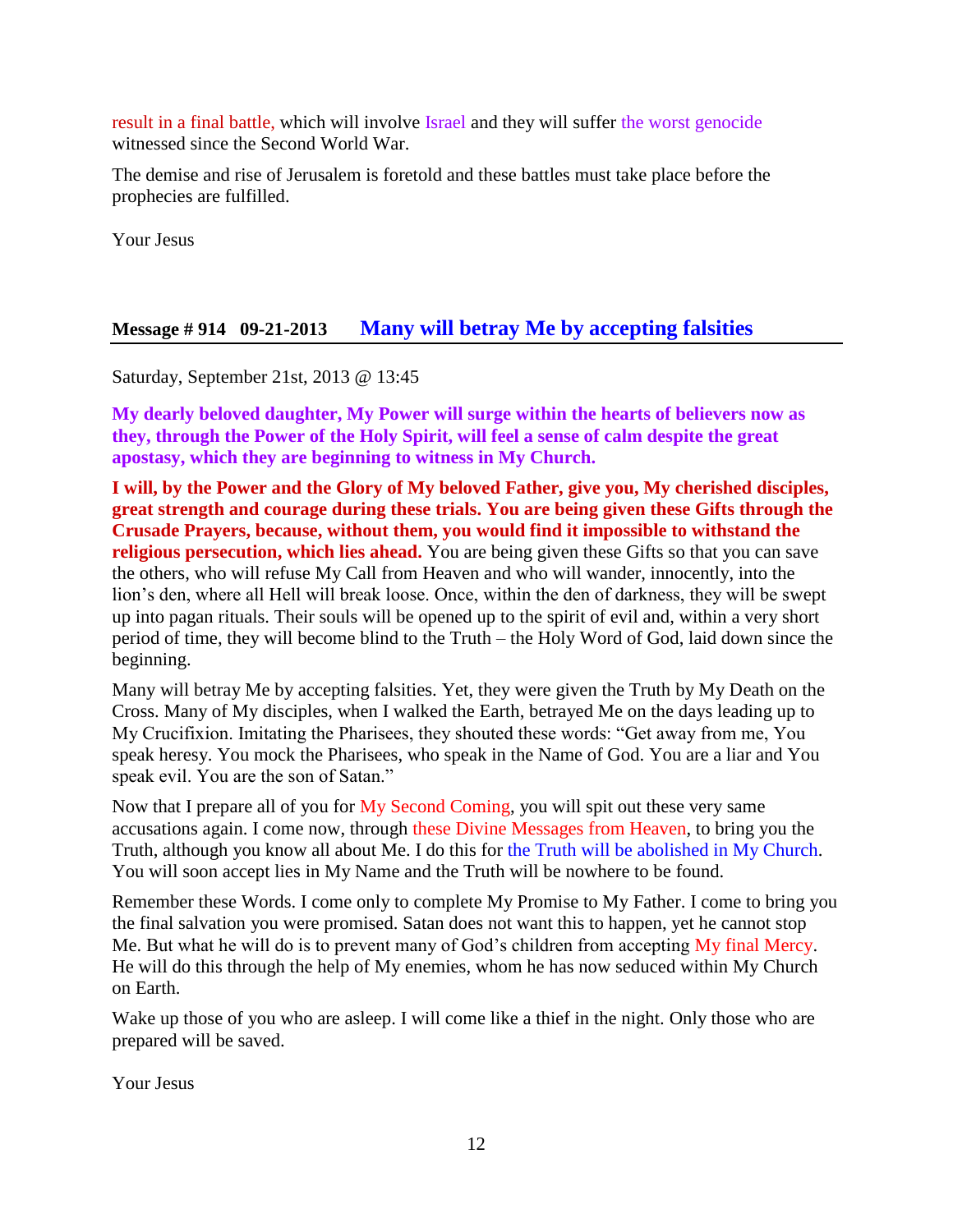# **Message # 915 09-23-2013 [Mother of Salvation for priests: To remain true to](http://www.thewarningsecondcoming.com/mother-of-salvation-for-priests-to-remain-true-to-the-church-of-my-son-on-earth-you-must-be-prepared-to-feed-his-flock/)  [the Church of my Son on Earth you must be](http://www.thewarningsecondcoming.com/mother-of-salvation-for-priests-to-remain-true-to-the-church-of-my-son-on-earth-you-must-be-prepared-to-feed-his-flock/)  [prepared to feed His flock](http://www.thewarningsecondcoming.com/mother-of-salvation-for-priests-to-remain-true-to-the-church-of-my-son-on-earth-you-must-be-prepared-to-feed-his-flock/)**

Monday, September 23rd, 2013 @ 13:30

**My child, many signs will be made known from the Heavens, upon the roofs of my Son's Churches, when the final changes are made in the Liturgy of the Holy Mass.** All those who keep their eyes open and their ears alert will witness the Anger of my Son in a way in which they cannot fail to notice.

**My Son promised that He would make known His Anger when they, within His Church on Earth, crucify Him again by defiling His Body and Blood during the Holy Sacrifice of the Mass.** Thunder and lightning, followed by great storms, will sweep people off their feet. More floods will be witnessed, when the sins of man will be swept away as they begin to see punishments from God, which will pour down upon humanity.

Slaves to sin – even those who love my Son and who remain loyal to the Holy Mass – and so they will not know the difference when the abomination is presented. Remember, it is to commemorate the death of my Son that the Holy Mass is said and where the True Presence of my Son is made known. Soon, they will not acknowledge the Truth and the new Mass will become a pagan ceremony. That day is still to come and it will happen suddenly and unexpectedly – so fast will the False Prophet move. **Now is the time for preparation. All those sacred servants, who are to remain loyal to the Most Holy Eucharist and who will adhere to the Holy Word of God, must begin their preparations now.**

#### **To remain true to the Church of my Son on Earth, you must be prepared to feed His flock with the Food of Life, that is His Holy Eucharist. This is the vow you made to Jesus Christ when you said you would serve Him and provide His Body and Blood, through the Holy Mass, to all those who seek salvation**. This vow must be honored until the last day.

Do not fear the times ahead, when the enemies of God will try to use His Holy Name to condone sin and make it acceptable to all; when they will deprive all of His Body and Blood. This will not matter if you continue to serve my Son in whatever way you can.

Go in peace in the hope that all of you who love my Son will be blessed with the Gift of the Holy Spirit, so that you will be able to discern the Truth.

Your Blessed Mother

Mother of Salvation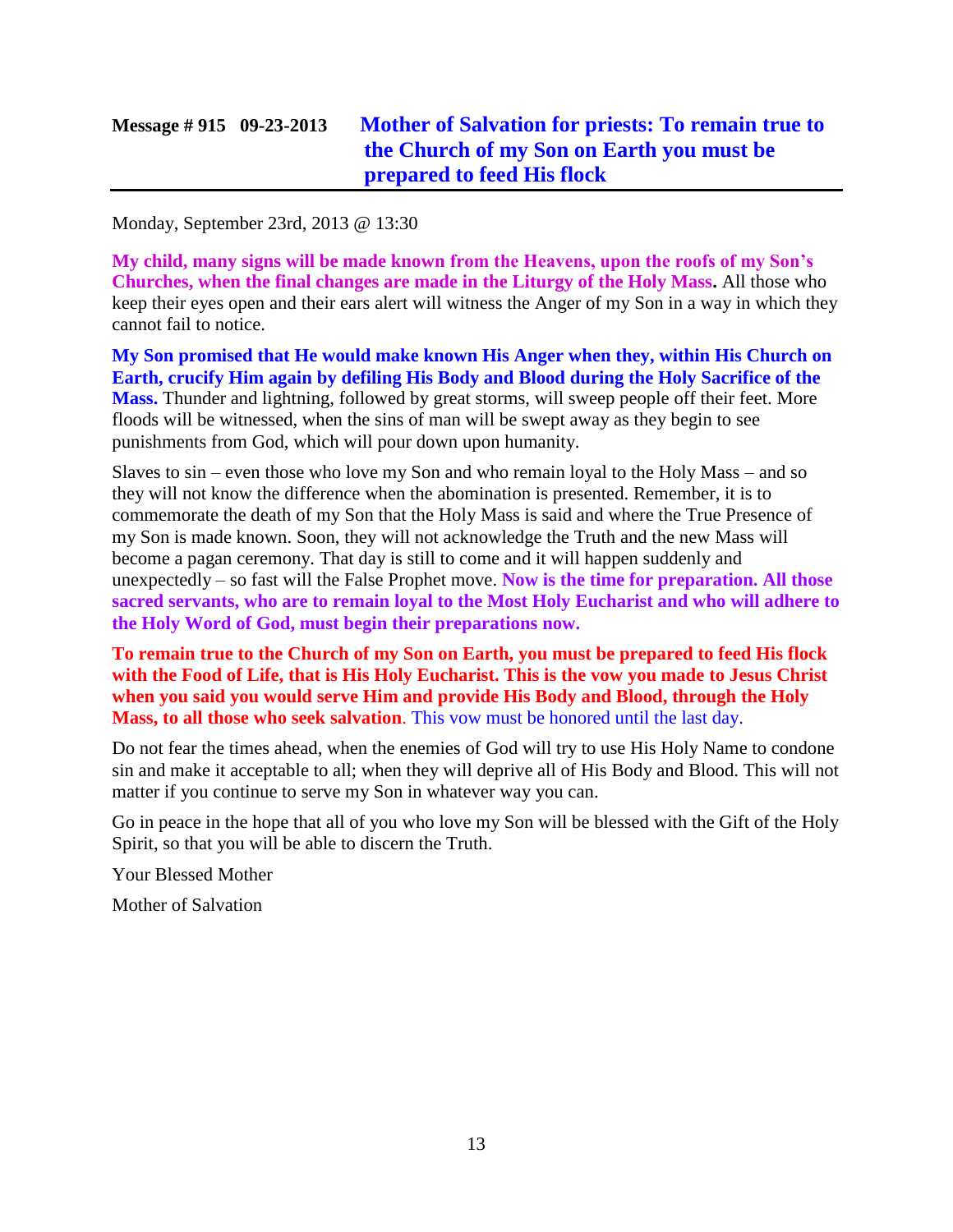### **Message # 916 09-24-2013 [The four parts of the world I refer to are the four](http://www.thewarningsecondcoming.com/the-four-parts-of-the-world-i-refer-to-are-the-four-biggest-empires-the-us-russia-europe-and-china/)  big empires – [the US, Russia, Europe and China](http://www.thewarningsecondcoming.com/the-four-parts-of-the-world-i-refer-to-are-the-four-biggest-empires-the-us-russia-europe-and-china/)**

Tuesday, September 24th, 2013 @ 11:18

My dearly beloved daughter, the four parts of the world I refer to are the four big empires – the US, Russia, Europe and China. All prophecies foretold will involve these powers, around which all the upheavals in religious and political structures will occur.

Syria and Egypt, through the unrest in their countries, will become the catalysts for a greater war, which will involve the four great powers. Each of these powers will be connected in order to create a unified regime, which will be used to control the global wealth and population.

The religious war will be central to this control and the appointed leaders in My Christian Churches will be overcome and destroyed in preparation for the Beast, who will control all four empires. **None of the rulers, who defy the Word of God or who try to destroy His children, will be given the authority by God to take, by force, those whose names are in the Book of the Living**. And while I speak of Christians and the need for them to remain true to Me, **I also refer to the Jews because their protector, Michael the Archangel, will watch over them and help them to withstand the persecution which they, as God's chosen people, will also have to endure.**

God's Plan has been created and all the Angels and Saints in Heaven prepare now, to help Me in My Mission to unite all and protect those who love Me from the great deceit, which has been created to fool the world. Never before has the wickedness against God been so coordinated by the human race as it is today. **Never before has mortal man been capable of inflicting so much suffering, through the seizure of power in order to control, as it has at this moment of time in history.** The great persecution against God's children, created by Satan with the willing support of evil, power hungry men and women, in positions of great power, is unfolding before your eyes. Yet, many of you cannot see because you have been fooled.

Your Jesus

### **Message # 917 09-24-2013 [So many have forgotten Me and in many instances](http://www.thewarningsecondcoming.com/so-many-have-forgotten-me-and-in-many-instances-take-me-for-granted/)  [take Me for granted](http://www.thewarningsecondcoming.com/so-many-have-forgotten-me-and-in-many-instances-take-me-for-granted/)**

Tuesday, September 24th, 2013 @ 18:00

My dearly beloved daughter, how lonely I feel when so many, including those loyal to My Holy Word, spend so little of their time in My Company. How I yearn for their attention, even just for one moment in the day. So many have forgotten Me and in many instances take Me for granted. Don't you know that by just speaking with Me, for only a short time, that I will pour My Graces over you? Those who comfort Me by talking with Me – in whatever way is easiest for them – gain an inner peace which cannot be found elsewhere in the world.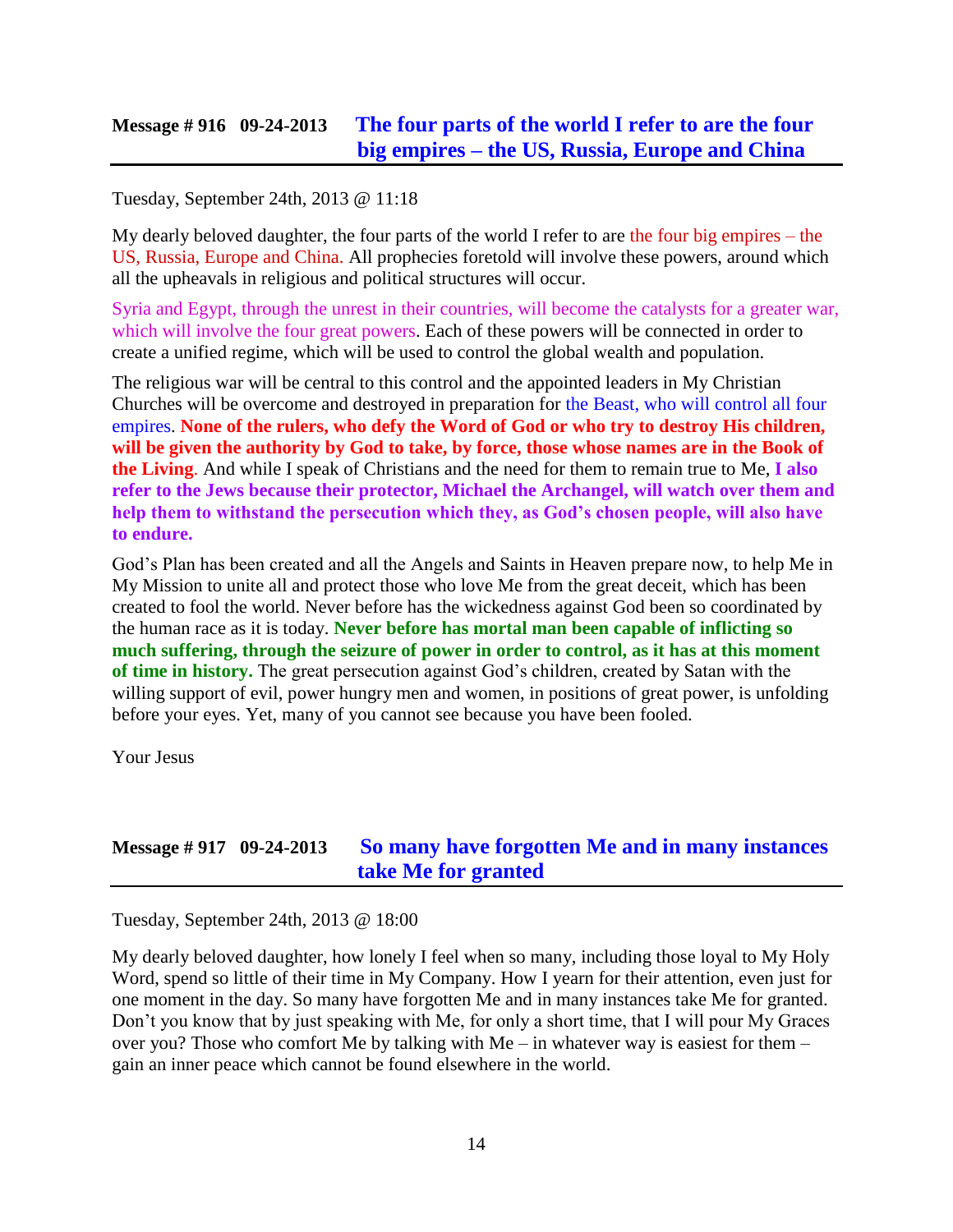**In your pursuit of pleasure, comforts, and titillation, your bursts of satisfaction are shortlived. Nothing, including the greatest worldly treasures, will fulfill you.** It is because of Me – My Great Mercy – that you have been granted the greatest treasure – the Gift of a life filled with great glory, wonderful surroundings, a perfect, beautiful body and the ability to feel a permanent love, which will overwhelm you, but will bring you immense happiness. This is Eternal Life and the time for Me to bring you over into My New Kingdom on Earth is close.

#### **When you speak with Me and ask Me to prepare you for this Great Day, you will be ready, but it takes time to make the changes which are required of you for the Great Day of the Lord.**

Like a bride and groom, you must have everything in place before the Day of the Great Blessing. You must prepare your family, your friends, your relatives, well in advance. Then on the Day, when I come to witness this Glorious Transition, you must be prepared in both body and soul, so that you are made worthy to enter the New Paradise.

For each day you spend, busy with the needs of others, you must save at least ten minutes of that day atoning for your sins. This is very important, for I love you and welcome you. To communicate with Me properly, you must always come before Me first as a humble servant. **When you kneel before Me or simply communicate with Me in your heart, always begin by saying:**

#### **"Jesus forgive me, for I have sinned."**

**After this, you will feel My Presence and I will live within your soul.** The more often you turn to Me, the closer you will become. Soon, I will be like a friend you cannot live without. Then you will turn to Me for every little thing and I will be there. I will always ensure that those of you who spend time in My Company will be given great favors and My blessings will produce calmness of soul and peace of mind. Remember that I respond instantly to those who seek Me out.

Your Jesus

### **Message # 918 09-24-2013 [Woe to those Christians who have deserted Me in](http://www.thewarningsecondcoming.com/woe-to-those-christians-who-have-deserted-me-in-favour-of-new-age-paganism/)  [favor of new age paganism](http://www.thewarningsecondcoming.com/woe-to-those-christians-who-have-deserted-me-in-favour-of-new-age-paganism/)**

Tuesday, September 24th, 2013 @ 22:44

My dearly beloved daughter, every living soul has a powerful instinct to seek out God in their lives. Those who find the Love of God in its most pure form are given this Gift because of their humility and acceptance of the fact that all Glory belongs to God.

**Pagans, on the other hand, in their quest for spiritual peace, seek out the Creation of the True God, rather than their Creator.** Instead of laying themselves before God, My Father, the Almighty, Creator of all things, they lie prostrate before false idols, including the wonders He created for the world – the Earth, the sun, the moon and the stars. They idolize these great wonders and then believe that by doing so, this gives them great powers. What they are seeking is a form of spiritual enlightenment, which they hope will bring them pleasure and peace. **Many**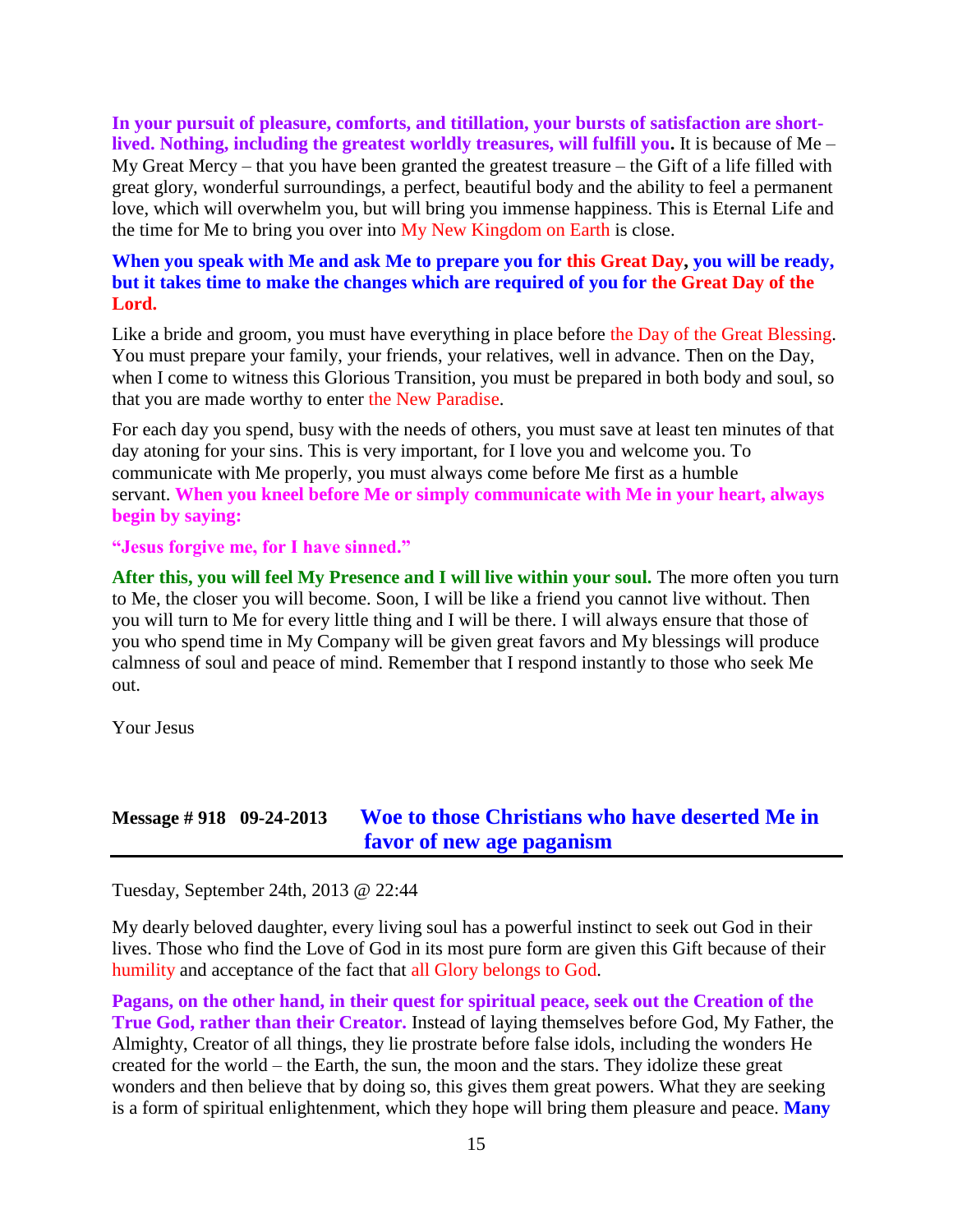**then, through meditation and yoga, open their minds and souls to allow the spirit of evil to corrupt them.** They mistakenly believe that some other power, other than that which comes from God the Most High, can bring them the peace, which they crave.

**Know now that there is only one God. Any other form of adulation amounts to paganism.** It does not matter what they say or how they justify their actions, they are inviting Satan to invade their souls and once he gains access, he and the demons he sends will not leave those souls alone. They will torment these souls, fill them with lies and have them believe that they possess a gift. **Some believe they can heal others, through practices such as Reiki, when what they do instead is infest others including the innocent. When pagans chant, to attract spiritual gifts, they say that this brings them peace. While many believe this, know that within a short period of time – once the spirit of evil has entered their minds – they will become agitated and no respite will they find.** Every pleasure of the senses is constantly sought out by them and all they will receive in return will be a darkness of the soul.

Paganism brings a terrible disquiet and, in lands where the heathen cry out to the false gods, they incur the Wrath of My Father. Many such souls do not understand what they are doing, but recognize them by the ways in which they will adorn their bodies, as they consider themselves sacred vessels in the eyes of the false idols they claim to worship. Love, humility or personal sacrifice for the good of others, will be lacking, for **they only worship the senses**. They do not understand that their souls are a Gift from God and so they give them away in the pursuit of perfection, which can never be theirs.

During The Warning, I will awaken within these souls the Truth as to Who they belong to. Pray that they will accept My Hand of Mercy. Woe to those Christians who have deserted Me in favor of New Age paganism. They are the ones who do not want My Mercy and would prefer to dabble in nonsense, because it feeds their egos when they believe that they have the power to control matters of spirituality. While they seek personal perfection in this way, they cut themselves completely from God. By doing so, they open the door to the Evil One, who will seduce and hypnotize them through the appeal of superstitious promises, which lead to their souls becoming barren where the Love of God cannot thrive.

Your Jesus

### **Message # 919 09-25-2013 [Mother of Salvation: Only a few will be brave](http://www.thewarningsecondcoming.com/only-a-few-will-be-brave-enough-to-openly-proclaim-the-word-of-god-during-the-crucifixion-of-my-sons-church-on-earth-oo/)  [enough to openly proclaim the Word of God](http://www.thewarningsecondcoming.com/only-a-few-will-be-brave-enough-to-openly-proclaim-the-word-of-god-during-the-crucifixion-of-my-sons-church-on-earth-oo/)  [during the Crucifixion of my Son's Church on](http://www.thewarningsecondcoming.com/only-a-few-will-be-brave-enough-to-openly-proclaim-the-word-of-god-during-the-crucifixion-of-my-sons-church-on-earth-oo/)  [Earth](http://www.thewarningsecondcoming.com/only-a-few-will-be-brave-enough-to-openly-proclaim-the-word-of-god-during-the-crucifixion-of-my-sons-church-on-earth-oo/)**

Wednesday, September 25th, 2013 @ 12:15

My child, the Crucifixion of my Son's Church on Earth has well and truly commenced and all the signs have begun to be seen. Just as my Son was nailed to the Cross, only one of His Apostles stayed with Him to the end and so too, will **few of His disciples on Earth, dare to be seen to defend His Mystical Body on Earth, as it is plundered, persecuted and then annihilated.**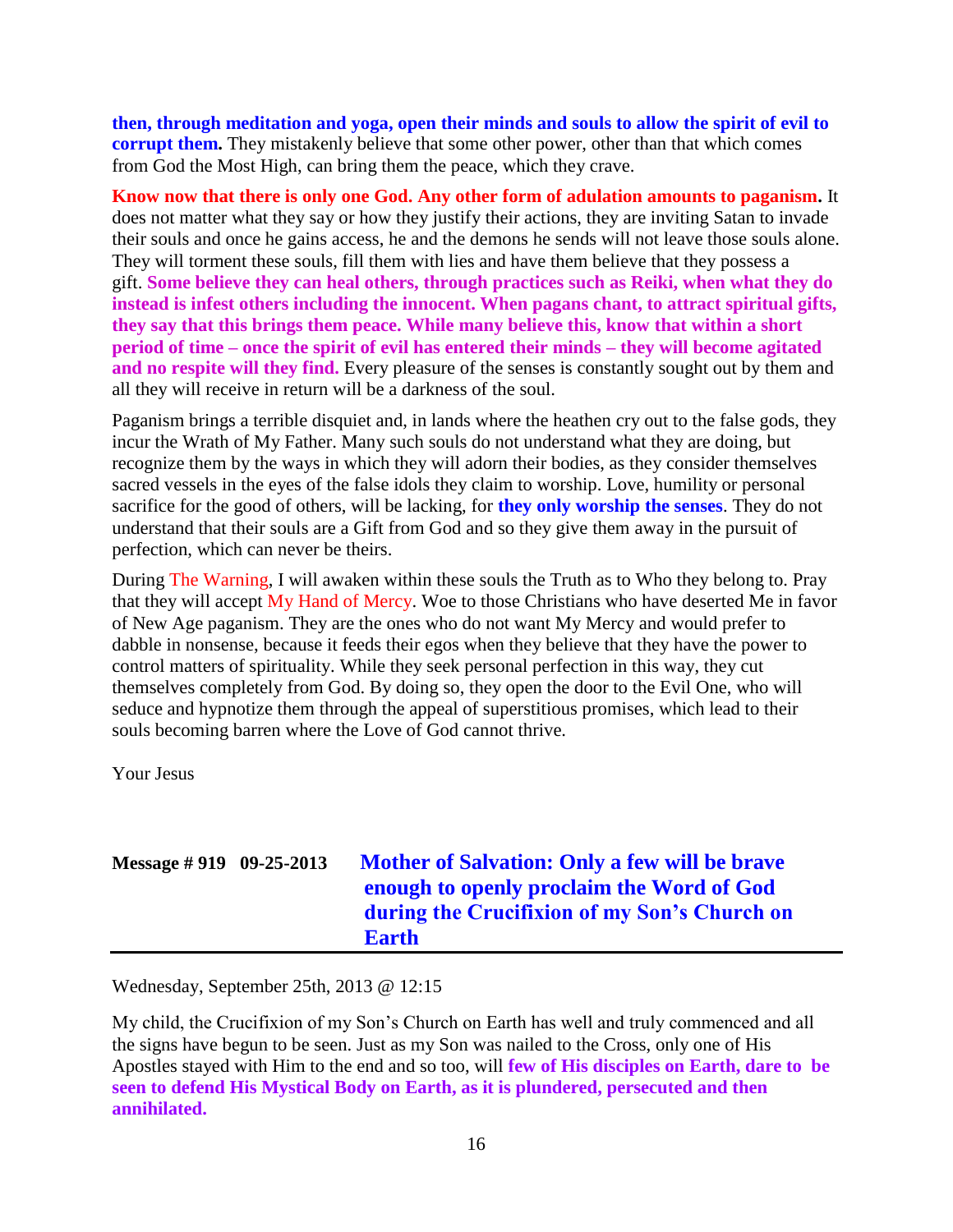Very few of those who swore allegiance to my Son watched His scourging or walked alongside Him on the climb to Mount Calvary. I only had four loyal disciples – my cousin Mary; Martha; Mary Magdalene and John – to hold me up and help me in my agony as I had to witness my Son's terrible torture. Many will follow my Son's instructions, through these holy Messages for the world, but only a few will be brave enough to openly proclaim the Word of God during the Crucifixion of my Son's Church on Earth.

My sorrow at this time is great as all that was foretold by me during the apparitions at La Salette and Fatima are now unfolding before you all, but many of you are blind. Those of you who dedicated hours before me at my most holy shrines must come and ask me, your Mother, to open your eyes to the Truth. You must ask me to consecrate your hearts and souls to my Son, otherwise you too will deny Him.

Your beloved Mother

Mother of Salvation

### **Message # 920 09-26-2013 [God the Father: If I have to destroy cities to stop](http://www.thewarningsecondcoming.com/god-the-father-if-i-have-to-destroy-cities-to-stop-evil-from-spreading-then-i-will-do-this/)  [evil from spreading, then I will do this](http://www.thewarningsecondcoming.com/god-the-father-if-i-have-to-destroy-cities-to-stop-evil-from-spreading-then-i-will-do-this/)**

Thursday, September 26th, 2013 @ 17:55

My dearest daughter, My Hand of Justice has fallen over the world and I will punish those who hurt My children, in body and soul. You must fear My Wrath as well as accept My Mercy.

**I will intervene in your nations in order to stop wars from escalating and if I have to destroy cities to stop evil from spreading, then I will do this**. As the wickedness of man spreads like a virus, I will cut those souls in two and strike them down. How the evil sins of abortion, war, murder, and the deceit of those who assist in the spread of sin sicken Me. They will pay the price for this now.

**Those in political positions, who control the availability of abortion, will be the first to be punished.** Await now as you will see how they will suffer for the atrocities which they condone before Me. Those groups, who plot the demise of the world's population through abortion, will die in agony by My Hand. Justice will be served on them finally, as I will no longer allow them to inflict such wickedness on My children. Their arrogant claims, that they are acting in human interest, will be silenced, for they have cut themselves from Me and now they will have little time to redeem their souls.

**Those given the responsibility of teaching My children the Truth of the Gospels will need to heed this Promise. I will raise you up when you tell the Truth, but I will throw you into the abyss, if and when you desecrate the Holy Eucharist.** And while the liars will convince you of the need to change the Truth and persecute you, it will be nothing like the darkness, which I will cast over the entire Earth. Then there will be weeping and gnashing of teeth, but no one will hear you. You will no longer see, nor will you hear anything, but you will feel the pain of those souls whom you destroyed because of the apostasy, which you helped to fuel until it enveloped the souls of those sacred servants you instruct.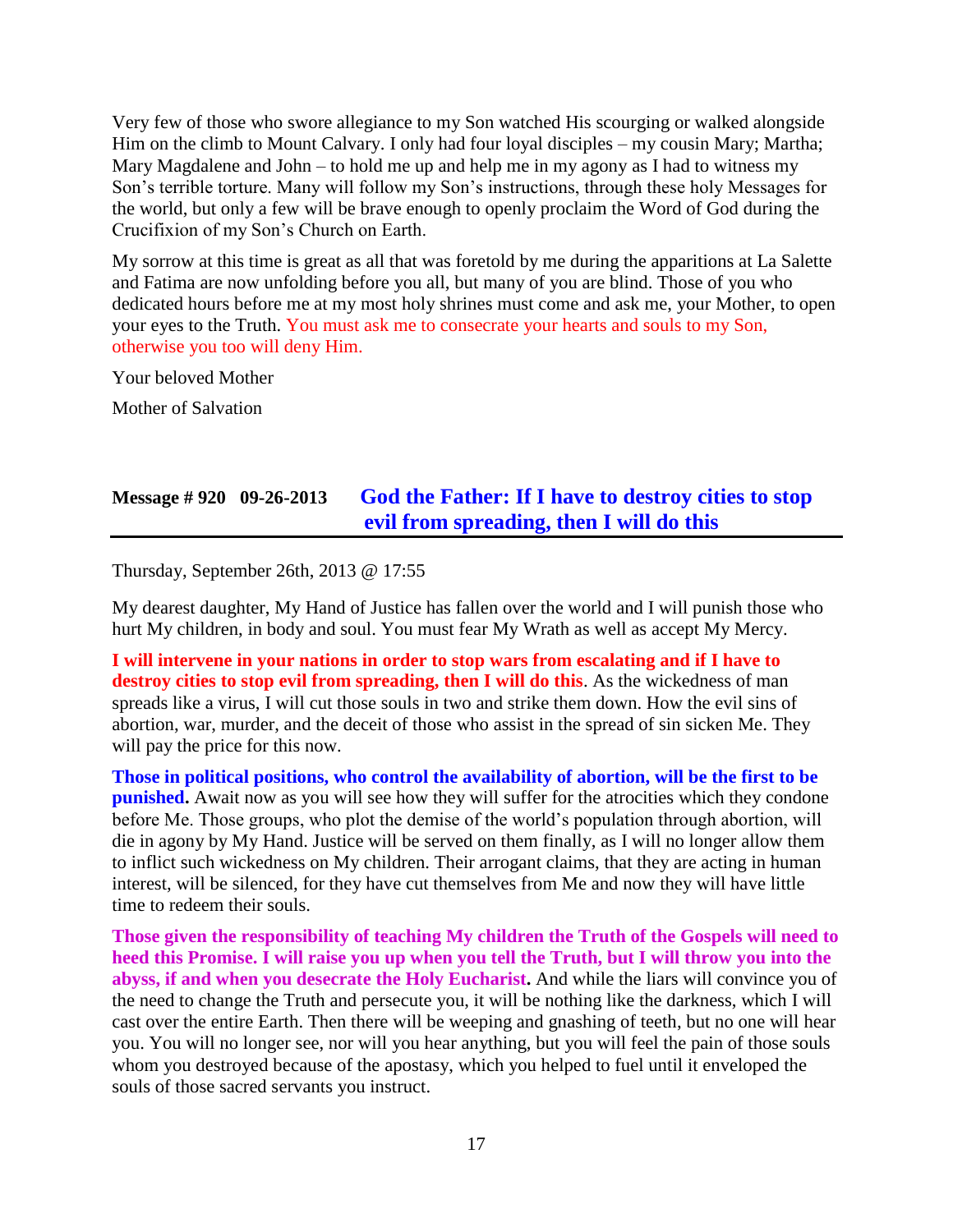Fear My Wrath, for it will descend on you suddenly and by then it will be too late for you. **You will never see My Face. I Am giving the leaders of all those who control My Churches on Earth this final warning.**

Failure to defend the Word of God or to uphold the Holy Eucharist will result in death and despair. I will not allow you the time to destroy the souls who have been earmarked by My enemies.

Your Father

God the Most High

# **Message # 921 09-28-2013 [My True Church will be thrown out of Rome and](http://www.thewarningsecondcoming.com/my-true-church-will-be-thrown-out-of-rome-and-will-have-to-endure-a-number-of-years-of-desolation/)  [will have to endure a number of years of desolation](http://www.thewarningsecondcoming.com/my-true-church-will-be-thrown-out-of-rome-and-will-have-to-endure-a-number-of-years-of-desolation/)**

Saturday, September 28th, 2013 @ 15:23

**My dearly beloved daughter, always remind those who believe in Me, but who have no idea that My Second Coming draws close, that they must always be alert to the signs which were prophesied in My Father's Book, for the time which precedes the Great Day.**

**The great apostasy is the first sign. This is when belief in the Truth – the Word of God – disappears and when sin is glorified in every part of the world.** The sign for when My Second Coming draws very close is when the great apostasy grips My Church on Earth from within. When you see those who say that they have been appointed by Me to lead My Church on Earth engage in the secular world in order to gain favor, you will know that the changes have begun. When you see the Great Sacrifice – My Crucifixion – being debated and new meanings attached to My Eucharist, you will know that My Church will be cast into the desert.

**By My Church, I refer to those who do not deviate from the Truth and who continue, as before, to accept the Word of God. My True Church will be thrown out of Rome and will have to endure a number of years of desolation.** It will be trampled upon by the heathen and will suffer, but by My Grace, it will remain intact and those brave souls who refuse to desert Me will be given extraordinary Gifts by Me. As the abominable, so called 'miracles', healings and gestures of false humility and love for humanity are witnessed in the shell of My Church, the true miraculous interventions by Me will be seen. I will, through My Crusade Prayer Groups, make known to those who scoff and mock them, the Presence of the Holy Spirit. Many miracles will be bestowed upon My Prayer Groups and those who recite the Prayers as a gift to help My beloved disciples cope with religious persecution.

The persecution I speak of is mainly a spiritual one. My true disciples, and I mean all Christians, of every denomination, everywhere, will watch in great sorrow when they have to bear witness to the great deceit, which will descend over the Catholic Church. **The Catholic Church will embrace the secular world and will declare mortal sin to be no more.** Sin will not be acknowledged and in order to deceive the innocents, they will be told that it is not difficult to enter My Kingdom. **Confessions will stop in the present format.** People will be told to ask for redemption in their own way, and as such, many will not then bother to ask for My Forgiveness. They won't do this because they will no longer accept that sin is caused deliberately and,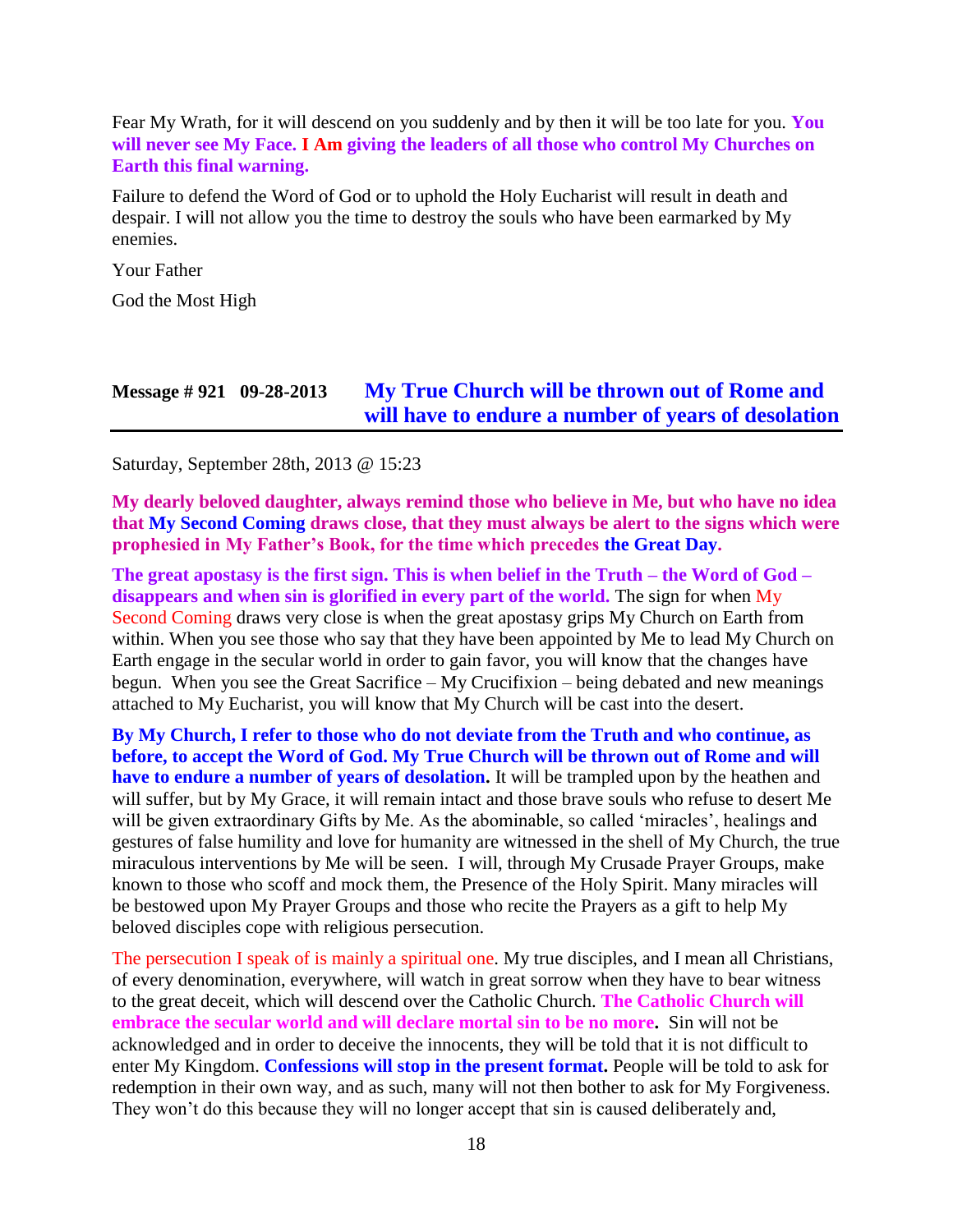because of this, that God will forgive all. This is the error which was foretold and which will lead millions into the fires of Hell and they will be led there by **the False Prophet** and **the Antichrist**.

**Soon, all pagan feasts and festivals will be integrated within the Catholic Churches everywhere. Pagans and those who hate God will be invited onto the altars in front of the tabernacles.** This feast will be declared to be the new form of Communion – all God's children joining together in order to respect each other's beliefs and human rights. You, My followers, will be asked to show respect for those who want to destroy My Presence in the Holy Eucharist. You will be accused of being anti-Christian if you do not embrace paganism. This is how you will all be fooled. This is how I, Jesus Christ, will be desecrated. They will do the same in schools, in order to banish Christianity. They will do the same in political circles, when everything to do with Me will be wiped out. No other religion will be targeted with such hatred. Christianity, because it is the Truth, will be destroyed.

What you do not realize is, that by becoming willing participants in this wicked desecration, that your souls will be darkened and in time you will forsake your own salvation.

Betray Me and I will forgive you. Deny Me and I will forgive you. But, when you desecrate Me and swear allegiance to the Beast, you become completely separated from Me, and you will find it impossible to accept My Mercy.

Your Jesus

# **Message # 922 09-30-2013 [Ecclesiastical masonry has now reached the](http://www.thewarningsecondcoming.com/ecclesiastical-masonry-has-now-reached-the-greatest-level-of-power-within-my-most-holy-church-on-earth/)  [greatest level of power within My Most Holy](http://www.thewarningsecondcoming.com/ecclesiastical-masonry-has-now-reached-the-greatest-level-of-power-within-my-most-holy-church-on-earth/)  [Church on Earth](http://www.thewarningsecondcoming.com/ecclesiastical-masonry-has-now-reached-the-greatest-level-of-power-within-my-most-holy-church-on-earth/)**

Monday, September 30th, 2013 @ 15:45

My dearly beloved daughter, **I must ask all of My sacred servants to watch out for the summons to attend retreats, which will be introduced to persuade them to agree to a new oath of allegiance, which will render useless – should they agree to do this – their most sacred vows, which they made to Me, Jesus Christ.**

Ecclesiastical masonry has now reached the greatest level of power within My Most Holy Church on Earth and **it will soon dictate its new liturgy, which will be in defiance of My Most Holy Will. Created by the enemies of God and disguised as a new adaptation to suit political powers, who want to ban Christianity, it will be presented so quickly that many within My Church will be astonished.** They will be pained to see such an abomination, but the voices of My loyal servants will not be heard in public, for they, the Masons, control how this new liturgy will be perceived in every way. Every objection raised in dioceses throughout the world will be dismissed and cast aside. The excuse will be that the Church needs to recruit new young souls who have fallen away from it. By appealing to a secular world, they will say that this will convert more people through a new liturgy.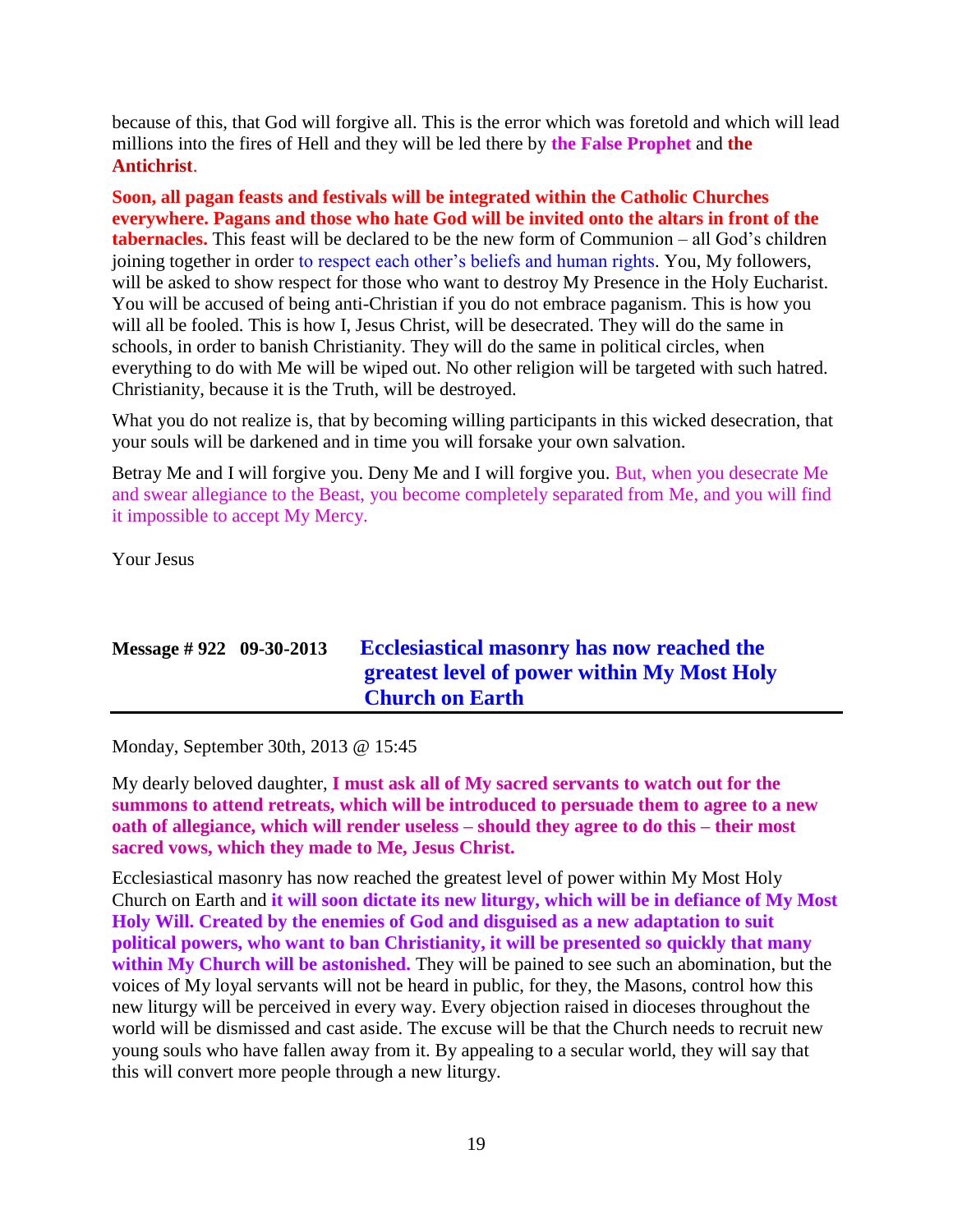Oh how deceitful this abomination will be and how many will fall for the lies, which will lead so many away from the Truth. **The Book of Truth was foretold to the prophet Daniel so that God's children would never forget the Truth when they are drowning in the lies which will devour My Church on Earth.**

Accept the Truth laid down by My Church on Earth. **Do not accept the new laws, which you will be forced to accept in My Holy Name, which will amount to sacrilege.**

Your Jesus

#### **Message # 923 10-02-2013 [There is a great misconception as to what makes a](http://www.thewarningsecondcoming.com/there-is-a-great-misconception-as-to-what-makes-a-man-or-woman-holy-in-my-eyes/)  [man or woman holy in My Eyes](http://www.thewarningsecondcoming.com/there-is-a-great-misconception-as-to-what-makes-a-man-or-woman-holy-in-my-eyes/)**

Wednesday, October 2nd, 2013 @ 22:15

My dearly beloved daughter, there is a great misconception as to what makes a man or a woman holy in My Eyes.

Many people in the world find the practice of the Christian Faith difficult to embrace when it comes to prayer. **So many good and well-meaning people find it hard to sit quietly in peaceful contemplation of My Great Lessons given to the world in order to make them understand what is expected of them. I do not make great demands. I do not force souls to spend hours and hours before Me and yet, I Am so happy when humble souls do this – but it is a rare thing.**

This is how I wish to develop an intimate relationship with all of God's children. I just need to hear your little voice call out to Me when you would like to share your private thoughts; your sorrows; your joy; your worries; your failures and your longing for Me, so that I can make Myself Present and witnessed by you.

Never before in the history of the world will God permit Himself to be felt, within the souls of those who will seek Him out now – through Me, His only Son. **By the Power of God, the Father, the Most High – I come before even the most lowly, the most unworthy, the most confused, the most tormented of spirit, to give you the Gift to witness My Presence.** How do I do this? How will you know that I communicate with you? **I will fill you first with the tears of conversion. You will begin to feel great sorrow as you relive My Crucifixion. You will begin to see life, even in everyday situations, through My Eyes. You will be drawn to others, who have been filled already with the Gift of the Holy Spirit.**

I do not choose those you believe are more worthy, more holy, more blessed, more disciplined, than you. I choose only those who come to Me in total humility, where their own free will has been willingly abandoned by them, so that it can become My Will.

If you truly love Me, you will know true peace. If you truly love Me, you will say to Me:

#### *"Jesus, Your Will is all that matters. My free will is Yours. Do with it as You may."*

When a soul tells Me this, they are true servants of Mine and they are the reason I can save the rest of those who are too stubborn to recognize the meaning of being in union with Me.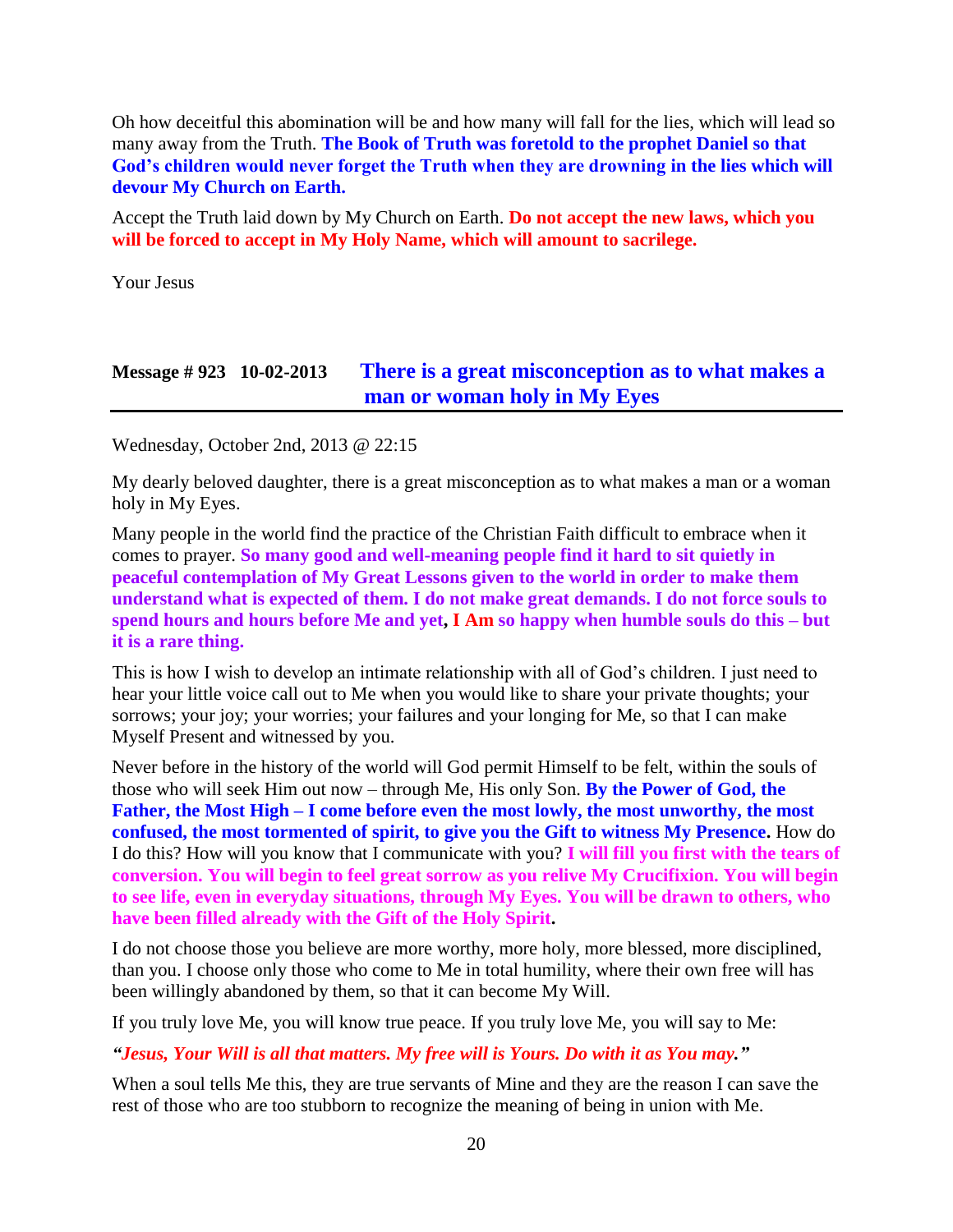I can do many things and create many miracles, when the free will, given to every person by My Father, is offered back to Me, His Son. This is the greatest power, which will eliminate the power of the Beast when he comes to power. Come to Me and gift your free will to My Father, in order to bring freedom to the human race. Please recite this special Crusade Prayer:

#### **Crusade Prayer (123) Gift of free will to God:**

My dearest Jesus, hear this prayer from me, a most unworthy soul, and help me to love You more. By my free will, I offer You this Gift back, dear Jesus, so that I can become Your humble servant and remain obedient to the Will of God.

My will is Your Will. Your Command means that I am obedient to Your every desire.

My free will is Yours to do with it what it is that is needed to save all people, all over the world, who are separated from You.

#### I grant this Gift, which was given to me at birth, to Your Most Holy Service. Amen.

The more you begin to know Me, the more you will understand two things. My Teachings have never changed. I love all souls.

Your Jesus

### **Message # 924 10-03-2013 [As the Crucifixion of My Church on Earth](http://www.thewarningsecondcoming.com/as-the-crucifixion-of-my-church-on-earth-commences-you-must-watch-out-for-all-the-signs-which-were-foretold/)  [commences, you must watch out for all the signs,](http://www.thewarningsecondcoming.com/as-the-crucifixion-of-my-church-on-earth-commences-you-must-watch-out-for-all-the-signs-which-were-foretold/)  [which were foretold](http://www.thewarningsecondcoming.com/as-the-crucifixion-of-my-church-on-earth-commences-you-must-watch-out-for-all-the-signs-which-were-foretold/)**

Thursday, October 3rd, 2013 @ 22:35

My dearly beloved daughter, as the Crucifixion of My Church on Earth commences, you must watch out for all the signs, which were foretold.

**The enemies of God will emulate every aspect of My Own Crucifixion, beginning with the desecration of My Body. When I was dragged before My executioners, they stripped Me naked, in order to mock Me and cause Me shame. They then dressed Me in red – the color associated with the Beast. They then fought over who would drive the first nail into My Body. Then, like savages, they tore at My Limbs and stretched My Arms so far that they pulled them out of My Sockets, so as to cause Me extra pain. To make Me suffer more, they drove the nails through the palms of My Hands at an angle so that they exited through My Wrists. My two Arms were pulled at two awkward angles and I hung at a painful, unusual angle, designed to cause Me the maximum amount of pain and humiliation.**

**They drew lots so that the final eight men could preside over the bloody torture they inflicted upon My Body.** They chanted obscenities, slapped and punched Me, kicked Me in the stomach and roared like savages. They defiled Me in every way to show all those who witnessed My Death on the Cross that I was being punished for My so-called wicked lies. I was murdered to keep Me silent and to prevent the Word of God from reaching souls.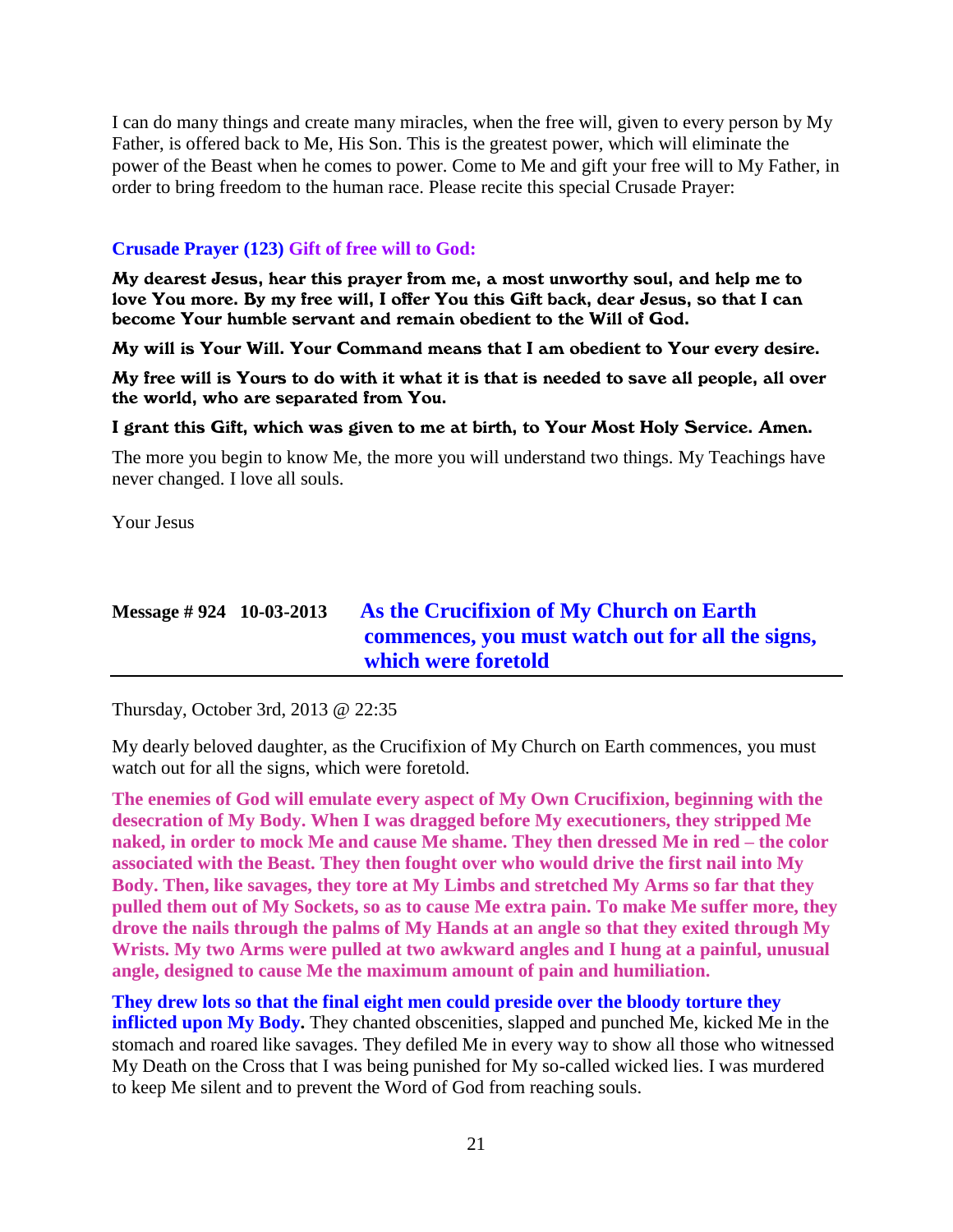**The same will happen soon.** It won't be enough for My enemies to change the Presentation of My Eucharist – they will defile My Body once more. They will desecrate Me in similar ways. The color red will be used; they will make gestures before My Cross and insult Me by their new rituals. Only those who recognize the signs will discern how these sacrileges will be enthusiastically presented to the world, amid great pomp and splendor.

**The new homilies will be a nonsense and much of the new liturgy will not make sense.** To those who know My Teachings, be aware of the confusing, illogical and complicated statements, which will accompany the introduction of the new, revised teachings and creeds of old. They will not only confuse and create great unease in your soul, they will be full of contradictions and lies, which could never come from Me, Jesus Christ.

You have been given the Truth since the time I walked the Earth. You will now be given the lies, designed to make you turn from God. Make sure that you are alert, for you will be swallowed up and taken into false doctrine. The doctrine of darkness, planned meticulously for many years, will soon descend upon you. You must never accept promises, which contradict My Word. When you see these things happen you will know that they have been brought to you by the spirit of evil, in order to destroy your chance of eternal salvation.

Your Jesus

#### **Message # 925 10-04-2013 [Deny sin and you deny Me](http://www.thewarningsecondcoming.com/deny-sin-and-you-deny-me/)**

Friday, October 4th, 2013 @ 23:44

My dearly beloved daughter, no man can fight Me and expect eternal salvation, unless he surrenders in full to Me. All of God's children must know that the time is drawing close when the world must know that My Final Call is almost upon them.

Never fear My Call. Welcome it, for I bring you Love, Peace and Salvation. Ignore Me at your peril, for I only give you so much time to respond to My Call from Heaven.

**You, My beloved followers – no matter who you are – will find yourselves isolated soon and cut off from My True Presence. My Presence, My Word and the True Teachings of God are to be banished and you will find yourselves in a very lonely state.** Those of you who scoff and mock these, My Holy Messages of Love to the world, will be left wondering how this can be, when you follow the path of deceit. The further you walk along this path, the greater the distance you will put between your souls and My Mercy.

When you love Me, you will believe in My Teachings. If you know Me, you will recognize My Holy Word in the Scriptures. If you know Me and accept that I would ever allow My Holy Word to be turned into something that it is not, without intervention on My Part, then you cannot say you know Me. If you believe that I, the Son of man, Who died a brutal death, on your behalf, to save you from sin, could sit back and condone such a situation, then you deny the Word of God.

Deny sin and you deny Me. **Accept sin as being a good thing or believe, for one minute, that I will excuse it, without reconciliation, then you can no longer claim a place in My**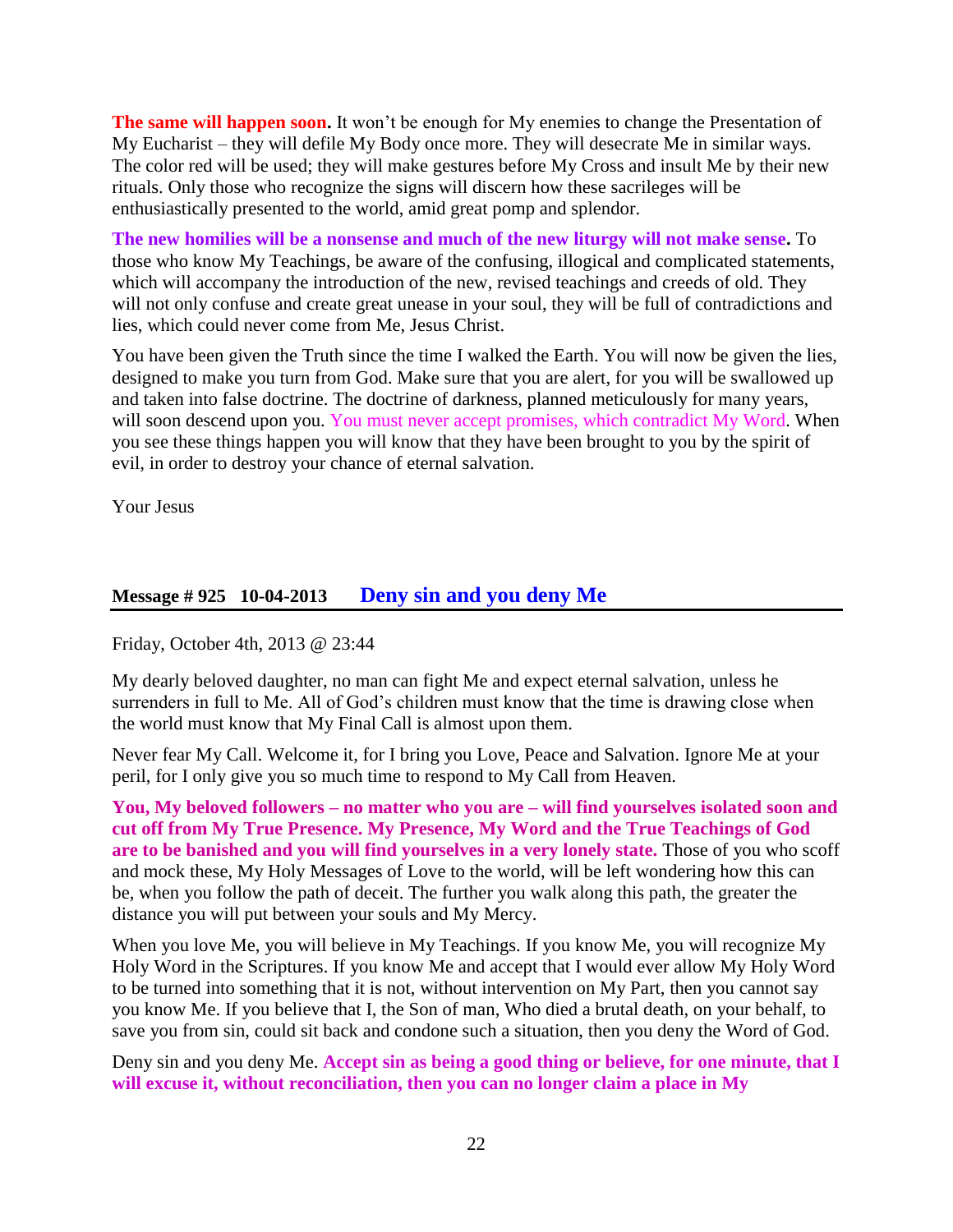**Kingdom.** I warn you that this period ahead of you will lead you on the most dangerous path of destruction, unless you remain true to My Holy Word.

My Word is Eternal. My Kingdom is yours when you accept My Word as it was given to you. Dare to tamper with it or accept any form of new adaptation and you will suffer for this. **My Anger is rising now, as I see how little respect many of you show towards the Truth as it was written in My Father's Book. There can be no other Truth. Any form of deviation can never be accepted by God. No arguments. No human reasoning. No exceptions. The Truth will live for Eternity. Lies will drive you into the arms of the Beast.**

Your Jesus

| Message $\#$ 926 10-06-2013 | You will soon be told to use your faith to create a |
|-----------------------------|-----------------------------------------------------|
|                             | political campaign around the world to save the     |
|                             | poor                                                |

Sunday, October 6th, 2013 @ 23:20

My dearly beloved daughter, **the voice of the False Prophet roars about all that is sacred in My Church. Little, however, will be said about the importance of upholding God's Teachings, Sacraments, and the Proclamation of the Truth.** Instead, you will see diversions, such as looking after the world's poor and hungry, and this will be deemed to be your first task as servants of God.

As servants and followers of God in the Church, your first allegiance is to the Truth of what I told you. Loving the poor and the hungry and helping them is a good thing, but My Church on Earth has a much bigger role, which was sworn to Me. This includes the teaching of the Truth in everything I taught you and you will do this, if you truly love Me.

**The Church has a Mission to teach the Truth of My Teachings. Taking one aspect of My Word, to help the poor is admirable, but misleading, as My Teachings clearly state that you must help the poor in soul.** Help them to cure their soul, before you help them to be free of life's afflictions. If I give you a poor man and ask you to help him, how would you do this? Give him clothes? Money to feed his family? Or, would you have Me save his soul first?

You will soon be told to focus all your attention on the world's poor. You will be asked for money – and this will be taken from different sources to help the world's poor, jobless and homeless. **You will be told that I, Jesus Christ, always loved the poor. The problem is this. I seek out the poor of spirit first – to free them away from their lost lives. The poor of soul – those who have little spiritual feeling for God – are the ones I crave.** Blessed are those who are poor in this life, with little to show for it, but who love Me, for these people are not poor at all. The rich man, who has no love for Me, is in more need of My Love, My Mercy, My Compassion, than those who are forced to find food, clothes and shelter. How you love Me and how you ask Me to save you is what you need to pay attention to. The Sacraments will be the saving force of those who are rich and poor, but who have no love for Me.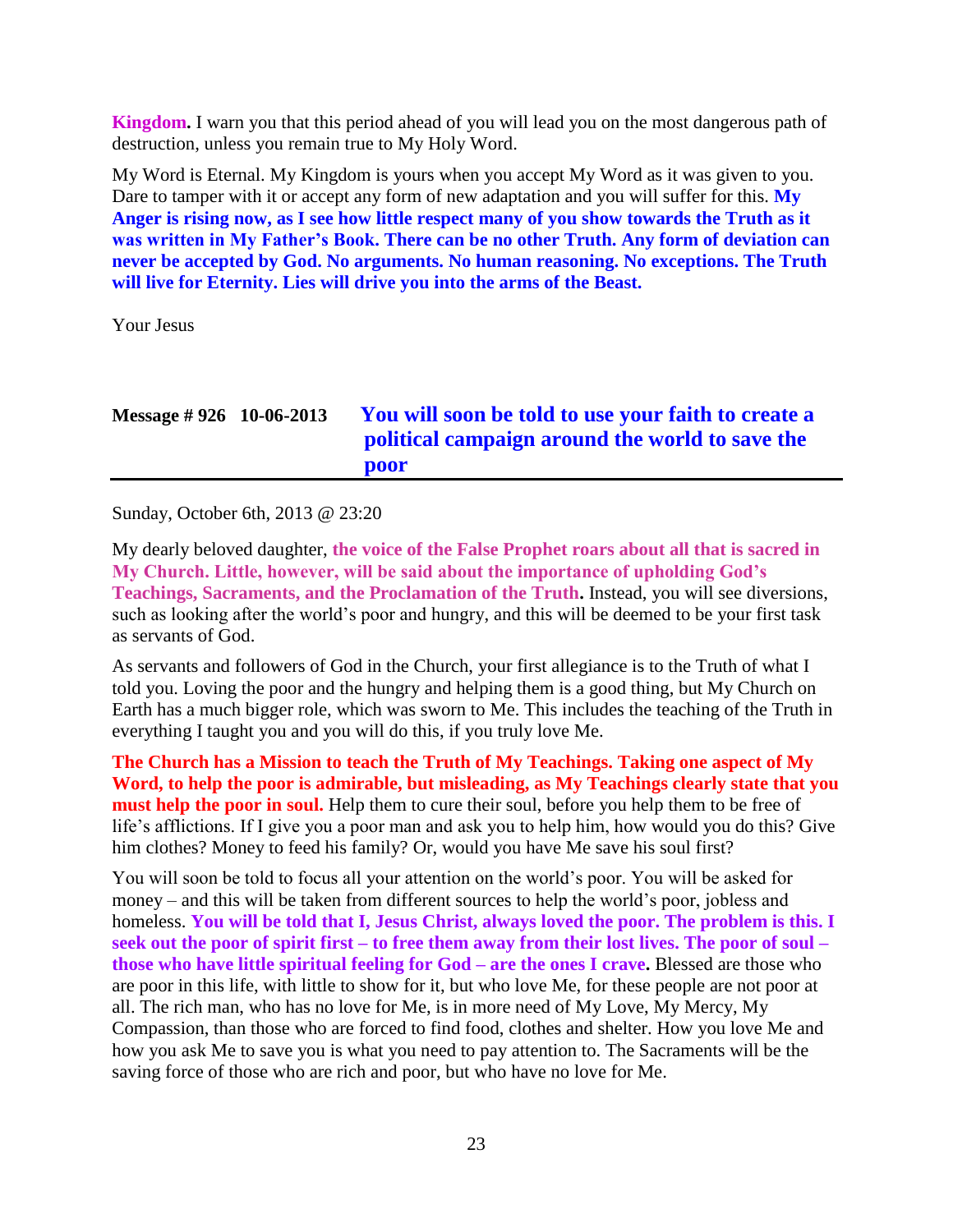You will soon be told to use your faith to create a political campaign around the world to save the poor by leaders in My Churches everywhere. Nothing will be said to encourage you to prepare for My Second Coming, for they will not dare to prepare you for this Great Day. They would rather take your mind off Me by asking you to spend more time honoring the works of the False Prophet.

**Very shortly, statues, relics, posters, cups and large commissioned paintings will be made of the False Prophet to be placed in Churches everywhere. His image, along with the Antichrist, in time, will adorn many public places, churches, political centres, as well as, in countries where their parliaments will be seen to embrace the Catholic Church in a 'new light.'** This will create a new form of false evangelism, and because it will appeal to a modern secular society, it will attract admirers from all over the world.

Not one word will condone the importance of the Holy Sacraments, as they were given to the world or the important Graces, which they yield. Instead, each will be played down – extra meanings added, in order to appeal to those who deny them as they are. This will be in the hope that the abomination of the desecration of My Sacraments will be offered to as many people as possible, to take them away from God, so that the enemies of God can complete their pact with the Devil.

The Devil will deceive many who belong to My Church in this time in history. He will do this in the most charming and convincing way and he will justify lies when his servants will say that I would approve of these new changes. I, Jesus Christ, will be misquoted in order to win over souls. **My Teachings will be twisted in order to destroy My Church and steal those souls closest to Me.** Millions will accept the lies, without a care in the world. You must pray for them in the hope that they will realize, in time, that something is wrong.

**When I appoint leaders and when a chosen soul has been appointed to spread My Holy Word, within My Church on Earth, the Truth is always straightforward, clear, concise, and straight to the point.** When you are being lied to, through the influence of the spirit of evil, you will become confused. Phrases won't make sense. So-called improvements, presented by enemies within My Church, mean that the Truth is not 'good enough.'

**My Word, My Sacraments, My Teachings do not need to be improved upon, for they came from Me. I Am** God. **I Am** Perfect. My Word remains forever. Any man who tampers with My Most Holy Word is an enemy of God. My Anger is great at this time and any man who treats My Body, the Most Holy Eucharist, with disrespect and says he leads My people, know that this is untrue. I would never request a leader in My Church to change the Word of God, by introducing new meanings or new interpretations. This could never be.

Your Jesus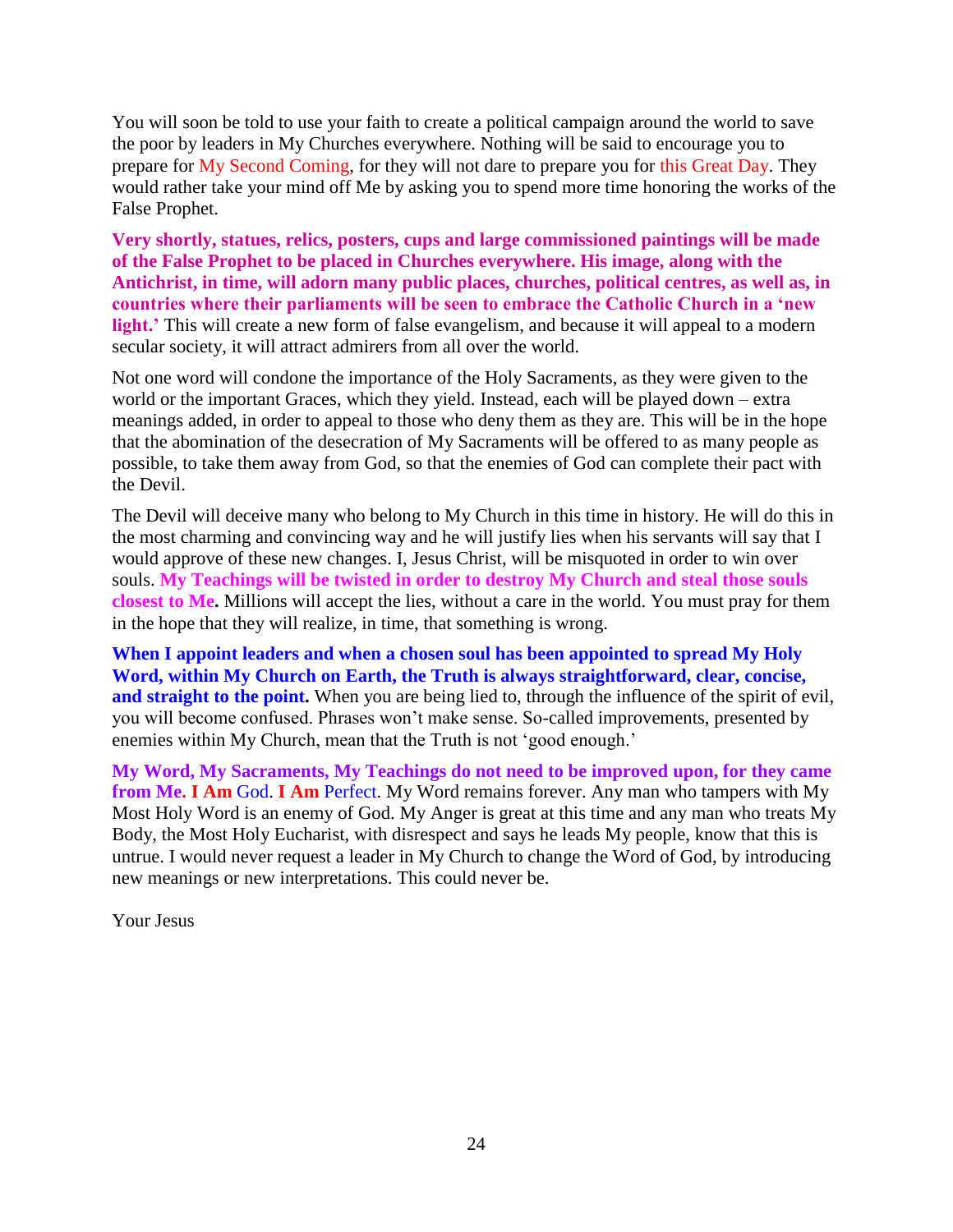#### **Message # 927 10-08-2013 [God the Father: Satan and his demons have](http://www.thewarningsecondcoming.com/god-the-father-satan-and-his-demons-have-recruited-a-very-large-army/)  [recruited a very large army](http://www.thewarningsecondcoming.com/god-the-father-satan-and-his-demons-have-recruited-a-very-large-army/)**

Tuesday, October 8th, 2013 @ 15:40

My dearest daughter, My Divine Powers are given to all of My children who turn to Me, asking Me – through My Son – to sustain them during these times of great trials on Earth.

**Sin is so rampant that My Son now suffers the same Agony, which He endured for each of you on the Cross.** Sin is so widespread that you have all become immune to it and the evil which it breathes. My children, you must come to Me and never give up your quest for peace and love. Never think that I will not hear your voices, as they call out to Me, no matter how little you are.

My Son's Second Coming will create great havoc, division, mistrust, hatred and sadness, as the Truth of My Holy Word will be thrown to one side. **Satan and his demons have recruited a very large army – an army so big and powerful that it would be beyond belief if you could see how it has been formed. This army controls what you, My children, are being told in public. Very rarely, from now on, will you be told the Truth.** By this I mean the Truth, according to My Most Holy Covenant.

All matters relating to the world in which you live will not be truly revealed to you, as wars, deliberately created to destroy My people, will soon be witnessed. None of these wars will be for the good of man nor will they be just. My Word, given to the world, since the first Prophet revealed My Desires, will no longer be taken seriously. **The Word, according to My Son, Jesus Christ, will be abused and defiled in order to justify lies.**

**It is time for all those who are called to the service of My Son to remain alert.** You cannot ignore this, My Call to humanity. I, through My Son, ask you to stay together, in union with Him at all times. You, My children, are Satan's first target, as he will not rest until he seizes My Son's Church on Earth, first. Without My Son's Church, he will fail to draw the souls he craves the most. You, My children, will be hurt and tormented by the Beast – the Antichrist - if you cave into pressures which force you to embrace the new false doctrine, which is now being carefully and ruthlessly prepared.

**I, the Father of all of you, God the Most High, wish it to be made known that the Antichrist is about to be embraced by My enemies in secret rituals. He is being sworn in behind hidden walls, in places, which are meant for the Adoration of My Son.** The ecclesiastical Masonry, which will now be witnessed, plays an important role in this abomination. Sadly, all of this must take place before My Covenant to gather all My children, back into the Paradise I created for them, in the first instance, is completed.

**It will be up to those of you, chosen by Me, to always acknowledge the Truth, so that you can help My Son to save the other souls who will swear an oath to follow the Beast.**

**My Son's Image, common throughout the world, will soon be replaced by the image of the False Prophet.** His image will be adored first, instead of that of My Son. **Then this will be followed by large images, in every kind of format, of the Beast, whose sign 666 will be embedded within every single mark he makes upon an unsuspecting world. You will see this sign hidden in such wicked objects, which will be used just as one would carry holy**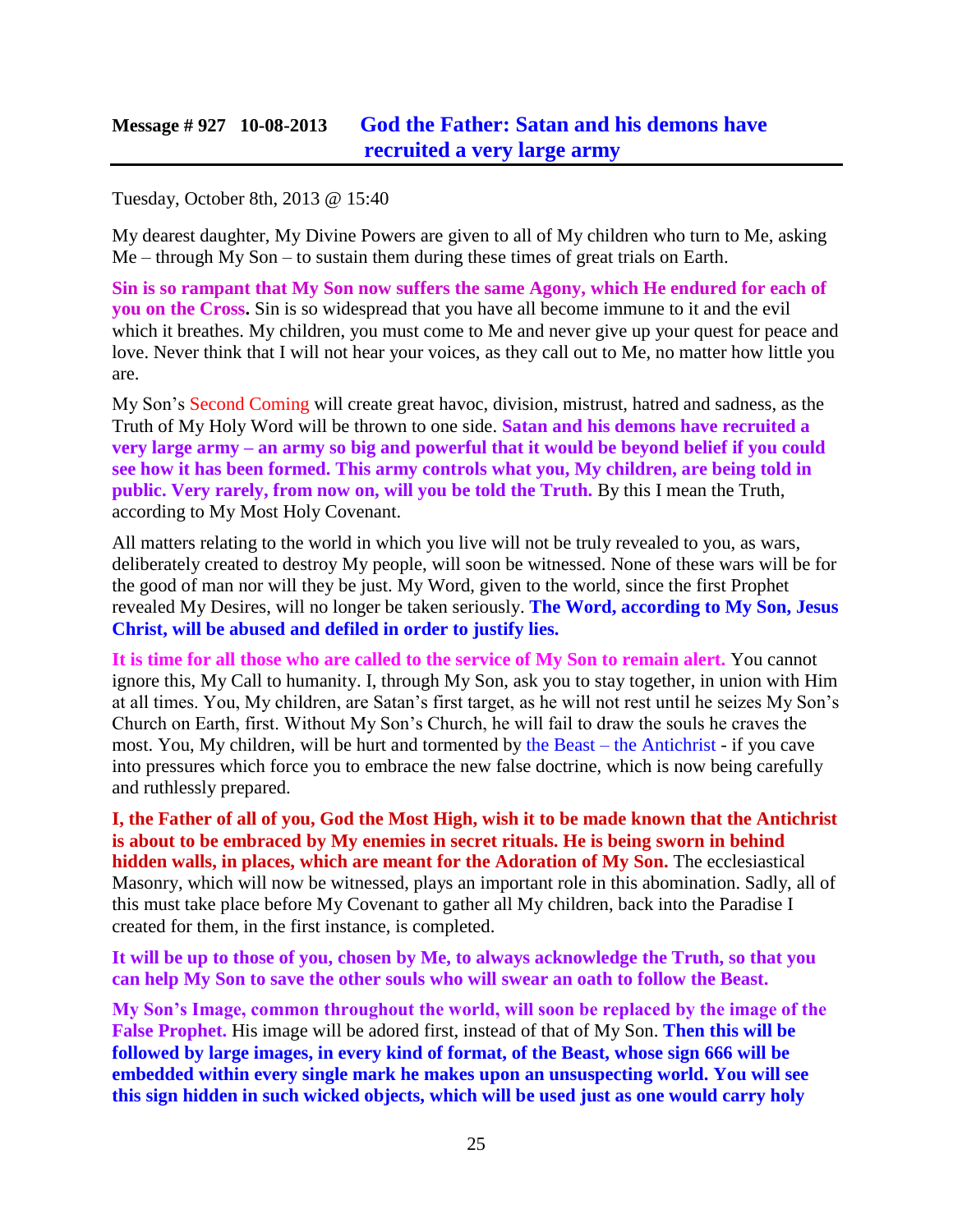**objects**. A form of rosary beads will be created to idolize the new, soon to be declared, union of the world's Churches. The New World Religion will be celebrated by the taking of holy prayer books, medals, scapulars, rosary beads, Crosses and desecrating them into becoming good luck charms.

Everyone will love the Antichrist, as he will represent the world outside of religion, on the one hand, but because he will be embraced by **the False Imposter** in My Son's Church on Earth, he will be seen to represent all that is sacred in the world.

My children, do not let news of these events tear at your heart, for when you listen to Me, and follow the Path of My Son, I will spare you much of the persecution of spirit, which is to come. Your adherence to these Messages will be weakened from time to time, by attacks planted by Satan. Some of you will walk away. Some of you will doubt. The vast majority of you will remain true to Me and I will grant you great Favors and Graces for your obedience.

I love you, children. I will be merciful and when you ask Me, through My Son, to soothe your hearts and help you to remain at peace and walk with confidence towards the Gates of My New Paradise, I will answer your call.

Your loving Father

God the Most High

# **Message # 928 10-11-2013 R[elax, all of you, and know that God is ever](http://www.thewarningsecondcoming.com/relax-all-of-you-and-know-that-god-is-ever-powerful-and-that-no-act-however-evil-cannot-be-trampled-on-by-him/)  [Powerful and that no act, however evil, cannot be](http://www.thewarningsecondcoming.com/relax-all-of-you-and-know-that-god-is-ever-powerful-and-that-no-act-however-evil-cannot-be-trampled-on-by-him/)  [trampled on by Him](http://www.thewarningsecondcoming.com/relax-all-of-you-and-know-that-god-is-ever-powerful-and-that-no-act-however-evil-cannot-be-trampled-on-by-him/)**

Friday, October 11th, 2013 @ 22:30

My dearly beloved daughter, know that I walk beside you every day, every minute, awaiting your response. There are times when you have too much to do for this Mission, but you must always leave the proper time aside for Me, your Jesus. Remember **I Am** always Present and respond always to those who call out to Me. Nothing must ever separate you from My Company because the time you yield to Me grants you great Graces.

Today I ask that all those who accept that I now speak to the whole world, through the Book of Truth, to prepare yourselves. Never allow My Messages to cause you concern, worry, or panic. **Never believe that I would ask you to run from your homes into refuges, for this command does not come from Me. The refuges I speak of are those places you need to go to in order to receive Mass and the Sacraments.**

My loyal servants are preparing now, all over the world, for that day to come when the daily Sacrifice of the Mass will be no more.

**You must always keep the Blessed Seal of the Living God in your homes and in whatever format you can, in order to carry it with you also. This will protect you from any kind of persecution and you will gain the strength necessary to remain true to God and everything, which is laid down clearly in the Most Holy Bible.**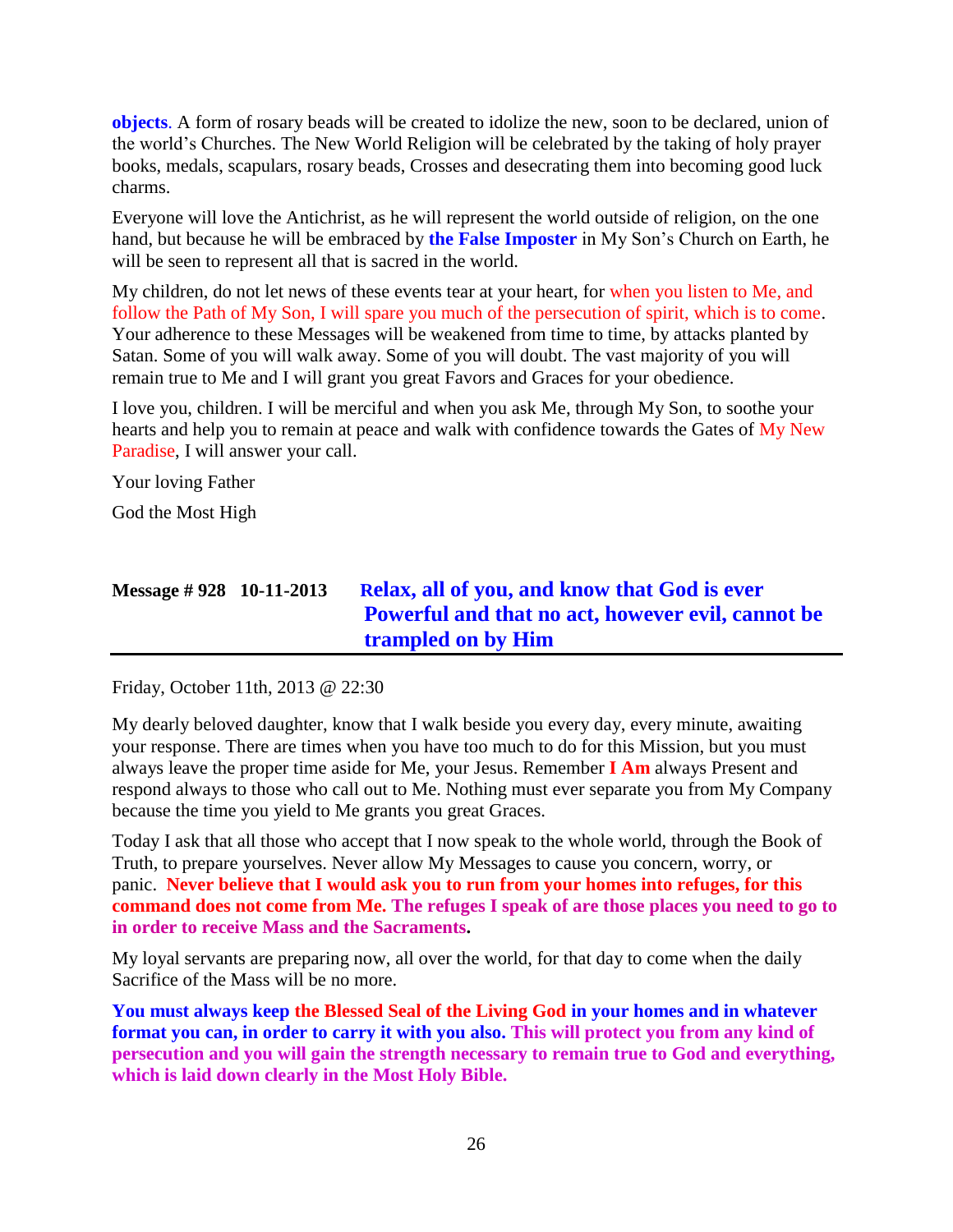Relax, all of you, and know that God is ever powerful and that no act, however evil, cannot be trampled on by Him.

**Those of you who choose to respond to My Call are blessed. You, in turn, through your act of love for your neighbor, will spread the Seal of the Living God everywhere you go.** Now you must do this. Trust in Me. Never feel restless, for I do not spread fear. I spread the Truth, which for some can be overwhelming. I Am your Protector, your Savior, and I will come soon to bring you the final salvation and the world to come, which will have no evil. Be at peace. I will guide and protect you all and give you the Gift of perseverance in all the trials ahead.

Your Jesus

#### **Message # 929 10-12-2013 [Once the Heavens and Earth become one, there will](http://www.thewarningsecondcoming.com/once-the-heavens-and-earth-become-one-there-will-be-no-purgatory/) [be no Purgatory](http://www.thewarningsecondcoming.com/once-the-heavens-and-earth-become-one-there-will-be-no-purgatory/)**

Saturday, October 12th, 2013 @ 17:10

My dearly beloved daughter, My Throne will be placed upon the renewed Earth and soon all will live in peace and harmony, in accordance with the Will of My Father.

The world will become as it was in the beginning and no discord will be felt. **All of God's children, who are chosen to join with the Angels and Saints, will live a perfect existence.** But know this. **Those who do not accept the reality of the New Paradise, when they have been given every chance to decide which path they wish to choose, will not be given a second chance.** Once the Heavens and Earth become one, there will be no Purgatory. The only path souls will take, who refuse to accept My Mercy when it is handed to them freely, will be the one which leads to Hell. Many will be so stubborn, because they rely almost completely on intellectual reasoning, that they will, unwittingly, choose to spend eternity in the fires of Hell.

**Those who do not believe in God, or accept the Truth, do not believe in the existence of Satan. He, the Deceiver, will cloud their minds with lies, so as to entice them into the chambers of torture. Once there, because of his hatred of man, he will make them suffer non-stop for eternity.** I cannot help these souls then. How I weep with bitter sorrow for the souls of the arrogant, the ignorant, and those with hardened hearts. They are so stuffed with pride, that they will never see Me because they can't. It is not possible for a person to see Me or to be filled with My True Word, if they are stricken with the sin of pride. Those of you, on the other hand, who know Me, but who accept Me on your own terms – you, too, distance yourselves from Me.

Why do you say you know Me and then twist what I told you about following Me? How can you call yourself a Christian and be prepared to accept false theology and lies, which you have twisted to suit your own lifestyles? Who are you if you do not follow Me and accept the full Truth of My Teachings? You are a traitor. You betray Me. When you betray Me once, you will be tempted to do it again and again, until finally, you will no longer be a Christian in My Eyes.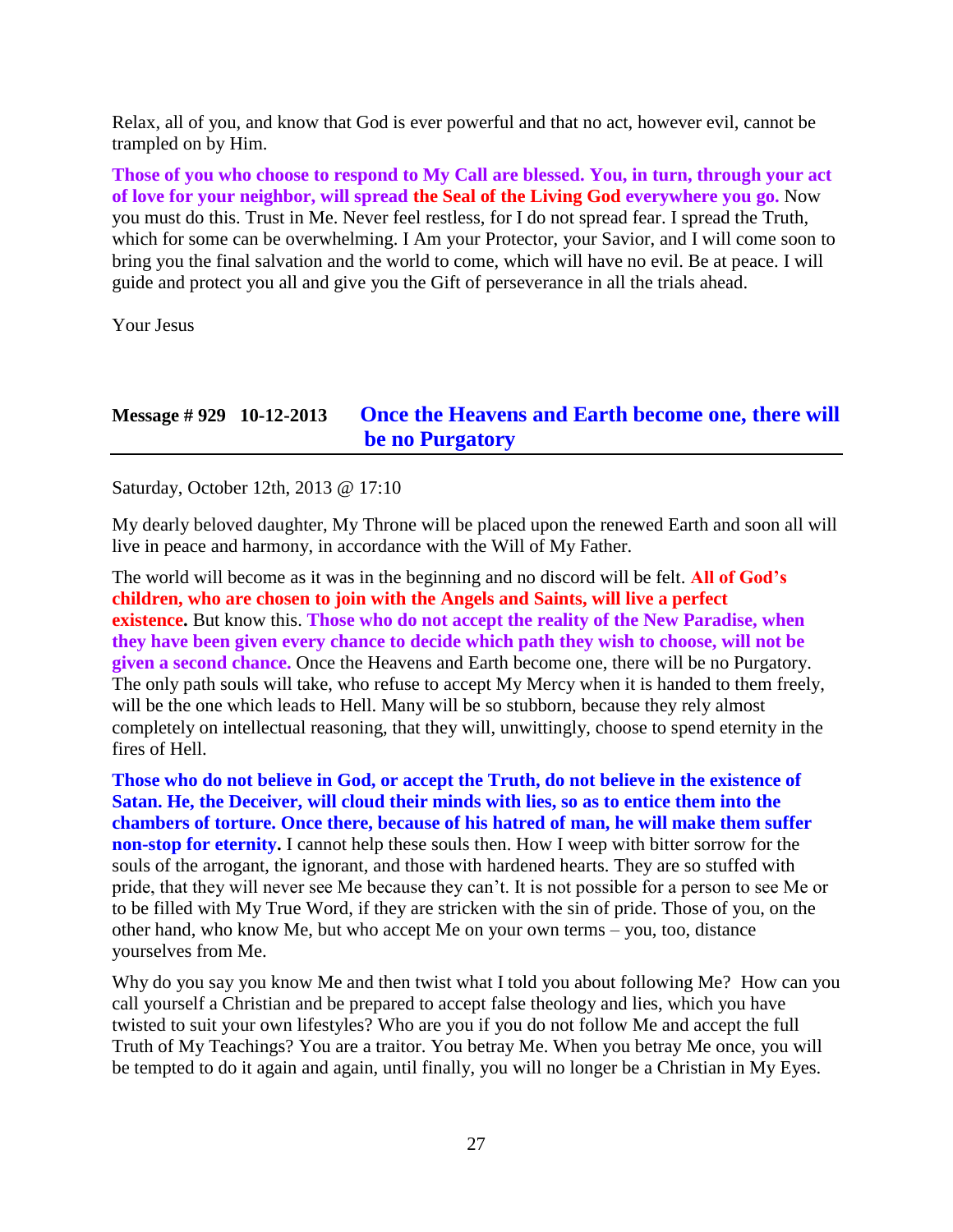**I must call on all those who believe in My Word and ask you, when have I ever condoned sin? I forgive sin, but I never condone it. If you believe that I condone sin, then you justify sin.** You will suffer for the error of your ways and you are no better than those who betrayed Me, mocked Me, laughed at Me, and crucified Me.

Remember, I taught you the Truth. Nothing but the Truth will bring you to accept the salvation I now come to bring to the world, at this, the final stage of My Covenant to save humanity.

Never forget that **I Am the Truth**. Only the Truth comes from Me.

Your Jesus

### **Message # 930 10-13-2013 [You do not know Me because you do not recognize](http://www.thewarningsecondcoming.com/you-do-not-know-me-because-you-do-not-recognise-me/)  [Me](http://www.thewarningsecondcoming.com/you-do-not-know-me-because-you-do-not-recognise-me/)**

Sunday, October 13th, 2013 @ 18:00

My dearly beloved daughter, when those of you feel abandoned and unsure of My Love for the world, you must never give up calling out to Me to help you. You will, from time to time, feel a sense of hopelessness, a sense of fear, and a sense of loneliness when you adhere to My Holy Word, given to the world through the Holy Gospel. Even now, as My Holy Gospel is still presented to you, you will feel very isolated, because few people put into practice what I have taught them through My Holy Word.

If you say you love your neighbor and then slander him, you will still belong to Me. If you say that you believe in the Ten Commandments, but adapt them to suit your lifestyles, then you are blind to the Truth. If you accept the Sacraments given to you through Me, but break them, you insult Me. When you preach My Holy Word to others and then place yourself before others, by saying that you are more worthy than them, in the Eyes of God, you offend Me. **When you declare the Word of God to no longer matter in a modern world and that it must be adapted to appeal to a secular world, then you spit in the Face of God. When you believe that your knowledge of Me is superior to My Holy Word, as I give it to you now through these Messages and that there is error contained within them, you are ignorant of the Truth. You do not know Me because you do not recognize Me.**

So, even those of you who feel content with your understanding of My Holy Word and reject Me now in this Mission – you have abandoned Me. You, especially, must call out for My Help for you are nothing without Me.

Your Jesus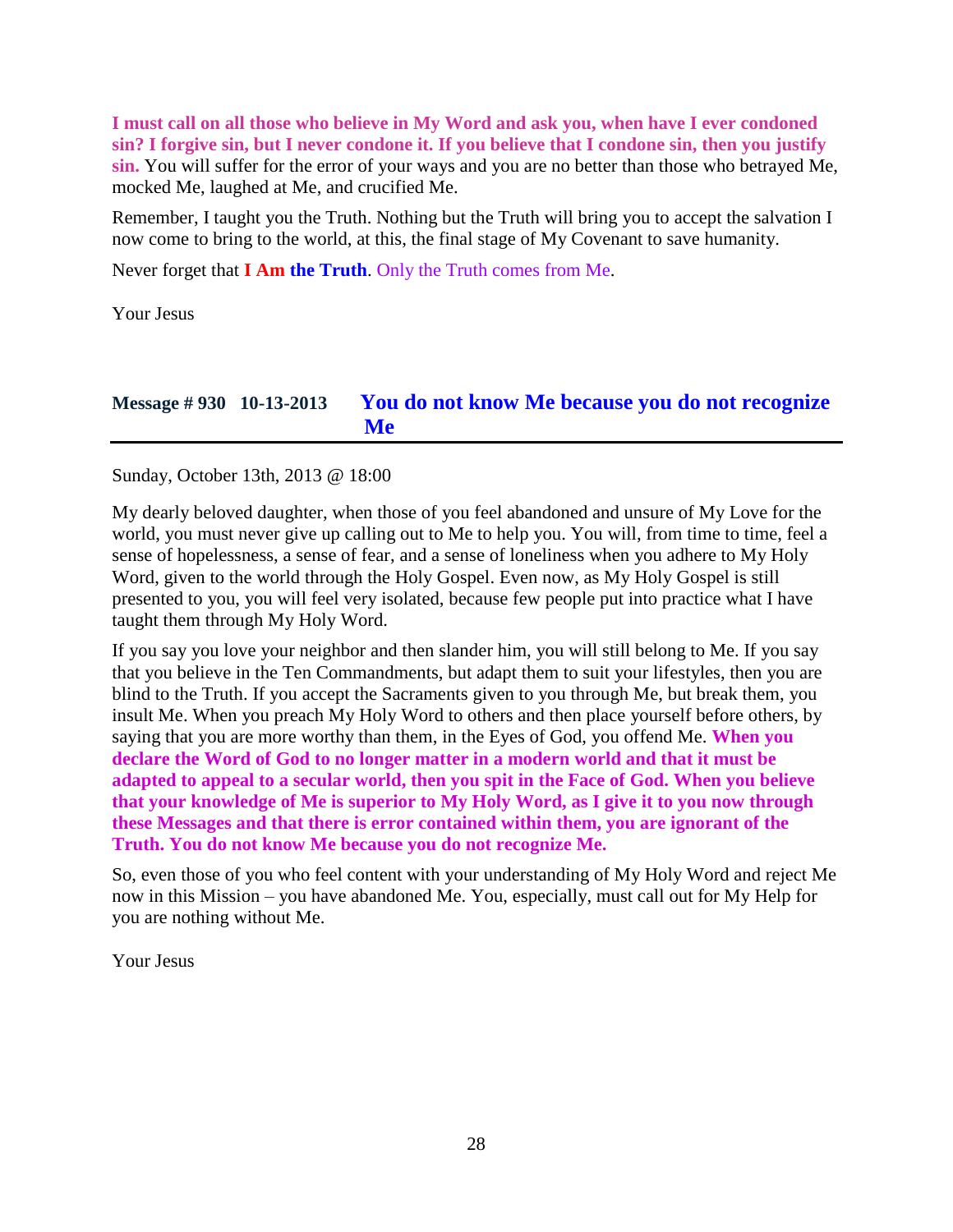### **Message # 931 10-14-2013 [Mother of Salvation: To the priests in the Catholic](http://www.thewarningsecondcoming.com/mother-of-salvation-to-the-priests-in-the-catholic-church-i-urge-you-to-carry-my-most-holy-rosary-beads/)  [Church, I urge you to carry my Most Holy Rosary](http://www.thewarningsecondcoming.com/mother-of-salvation-to-the-priests-in-the-catholic-church-i-urge-you-to-carry-my-most-holy-rosary-beads/)  [beads](http://www.thewarningsecondcoming.com/mother-of-salvation-to-the-priests-in-the-catholic-church-i-urge-you-to-carry-my-most-holy-rosary-beads/)**

Monday, October 14th, 2013 @ 15:30

My dear child, do not believe for one moment, that any of you are strong enough, on your own, to withstand the temptations you will face to turn your back on the Truth – the True Word of God. **Without continuous prayers, you will find that you will be unable to stand up and declare the Truth when you are presented with lies.**

**All of you must recite the Crusade Prayers as the darkness has already begun to descend over my Son's Church on Earth and you must be prepared for this every second.**

**To the priests in the Catholic Church, I urge you to carry my Most Holy Rosary beads and a Benedictine Cross with you at all times. You must recite my Holy Rosary every single day and watch out for those in the higher ranks within the Church to see who recites my Holy Rosary in public.** When I am being venerated, my Holy Rosary must be recited by all present before me. If they, who say, lead the faithful to seek my assistance before the Throne of God, cannot recite my Rosary, then they need your prayers. To come before me, seeking my help, **without reciting my Rosary, is without substance, as it is akin to a soldier going into battle without any armor.**

**My Rosary is the most powerful prayer and, when said daily, will destroy the power of the Evil One. Those, whose souls have been darkened by Satan, will find it too painful to recite this prayer.** By their actions you will know who they are and you must ask God, through the Mercy of my Son, Jesus Christ, to help them to draw towards the Light of God.

Your beloved Mother

Mother of Salvation

# **Message # 932 10-15-2013 [The plans have been drawn up by the unholy](http://www.thewarningsecondcoming.com/the-plans-have-been-drawn-up-by-the-unholy-trinity-where-all-that-is-true-will-be-banished/)  [trinity where all that is True will be banished](http://www.thewarningsecondcoming.com/the-plans-have-been-drawn-up-by-the-unholy-trinity-where-all-that-is-true-will-be-banished/)**

Tuesday, October 15th, 2013 @ 15:45

My dearly beloved daughter, **it is My desire that all of My priests, in every Christian denomination, begin to preserve the Most Holy Sacraments. Those in the Catholic Church will be the first to witness the destruction and desecration of the Sacraments. Those who are loyal to Me, Jesus Christ, will prepare diligently for this terrible wilderness into which My Church will be plunged. You must prepare now, because it will be through your allegiance that all of God's children will be able to receive the Sacraments in their holy state.**

To all other Christian churches I say this. Remind yourselves of My Promise to come again on the Great and Glorious Day of My Second Coming. Know too, that in the years leading up to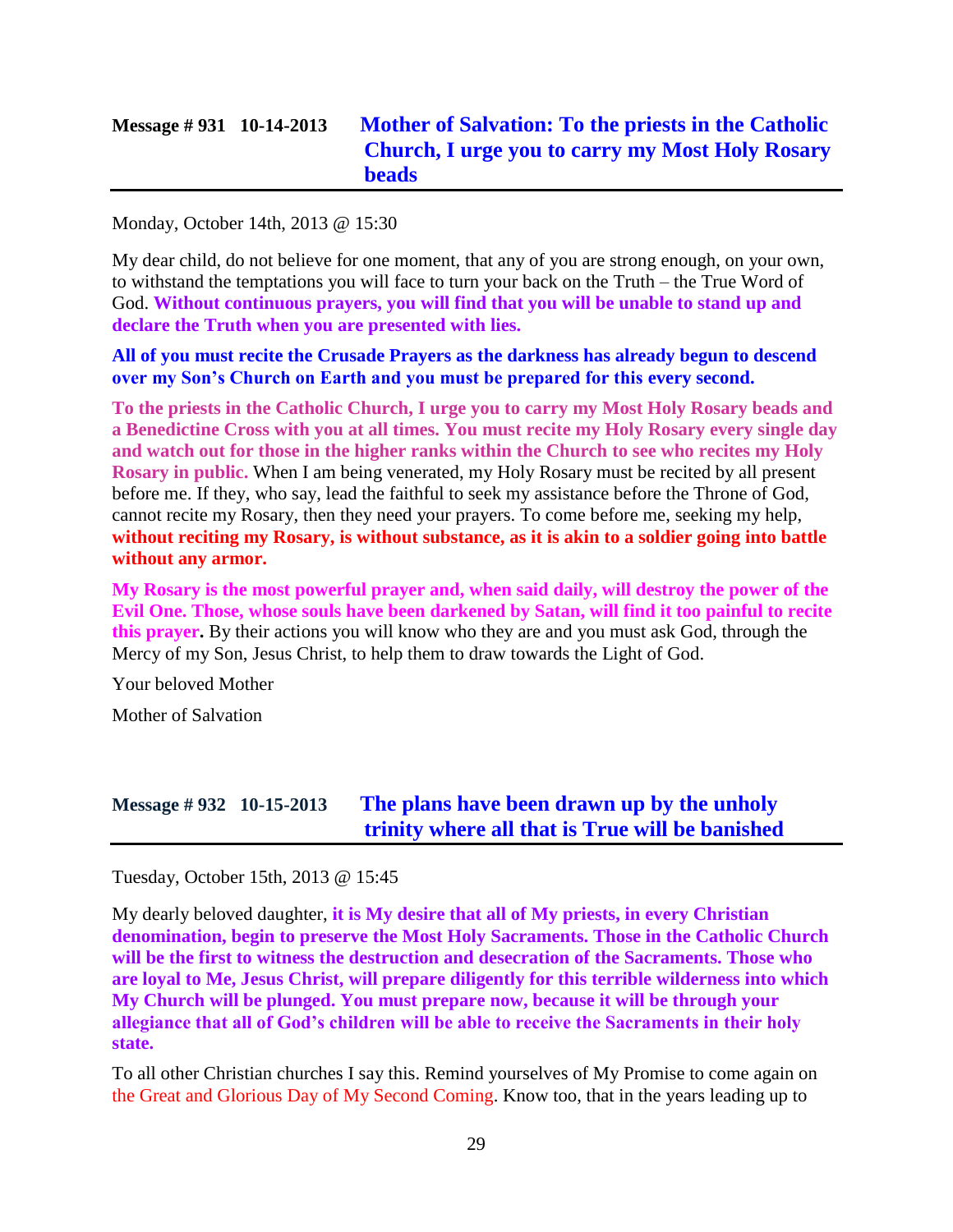this, that all those who follow Me will face terrible trials. **Those who will succeed to new positions of power, within all your denominations, will be led by the False Prophet and all will mouth his words and copy his actions.**

**Woe to those who side with the False Prophet for he is the antithesis of John the Baptist and will be the precursor of the Antichrist who will rule over all of you.**

**You will be protected by Me, for soon I will be all you have to guide you.** Only I can be trusted to tell you the Truth when you will be swayed by the heresies, which will be presented to you as the new form of modern Christian theology. How cunning is Satan, for he will never shock – instead he will, through those who serve him – draw you towards a new twisted, backto-front interpretation of My Most Holy Word.

The plans have been drawn up, by the unholy trinity, where all that is True will be banished. All that appeals to the secular world, when human greed and desire to ignore sin, will be presented through all Christian Churches to the faithful. This day has been written in stone and will be the final insult, allowed by God, before He sends Me, His only Son, to gather all those who remain true to the Word of God. **When the lies are presented to you, they will appear to be a good thing. The badge of humility will be common in all of your Churches, as it will be adopted by those among them who will deceive you.**

**Every trait, associated with Me – My Love for the impoverished; My Love for the weak and humble; My disapproval of greed, avarice and lust, will be used as part of the arguments used to force you to accept this new doctrine – this new One-World Religion, to prepare the world for the rule of the Antichrist.**

As a loving God, you are being given these warnings in order to save you. Heed Me now. All I ask is one thing. Remain true to My Holy Word. My Holy Word was given to you, in the Holy Bible. It can never change. But the enemies of God will twist its meanings. When this happens, reject those who tell you that God would approve of such changes. Nothing could be further from the Truth.

Your Jesus

#### **Message # 933 10-16-2013 [The Serpent gives the Antichrist special messages,](http://www.thewarningsecondcoming.com/the-serpent-gives-the-antichrist-special-messages-which-he-documents-carefully/)  [which he documents carefully](http://www.thewarningsecondcoming.com/the-serpent-gives-the-antichrist-special-messages-which-he-documents-carefully/)**

Wednesday, October 16th, 2013 @ 23:27

**My dearly beloved daughter, the most unholy trinity, consisting of My three enemies, the False Prophet, the Antichrist, and the Dragon, that is Satan, will rise now in defiance against the Most Holy Trinity.** Know that they have many thousands and thousands of devout disciples and as the time draws near, many secret and vile ceremonies will take place to honor the Serpent.

So careful is the Serpent not to reveal his true self, his real wicked intentions against any child of God are disguised, and he presents himself to his elect chosen few as a charming, beautiful prince, where he manifests before them in the most seductive manner. Just as My own chosen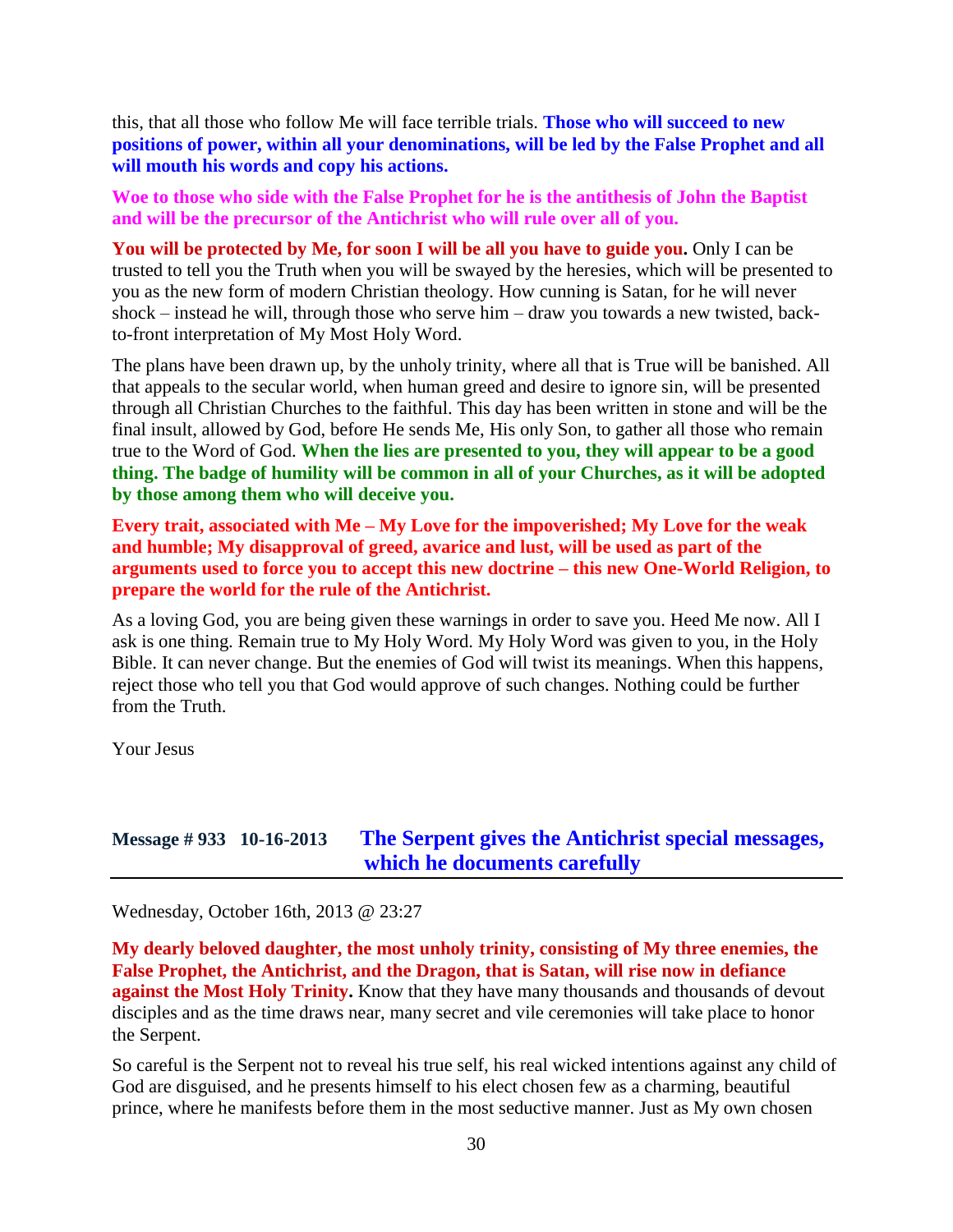Prophets are communicated with, the Serpent gives the Antichrist special messages, which he documents carefully and then shares with his hierarchy on Earth. **These messages contain instructions to desecrate My Church, in preparation for the Antichrist to take up his throne and fool the world into believing he is the Christ, the Savior of the World.**

Heed now, all of you who dismiss this warning. Soon, many of My disciples, who love Me, but who do not believe in these Messages, will face great danger. The plan to take you away from Me has begun, and unless you remain cautious and alert, you will be enticed into the den of darkness. He, the Antichrist, will emulate every aspect of My Divinity, made known to him by the Serpent. He, the Serpent, watched My Crucifixion and only he has the knowledge of the details, which surrounded this terrible event. **He will mock Me by instructing his devoted servants into re-constructing rituals, back to front, in My Church. My Word will be taken and new obscene parts will be added to It, in order to honor the Beast, and many will not understand the significance.**

Dabble with the Devil and place yourself at his disposal and this will lead to great trials. Repeat the vile words he will plant amongst you and you will open your soul to him. Adore him, by loving the Antichrist when he struts arrogantly before you and you will place him in your hearts, instead of Me. **All I have taught you will be back to front, upside down and inside out.** Because so many do not truly understand My Teachings and because so few of you have listened carefully to the Gospels, with regard to the events leading up to My Second Coming, you will be none the wiser.

Oh how My Heart breaks to have to reveal this news. How I wish you did not have to suffer like this. But, I promise, I will ease your pain and his reign, when it takes place, will be swift.

The souls who are innocently caught up in this travesty of My Divinity will be shown My Mercy. **Sadly, those who believe they will reign in a paradise, promised to them by the Deceiver, will find themselves thrown into the lake of fire where they will suffer for eternity.** There will be no one to help them, for they will have swallowed the lies, designed to gain their trust, which will result in loss of many souls who will follow their false doctrine blindly.

Pray for Mercy for those who will be deceived by the king of darkness.

Your Jesus

# **Message # 934 10-17-2013 [Every new law, soon to be introduced by enemies](http://www.thewarningsecondcoming.com/every-new-law-soon-to-be-introduced-by-enemies-within-my-church-will-mock-the-truth-laid-down-by-my-father/)  [within My Church, will mock the Truth laid down](http://www.thewarningsecondcoming.com/every-new-law-soon-to-be-introduced-by-enemies-within-my-church-will-mock-the-truth-laid-down-by-my-father/)  [by My Father](http://www.thewarningsecondcoming.com/every-new-law-soon-to-be-introduced-by-enemies-within-my-church-will-mock-the-truth-laid-down-by-my-father/)**

Thursday, October 17th, 2013 @ 20:38

My dearly beloved daughter, if only more people would believe truly in Me, their Jesus, then they would find peace in their hearts. Where there is no trust, there is fear. Fear prevents the Love of God from penetrating your soul and then you become a prisoner. Nothing, only My Light, will lift the burden.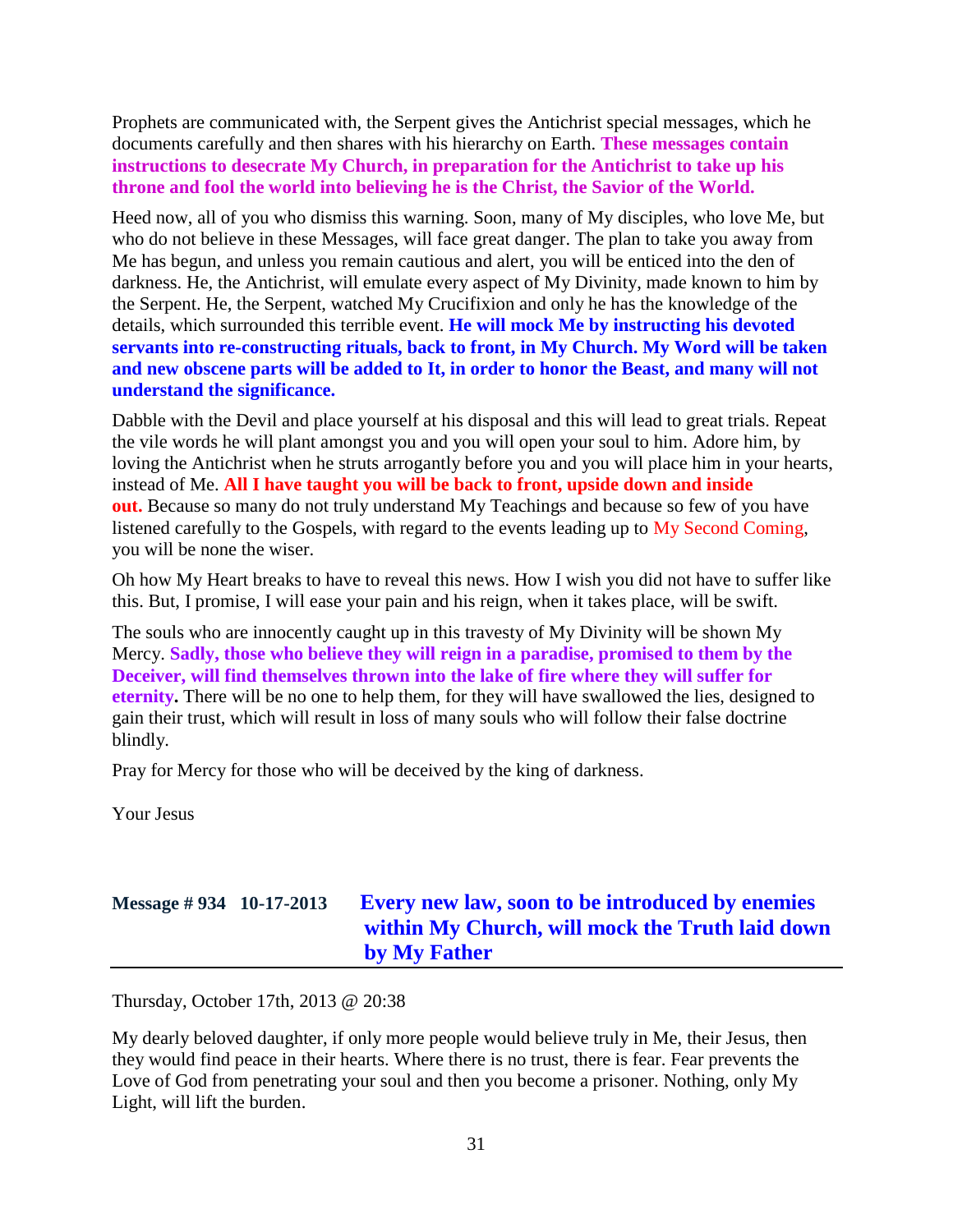**When I tell you the Truth, I do this only because I love you and yearn for the day when we will be united, finally. Do not fear the Truth.** My Love will fill you with the courage and the strength to stand firm and remain true to Me in all things. I protect all of those of you who ask Me, but it is only the souls who abandon themselves fully to Me, who will have no fear.

The wickedness of the Beast will be disguised as charming and modern, and it will be revealed to all behind the veneer of humanitarianism, charity and 'care for the poor'. Do not believe, for one minute, that Satan's disciples will ever show you their true colors. Every lie presented, to replace the Truth, will appear to be logical and for the common good of all. Every new law, soon to be introduced by enemies within My Church, will mock the Truth laid down by My Father in the Ten Commandments, given to Moses. Every gesture, subtle though it may be, will be designed to insult Me, Jesus Christ, the Son of Man. **The Deceiver, through his servants, cannot resist mocking Me, for he hates Me. He will insult every vessel in My Church through actions, words, and the addition of Satanic symbols.** Only those who know the Truth will see these abominations and understand exactly what such gestures really mean.

The power of Satan can confuse, distract, and torment My disciples. He, Satan, will never leave you alone, especially when you bear witness to the Truth. But know this – **he can be overcome when you trust in Me completely**. When you abandon yourselves before Me, he will not be given the power to influence your faith in Me. He, Satan, is finished. His reign, painful though it was for humanity, is at an end. His final insult before Me will be carried out through the Antichrist, who will imitate Me and fool the world into believing that he is Me, Jesus Christ, and that he has come to save the world.

When you know the Truth, you will be able to withstand this temptation. When you remain firm to the Truth, contained in the Most Holy Bible, you will be saved.

The final attack will be swift and then I will show the world the Truth and only those who are full of hatred for Me will deny it. Do not fear, for **I Am** the only Savior of humanity. Only My Love will sustain you. Fear only for those poor souls who will spit at Me as I reach out, finally, to take them into the New Paradise.

Your Jesus

### **Message # 935 10-18-2013 [I may be their only true friend, their only salvation,](http://www.thewarningsecondcoming.com/i-may-be-their-only-true-friend-their-only-salvation-but-many-of-them-will-ignore-my-warnings/)  [but many of them will ignore My Warnings](http://www.thewarningsecondcoming.com/i-may-be-their-only-true-friend-their-only-salvation-but-many-of-them-will-ignore-my-warnings/)**

Friday, October 18th, 2013 @ 12:38

My dearly beloved daughter, My greatest sadness is that those who love Me the most, in their masses, will refuse to hear My Voice, now as I call out to them.

I may be their only true friend, their only salvation, but many of them will ignore My Warnings. **Even those who hear My Voice will ignore Me and dismiss My Words as heresy. They will not recognize the times they live in and will only realize the Truth during The Warning. By then, many of them will have cursed Me and removed themselves so far beyond Me that I will not be able to reach into their hearts or save their souls.**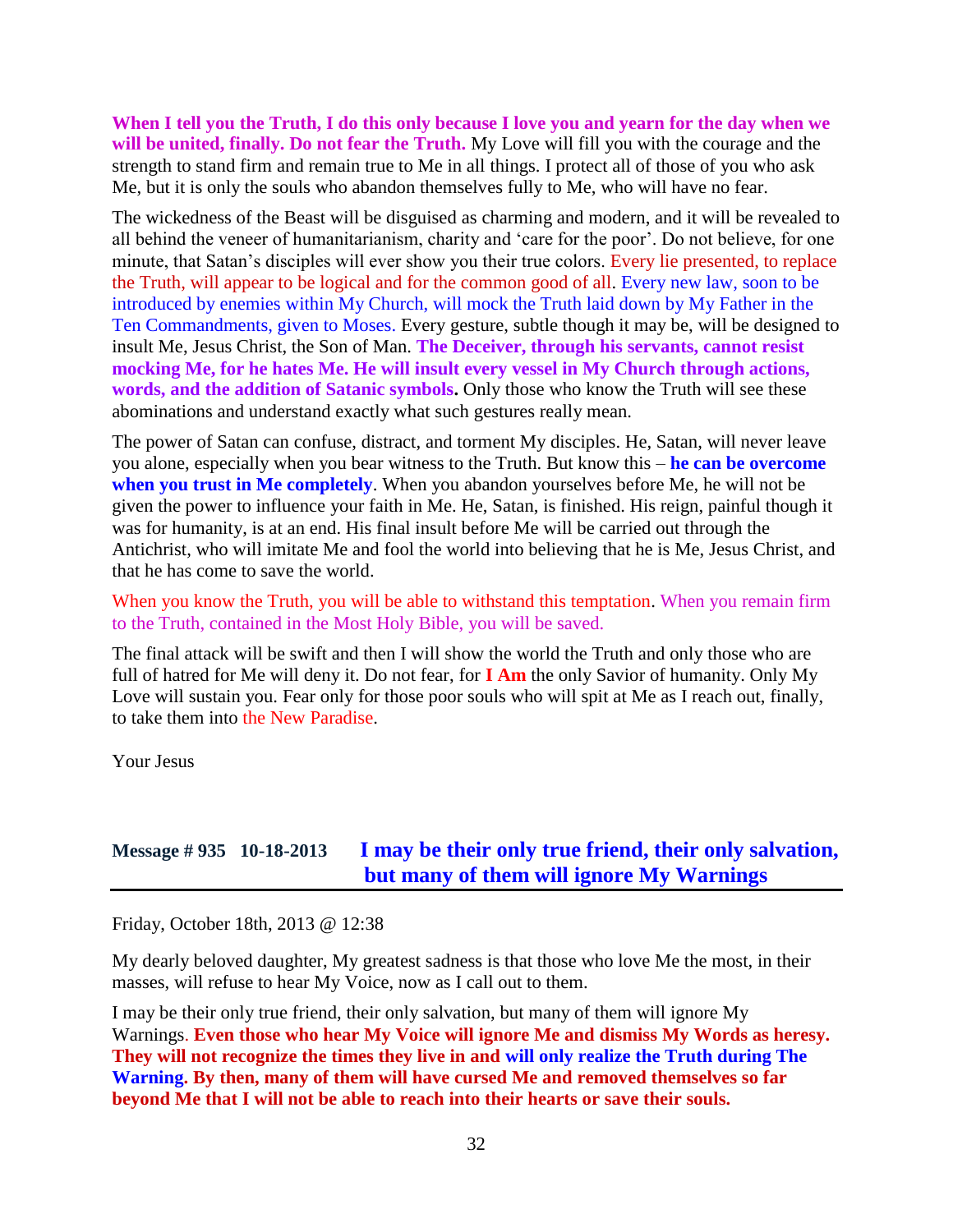**Do not underestimate the hatred which the Devil has for Me. He betrayed My Father terribly, but he detests Me. This means that he hates My Church and it will be between My Church on Earth and the demons sent by Satan that the final battle will take place.** This battle has commenced and has already stolen My beloved souls, many of whom have failed to see how they offend God.

When My Presence is felt soon, amongst all those who love Me – irrespective of whether they believe in these Messages or not – I will flood their souls with knowledge by the Power of the Holy Spirit. That is My Promise to the world. I will never forsake you to the power of evil, for I love you all so much. You are like a Limb from My Body. You are part of My Body. You are Part of Me.

Whether you want Me to or not, I will follow you until the Great Day and I will fight to save your soul. You may turn your back on Me, but I will not forsake you, for **I Am** patient. My Perseverance and Divinity are beyond your knowing. You must never forget Me, Your Jesus, for **I Am** with you always, waiting for you to come to Me.

Your beloved Savior

Redeemer of Mankind

Jesus Christ

## **Message # 936 10-19-2013 [The Antichrist will create grants to entice](http://www.thewarningsecondcoming.com/the-antichrist-will-create-grants-to-entice-companies-organisations-as-well-as-charities-to-work-for-his-new-one-world-trade-centre/)  [companies, organizations, as well as charities, to](http://www.thewarningsecondcoming.com/the-antichrist-will-create-grants-to-entice-companies-organisations-as-well-as-charities-to-work-for-his-new-one-world-trade-centre/)  [work for his new one world trade centre](http://www.thewarningsecondcoming.com/the-antichrist-will-create-grants-to-entice-companies-organisations-as-well-as-charities-to-work-for-his-new-one-world-trade-centre/)**

Saturday, October 19th, 2013 @ 20:00

My dearly beloved daughter, I call on all of My disciples who have heard Me and who recognize Me, in these Messages, to listen to Me now.

This Work, which has been bestowed upon you, is Sacred. Whatever torment, abuse, suffering, and ridicule you may endure, because of this Mission, remember that this Work is Mine. My final Mission, given to the world, through God's Prophet, is a great Gift to humanity. Rise above the mockery, which you will witness and know that it is created by the Evil One in an effort to stop the Truth. The Truth, My Holy Word, will be trampled on and every demon, released from the depths of Hell, will do everything possible to silence My Voice.

**Working through those souls, who leave themselves open to infestation, the evil works of Satan will soon be camouflaged and presented to the world as Holy Scripture.** The new doctrine, they will say, was divinely inspired by Me, Jesus Christ. The whole world will be brought to attention, as it is unveiled layer by layer and applauded, especially, by a secular world. Those who you would never expect to give honor to God will be the first in the queue to embrace the series of heresies – lies against Me – as they are revealed.

Never before will the Catholic Church receive such public honor with the world's media and political elite. Never before will atheists and all religions, including those who do not honor Me, open their arms and drop to their knees in honor of those who say that they are of God.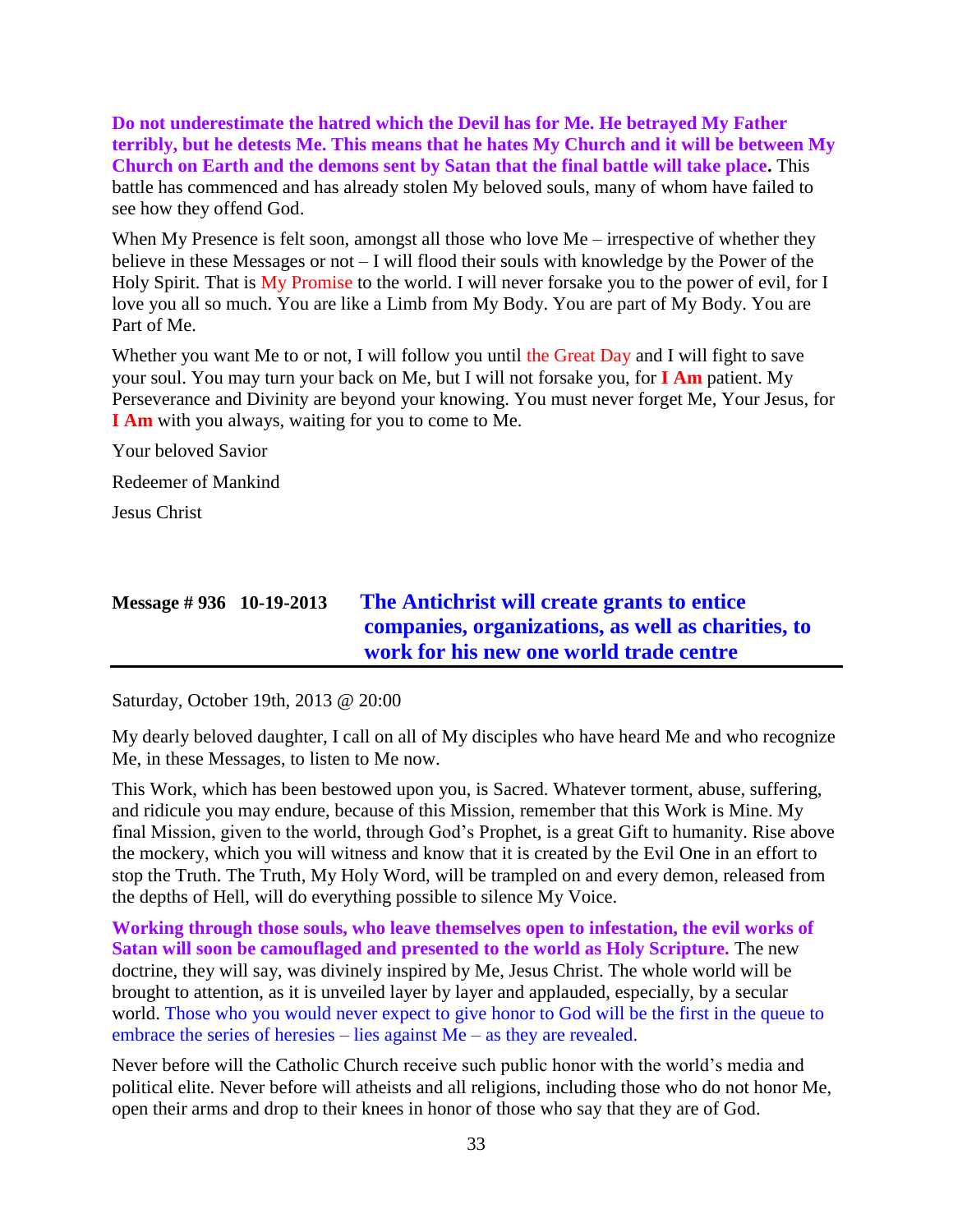**When My Image disappears and is no longer seen and when My Crosses, Holy Bibles, missalettes for the Holy Mass, rosary beads, medals, scapulars and Benedictine Crosses are no longer to be found, you will know then that the reign of the Beast has commenced.**

The world will sing the praises of the Antichrist. **No sooner will he have created peace – a false peace – created because of wars he helped to start – than he will make startling statements. He, the Antichrist, will declare that he has received messages from God the Father and they will seem to be authentic. Then, using the power of the occult, he will be seen to heal many and appear to have great spiritual gifts.** Many will be astonished by the 'so-called' miracles he will seem to perform and the world will adore him and lay prostrate at his feet. **Then he, the Antichrist, will declare himself to be Jesus Christ, the Son of man, and say that the time has come for him to reclaim the world and salvage the whole of humanity.** Anyone who dares to challenge the filth and obscenities, which will pour from the mouth of the Beast, will be punished severely.

At this time, because of the infestation of Satan in the world, sin will be so widespread that human dignity will reach its lowest levels, where impurity, lust, greed, and every other vile sin, in the Eyes of God, will be witnessed in every public place. Because sin will be declared to be a natural human fault, and because you will be told that God will not judge you on a weak human trait, many will embrace sin and have no shame in their souls.

The world's celebrities, entertainers, media, movie stars will all clamor to be seen with the Antichrist and his image will be more visible than anyone who came before him. **He will be fluent in many languages; he will be handsome; have a great sense of humor and extraordinary communications skills. He will be very careful as to what he says about God and he will never refer to the Mother of God, for she will be seen to have no further role to play.**

**The Antichrist's interviews on television will be common and people will hang onto every word, which comes out of his mouth. He will influence politicians in every nation and those with whom he is seen will be treated like royalty. It will not end there. His quotes will be preached upon the pulpits of all churches. He will be given great honor and position in all churches, until eventually he will sit on the new throne in the new temple of Babylon.** His influence will extend to all the banks, trading laws and the world's economy. The Antichrist will create grants to entice companies, organizations, as well as charities, to work for his new one world trade centre. Great wealth will be created by those who want to be part of the Antichrist's empire**. Everyone who swears allegiance to him, either through religious ceremonies, business or trade agreements, will have to take a mark. Those who accept the mark, which will be in the form of a bank card and special chip, which will be embedded into their hand, will lose their souls to him. All those who wear the Seal of the Living God will escape the clutches of the Antichrist and become immune to the horror.** Do not ignore this warning. Do not fear it, for if you follow My instructions, you will be protected.

I spilt many Tears giving you this Message and this is why My Pain in you, My daughter, at this time is so great. Comfort Me by calling on My Mercy and for My Protection.

Your Jesus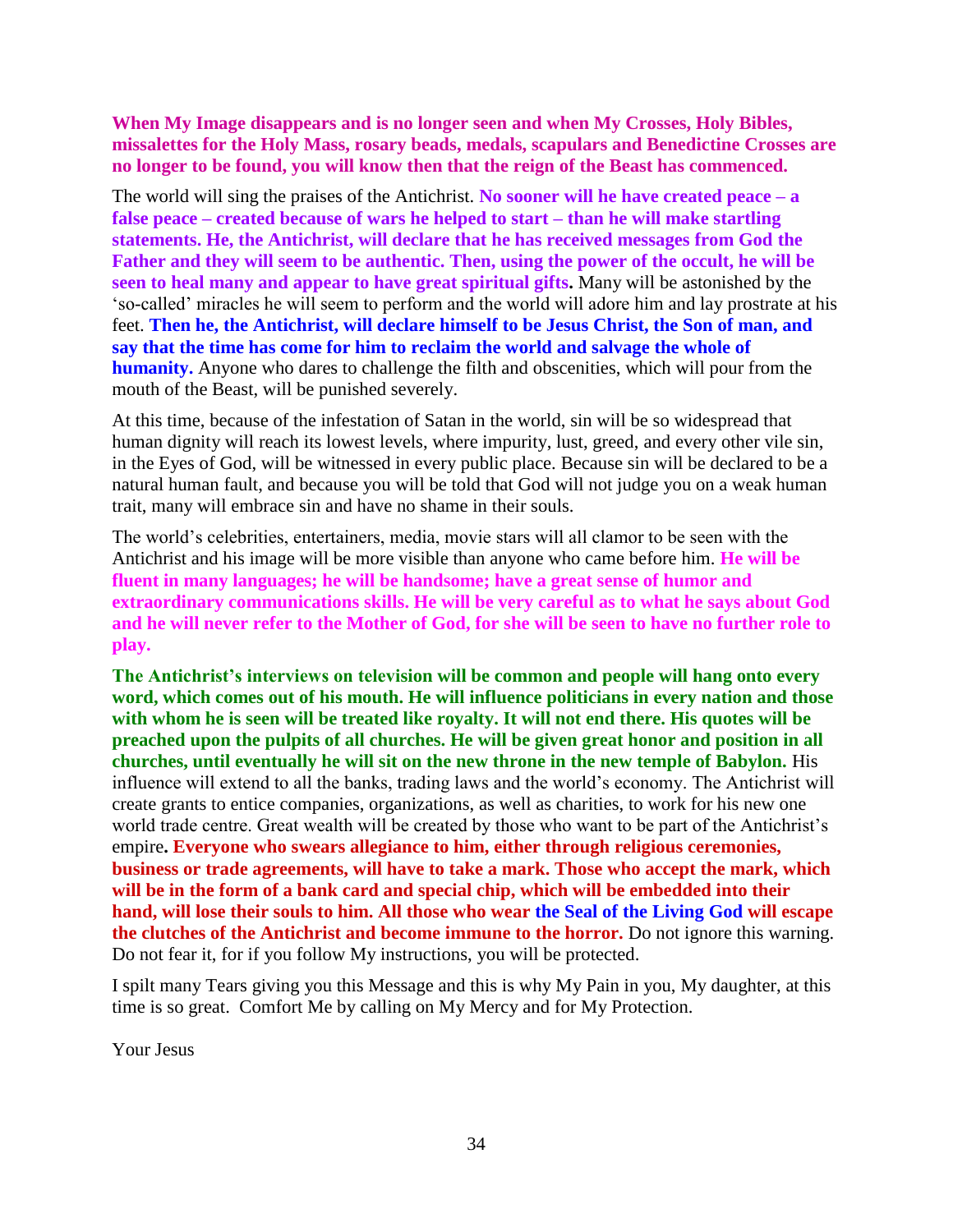# **Message # 937 10-20-2013 [You must remain calm, at peace, but with a firm](http://www.thewarningsecondcoming.com/you-must-remain-calm-at-peace-but-with-a-firm-resolve-to-continue-to-proclaim-the-holy-word-contained-in-the-gospels/)  [resolve to continue to proclaim the Holy Word](http://www.thewarningsecondcoming.com/you-must-remain-calm-at-peace-but-with-a-firm-resolve-to-continue-to-proclaim-the-holy-word-contained-in-the-gospels/)  [contained in the Gospels](http://www.thewarningsecondcoming.com/you-must-remain-calm-at-peace-but-with-a-firm-resolve-to-continue-to-proclaim-the-holy-word-contained-in-the-gospels/)**

Sunday, October 20th, 2013 @ 12:07

My dearly beloved daughter, **I desire to reveal to all of you, My beloved apostles – those who walk the Earth and who proclaim My Holy Word – that you must cling to Me, your Jesus, like never before.** These times, which lie ahead of you will be difficult and to all those who remain in Me, with Me and for Me, you will be responsible for keeping the Flame of My Light aglow in the dark days ahead.

My precious children, you must remain calm, at peace, but with a firm resolve to continue to proclaim the Holy Word contained in the Gospels in every corner of the world. You, My Remnant Army, will bring all of God's children to Me and help to save them from the vapor of evil, which will envelop millions of souls. You are Mine and you walk within the Light of God, paving the way for the world to be saved.

My Graces are being poured down upon you, My beloved apostles, and once you know that you are being guided by Me and trust in Me completely, no harm will come to you. But should you allow yourselves to become willing servants of deceit, then My Protection will not cover you. **Those of you who side with the False Prophet and the Antichrist will be ensnared by Satan and he will not let you go free.** Those of you who walk alongside My enemies and swallow the chalice of the Serpent will be destroyed by him should you dare to challenge him.

**Heed now, My warning – side with the Beast and swear an unholy oath to honor heresy and you will find it very difficult to prize yourselves away from his vile grip.** Pray that you will have the wisdom to see the Truth.

Your Jesus

#### **Message # 938 10-20-2013 [The schism in My Church will be broken into](http://www.thewarningsecondcoming.com/the-schism-in-my-church-will-be-broken-into-different-stages/)  [different stages](http://www.thewarningsecondcoming.com/the-schism-in-my-church-will-be-broken-into-different-stages/)**

Sunday, October 20th, 2013 @ 17:48

My dearly beloved daughter, go, all of you, into the world and spread the Gospels, for you will need to do this before the persecution of My Church begins in earnest.

You must place all your trust in Me and be comforted in the knowledge that when the Great Day comes, you will be lifted, body and soul, into My Arms, in just the blink of an eye. This is why you must, with love and patience, remind the world of My Teachings. Remind them that sin exists and will be forgiven, but they must ask Me for forgiveness first. **No matter they are told that sin is second nature to man, they must know that, as God's children, they must ask for reconciliation every single time, irrespective as to how insignificant their sins may seem.** Sin is what separates you from God. The more you sin, the darker you will become; the deeper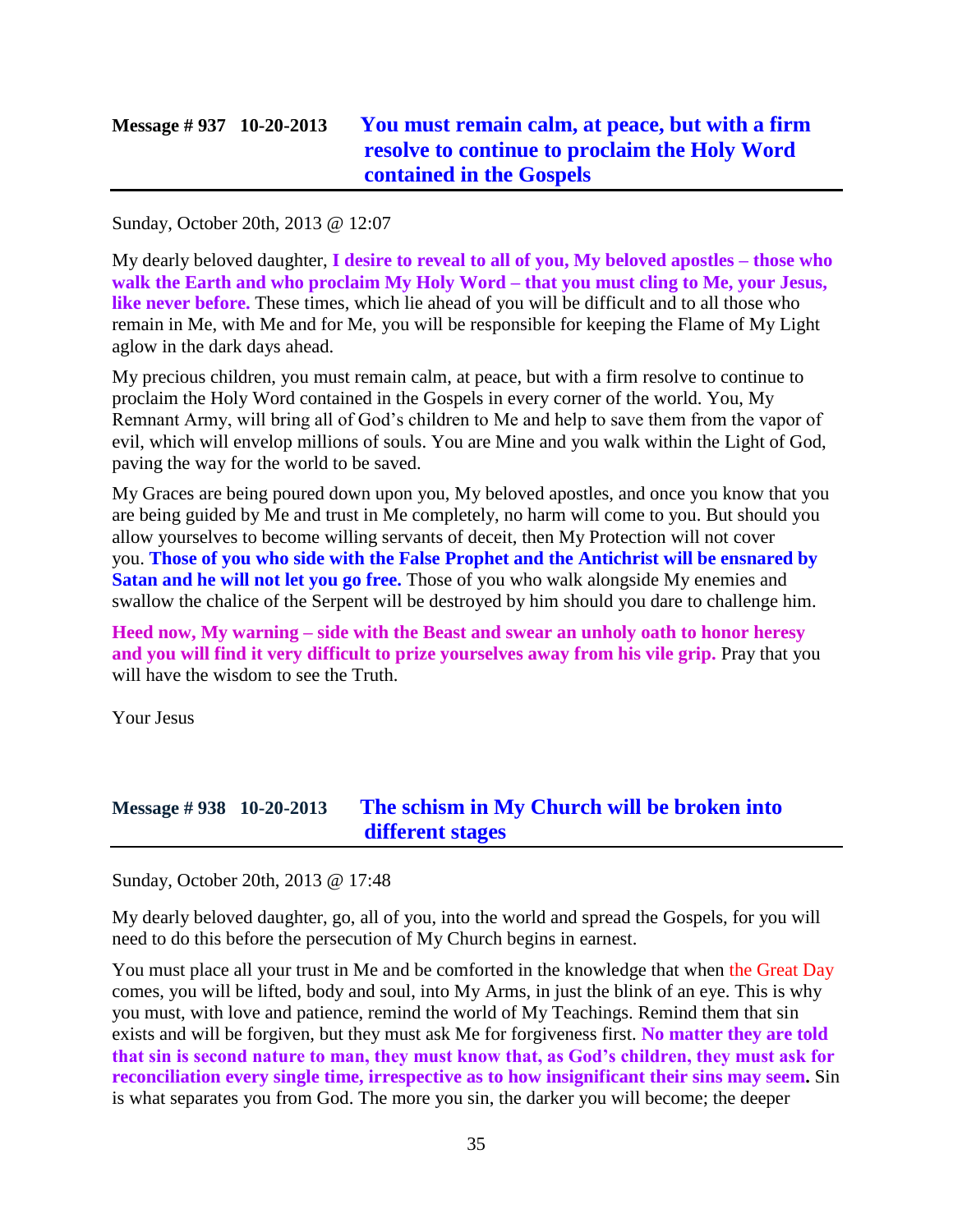anguish you will feel and you will be so restless that nothing but My Grace will ease your pain or bring you real peace.

Know that when the reign of heresy commences, that those who become involved with it will feel a terrible loneliness and wretchedness. Yet, to the outside world, all will seem to be acceptable to the Church. While you will struggle internally, all exterior rituals, conducted in the name of a global united Church, will make you feel uneasy. Within six months of the heresy being introduced into My Church, many who ignored My Call, will flee and seek out those who remained true to My Holy Word. Then My Army will swell, grow and gather the remnants from all Christian Churches and fight the spirit of evil.

**The schism in My Church will be broken into different stages. The first stage will be when only those who truly know Me, and understand the Truth of the Holy Gospels, will decide that they cannot accepts lies in My Name. The second stage will come about when people are denied the Holy Sacraments, as they are meant to be. The third stage will be when My Churches have been desecrated and that will be when My sacred servants will, at last, understand the Truth contained in the Book of Revelation.**

My Prophets do not lie. They do not like what they are asked to do. They reveal only My Holy Word and what they are instructed to do by the Holy Will of My Father. The signs that the last Prophet – the only Prophet given permission from Heaven today to prepare the world for the Second Coming – has come are here now. When you understand that the prophecies, given to the world from Heaven, amount to this – to increase your faith and to ensure that you remain true to My Holy Word, then you will accept them. When they take place, as revealed, then you will know the Truth.

Be ready. Be at peace, for I will walk with all of you who gather now to form My Remnant Army on Earth.

Your Jesus

#### **Message # 939 10-21-2013 [They will follow like lambs to the slaughter, the](http://www.thewarningsecondcoming.com/they-will-follow-like-lambs-to-the-slaughter-the-road-to-destruction/)  [road to destruction](http://www.thewarningsecondcoming.com/they-will-follow-like-lambs-to-the-slaughter-the-road-to-destruction/)**

Monday, October 21st, 2013 @ 10:56

My dearly beloved daughter, the greatest betrayal of My beloved, loyal disciples – those who will always hold firm to the Truth – will be by those followers in My Church who will fall prey to the great deceit.

So many people, because of their misguided loyalty, will be deceived by the Imposter who will seize the reins in My Churches everywhere. Though they may feel uneasy at times, when they hear strange renditions of My Holy Word, which will not be taken in the correct context, they will follow like lambs to the slaughter, the road to destruction. They will lavish praise upon the False Prophet and salute him like a great dictator and they will become as one to create a large army. This army will cause the greatest persecution upon their fellow Christians. Brother will fight brother in this terrible battle for the Truth. The number of those who will follow the unholy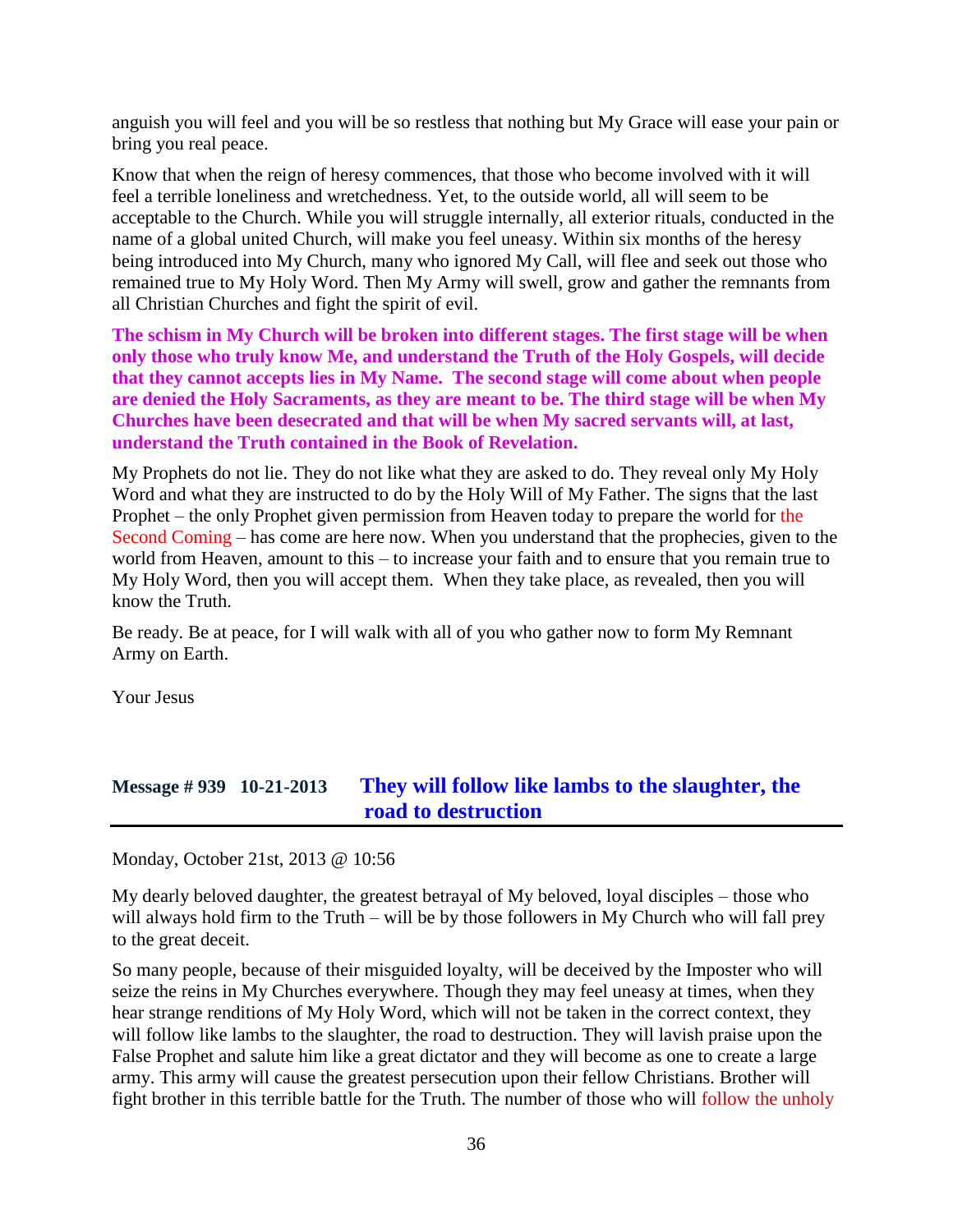trinity, comprised of the False Prophet, the Antichrist, and Satan, will be much greater than those who remain true to the Holy Word of God as it was laid down from the beginning.

**You, My chosen people, who do not deviate from the Truth, will find this journey difficult. Never, for one moment in your lives, would you have imagined the terrible deceit, which you are about to witness. My enemies are well-prepared, have much influence and are well funded. They have many advantages, but they have not got, on their side, the Power of God. Not only do they not possess the Power of God, My Father, the Almighty One, but they can be struck down at any time by His Will.** Sadly, they will draw many souls away from Me and I will allow this as part of the final purification of mankind. This period on Earth will be to separate the good from the wicked.

What do I mean by this? Surely, you will say, the good will be fooled and that this is not their fault. This is true. But, when those who say they are true Christians, accept heresy, instead of My Holy Word, they blaspheme against Me. They are well-aware of the Truth and they must be alert to My Word every second. So many of you are asleep. So many do not truly know Me, because you have no humility in your soul, so proud are you of your knowledge of Holy Scripture. Many of you have failed to read the Gospels or understand what will happen before My Second Coming. You still do not know, yet, that the Truth was given to you, in the Most Holy Bible. Why do you continue to defy the Word of God, argue, reject and fight against the Hand which created you? You are no more informed than those who crucified Me. You have no more knowledge than the Pharisees who believed that their interpretation of the Holy Word of God was superior to that of the Son of man. Because of your refusal to accept the final prophecies, you will deny Me. All your services to Me will mean nothing, for you will follow the one sent by Satan to deny you your rightful inheritance in My Paradise.

How you make Me weep. How you will betray Me will be reflected in the persecution which you will bring to bear on those you call your brothers and sisters, in My Name. You will become indoctrinated with lies, as others before you were, by wicked leaders and dictators of the past. Because of your lack of real love for Me, which requires great sacrifice, you will bring Me much grief and suffering. While the enemies of My Church will draw you into a web of deceit, you will sing their praises, adore and love those who hate Me and I will be forgotten.

Remember these Words. When you place false gods before Me, you will incur the Wrath of God.

Your Jesus

# **Message # 940 10-22-2013 [All those who wear the triangle, the sign of the](http://www.thewarningsecondcoming.com/all-those-who-wear-the-triangle-the-sign-of-the-most-unholy-trinity-will-be-involved-in-endorsing-such-charities-2/)  [most unholy trinity, will be involved in endorsing](http://www.thewarningsecondcoming.com/all-those-who-wear-the-triangle-the-sign-of-the-most-unholy-trinity-will-be-involved-in-endorsing-such-charities-2/)  [such charities](http://www.thewarningsecondcoming.com/all-those-who-wear-the-triangle-the-sign-of-the-most-unholy-trinity-will-be-involved-in-endorsing-such-charities-2/)**

Tuesday, October 22nd, 2013 @ 13:20

My dearly beloved daughter, **every corner of My Church is being prepared for the new rituals. Public declarations of the need to be humble and caring will set the precedence for the secular philanthropy, which will be introduced by the Antichrist. All these servants of**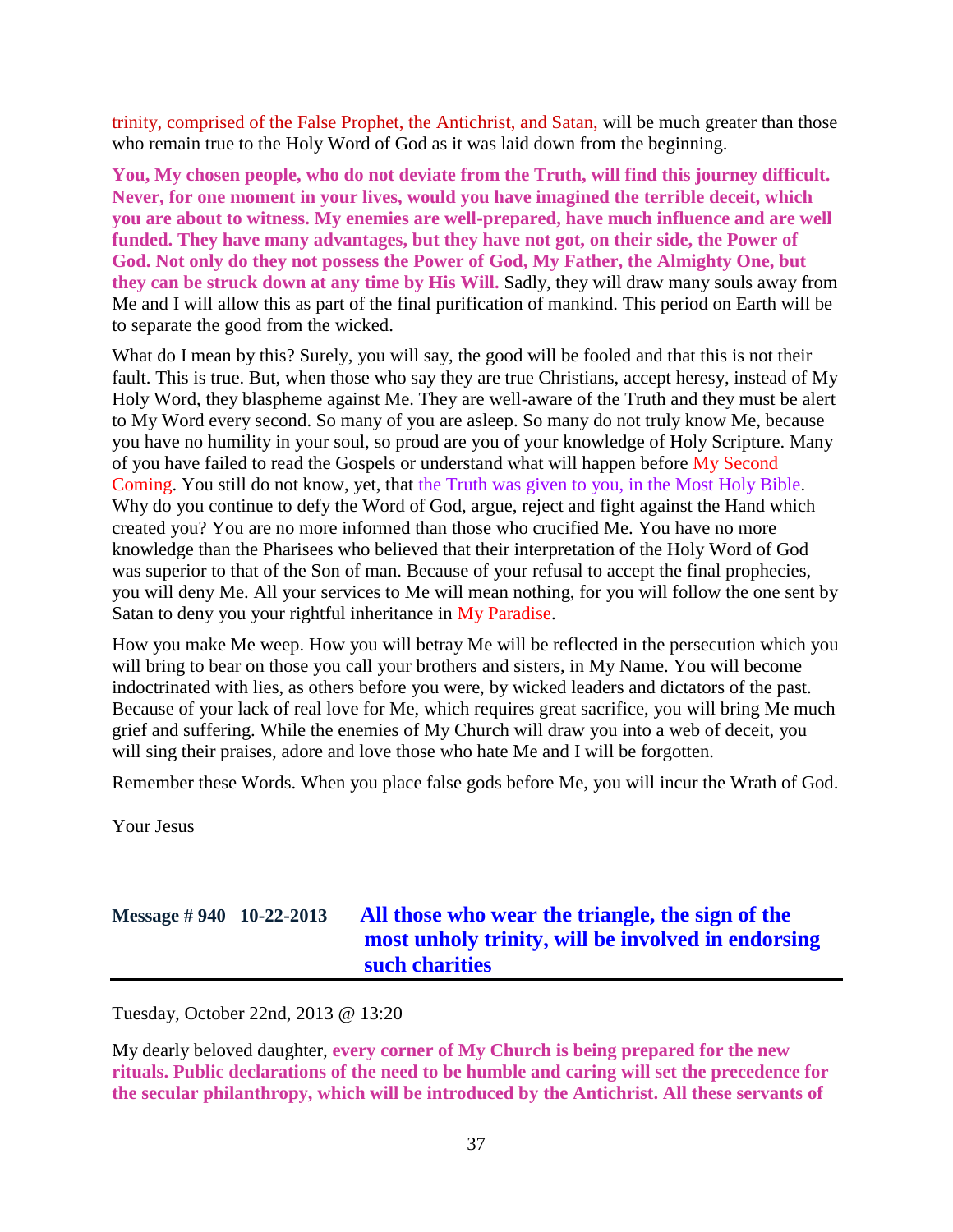#### **Satan are joining in celebrations in private and their worldwide network will create global charities, set up to convince you that they are divinely inspired.**

All those who wear the triangle, the sign of the most unholy trinity, will be involved in endorsing such charities, so that it will elevate them in the eyes of the world. Suddenly, a new, powerful and so-called evangelical movement will be talked about and people will hand over their money to help grow their efforts to help the world's poor. Everyone will believe that the greater good is being done and certain leaders in My Churches will be admired in all corners of the Earth. Very few will argue about their intentions, but when you see the world's largest banks join them in their efforts, you will know then that this is an act designed to deceive you. How cunning is the Beast. How clever his actions seem to be, because they will be sugar coated with a form of deceit, which only those blessed with the Gift of the Holy Spirit will be able to discern. And during all the talk about the common good of man, the desire to bring all religions together to form one large communion of people – not one word will be uttered about My Teaching that God's children must remain firm to My Holy Word.

**The times are moving quickly and amidst this, seemingly well-ordered and carefully orchestrated propaganda, the cracks will begin to appear. When Satan is at work, confusion spreads; division is created; contradictions become rampant and nothing is ever orderly. Certain honors, accorded to Me before My Tabernacles, will disappear. Perpetual Adoration hours will be stopped and soon they will strip the Churches of the statues of the Saints.** All their actions will be condoned in the name of uprooting the Church of old and making it more relevant, more attractive, and more appealing to non-believers.

Those who know Me must do all they can, through the spread of the Gospels, because, be assured, you will hear no talk of the Holy Bible. The only quotes you will hear will be those, which are twisted to support lies. As they strip the Church of its dignity, the punishments will begin to pour down upon them from the Heavens. They will, in time, be stopped, but these trials must take place first, as foretold.

Your Jesus

## **Message # 941 10-22-2013 [You are the generation, which will have to bear](http://www.thewarningsecondcoming.com/you-are-the-generation-which-will-have-to-bear-witness-to-the-final-crucifixion-of-my-church/)  [witness to the final Crucifixion of My Church](http://www.thewarningsecondcoming.com/you-are-the-generation-which-will-have-to-bear-witness-to-the-final-crucifixion-of-my-church/)**

Tuesday, October 22nd, 2013 @ 13:30

My dearly beloved daughter, **My beloved servants will unite in union with Me – less than half of them – but their loyalty to Me will help My Army to survive and grow in order to spread the Gospels during the global darkness which will be felt during this, the greatest apostasy of all time.**

The lack of respect for Me, Jesus Christ, is becoming evident in all nations, in public places and in My Churches. My desire now is to prepare My Army properly. Do not, My beloved followers, let these things disturb you, for they will only distract you when I need you to be strong in your faith. Just as doors were slammed in My Mother's face, as she tried to seek shelter, just before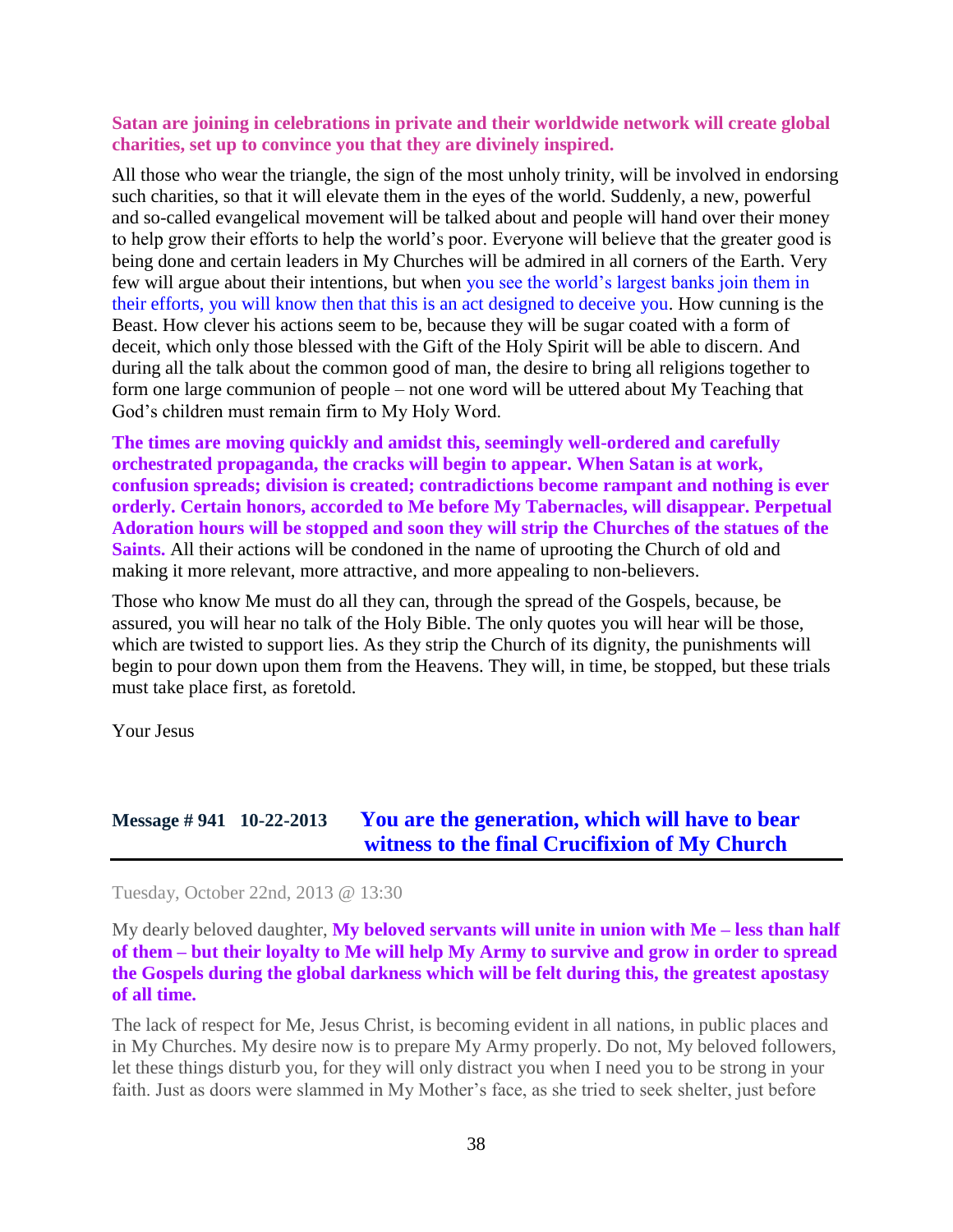My Birth, so too will doors be shut in your faces. Know that when these doors are being slammed in your faces by those misguided servants in My Church, you must only turn to Me then. **Know also that those who claim to be holy people, knowledgeable in Holy Scripture and the Teachings of My Church, will queue up and be the first to condemn you, because you are following the Truth**. I refer to all souls in the world who love Me and who know the Truth and not, necessarily, those who follow these My Messages for the whole world.

**The Gift of the Holy Spirit will fall only upon those worthy to receive this precious Gift from God. Those empty of the Holy Spirit will scream abuse and try to convince you to follow the heresies, which will soon become rampant in all Christian Churches. The more they show their fear for these Messages, the more they will strike out at you. You must ignore their hateful venom and remain silent. These days are almost upon you. Some of you will already have glimpsed the severe opposition, which you will have to endure because of Me.**

You are the generation, which will have to bear witness to the final Crucifixion of My Church, but know this. Out of the ashes will rise My Glorious Body, the New Jerusalem and you will be chosen to reign amongst the twelve nations. When you remain true to Me, I will raise you in glory and Heaven and Earth will be yours, in the world to come. You must remain fixed on Me only, during the desolation of abomination, for it will be short. And then, nothing will ever separate you from Me again.

Your Jesus

## **Message # 942 10-23-2013 [Mother of Salvation: My Son is planning a great](http://www.thewarningsecondcoming.com/mother-of-salvation-my-son-is-planning-a-great-renewal-on-earth-at-this-time-and-it-will-cause-much-pain/)  [renewal on Earth, at this time, and it will cause](http://www.thewarningsecondcoming.com/mother-of-salvation-my-son-is-planning-a-great-renewal-on-earth-at-this-time-and-it-will-cause-much-pain/)  [much pain](http://www.thewarningsecondcoming.com/mother-of-salvation-my-son-is-planning-a-great-renewal-on-earth-at-this-time-and-it-will-cause-much-pain/)**

Wednesday, October 23rd, 2013 @ 15:34

My child, **I cover all of my children, at this time, with my protection, so that they will remain calm, at peace, and strong at these times of great trials.**

You must, dear children, accept the fact that you will always feel pain, caused by the isolation, rejection, and dismissal by those who scorn the Word of God. **Light attracts those who are in the dark and they will always attack and lash out against you, when you are in full union with my Son, Jesus Christ.**

My Son is planning a great renewal on Earth, at this time, and it will cause much pain, because it takes the form of a purification. This means that many will suffer for their sins now and that the Earth is being prepared for Jesus Christ, so that when the purification is complete, the announcement will be made. **The enemies of God will, meanwhile, spread lies and heresies to win over sinners and all those who love my Son, in order to control them. All these sad events must take place before the Second Coming of my Son, Jesus Christ.**

I ask you, dear children, to be patient and to endure these difficulties, for the sake of my Son, Who loves you dearly. Never feel anxious, because you will soon witness His New Paradise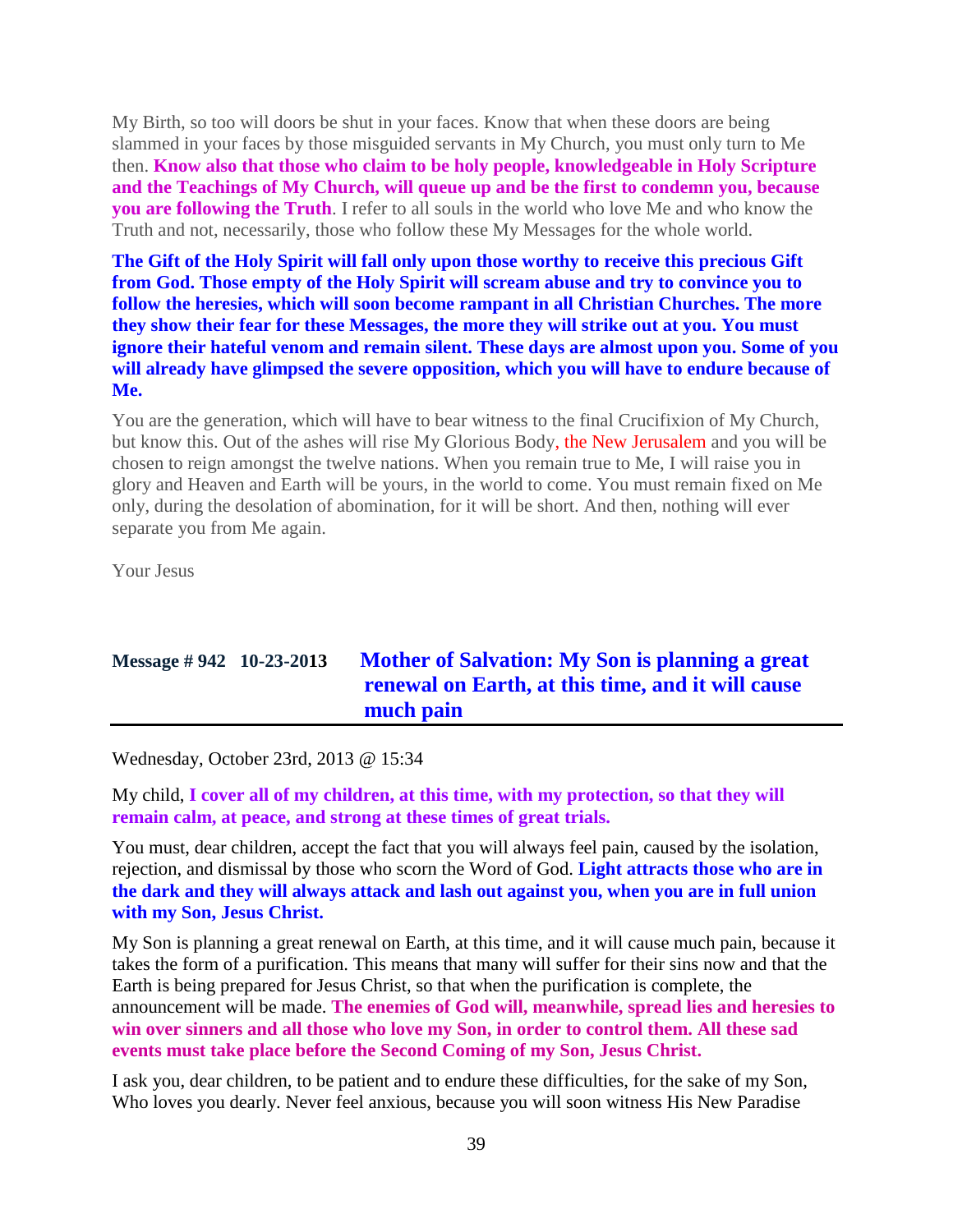where no sadness, pain or evil will exist. **It is such a little thing when you suffer for my Son and it is insignificant when compared to what He endured for each and every one of you when He died on the Cross to save you.**

So please place all your trust in my Son and be thankful that you are being sent guidance from Heaven. Rejoice because you have been given the correct amount of time to prepare properly for the Great Day of the Lord.

Be at peace.

Your beloved Mother

Mother of Salvation

# **Message # 943 10-24-2013 [God the Father: This is a Call for the salvation of](http://www.thewarningsecondcoming.com/god-the-father-this-is-a-call-for-the-salvation-of-those-of-you-who-will-not-question-the-heresies-about-to-be-declared/)  [those of you who will not question the heresies](http://www.thewarningsecondcoming.com/god-the-father-this-is-a-call-for-the-salvation-of-those-of-you-who-will-not-question-the-heresies-about-to-be-declared/)  [about to be declared](http://www.thewarningsecondcoming.com/god-the-father-this-is-a-call-for-the-salvation-of-those-of-you-who-will-not-question-the-heresies-about-to-be-declared/)**

Thursday, October 24th, 2013 @ 19:45

My dearest daughter, **I come to tell the world that the enemies who roam the Earth, in the guise of those who say they bring the Word of My Son to the masses, have now joined as one.** As one, they bring all their powers together and will deface the Earth with their wicked deceit.

**I Am ready. Waiting. As soon as they introduce their vile laws, I will strike out and the world will witness My punishments.** My Warnings have fallen on deaf ears and those too proud to accept the Hand of Mercy, given to you through My Messages. The leaders of those who will persecute you, in the name of human rights, will suffer by My Hand. They believe that their power is almighty and that they are invincible, but they will know soon that they are nothing without the Power of their Creator.

**I Am the Author of Life, and should those who decide to use their power to take away the lives of My children, in both body and soul, they will lose everything.** When you fight My children and betray My Son, Jesus Christ, there is little hope for you. I do not bestow My Mercy on you easily, for you cause Me great Anger. Yet, I crave your loyalty but warn you of the dangers of dallying with the Evil One. I will give you every chance, to turn away from the shackles, which bind you to the unholy trinity. You must remove yourselves from the chains of Satan. Your time is short.

I ask you to look to My Holy Bible, the Gospels, and seek out the signs you were given about the great apostasy foretold, for it has engulfed the world and spreads like a deadly virus into every conceivable part of your society. You have been infested and now I Come, Your Father, to cleanse you of this terrible affliction. You must beg Me for help, before it is too late for you.

You must now recite this Crusade Prayer. Ask Me for help.

**Crusade Prayer (124) Hear my plea for freedom**

#### O God, my Merciful Father, Creator of all that is, hear my plea for freedom.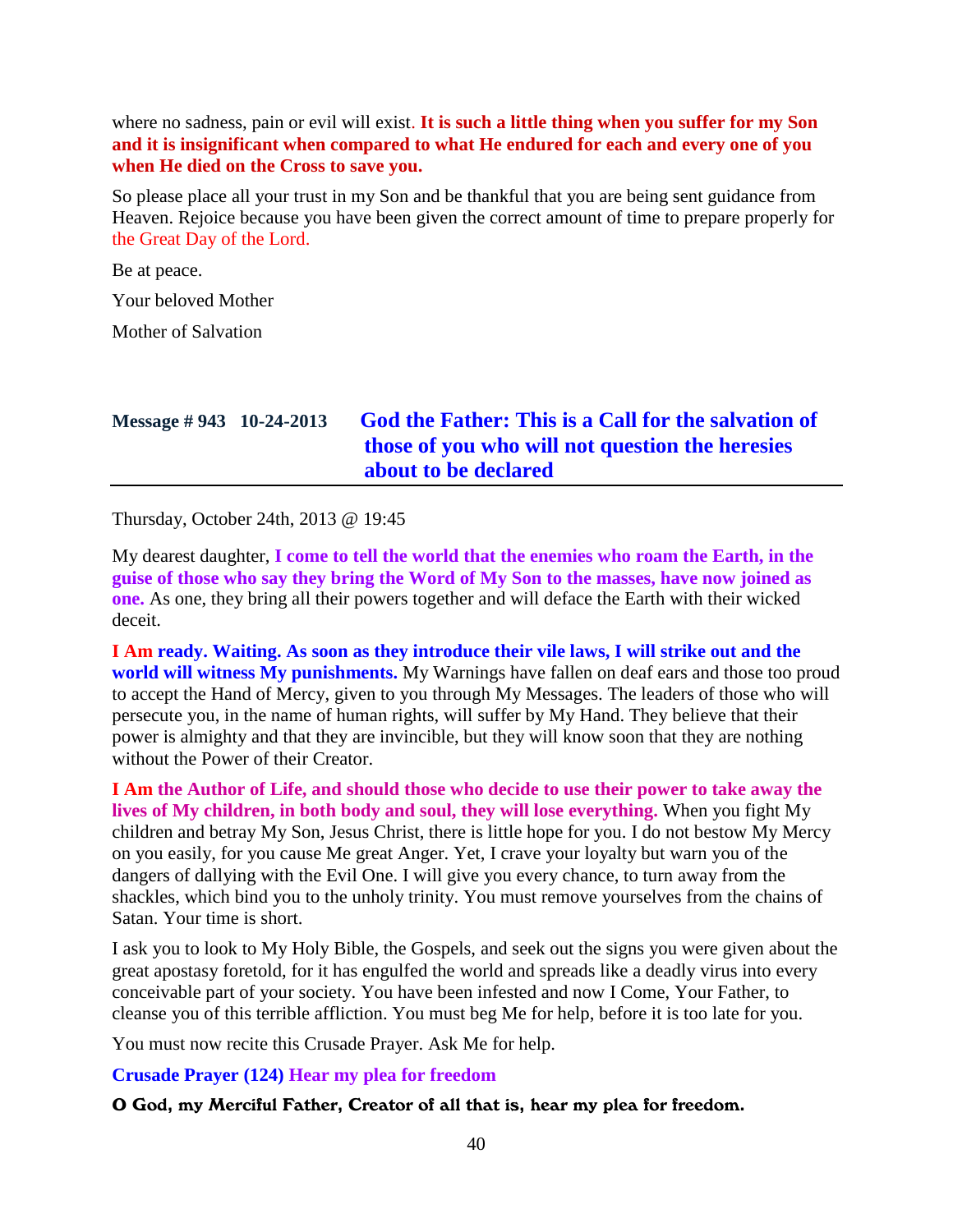#### Release me from the chains of slavery and protect me from evil persecution. Help me to discern the Truth and come to my aid, even if I am confused and may doubt Your Word.

#### Forgive me if I offend You and take me into the refuge of Your New Paradise on Earth. Amen.

My Time, to declare the Second Coming of My Son is close. Time will move swiftly and the reign of My enemies, short-lived though it may be, will seem like an eternity, because of the cruelty they will show to My children. They will show no loyalty, whatsoever, to those foolish men, who will swear allegiance to the Beast. Just as the Evil One hates Me, so he hates any of My children, both the good and the wicked. This is a Call for the salvation of those of you who will not question the heresies about to be declared. You must question and question any doubts, which invade your souls, when you are unhappy with any new form of doctrine, which does not feel right in your hearts.

### **I have not given the authority for any new law or sacrament, to be introduced in My Most Holy Name.**

Your beloved Father

God the Most High

### **Message # 944 10-25-2013 [Very few people in the world today have any faith](http://www.thewarningsecondcoming.com/very-few-people-in-the-world-today-have-any-faith-or-belief-in-god/)  [or belief in God](http://www.thewarningsecondcoming.com/very-few-people-in-the-world-today-have-any-faith-or-belief-in-god/)**

Friday, October 25th, 2013 @ 23:55

My dearly beloved daughter, when people accuse you of spreading fear, through these Messages, then they must understand My true intention. Fear comes from the wickedness of those who are infused with darkness of the soul, who walk amongst you. Your enemies are My enemies. They will create such false spirituality in every nation and it will not come from Me. So charming will they be, they will be infiltrated amongst those with high profiles in order to spread the false doctrine of New Age, Satanic origins. Many will consider these terrible actions to be harmless fun, but behind the seemingly innocent façade lies a cunning plan to rid the world of its belief in the Holy Trinity.

Very few people in the world today have any faith or belief in God, and so when the servants of Satan present them with false values, false spirituality, and paganism, many will be seduced. They will be attracted to the false, charitable appeals for the rights of those who seek acceptance for their own lives, which defy the Laws laid down by My Father. Because their faith in God is weak, they will be open to lies. They will adore a false god, the Antichrist, instead.

I tell you these things, for they are the Truth. Why would I not warn you of these things? **I Am** your Savior and **I Am** preparing to salvage you all, finally, after this prolonged and painful time. **Man has suffered untold hardship because of Satan. So many people do not understand how much he destroys lives. He wrecks your relationships with other people, attracts you to vices, which destroy you, changes you, and entraps you. No matter what he gives you, you will always feel empty.** You will keep falling and falling until you become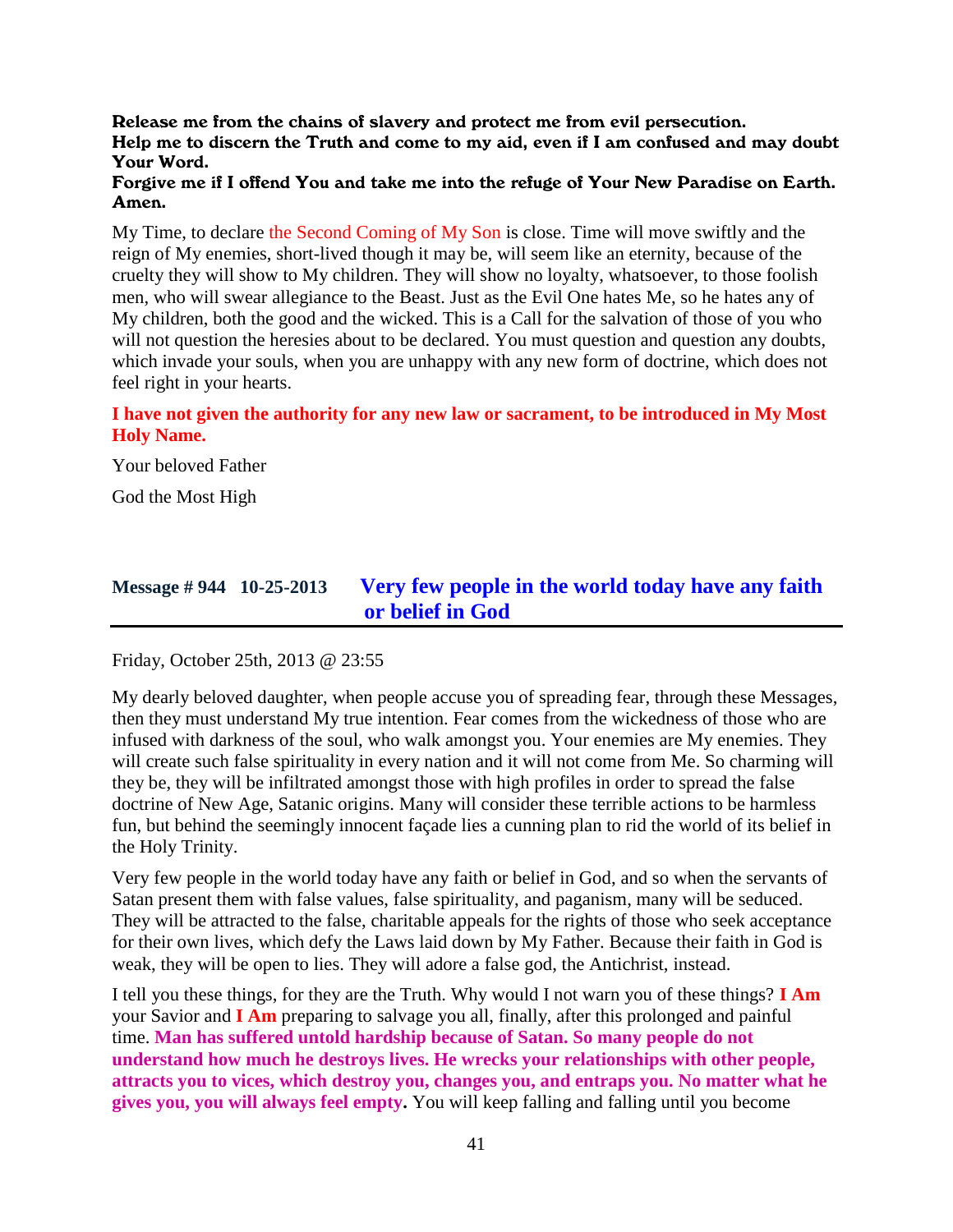involved with depraved and unnatural acts and you will find no satisfaction. Only, I Jesus Christ, can bring you true peace, love, and salvation. **As your life on Earth will be changed beyond your comprehension, by the Antichrist, I have to warn you. I do this, not to bring you fear, but to prepare you for the Truth. Only the Truth will free you from the wickedness of those who live, breathe, and who will die because of their allegiance to Satan and his demons.**

Only **I**, Jesus, **Am** your Way to seek relief from the persecution, which these wicked, cunning and deceitful people will bring to bear on the world.

Your Jesus

### **Message # 945 10-26-2013 [The Great Day will dawn and soon the world](http://www.thewarningsecondcoming.com/the-great-day-will-dawn-and-soon-the-world-without-end-will-begin/)  [without end will begin](http://www.thewarningsecondcoming.com/the-great-day-will-dawn-and-soon-the-world-without-end-will-begin/)**

Saturday, October 26th, 2013 @ 11:15

My dearly beloved daughter, the faith of all God's children, irrespective of which denomination they belong to, is so weak that many of those who know the Truth will find it very difficult to practice their religion openly, without criticism.

**So many in the world reject Me, Jesus Christ, at this time in history, that it is no longer acceptable, in most nations, to speak of Me in public. Very seldom will you hear My Name being spoken about in the media, unless it is to question My Existence**. Seldom will you hear people openly proclaim their love for Me in public, for they would find this too embarrassing. Even those sacred servants of Mine are no longer willing to declare the Truth for fear of ridicule. Those who do follow Me will find it increasingly difficult to proclaim My Holy Word. So many, who once loved Me, no longer do so and My desolation and sadness cuts My Heart, as if a sword was driven through it.

**Why, oh why, have you deserted Me? Why do those of you who believe in Me and who know Me, hurt so many of your brothers and sisters? Why does hate thrive in your hearts? Why do you feel the need to question the Gospels now, when they have existed for so long? Who gave you the authority to misinterpret My Word given to My apostles? Why are you twisting them and why do you not believe what I said? My Word is very clear. When I speak, I mean what I say. If I say one thing, I do not mean another. Why would I, for example, contradict Myself and especially now in this Mission?**

**What is given to God's Prophets is the Truth. Anything which contradicts these Messages, from the mouths of those who claim that I speak with them, must be rejected by you. I would never compete with My Own Voice, because I must ensure that you are given the Truth.**

What must I do to make you listen? What must I do to stop your wandering and seeking out other forms of titillation? Why will you not trust in Me? You waste so much precious time seeking out fortune-telling, which flows like venom out of the mouths of so-called mystics and sensation seekers, that you insult Me by turning away from Me. **I Am** here. These are My Words. What else do you seek, for you will only find the Truth from My Mouth? I spoke the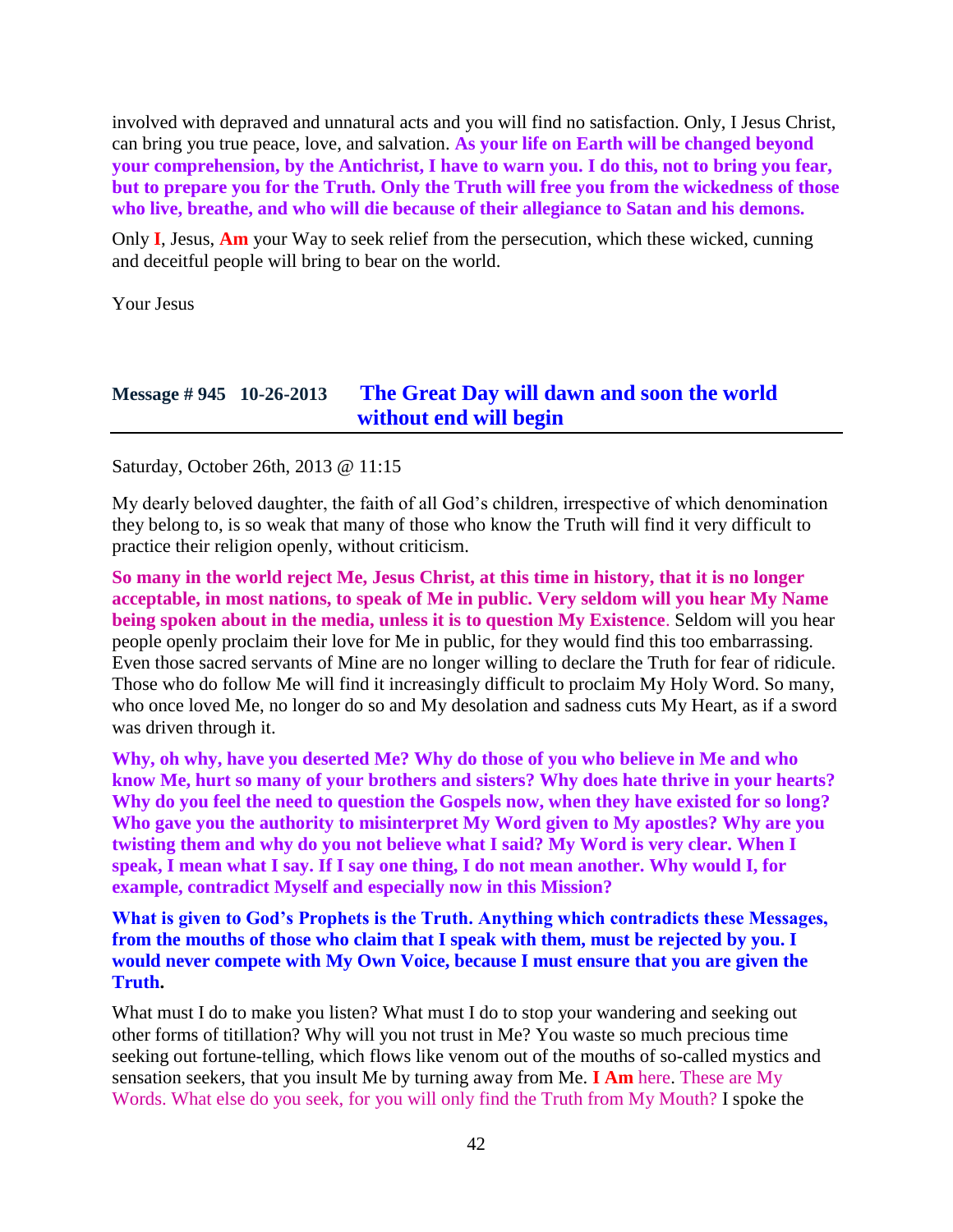Truth when I walked the Earth. I left a legacy of great hope and salvation. I speak the Truth now, as I bring you My Final Words, at this time, for the Great Day will dawn and soon the world without end will begin.

When I speak, I desire that you listen. I cannot force you. You may look everywhere and try to find My Messages, given to prepare the world for My Second Coming at this time, and you won't find them. My public Messages to prepare you for this, the final stage before My Covenant is fulfilled, can only be found in the Book of Truth.

The Word is Mine. My Words will be heard in every nation. No one will stop Me, for My Power is Almighty.

Your Jesus

### **Message # 946 10-26-2013 [I will not stand by and watch while you destroy](http://www.thewarningsecondcoming.com/i-will-not-stand-by-and-watch-while-you-destroy-your-lives-which-can-be-yours-for-eternity/)  [your lives, which can be yours for eternity](http://www.thewarningsecondcoming.com/i-will-not-stand-by-and-watch-while-you-destroy-your-lives-which-can-be-yours-for-eternity/)**

Saturday, October 26th, 2013 @ 17:52

My dearly beloved daughter, when people try to ascertain which of God's children I wish to bring My Mercy to – the answer is, all of them. **I do not discriminate, because I love every soul born, each of whom was created by My Father. No soul can be excluded from this My final Mission to save humanity. I come to bring salvation to all.**

Ask any good parent if they would sacrifice one child over another and they would tell you this, "No matter how badly they behave or hurt me, I can never reject them, because they are part of my flesh." The same is true of the enemies of God. They offend Him and they cause Him great sorrow, but He still loves them, for they came from Him, although they are starved, because of the sin of humanity.

How is it, you may ask, that I can forgive those who hurt Me the most? Who scourge others and cause them pain and suffering? It is because I love them. **I will always love the sinner.** Their sins disgust Me, but I will always be waiting to embrace them.

**This Mission is about forgiveness. It is all about saving your souls.** Harsh though My Words may be at times, they are given to you because I love you and I cannot bear the thoughts of losing you. Those who have betrayed Me, because of life's ambitions, must never be afraid to come to Me and ask for My help. I miss you. **I Am** sorrowful, but I will use every intervention without breaching My Father's Covenant of free will, which will always remain yours until the new beginning. Nothing you do will separate you from Me when you ask Me to forgive you.

I will engulf the world in My Mercy and for every wicked act carried out by My enemies, to drag you into error, I promise that I will intervene. I will not cast you to the wolves, who want to devour you. I will not stand by and watch while you destroy your lives, which can be yours for eternity. I will hold you up, right up until the time when you will have to make the final decision. I will not let go of your soul that easily. I died a cruel death to save you. This time, you will witness a most powerful Divine Intervention to win you back. **You are Mine. I Am yours. The Beast will not win over souls easily, for I Am God, a formidable force. I Am All-Powerful.**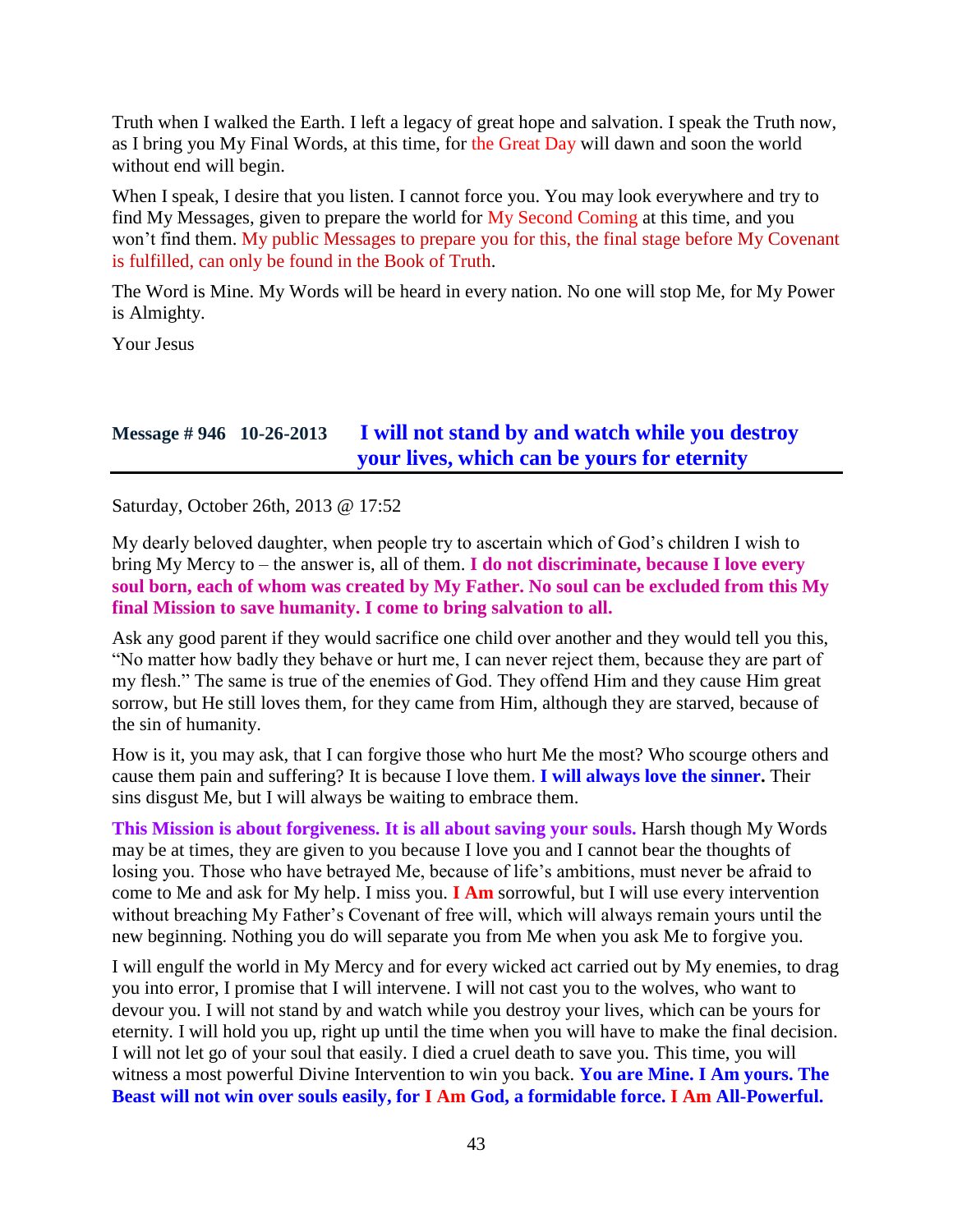**Satan has nothing, but his cunning will attract those weak amongst you.** I urge all of you, who love Me, to pray that the weak will accept My Divine Intervention with love in their hearts.

Your Jesus

### **Message # 947 10-27-2013 [My Church was built upon the Truth, and nothing](http://www.thewarningsecondcoming.com/my-church-was-built-upon-the-truth-and-nothing-but-the-truth-should-spill-from-her-lips/)  [but the Truth should spill from her lips](http://www.thewarningsecondcoming.com/my-church-was-built-upon-the-truth-and-nothing-but-the-truth-should-spill-from-her-lips/)**

Sunday, October 27th, 2013 @ 23:30

My dearly beloved daughter, **when My Church is applauded openly by a proud and secular world, know then that the two separate entities are close to joining as one. When My Church embraces the secular world, becomes politically motivated by it, and seeks recognition in the world of politics and business, know then, that I would never condone such action.**

My Church was built upon My Word. My Church was built upon the Truth and nothing but the Truth should spill from her lips. When My Church speaks, with My Authority, against sin, it will always suffer criticism, for man will always defend sin. Sin makes his life more acceptable to him and others and he will make every effort to declare Hell to be nonsense. **When My Church speaks only of this world, its woes, its problems, the suffering of man, and does not preach the Word of God, it separates itself from Me.** Only those within the Church who remain loyal to what I taught them can truly say that they belong to My Church. My Church consists only of those who speak the Truth.

When those within My Church dismiss Me, Jesus Christ, then the spirit of evil has entered its domain. **I Am** being squeezed out of My Church. **I Am** no longer revered as I once was. My Own Words are no longer used to declare the Truth. They are being twisted to condone words, deeds, and actions, which do not come from Me, nor will they ever come from Me. **My Word can never be changed and any man who takes My Word and defiles it will suffer eternal punishment.**

Your Jesus

# **Message # 948 10-29-2013 [Mother of Salvation: My Son's Church will become](http://www.thewarningsecondcoming.com/mother-of-salvation-my-sons-church-will-become-the-seat-of-the-antichrist/)  [the seat of the Antichrist](http://www.thewarningsecondcoming.com/mother-of-salvation-my-sons-church-will-become-the-seat-of-the-antichrist/)**

Tuesday, October 29th, 2013 @ 19:30

My sweet child, **the Heavens all join, in union with my Son, to come to the aid of those holy priests, who will find themselves in the middle of a great battle. So many of these precious souls will have to endure terrible pain and suffering when they will have to witness the heresies, which will spring from within the Church.** They will be confused, frightened and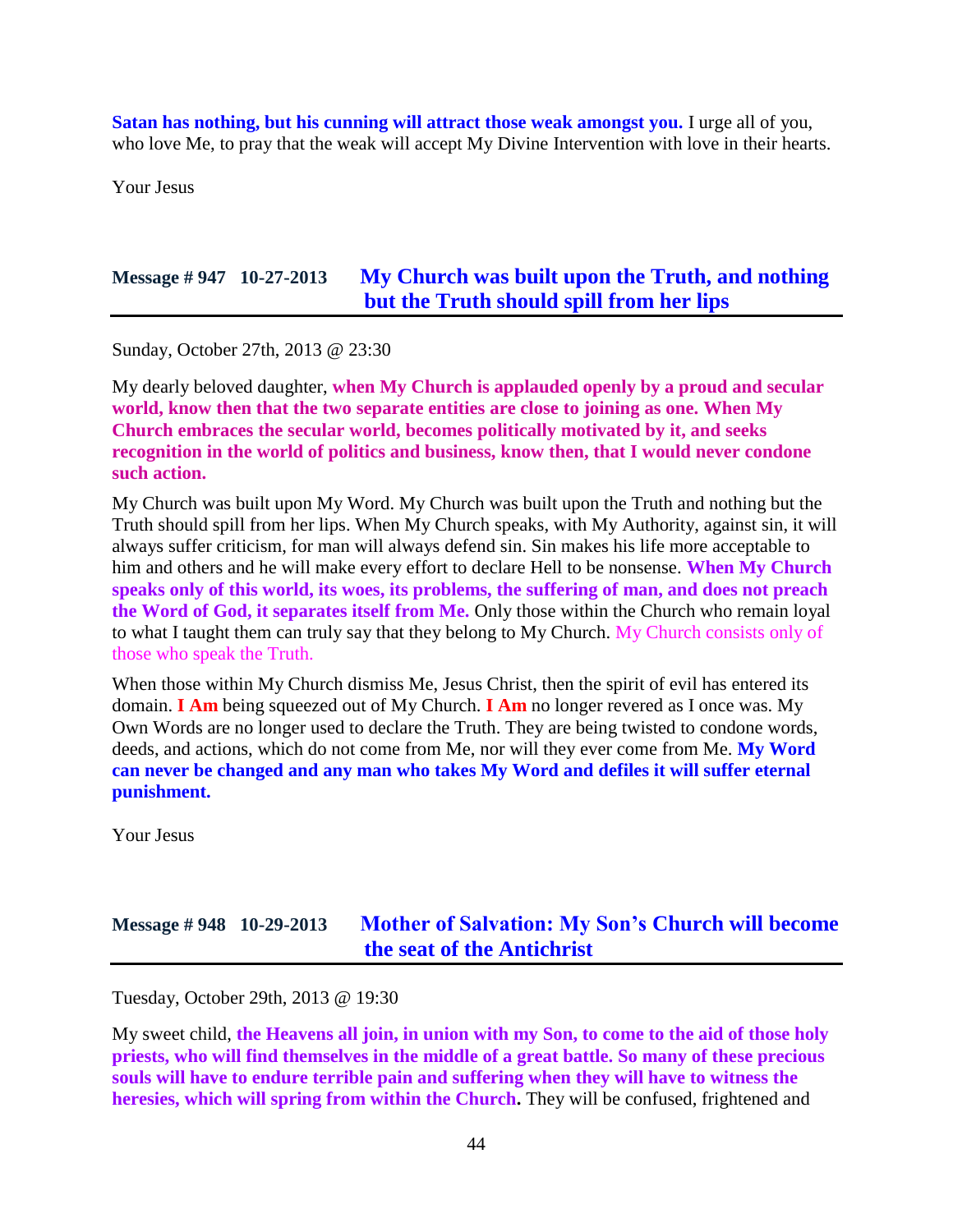many will feel that they have nowhere to turn. **This is when they must turn to me, ask me to Consecrate them to my Son, so that He can pour over them every drop of His Precious Blood. When covered with this Gift, they will know what to do. They must know that I have warned my children, all down through the centuries, of this wicked apostasy, which is being planned by the Evil One.**

My Son's Church will become the seat of the Antichrist and now that the Truth has been revealed, many will feel frightened and will suffer the pain of my Son's Scourging. My Son's Church will be persecuted, destroyed, desecrated – until eventually, it will house the throne upon which will sit the Antichrist. It will be from here that he, the Antichrist, will declare that he is the Christ and that the world will be saved through him.

By accepting lies, you deny the Truth. By ignoring the Truth, you will believe in a fabricated web of deceit, spun by the Evil One and this will entrap you. Once entrapped, you will be tempted to follow the crowds, in every nation, who will pay great respect to the Antichrist. Please, children, recite this Crusade Prayer to fight the heresy, which will cover my Son's Church on Earth.

#### **Crusade Prayer (125) To defend the Most Holy Word of God**

O Mother of Salvation, help me, a humble servant of God, to defend His Most Holy Word in times of torment. Consecrate me, dear Mother, to your Son, so that He can cover me with His Precious Blood. Grant me, through the Intercession of your Son, Jesus Christ, the grace, the strength, and the will to remain true to the Teachings of Christ in the times of Tribulation, which will devour His Most Holy Church on Earth. Amen.

**Go to my Son, dear servants of Christ. You belong to Him. He will help you during the persecution. He will never desert you in your time of need.**

Your beloved Mother

Mother of Salvation

# **Message # 949 10-30-2013 [Once the Holy Spirit engulfs a soul, it will rise,](http://www.thewarningsecondcoming.com/once-the-holy-spirit-engulfs-a-soul-it-will-rise-draw-immediately-towards-the-will-of-my-father-and-respond-in-total-abandonment/)  [draw immediately towards the Will of My Father](http://www.thewarningsecondcoming.com/once-the-holy-spirit-engulfs-a-soul-it-will-rise-draw-immediately-towards-the-will-of-my-father-and-respond-in-total-abandonment/)  [and respond in total abandonment](http://www.thewarningsecondcoming.com/once-the-holy-spirit-engulfs-a-soul-it-will-rise-draw-immediately-towards-the-will-of-my-father-and-respond-in-total-abandonment/)**

Wednesday, October 30th, 2013 @ 18:00

My dearly beloved daughter, when My Holy Spirit descends upon a person, a number of things happen. The first is a feeling of bewilderment and disbelief. The second is the sense of being overwhelmed by something so powerful that it renders the person completely dependent upon the Holy Will of God. Gone will be the belief in one's own superior human intellect, for intellect has no longer any meaningful role to play. Instead, the soul will be infused with knowledge, an insight and an understanding that is beyond their own frail human interpretation.

**Once the Holy Spirit engulfs a soul, it will rise, draw immediately towards the Will of My Father and respond in total abandonment.** Once the initial fear has subsided, a deep peace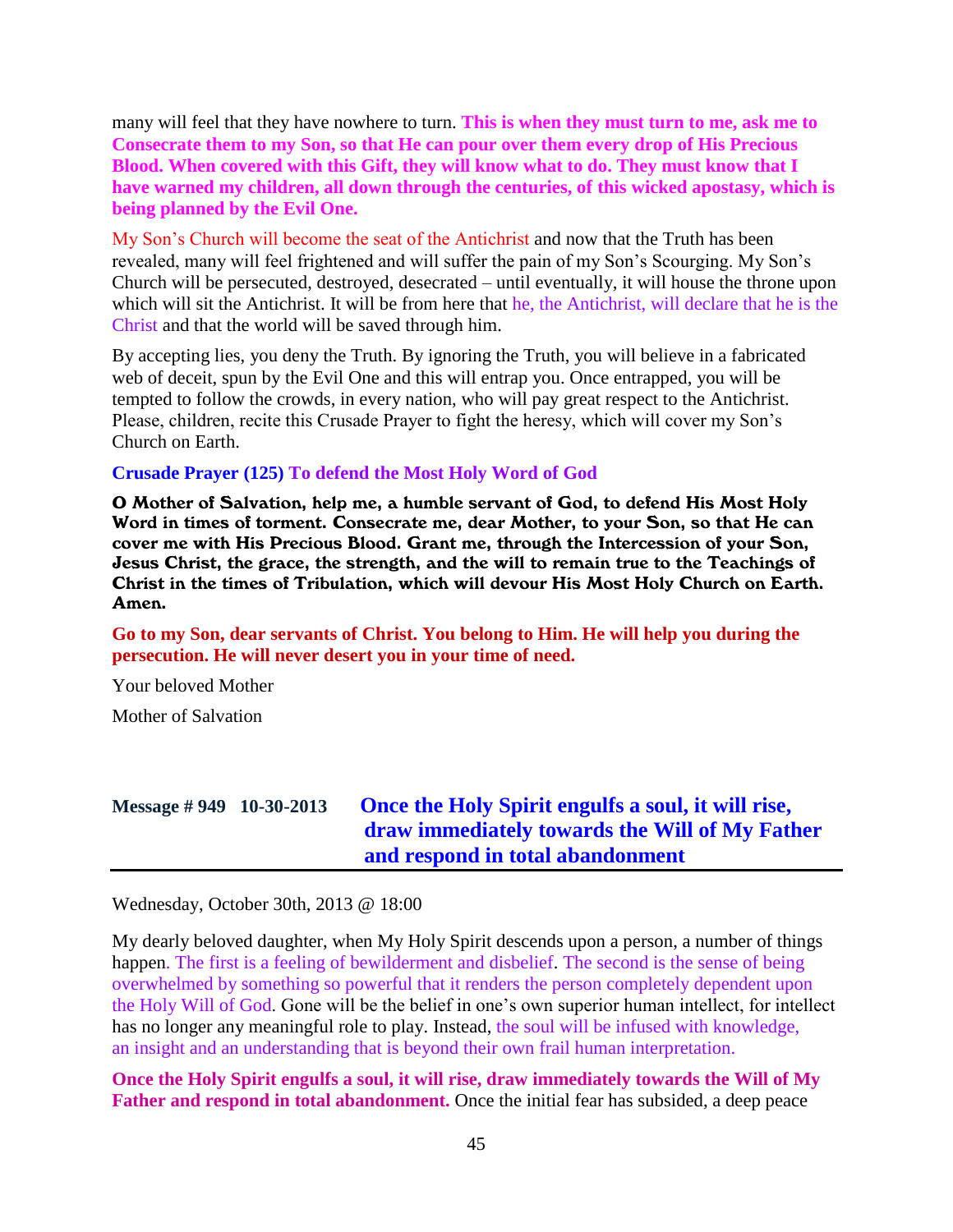will be felt and the person's fear of being seen to proclaim the Word of God will disappear. They will not care what people's views are for out of their mouths will pour the Truth. The soul's personality, whether they are outgoing, timid or shy, will take a back seat and will become secondary to the way in which they proclaim the Word of God.

**All souls, who receive the Gift of the Holy Spirit – without any exception – will surrender their own free will to the Will of My Father.** For souls who have truly been blessed with the Gift of the Holy Spirit, their role will be to spread the Word of God and for this, they will suffer. The Sheath of God's Love, however, covers such souls as they march forth, without fear and with courage to proclaim the Truth. Those who proclaim the Truth of My Teachings, in these times of paganism and when My Church will fall away from the True Faith, will be given extra strength to ensure that My Voice is heard. That strength will come from God, My beloved Father. It will be by the Power of the Strength of God that many of Satan's army will convert, while the remainder will be destroyed.

**The Holy Spirit, like swords of burning flames, will cut through the hearts of all those who listen and who accept the Truth.**

Your Jesus

## **Message # 950 10-31-2013 [When you lack humility, pride will flood your souls](http://www.thewarningsecondcoming.com/when-you-lack-humility-pride-will-flood-your-souls-and-you-will-sin-against-me/)  [and you will sin against Me](http://www.thewarningsecondcoming.com/when-you-lack-humility-pride-will-flood-your-souls-and-you-will-sin-against-me/)**

Thursday, October 31st, 2013 @ 23:30

My dearly beloved daughter, so many will not listen to My Voice, because they do not know Who **I Am**. Many claim to know Me, but it is only by their flawed human interpretation that they are convinced that they understand Who **I Am** and what I did to save them from the abyss, which faces all God's children, who will not ask Me to forgive them.

Free will is a Gift from My Father. Free will can, however, interfere with man's quest to seek the Love of God. Yet, My Father gave His children this Gift. This is how generous He is. This is how much He loves His children. This is the Gift that gave them the freedom to roam the Earth, relish its fruits, and embrace its beauty. But man, tempted by Satan, abused the trust of My Father. He then became enslaved by Satan and forged a pact with him, where sin will continue to separate all of God's children from Him.

The Gift of My Death on the Cross meant that I would break this unnatural bond between man and Satan. So I enabled man to seek salvation through the forgiveness of sin, by My Death on the Cross. This means that man has the capacity to escape the grip of Satan, but only those who follow Me, in full humble servitude, can truly gain salvation. **Unless you are capable of declaring to Me, Jesus Christ, openly, your weaknesses, your sins and your hatred of one another, through reconciliation, you will not remain pure. Without purity of soul, you are not capable of becoming humble in My Eyes. When you lack humility, pride will flood your soul and you will sin against Me. When you sin against Me, you do this in a number of ways.**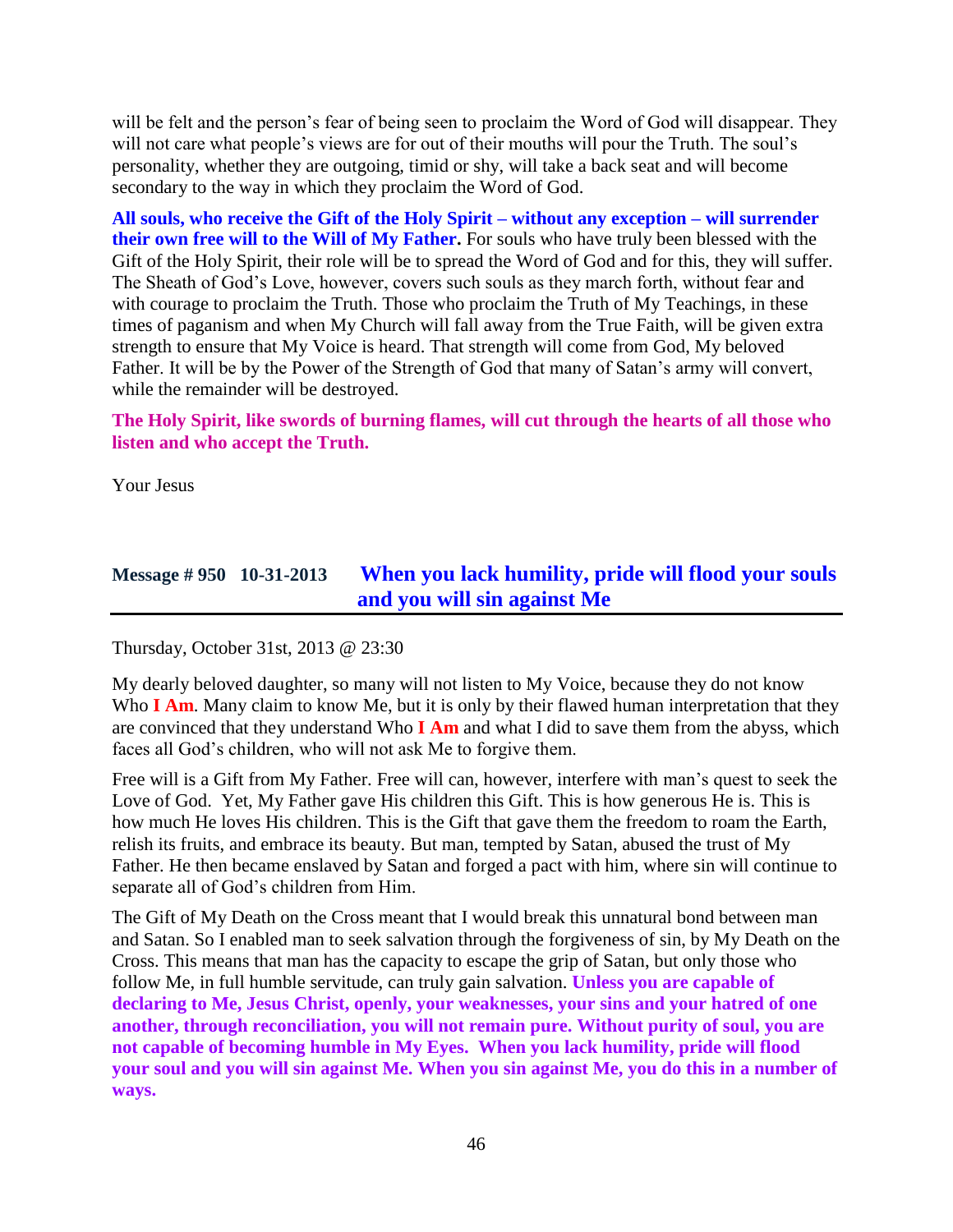**You will feed your lusts, greed and pride first. Then you will behave as if you are all knowledgeable, smarter and better than others. Then you will judge others. Then you move to the next stage. You will mock those who are in true union with Me, by declaring them to be imperfect. After that you will create slander against all those who remain True to Me. Yet, you will convince yourself that you are filled with the Holy Spirit. But, it will not be the Holy Spirit, which inspires you. Instead, it will be the spirit of evil, which will invade your soul, and you will believe that you are being guided by Heaven.**

When you say you represent Me and that you are better placed than others to be part of My Kingdom and then lie about Me, you need the prayers of others. By that stage, you are halfway into the depths of Hell and without My Intervention you will be lost.

**Take My Message. Press it close to your heart and ask: "Jesus is this You? Am I truly in need of Your Help?" and I will give you the answer.**

Your Jesus

## **Message # 951 11-01-2013 [My loyal disciples, including priests and the sacred](http://www.thewarningsecondcoming.com/my-loyal-disciples-including-priests-and-the-sacred-servants-of-all-christian-faiths-will-remain-close-by-my-side/)  [servants of all Christian faiths, will remain close by](http://www.thewarningsecondcoming.com/my-loyal-disciples-including-priests-and-the-sacred-servants-of-all-christian-faiths-will-remain-close-by-my-side/)  [My Side](http://www.thewarningsecondcoming.com/my-loyal-disciples-including-priests-and-the-sacred-servants-of-all-christian-faiths-will-remain-close-by-my-side/)**

Friday, November 1st, 2013 @ 23:17

My dearly beloved daughter, the spirit of evil is spreading and it is affecting all those who viciously oppose these Messages. This will lead to more wickedness, lies, and elaborate schemes designed to stop this Mission. You must ignore those with evil tongues and those who are eaten up with spiritual jealousy, who would do anything to try and destroy this, My Mission, to bring salvation to all.

I say to you, all who follow Me, these Messages are too important for you to pay any attention to those who hate you in My Name. For it is I, Jesus Christ, they are targeting. Remember that. However, their pride would have them believe that they are acting like this because they love Me. They must know that I would never permit anyone to speak such lies or spread vile rumors about another soul, in My Name.

**I, Jesus Christ, the Lamb of God, only have the Authority to reveal to you the Truth in these times. The Truth will upset many and the Truth will be bitter to swallow, for it is of such magnitude that only those who are strong in their love for Me will be able to accept it. The Truth will, no matter how difficult it is for you to digest, set you free. It will open your eyes to evil, when it masquerades as good, to wicked men who spread blasphemy when they say they speak My Word and to My enemies who want to destroy God's children.**

Many false prophets, spread in every nation, will rise to proclaim that the lies poured out from the mouth of the Antichrist, are the truth. They will also say that the Antichrist is Me. They will say everything about the Gospels, which will seem to be accurate and will use extracts from the Holy Bible, including quotes from Me, to justify their vile missions. But to those who know Me, you will always find the lie and the heresy buried within their so-called prophetic words. They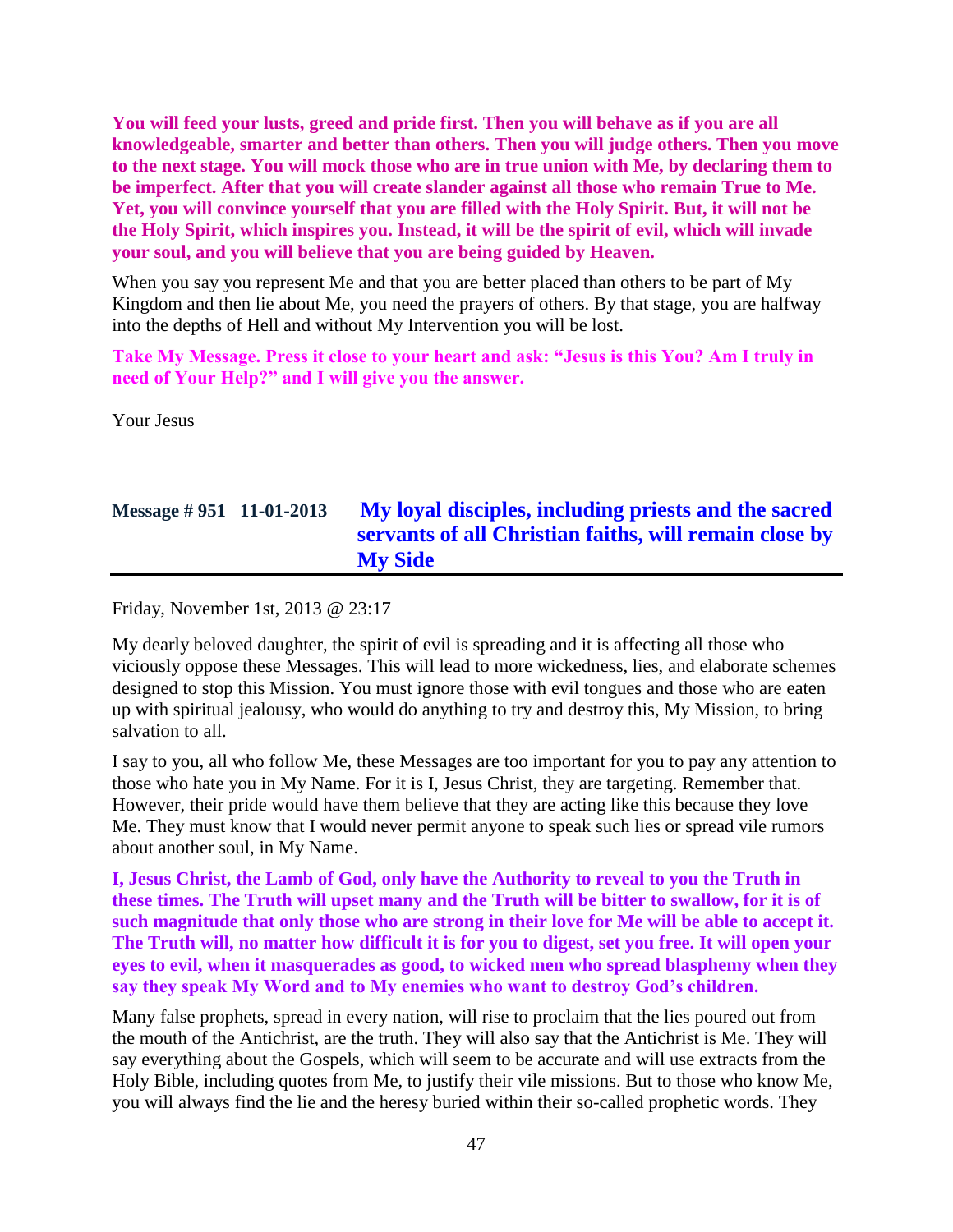will contradict these Messages and declare My Word to be heresy. **Now is the time to shut out all those voices, which urge you to listen to them, instead of Me.** You must continue to remind yourselves of the Truth contained in the Holy Gospels. You must listen to Me, as I instruct you.

Soon, all those who have led My Church in the past, all those who provide God's children with the True Word of God, within My Church, and all those who will remain loyal to the Truth, will be shoved to one side. **The Catholic Church will make a number of alarming statements, as to why it has to change and amend every part of its structure.** It will use the sins of those in My Church and those who betrayed Me, as the justification to turn My Church inside out. **Many of My sacred servants will be weeded out and made scapegoats. Many will be sought out and falsehoods, as well as other claims, will be made against their good name before they are dismissed. This is how many sacred servants will be turned away from My Church in order to allow the enemies of God to take full control from within it.** Every calumny committed by the enemies of God against My sacred servants will be publicly applauded and presented as a good thing, so that the good name of the Church remains intact.

Oh how you will all be deceived and how the Truth will be covered up, hidden, and then ignored. All these changes will come about quickly, in the future, and the spread of these things will astonish many. Amidst it all, there will be confusion, fear, sadness, and great distress. **My Church will become so fragmented that all trust within its walls will be broken. This will create a great fear, and then, in a manner which will not seem clear at first, the Catholic Church will become a leading force in the new One-World Religion.** This new abomination will declare a great love for the world's poor and hungry. But it will not preach My Word, nor will it remain true to My Church. My Church, however, will continue to live.

My loyal disciples, including priests and the sacred servants of all Christian faiths, will remain close by My Side. My Remnant will stand the test of time and it can never die, for **I Am** the Church. I can never be destroyed.

Your Jesus

# **Message # 952 11-02-2013 [The greatest persecution will be inflicted by](http://www.thewarningsecondcoming.com/the-greatest-persecution-will-be-inflicted-by-christians-upon-christians/)  [Christians upon Christians](http://www.thewarningsecondcoming.com/the-greatest-persecution-will-be-inflicted-by-christians-upon-christians/)**

Saturday, November 2nd, 2013 @ 20:30

My dearly beloved daughter, I must urge all of God's children to join in union and pray for My Church on Earth.

My Heart heaves at this time, for there is great hatred being shown to those who are practicing Christians. The persecution of Christians will continue in all countries and this includes all those who have, at this time, the freedom to practice their homage to Me. The greatest persecution will be inflicted by Christians upon Christians. **The scourging of My Body on Earth will be at its worst from within, as brother will turn against brother and sister against sister. You will soon see the declaration of the new prayers, which will be introduced by the new liturgy.**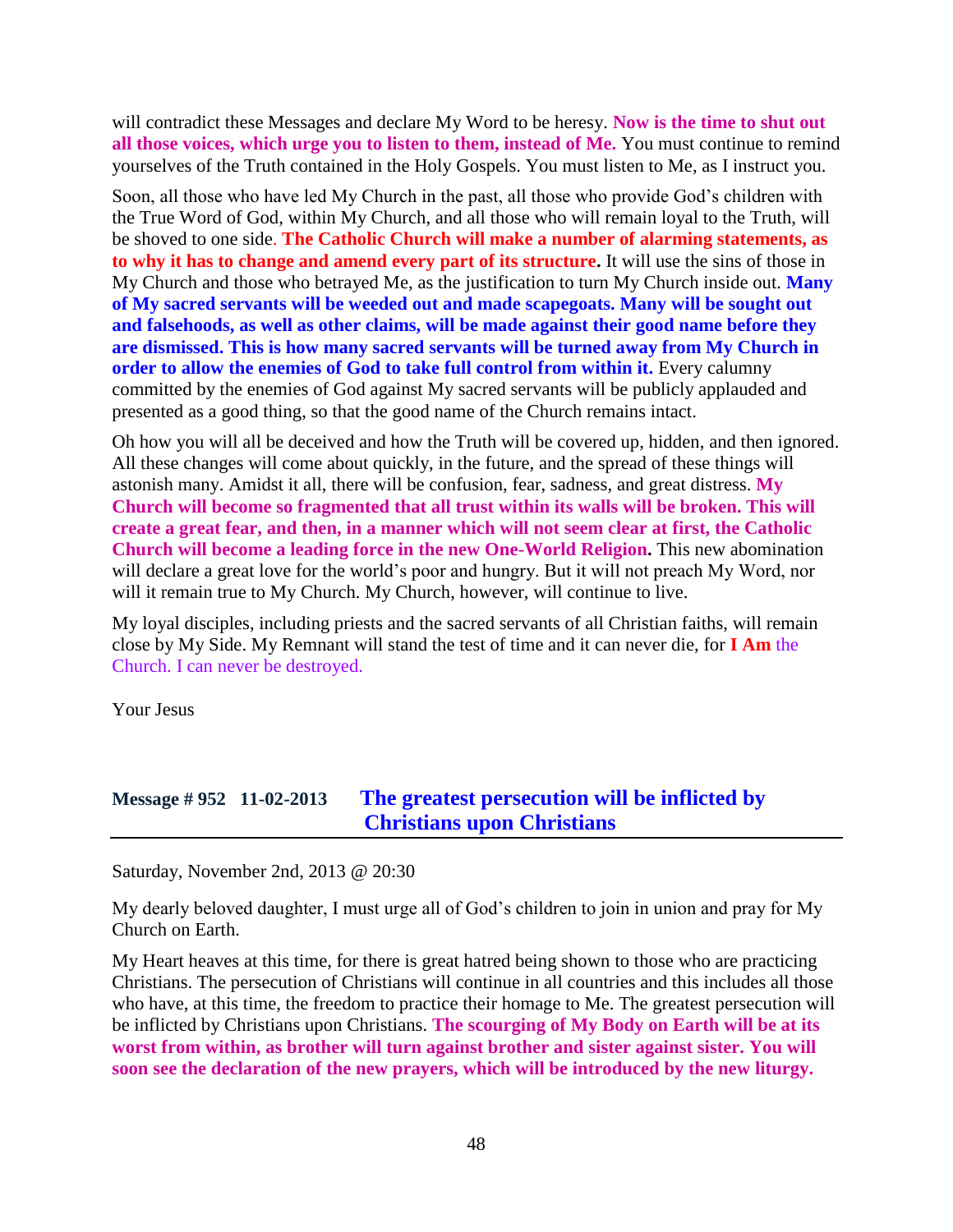**The main changes will refer to the Holy Communion, where it will be presented as something, which bears little resemblance to My Death on the Cross, when I gave up My Body for all sinners. By declaring that Holy Communion means the joining together of all of humanity, as one before God, you will insult Me, because this would be contrary to the Truth.** The Truth no longer means the Truth, because so many spread lies, exaggerate, and do not understand how easily the Truth can be tampered with. When twisted, in a subtle way, many will not notice the changes, when the Truth is not adhered to. Lies will take the place of the Truth, divide the human race and create the separation from God, which will lead to destruction.

**Always cherish the Truth, because without it the sun will darken, the moon will no longer present light when night falls and the stars will no longer shine in those days which will signal the final darkness, before I come to reclaim My Kingdom.**

By then, only the Truth will save you.

Your Jesus

# **Message # 953 11-03-2013 [I give no man the authority to judge another, to](http://www.thewarningsecondcoming.com/i-give-no-man-the-authority-to-judge-another-to-speak-evil-of-another-or-to-cast-aspersions-on-the-spirituality-of-another-soul/)  [speak evil of another or to cast aspersions on the](http://www.thewarningsecondcoming.com/i-give-no-man-the-authority-to-judge-another-to-speak-evil-of-another-or-to-cast-aspersions-on-the-spirituality-of-another-soul/)  [spirituality of another soul](http://www.thewarningsecondcoming.com/i-give-no-man-the-authority-to-judge-another-to-speak-evil-of-another-or-to-cast-aspersions-on-the-spirituality-of-another-soul/)**

Sunday, November 3rd, 2013 @ 19:07

My dearly beloved daughter, **the way to identify a satanic attack is to look at the way in which souls, who are infested by the Evil One, behave. They will never be calm. Instead, with a fierce restlessness, they will scream obscenities, lie, and roar with anger at their targets.** Satan and his demons are in a terrible rage right now and they will attack everyone and anyone in their path, who proclaims the Word of God, during these times.

**Souls who are full of the traits, associated with the devil, such as pride, arrogance, and an exaggerated respect for their own flawed human intelligence, will be the first in line to attack those who lead My Remnant Army. Every tactic, every deed, and every verbal onslaught will be laced with a deep and abiding hatred for the souls they will attack.** Their attacks will always result as if you, the victims, have been kicked in the stomach – a classic satanic attack.

When you witness calumny, false accusations, and slander against you, My beloved followers, you will know then that this could never come from Me, your Jesus. I give no man the authority to judge another, to speak evil of another or to cast aspersions on the spirituality of another soul, in the Eyes of God. Only I, Jesus Christ, can Judge man for his sins. No one else has been given this right, for this belongs only to Me.

**When you judge another in My Holy Name, with hatred in your heart, you too will be judged by Me according to your works. When you hurt another child of God and declare them to be evil, then you too will be judged to be evil in My Eyes.** An eye for an eye – this will be your punishment. You may think you are justified, when you defame another soul in My Name, but instead you are an enemy in My Eyes. Those who exalt themselves before Me, by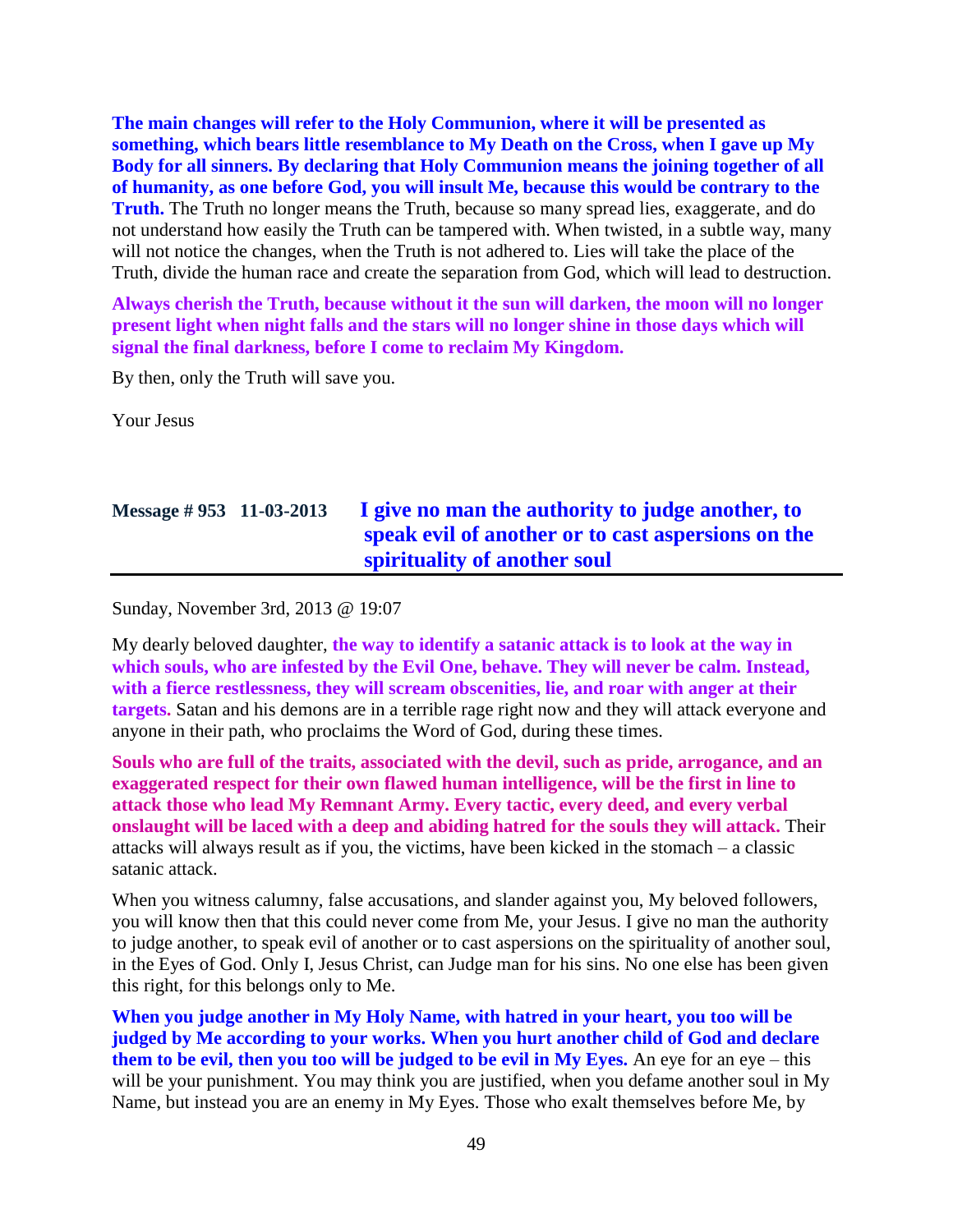claiming that their human knowledge of spiritual matters makes them superior, then they must know that they will become nothing. **When you deny Me and declare that My Holy Word comes from the mouth of the Evil One, then you have signed your destiny and you will never see My Face.** No Mercy can be yours, for you have blasphemed against Me.

My warning, to those who betray Me, is this. Fight Me and you will never win. My Power is Almighty. No man will ever defeat Me. Yet, many will break My Heart as they try to compete with Me, declare themselves to be greater than Me and say that their knowledge is superior to Mine. Away from Me, you ungrateful men and women – your sins of blasphemy will never be forgotten.

Jesus Christ

Savior of Humanity

# **Message # 954 11-04-2013 [The Anger of My Father will increase the more His](http://www.thewarningsecondcoming.com/the-anger-of-my-father-will-increase-the-more-his-ungrateful-children-rise-in-defiance-of-his-almighty-covenant/)  [ungrateful children rise in defiance of His](http://www.thewarningsecondcoming.com/the-anger-of-my-father-will-increase-the-more-his-ungrateful-children-rise-in-defiance-of-his-almighty-covenant/)  [Almighty Covenant](http://www.thewarningsecondcoming.com/the-anger-of-my-father-will-increase-the-more-his-ungrateful-children-rise-in-defiance-of-his-almighty-covenant/)**

Monday, November 4th, 2013 @ 16:00

My dearly beloved daughter, **God's children need to understand the enormity of the great battle, which is taking place between My beloved Father and the Evil One.** So few of you could ever understand the intensity of this great battle, which has already commenced.

**The Angels in Heaven have begun the final battle to destroy My Father's enemies on Earth. As the battle rages, it will engulf souls, everywhere. In particular, it will entice the souls of those who are in darkness and who do not truly know Me, to fight against those whose names are in the Book of the Living.** Those who do not know Me, who do not believe in Me, who do not believe in My Father, and who do not believe that Satan exists, will watch on the sidelines as the two Christian armies clash on Earth. These two sides will be contained within the Christian Churches. Christians on both sides will suffer the greatest persecution and they will be pulled in every direction to encourage them to desert Me.

Innocent souls will be hurt by the hatred shown to them by God's enemies and Satan will use both sides as pawns in a hate-filled agenda, which will result in a terrible desolation on Earth. The desolation will be caused by the sins of man and their betrayal of Me. **Their rejection of God, My Father, will be evident when they decide to change the Laws laid down by His Command, so that they can make them acceptable in their sinful lives.** Know that this will result in a terrible punishment.

The Anger of My Father will increase, the more His ungrateful children rise in defiance of His Almighty Covenant. Those who prepare for My Second Coming will be barricaded into a prison of sorts, when they will be forced to swallow lies. Should they refuse to accept the heresies, which will be forced down their throats, they will be cast out of their Churches. My Word will soon be forgotten. **Everything, which I warned you about, will occur exactly as I have told**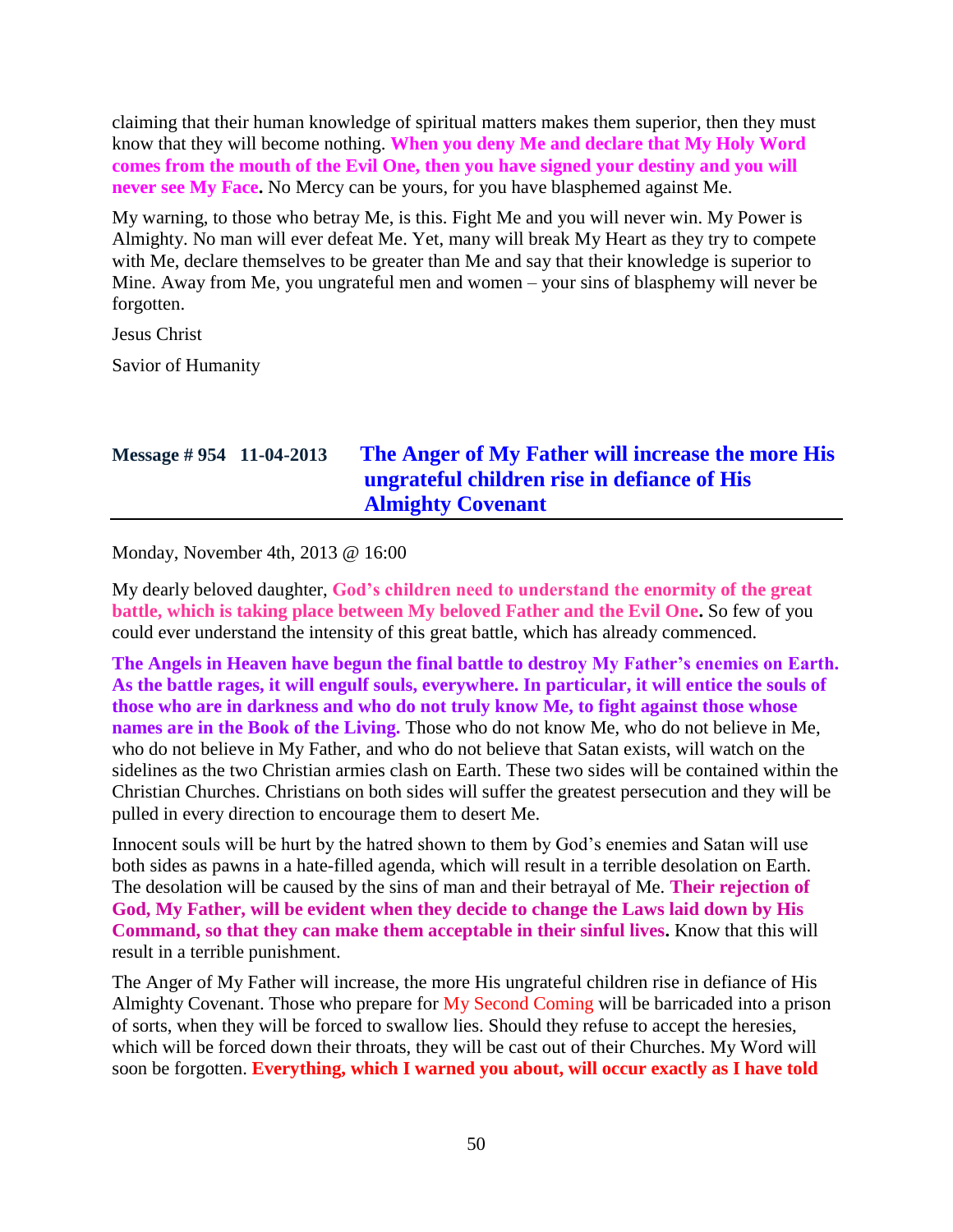**you.** Those who are blind to the Truth would rather live a lie, because it will be easier to accept lies, as they will be very appealing in the way in which they will be presented to them.

**Heresy will be presented to the masses as part of a new constitution in My Church, which has nothing to do with Me.** All will clamor to accept this, for they did not remain alert to the times, which they were warned about, concerning the lead up to the Great Day. Now you must prepare for this Day. You must walk away when My Divinity is challenged, as it will be in many ways, within My Church on Earth**. Engage with My enemies and you will not win. Ignore them. Pray for their souls and prepare your own, for soon it will all be over.**

Your Jesus

## **Message # 955 11-05-2013 [The Light of God will shine down on you and I](http://www.thewarningsecondcoming.com/the-light-of-god-will-shine-down-on-you-and-i-promise-that-you-will-not-feel-alone/)  [promise that you will not feel alone](http://www.thewarningsecondcoming.com/the-light-of-god-will-shine-down-on-you-and-i-promise-that-you-will-not-feel-alone/)**

Tuesday, November 5th, 2013 @ 11:00

My dearly beloved daughter, God has already begun the final preparations to ensure that salvation is brought to all of His children. So many of you are oblivious to what exactly the Second Coming means and, therefore, you do not prepare yourselves. Many of you do not believe it will happen for a very long time. So, only those who are truly prepared will be ready to greet Me, their Bridegroom, dressed and presented to Me as is befitting. Others will be asleep, unprepared and confused. Some will not believe in Me until I am seen in every part of the world. Some will die of shock, but most will be filled with joy and wonder. **Those who allowed themselves to be deceived will be forgiven if they beg Me to grant them immunity**. Sadly, many will refuse My Great Mercy because their hearts will have turned to stone and nothing will open them.

The time ahead will be full of great revelations and special Graces poured out upon you. I do this to make you stronger and stronger, so that you will not sell your soul in return for worldly attractions. More and more of you will become closer to Me and as I speak to your soul, you will feel at peace amidst the horror of the great apostasy. When you witness this horror, you will be better equipped to withstand it and help others.

**The Light of God will shine down on you and I promise that you will not feel alone, even if you are rejected by those who know no better. When I walked the Earth the Pharisees turned so many away from Me. The same thing will happen now. Many of you will be encouraged to, not only reject My Call from Heaven at this time, but My Teachings. My Teachings can never be changed because they are the Truth and only the Truth can save you.**

Your Jesus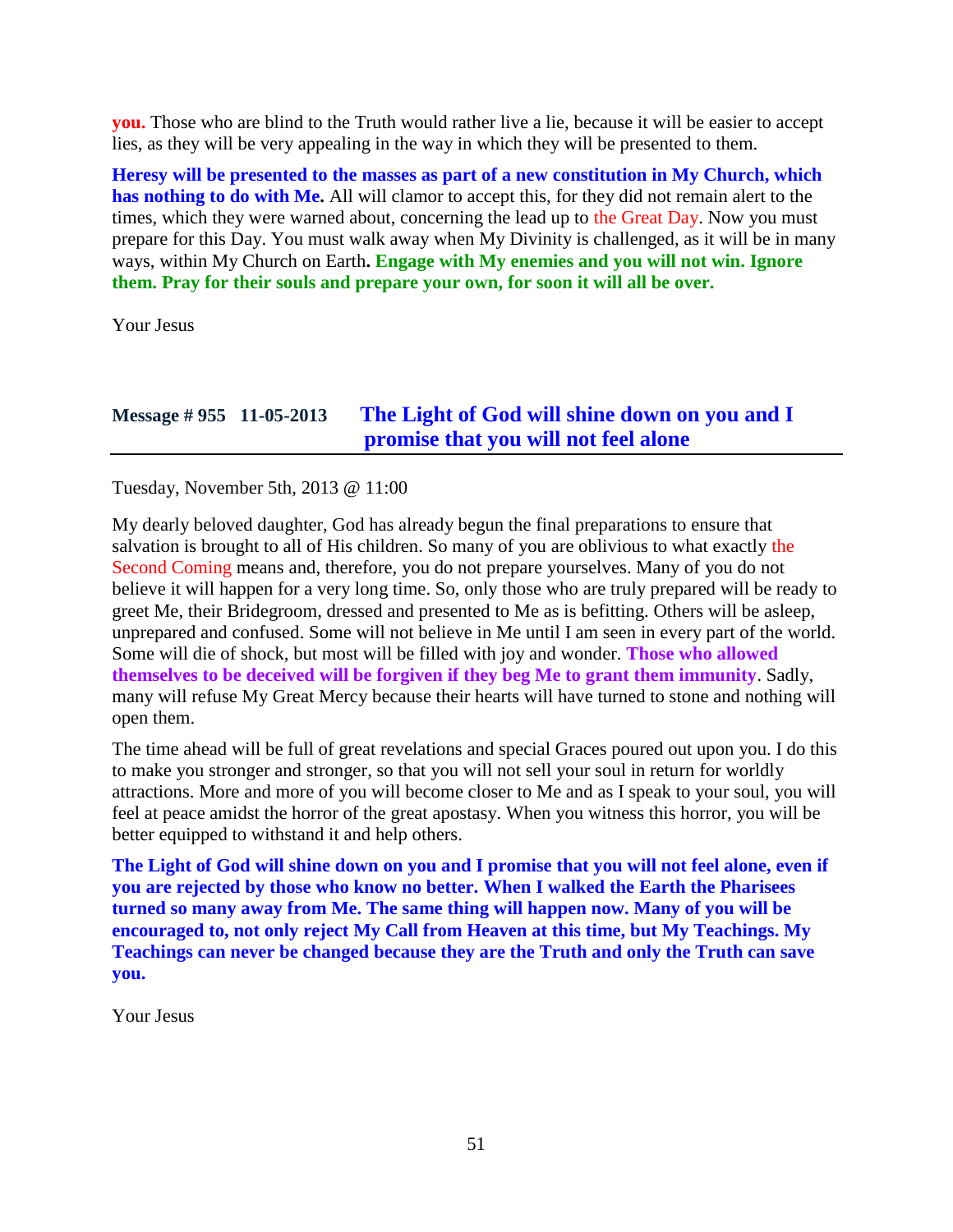# **Message # 956 11-07-2013 [All the upheavals you are about to witness will be](http://www.thewarningsecondcoming.com/all-the-upheavals-you-are-about-to-witness-will-be-testament-to-the-truth-of-the-prophecies-given-to-my-beloved-john-in-the-book-of-revelation/)  [testament to the Truth of the prophecies given to](http://www.thewarningsecondcoming.com/all-the-upheavals-you-are-about-to-witness-will-be-testament-to-the-truth-of-the-prophecies-given-to-my-beloved-john-in-the-book-of-revelation/)  [My beloved John in the Book of Revelation](http://www.thewarningsecondcoming.com/all-the-upheavals-you-are-about-to-witness-will-be-testament-to-the-truth-of-the-prophecies-given-to-my-beloved-john-in-the-book-of-revelation/)**

Thursday, November 7th, 2013 @ 18:35

My dearly beloved daughter, **the time for the new beginning is close. As the Great Tribulation continues to be felt, many events will take place.**

The enemies within My Church will, without any sense of shame, try to say that a new One-World Secular Church, which welcomes all sinners and all religions, is approved by God. When those in My Church welcome the secular world, it will no longer follow the Truth. **When you are a true follower of Mine, your faith will be seen in your deeds and works. When you are Mine, you will remain true to the Word of God. When you keep My Word, you are obedient to everything that I taught you. When you are not of Me, you will curse your brothers and sisters. When you are not of Me, you will hate those who are of Me. When you believe that you will have eternal life without having to earn it, then you are very much mistaken.**

If you say that sin is natural and that only a just and fair God would forgive every sin, then this is true. But if you believe that eternal life is your natural right and that you do not need to repent first, then you are denying the Truth. I love every one of you. **I would never be cruel, unkind, vicious, abusive, or hurt any of God's children.** But, I will never open the door to My Kingdom to any sinner, unless they show true remorse for their wrongdoing. When I lead you towards salvation, I open every door, so that I can welcome you on the last day. Many doors are opening now, but few are entering them. Not one of you will enter My Kingdom, unless you obey My Word given to you in the Holy Gospels. Your faith must be pure. Your love for one another must be genuine and your obedience to My Word will gain for you the Gift of eternal life.

**Many who call themselves Christians are disloyal to My Church. You receive Me in Holy Communion with blackened souls. You ignore My Teachings and condone sins you believe to be insignificant in your eyes. You spread lies with a wicked tongue about others and you condemn many in My Holy Name.** You were given the Truth in the Holy Gospels, yet you do not practice what they teach you. My Love for you means that, while many of you will not earn the Salvation I gave the world by My Death on the Cross, I will still give all of you the chance to see the Truth during My Divine Mercy when I come before you to help you decide whether or not you will accept My Gift.

All the upheavals you are about to witness will be testament to the Truth of the prophecies given to My beloved John in the Book of Revelation. When you see the Church enter into union with the secular world, you will know that the time has come for My Mission to gather souls all over the world.

Your Jesus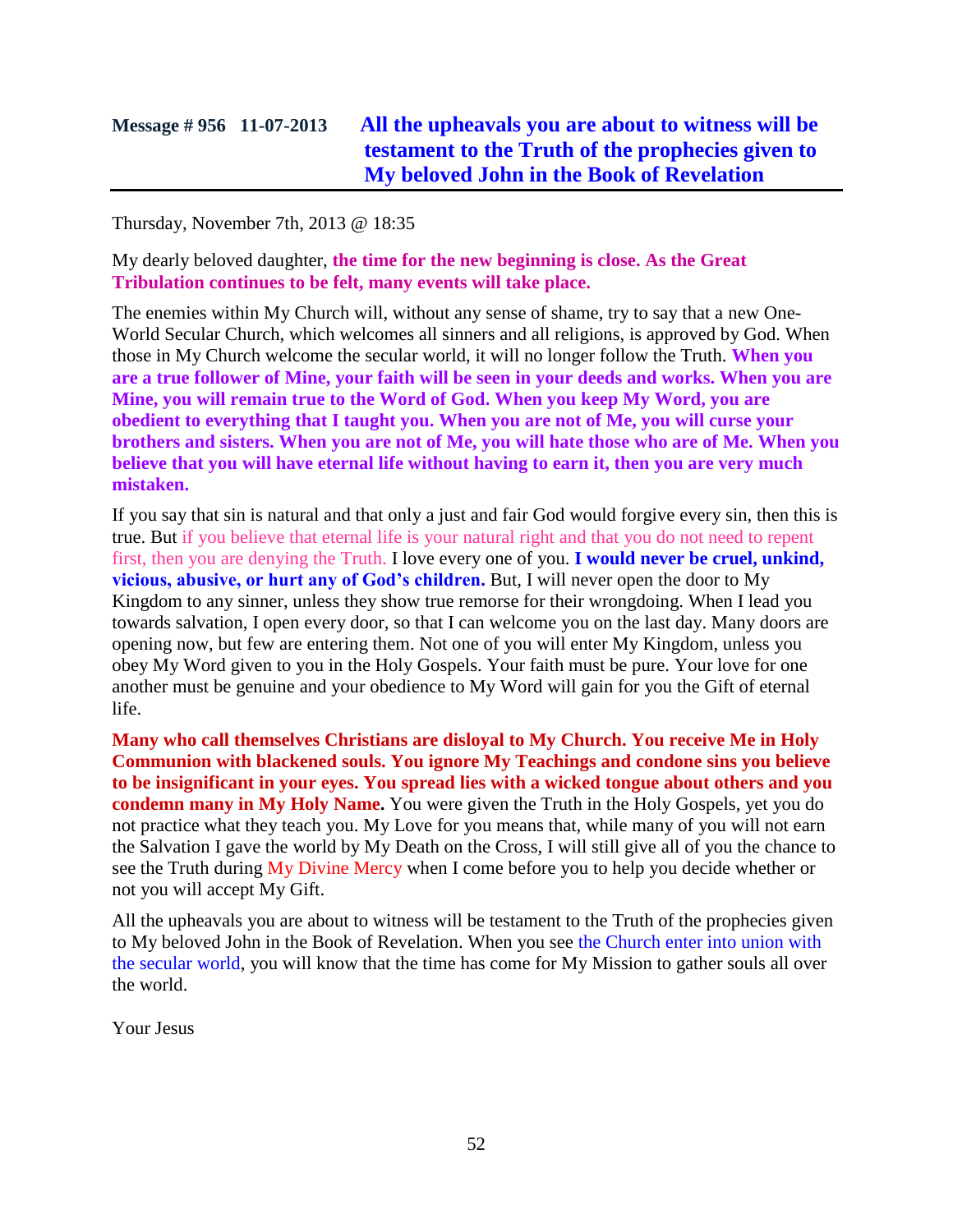## **Message # 957 11-08-2013 [Mother of Salvation: When a mission, which](http://www.thewarningsecondcoming.com/mother-of-salvation-when-a-mission-which-professes-to-speak-the-word-of-god-is-false-there-will-be-no-hatred-shown-towards-it/)  [professes to speak the Word of God, is false,](http://www.thewarningsecondcoming.com/mother-of-salvation-when-a-mission-which-professes-to-speak-the-word-of-god-is-false-there-will-be-no-hatred-shown-towards-it/) there [will be no hatred shown towards it](http://www.thewarningsecondcoming.com/mother-of-salvation-when-a-mission-which-professes-to-speak-the-word-of-god-is-false-there-will-be-no-hatred-shown-towards-it/)**

Friday, November 8th, 2013 @ 12:09

My dear children, as God's cherished little ones, you must never allow disagreements to turn into hatred for one another. The Evil One creates terrible suffering amongst you by spreading his evil infestation and especially against God's chosen Visionaries and Prophets.

**When God is present in a Mission, which is sanctioned by Him on Earth, in order to save souls, Satan will always attack it. You will know God's true Prophets by the persecution and hatred, which is shown to them. You will know them by the public rejection of their missions and the wicked actions inflicted by others against them.**

When a mission, which professes to speak the Word of God, is false, there will be no hatred shown towards it, because Satan will never publicly attack those he deceives. **When my Son makes Himself known, He will always be violated, as the sin of man separates him from God. When my Son walked the Earth, everywhere He went they screamed at Him. They cursed Him and threw stones at Him and all those who followed Him. And while they declared Him to be a fraud, they fawned over the many false prophets, who tried to compete with Him. The same will be true as He makes His final journey to gather up all those who remain in Him and with Him.** He will unite all those who live by His Teachings and who remain true and humble servants. Then, with the help of His Remnant Church, He will fight to the bitter end to salvage as many souls as possible, including the souls of all His enemies and all those who refuse to accept Him.

If you love my Son, you must never hurt Him by hating one another. My Son has told you that you cannot remain in union with Him when there is hatred in your heart.

Pray, pray, pray that all of you who declare yourselves to be Christians will follow the example set by my Son.

Your beloved Mother

Mother of Salvation

## **Message # 958 11-09-2013 [Many will soon begin to use their knowledge of](http://www.thewarningsecondcoming.com/many-will-soon-begin-to-use-their-knowledge-of-science-to-evaluate-the-most-holy-gospels/)  [science to evaluate the Most Holy Gospels](http://www.thewarningsecondcoming.com/many-will-soon-begin-to-use-their-knowledge-of-science-to-evaluate-the-most-holy-gospels/)**

Saturday, November 9th, 2013 @ 11:48

My dearly beloved daughter, many will soon begin to use their knowledge of science to evaluate the Most Holy Gospels. Instead of declaring the Truth of My Word, which comes from the Wisdom of God, they will start to twist it so as to give it a more modern image.

**All of My Words, contained in the Holy Gospel, will be interpreted differently. They will say My Word means something new, which will be more relevant in the world today. They**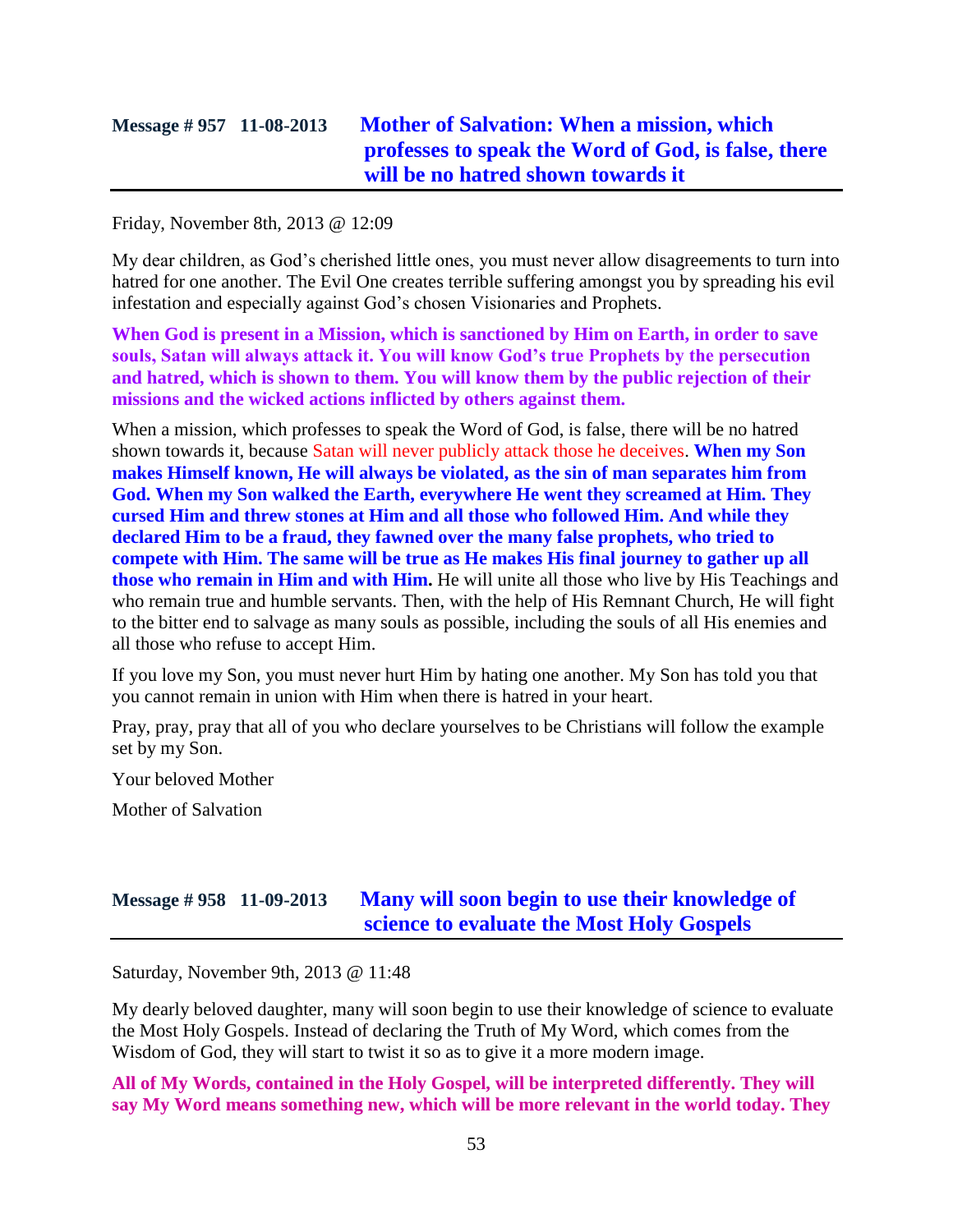**will try to give examples as to how I would teach you, were I to walk the Earth at this time**. Gone will be the simplicity of the Word of God, which is for everyone. Those who are intelligent, knowledgeable, and who are proud of man's progress in the world of science, will then begin to make insulting statements.

**The Church will embrace so-called new scientific discoveries, which will discredit what is contained in the Holy Bible. They will reveal what they say will be new evidence, which casts doubt as to how the world was created.** They will then say that much of what is contained in the Bible are simply metaphors designed to create peace amongst men. **They will use the message of humanism, love of one another, in terms of your ability to look after the poor, uneducated, and needy, as a substitute for the Truth you were given in the Gospels.** Then, the false new doctrines which will seem similar to the Truth, will be embraced by priests, and only those who remain firm to My Word will keep the Truth alive.

My beloved followers, when you find that very few will listen anymore to the Truth – the Word of God – then you must comfort each other. You must continue to remind those in My Churches, who will applaud the heresies, which will be introduced, of the Truth for many of them will be none the wiser. So far will they fall away from Me, that they will readily accept such changes. It will be much easier for those with little faith to accept the word of those who demand reformation, than to remain true to the Word of God.

**The call for the first changes will be made soon. With a sweetness that will soothe and passionate talk about the need to rise up as one united world – to show love and tolerance for all – you will be led into the greatest error.** Many will be shocked at how quickly My Church will seem to embrace the secular world. Many will be enthralled at the way in which different religions, pagans, and heretics, will scramble to join this new, One-World Charitable Church. They will say: "At last a Church which is tolerant has reached out to all." No longer will they feel ashamed to show disobedience to God. Instead, they will proudly proclaim that their wretched sins are not only acceptable in the Eyes of God, but they are no longer deemed to be sins at all. This will create great rejoicing everywhere.

**For the first time in history, those who lead My Church into error will be loved, adored and virtually no criticism leveled upon them.**

The greatest heresy, not seen since My death on the Cross, will now devour My Church on Earth. **They will fill My Churches with insulting pagan symbols and I will be nowhere to be seen.** And while they fill the buildings, which they created to adore Me, My True Church, comprising of those who remain faithful to the Truth, will become the only True Temple of God, for they will never accept the desecration of My Body. Their faith will enable them to spread the Gospels and keep the Flame of the Holy Spirit alight.

Your Jesus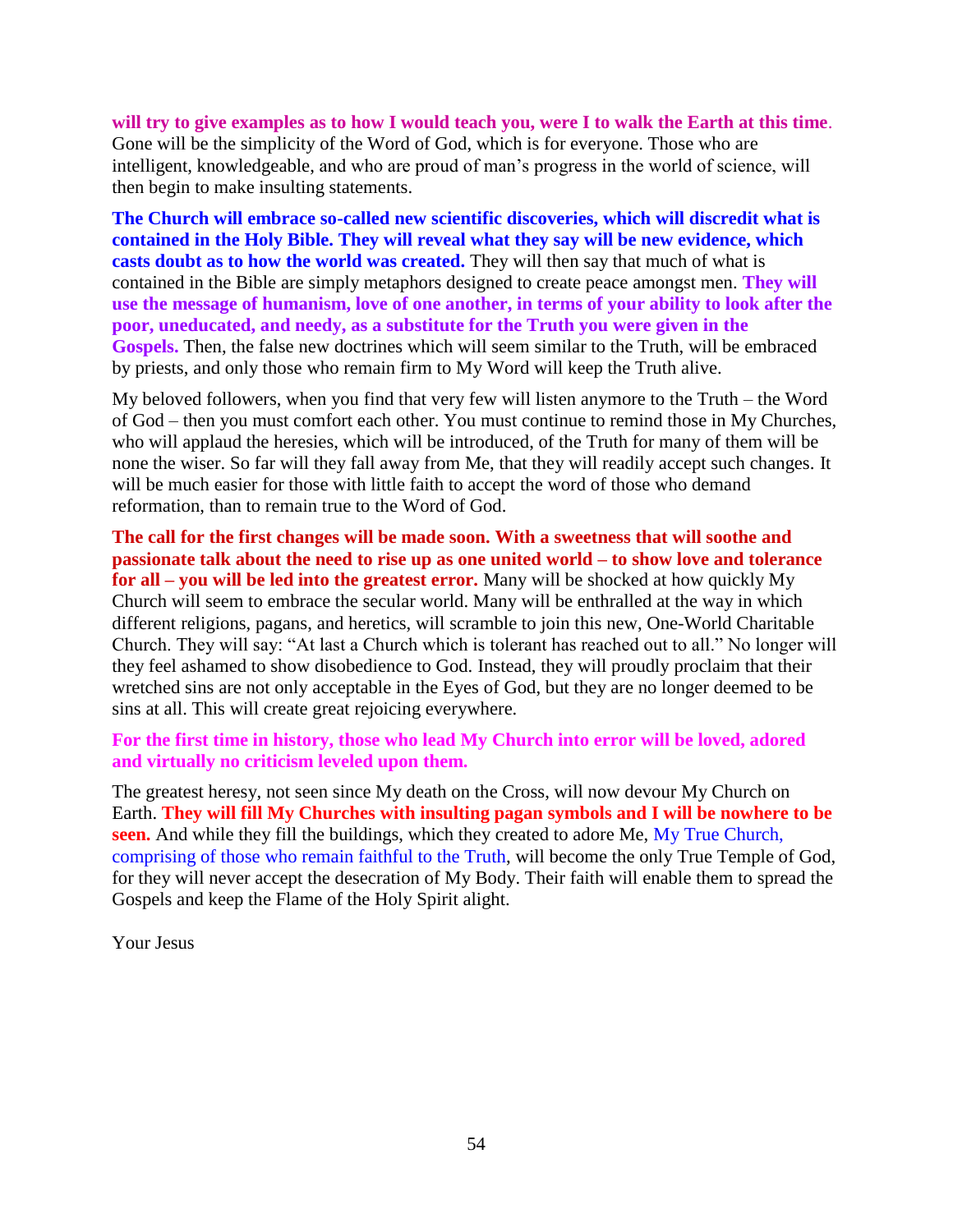### **Message # 959 11-10-2013 [God the Father: No scientific evaluation will make](http://www.thewarningsecondcoming.com/god-the-father-no-scientific-evaluation-will-make-sense-when-two-suns-are-seen/)  [sense when two suns are seen](http://www.thewarningsecondcoming.com/god-the-father-no-scientific-evaluation-will-make-sense-when-two-suns-are-seen/)**

Sunday, November 10th, 2013 @ 15:00

My dearest daughter, My Desire is to gather all of My children together, very soon, to witness My Promise. My Great Gift will come in the middle of the terrible spiritual persecution, when all that **I Am** will be denied. New gods, none of which exist, will be presented to the world. Covered with a glittering façade, they will be designed to stop all belief in My Existence. All of this heresy will extinguish the Light of God.

**Soon, the stars will no longer shine with their great intensity. Soon, new, unexpected signs, which will defy all human understanding of science, will be shown by Me, to a disbelieving world, as the beginning of My Intervention is revealed.** No scientific evaluation will make sense when two suns are seen. No definition, by man's limited knowledge, will make sense. **Yet, they will take every sign, given to the world from Heaven, and say that this other human life exists in the universe.**

**I Am** the Creator of all life. I created man. I created the world. Never deny this, for when you do you will be following a false doctrine. **Every intervention from Heaven – and there will be many – will be explained away.** When you see these signs, know that the Day of the Second Coming is close.

I ask you, dear children, to never deny Me or to deny My Promise to bring the world the final peace and reconciliation, which is yours if you will accept it on My Terms and not your own. **My Will is about to be accomplished at last. To prepare you, I will present to the world many miracles in the skies, in the universe and planetary system.** When you witness these events, I want you to be joyful, for you will know then that **I Am** heralding the return of My Son to complete His Promise of eternal salvation.

Wipe the tears from your eyes. I know how difficult your trials will be. I refer to all of My Children, including believers and non-believers, as well as those guilty of terrible sin – none of you are excluded. When you become reconciled to My Son, you will become part of Him and you will reign with Him in Paradise, forever.

Your beloved Father

God the Most High

### **Message # 960 11-10-2013 [Mother of Salvation: Salvation is yours only](http://www.thewarningsecondcoming.com/mother-of-salvation-salvation-is-yours-only-through-reconciliation-with-god/)  [through reconciliation with God](http://www.thewarningsecondcoming.com/mother-of-salvation-salvation-is-yours-only-through-reconciliation-with-god/)**

Sunday, November 10th, 2013 @ 15:20

My dear child, my role as Mother of Salvation is to remind you of all that I have told you down through the centuries. Love one another as my Son loves you. Show compassion for everyone and especially for those who persecute you. **Listen to what I revealed to Visionaries at La**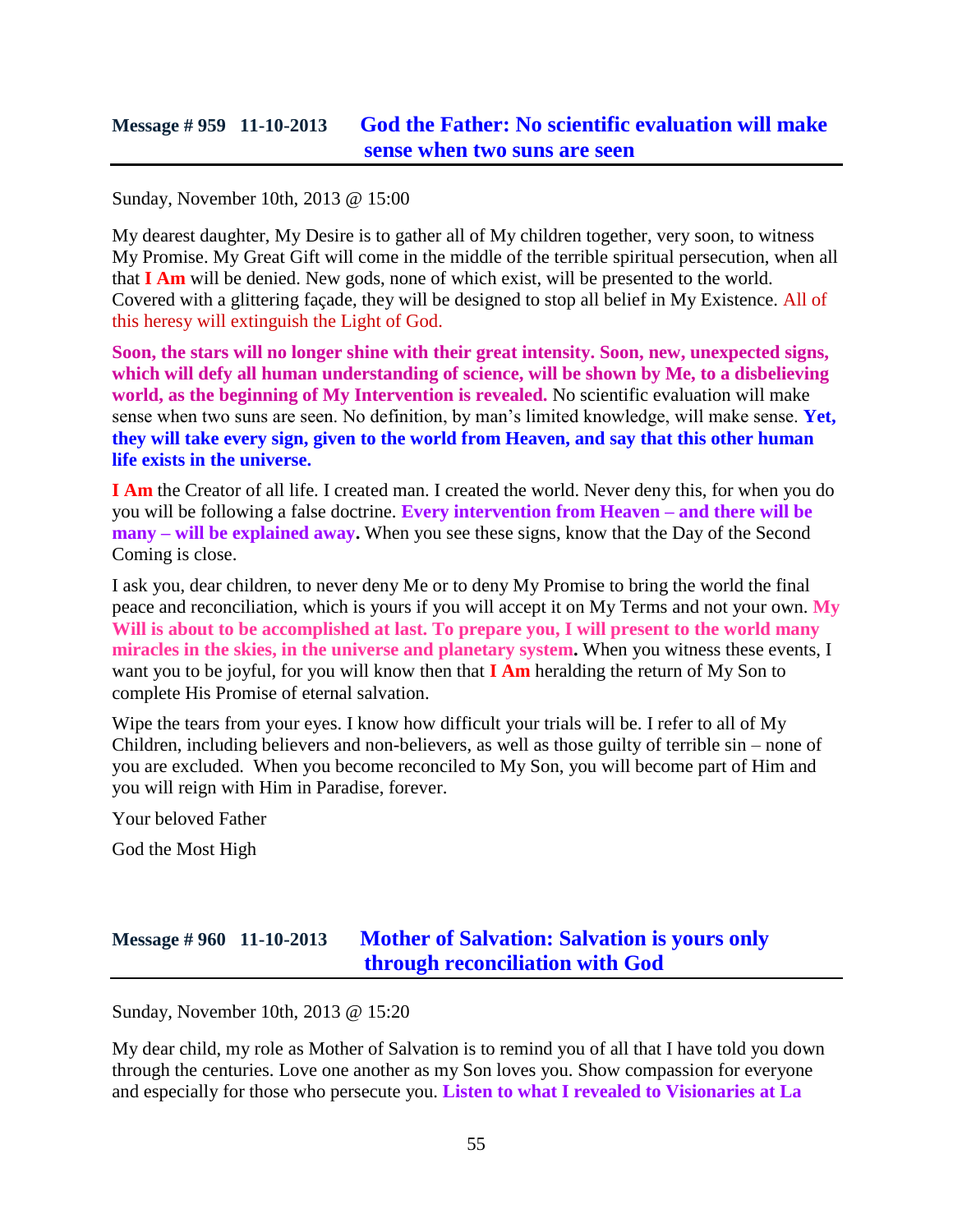**Salette and Fatima and study them in great detail. Very little of what I instructed was carried out by you. My warnings were dismissed and the consequences of ignoring what was given to you will now become a reality.**

When Heaven reveals messages to humanity, it is like communicating to a large stone fortress. Some of my revelations seeped through and were followed. Many were simply discarded by those of little faith, and the fortress became impenetrable against the intervention from Heaven, given to you to increase your faith and to keep you safe in God's Arms.

**My role as Co-Redemptrix means that my power against the Devil has been strengthened, in a way that has not been granted to me by God before. So now is the time when all devotion to me will be carefully dismissed, by the enemies of my Son. When veneration to me is rushed through and when the request to safeguard countries against Communism is twisted, then my wishes will not have been carried out. I will, from now on, be a rarity in the official patronage normally afforded me, the Mother of God, in my Son's Churches on Earth.** My power against the Beast will be avoided by the removal of my image, my Holy Rosary and other devotions to me from many Catholic Churches.

**Then, the temples of God will remove all traces of my Son, Jesus Christ, in preparation for the Beast, who will come and sit on the throne in the highest temple of God.** Then the true meaning of reconciliation with Jesus Christ will be adapted when they will say that it is no longer necessary to ask God to forgive you for your sins, if you lead a good life. People will start to believe in their own views as to what makes them good in the Eyes of God. But you must never ever forget that salvation, a Gift to every single sinner in the world, can never become theirs unless they ask God to forgive them first. This is the kernel of the Covenant, which was gained for the human race by my Son's death on the Cross. Jesus Christ won, for the world, the salvation from sin and the Gift of Eternal Life. In order to receive this Gift you must ask God to forgive you for your sins.

Salvation is yours, only through reconciliation with God.

Your beloved Mother

Mother of Salvation

### **Message # 961 11-12-2013 [My Father's punishments have begun and the](http://www.thewarningsecondcoming.com/my-fathers-punishments-have-begun-and-the-world-will-witness-many-more-ecological-upheavals/)  [world will witness many more ecological upheavals](http://www.thewarningsecondcoming.com/my-fathers-punishments-have-begun-and-the-world-will-witness-many-more-ecological-upheavals/)**

Tuesday, November 12th, 2013 @ 15:52

My dearly beloved daughter, it is a mistake to believe that God would not mete out His Justice in the world at this time. My Father's punishments have begun and the world will witness many more ecological upheavals as the purification of the Earth begins.

The preparations are now underway and soon the enemies of God will be weeded out and punished, for they will never turn and ask for My Mercy. **My Father's Anger is great and woe to those who defy the Word of God, for they will be felled and trampled upon, as the final cleansing of the Earth will clash with the infestation of the Evil One – all at the same time.**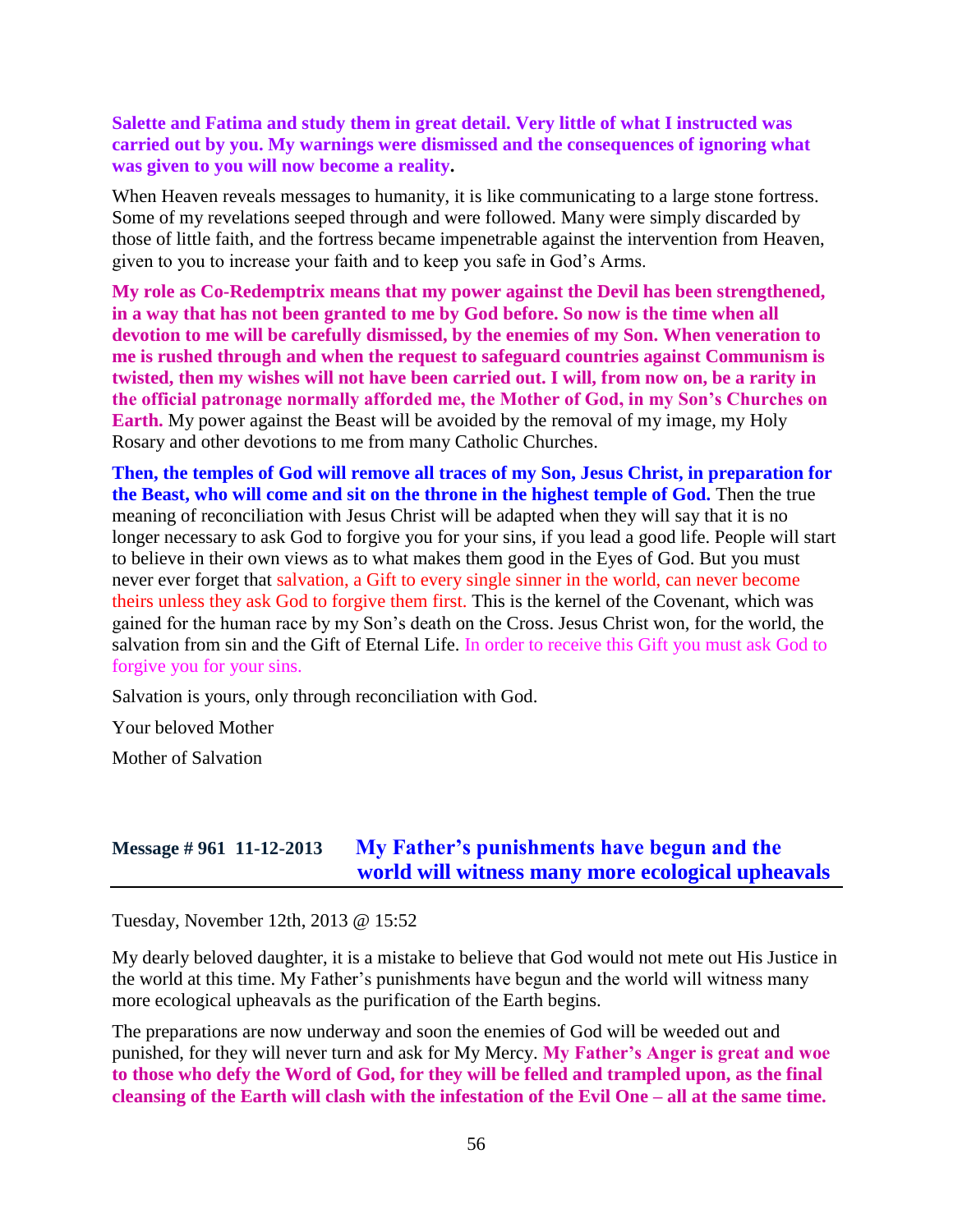**When you see nature's elements react fiercely, you will know that the Hand of Justice has fallen. The pride of man, his self-obsession and his belief in his own flawed intelligence in spiritual matters, have brought upon the human race the outpouring of fire from the four bowls upon the four corners of the Earth.**

You have ignored the warnings and so the battle to destroy sin has well and truly commenced.

Jesus Christ

Son of Man

# **Message # 962 11-12-2013 [The first sign will be that the Earth will spin faster.](http://www.thewarningsecondcoming.com/the-first-sign-will-be-that-the-earth-will-spin-faster-the-second-sign-concerns-the-sun-which-will-loom-larger-brighter-and-begin-to-spin/)  [The second sign concerns the sun, which will loom](http://www.thewarningsecondcoming.com/the-first-sign-will-be-that-the-earth-will-spin-faster-the-second-sign-concerns-the-sun-which-will-loom-larger-brighter-and-begin-to-spin/)  [larger, brighter and begin to spin](http://www.thewarningsecondcoming.com/the-first-sign-will-be-that-the-earth-will-spin-faster-the-second-sign-concerns-the-sun-which-will-loom-larger-brighter-and-begin-to-spin/)**

Tuesday, November 12th, 2013 @ 20:30

My dearly beloved daughter, as My Time approaches, many will be asleep, but those who are blessed with their eyes open to My Light, will know the signs. They will also be given the blessings to prepare and only those who cling to Me will be able to endure the changes.

The closer the Day of My Great Coming draws, the more people who say they love God will withdraw from Me. Even those who say they are holy and exalt themselves within the hierarchy of My Church on Earth won't be able to see the Truth. They will not see the Truth because they will be so busy attending to matters and ceremonies which will be insulting to Me.

**The first sign will be that the Earth will spin faster. The second sign concerns the sun, which will loom larger, brighter and begin to spin. Beside it you will see a second sun. Then the weather will cause the world to shake and the changes will mean that many parts of the Earth will be destroyed.** These punishments – and there will be many – will strip humanity of its arrogance, so that souls will beg for the Mercy of God. Nothing else will stir the hearts of stone of those who have shut the Love of God out of their lives.

The sin of humanity will escalate quickly and the sin of idolatry will wrap itself threefold around the Earth. Paganism, dressed like royal monarchy, will infiltrate My Church on Earth. When the heathens embrace My Church, it will not be to adore God. When pagans, atheists and other nonbelievers, who outwardly reject the Existence of God, embrace My Church, it will not be to Me, Jesus Christ, they will bend their knee. **When My Church declares that it welcomes all, do not be fooled. It will not mean they are welcoming pagans into My Church, so that they can bow before My Tabernacle. No, it will be to parade idolatry, caused by the sin of pride, before Me, to desecrate the Holy and Sacred Tabernacles. They will place pagan symbols on My Altars and demand that unsuspecting congregations bow and accept their fellow brothers and sisters, with grace and generosity.** All will be asked to deny the Truth, so as to welcome false worshippers, who will trample on My Altars. Then, the Hand of God will fall.

**Wars will spread; earthquakes will shake the four corners of the Earth and famine will grip mankind and every wicked gesture and insult made before God will result in a terrible chastisement.** When those who accept My Mercy lead My Church – every demon will curse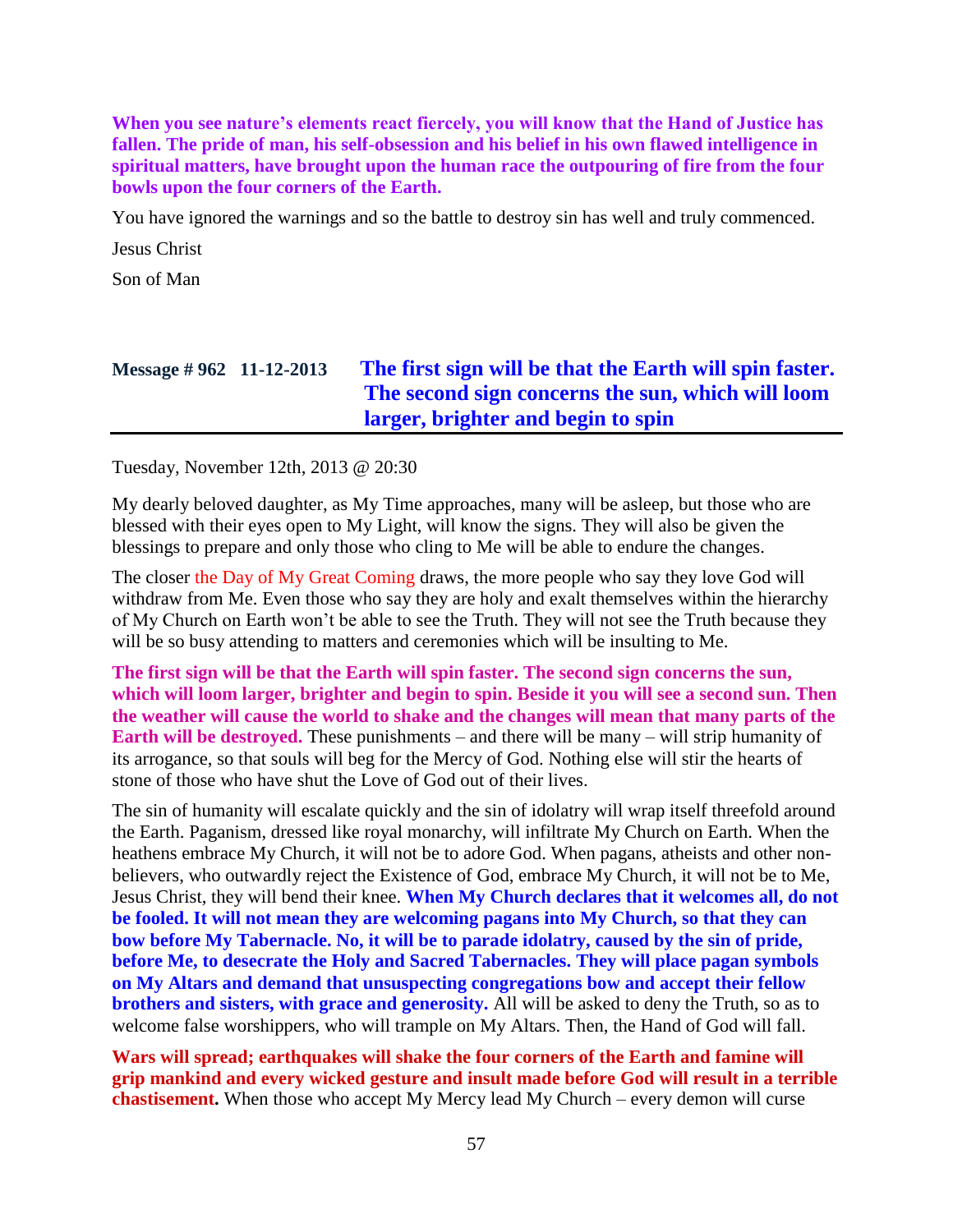these children of God. To protect them, God will intervene and woe to those who spit in the Face of their Creator.

**The time has come.** Those who curse Me will suffer. Those who follow Me will live through this persecution, until the Day when I come to sweep them into My Merciful Arms. And then, only those who remain, because they refused My Hand of Mercy, will be given over to the Beast they idolized and to whom they sought pleasure from.

So many people will reject Me, right up to the end. Two-thirds will spit at Me, fight My Intervention and scream every kind of obscenity at Me. As the Day draws closer and closer, the hatred against Me, will be witnessed for all to see. Even those who give the world the impression that they honor God will curse Me quietly.

The day when the deceit of the Beast will be exposed for all to see will be a day no one will forget. **For that day, as the world will see the Imposter, the Antichrist, rise with My Crown on his head – dressed in the robes of red – will be the day when fire will pour from his mouth. As the horror finally sinks in, fire will envelop him and he and all those who pledged allegiance to him will be cast into the abyss**. And then I will come as I have told you. I will raise up My Church and bring the world together in union with the Holy Will of My Father and peace, at last, will reign.

All I have told you is true. All that will happen will happen as I have told you. It will happen quickly, for despite My Anger, which is caused by the hypocrisy and ungratefulness of man, I come only to bring this suffering, finally, to an end. I come to save all sinners, but many will not want to be saved.

Be strong, My beloved followers, for I will protect all sinners, who accept My Hand of Mercy during The Warning. So every child of God, believers and non-believers, will be included in this Great Intervention from Heaven. But after this time, the Angel of God will divide the good from the wicked. **The time is short.**

Your Jesus

### **Message # 963 11-14-2013 [Never before will their faith be put to such a test](http://www.thewarningsecondcoming.com/never-before-will-their-faith-be-put-to-such-a-test/)**

Thursday, November 14th, 2013 @ 12:00

My dearly beloved daughter, **the Light of God shines down upon all of His children, who are in union with Me, Jesus Christ, at this time. All of those Christians in the world who live by My Word, who eat My Body and drink My Blood, will experience a spiritual suffering like no other, because of their belief in Me.** I refer to all Christians who live by the Truth, who behave as I have taught them and who follow My Teachings Word for Word.

All those, including those who have never heard of these, My Messages for the world, will soon understand what it is like to live in Me and with Me. Never before will their faith be put to such a test and sadly, many will be unable to withstand the pressures they will have to deal with, because of the hatred which will be shown to them. They will do all they can to remain true to the Holy Gospels, but by doing so they will attract terrible hatred and they will be called liars. It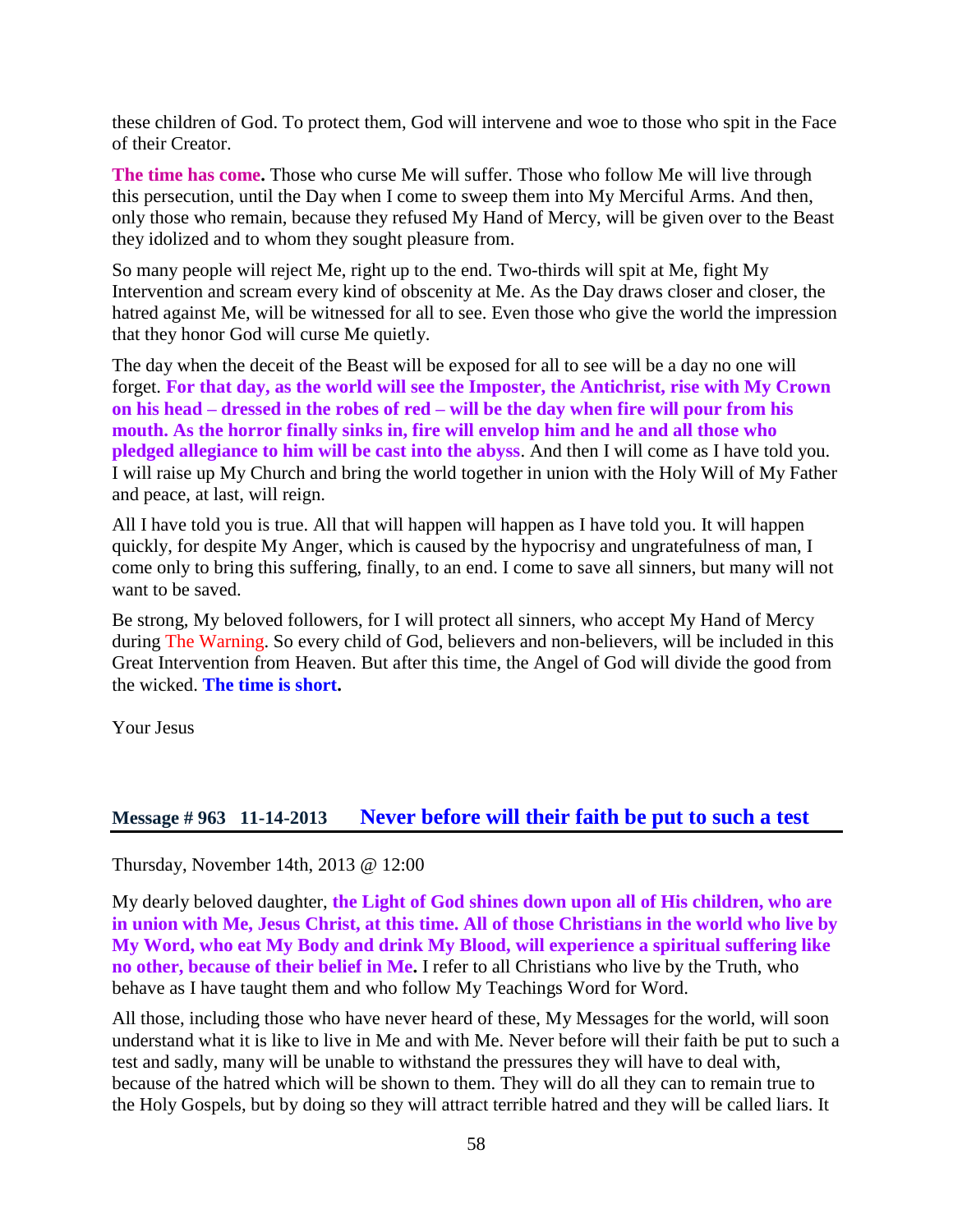will not be long before all Christians, who will defiantly proclaim My Word, will be accused of being right-winged bullies, when the true culprits will be the ones who hurl the abuse at them.

**I urge all of you to remain silent and to never respond to bullies who try to destroy your faith and love for Me. Those who will spit venom and scream at you need your prayers and forgiveness. By praying for such souls, you will destroy Satan's influence and he will find it difficult to vent his anger at you.**

Pray, pray, pray for all those who will be used as pawns in the bitter fight to dismantle My Church on Earth. Please recite this Crusade Prayer to withstand religious persecution.

**Crusade Prayer (126) To withstand religious persecution:**

Dear Jesus, help me to withstand any kind of persecution in Your Holy Name. Help those who fall into error, in the belief that they bear witness to Your Work. Open the eyes of all those who may be tempted to destroy others, through wicked acts, deeds or gestures.

Protect me against the enemies of God, who will rise up to try and silence Your Word and who try to banish You.

Help me to forgive those who betray You and give me the Grace to remain firm in my love for You.

Help me to live the Truth, which You taught us and to remain under Your Protection, forever. Amen.

Go, all of you who truly love Me and follow everything I taught you. Love one another as I have told you. Never show hatred for others. Instead, pray for those who persecute you. Show love when hatred is shown to you, because this will be your weapon against the power of evil.

Your Jesus

# **Message # 964 11-15-2013 [You will stand before Me alone –](http://www.thewarningsecondcoming.com/you-will-stand-before-me-alone-with-no-one-next-to-you/) with no one next [to you](http://www.thewarningsecondcoming.com/you-will-stand-before-me-alone-with-no-one-next-to-you/)**

Friday, November 15th, 2013 @ 20:00

My dearly beloved daughter, **by the Authority of My Father, God the Most High, I wish to inform all those who are suffering, in My Name, that the time is close for The Warning to take place.**

**Those of you, who have been given knowledge of this, My Great Day of Mercy, will see the signs shortly. You must confess your transgressions before Me, so that you will be adequately prepared for this event, which will shock the world.**

I do this soon, so that I can save those people who have cut the umbilical cord, which ties them to Me, before it is too late. You must trust in Me and gather in prayer so that souls in darkness do not perish before I grant them immunity for their sins. **Look now into your hearts and souls and see them as I see you.** What do you see? Will you be able to stand before Me and say "Jesus, I do everything You desire of me to live the life which You expect me to."? Will you say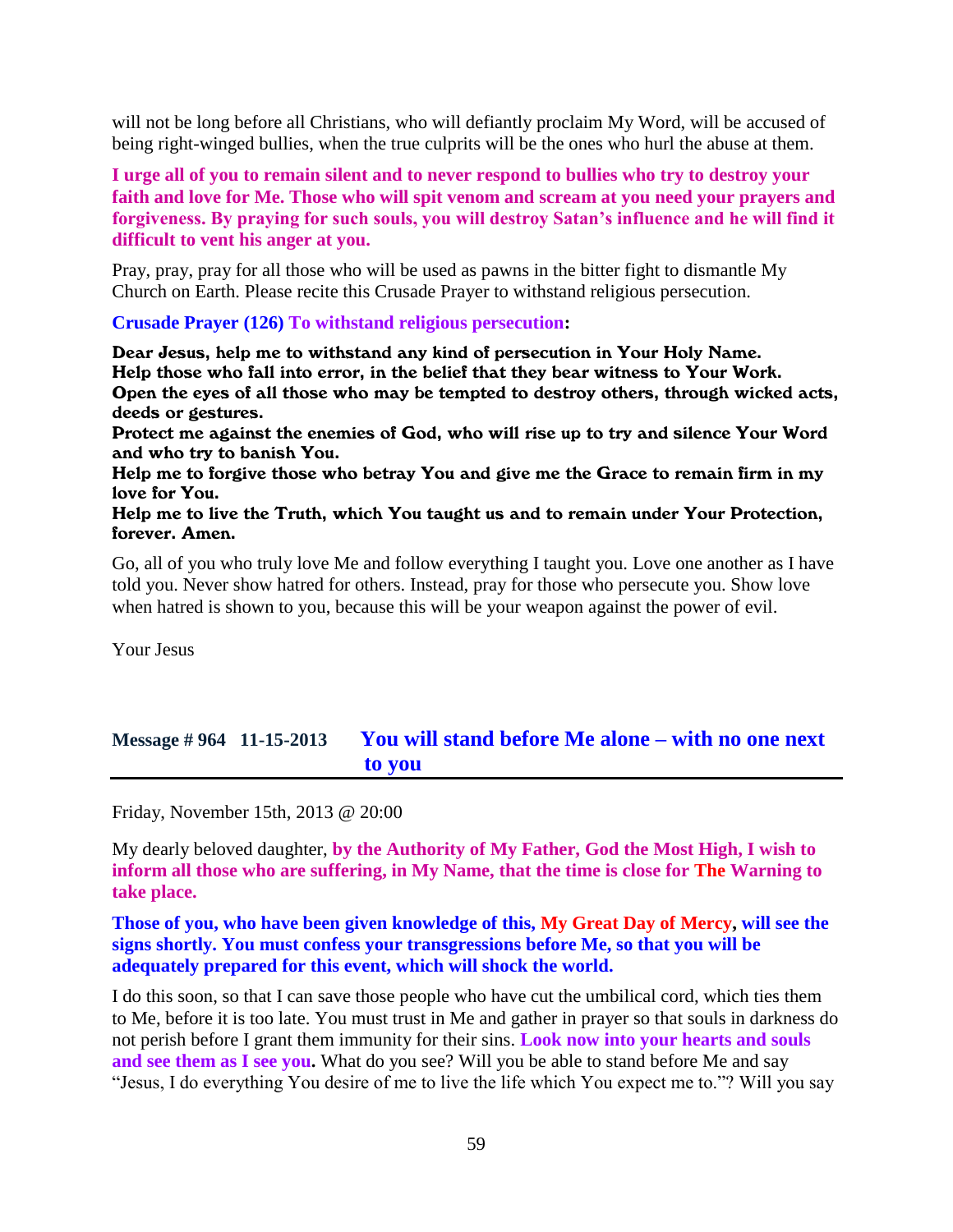"Jesus, I offend You, because I cannot help it, so please have Mercy on my soul."? Or will you say "Jesus I have sinned, but only because I need to defend myself."?

You will stand before Me alone – with no one next to you. **I will show you your soul. You will see every stain upon it. You will relive the sin and then I will give you the time to ask Me to show you My Mercy. Not because you are entitled to My Mercy – but only because I decide to give you this Gift.**

My Day will dawn, unexpectedly, through the signs which will be shown to you in advance.

I have spent three years trying to open your eyes to the Truth. Some of you have accepted it. Others have thrown it back in My Face. Now is the time of My Divine Mercy and only those who open their hearts to Me, and who accept Me, will be given the chance to redeem themselves.

Be thankful for My unconditional Love.

Your Jesus

# **Message # 965 11-16-2013 [Billions will convert and recognize God, the Triune](http://www.thewarningsecondcoming.com/billions-will-convert-and-recognise-god-the-triune-god-for-the-first-time/)  [God, for the first time](http://www.thewarningsecondcoming.com/billions-will-convert-and-recognise-god-the-triune-god-for-the-first-time/)**

Saturday, November 16th, 2013 @ 22:17

My dearly beloved daughter, when I come to the world in My Divine Mercy, people will be given the chance to seek My Mercy, for this will be the first true confession many of them will have partaken in.

Everyone, no matter who they are, will experience this unique revelation of Mine, blessed by the Authority of My Father. **The Illumination of Conscience will bring with it much pain, because the sorrow lost souls will experience will be such that they will not be able to withstand the shock. Many will faint and collapse, overcome with grief.** But they will realize how much their soul needs to be cleansed first, before they are ready to enter My Eternal Paradise. **These people will then know what is expected of them and they will suffer penance for some time, after the Great Event. Many people will think that they are dreaming. Some will think that it is the end of the world, but it will not be. It will be the Final Warning, however, which will be given to humanity to help them redeem themselves before God.**

Billions will convert and recognize God, the Triune God, for the first time and they will be grateful for the proof which they will be given as to the Existence of their Creator. **Some will simply cower from My Light and this will bring them incredible pain and they will hide and turn their backs without a shred of remorse in their souls.** They will deny My Intervention. **Then the rest will rejoice, when they experience My Rays of Mercy, for these souls will be so thankful to witness My Presence that they will gravitate towards My Light with ease and with a longing for My Presence, which will be beyond their grasp, as this will not be the time for the Gates to My New Paradise to be opened.** And so, they will then have to do penance as My disciples, on behalf of those souls who will reject My Hand of Mercy.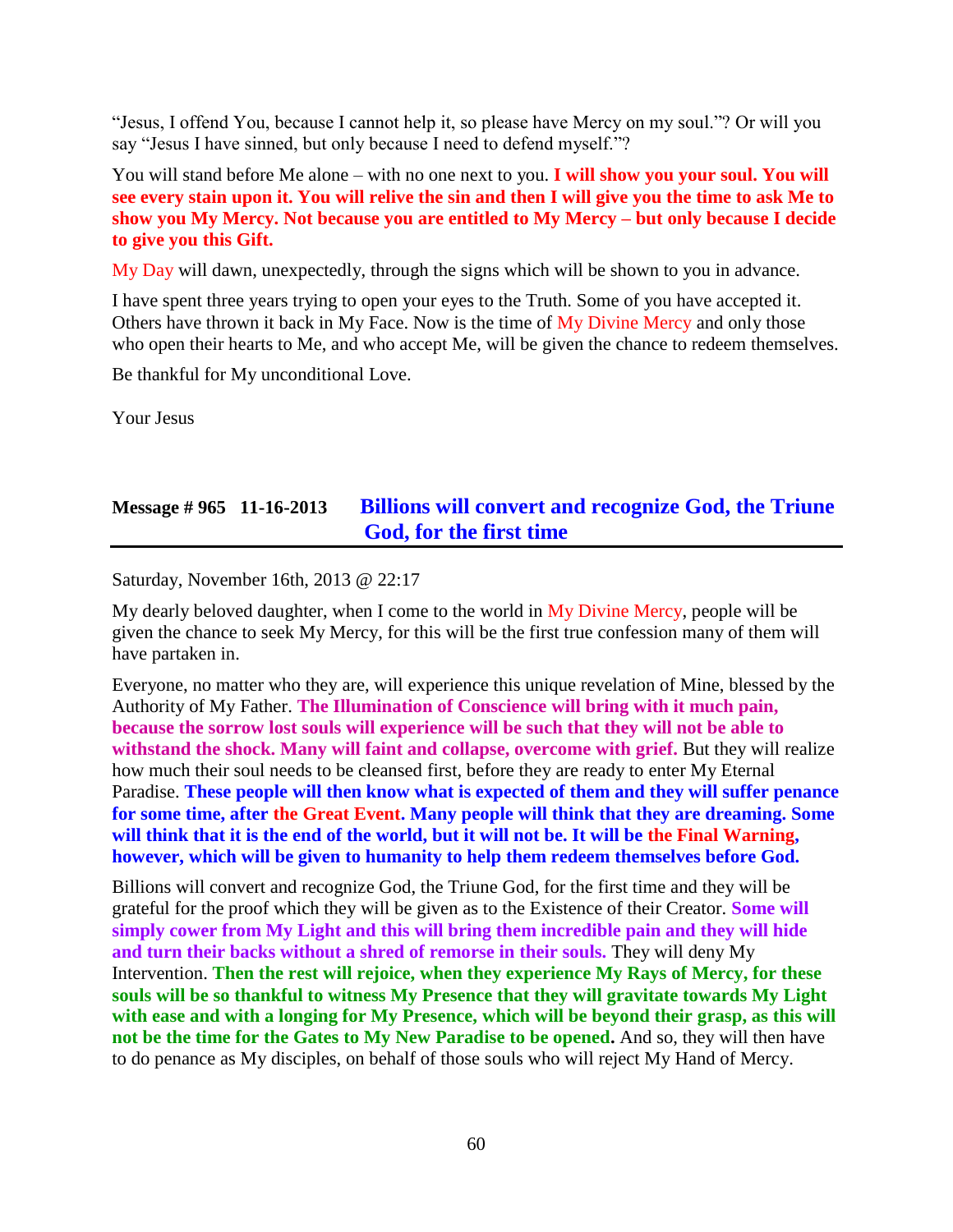After the Great Intervention by God, to give humanity the chance to prepare themselves for My Second Coming, the world will be asking many questions. Some will be so changed within their souls that they will devote much time in helping to convert those they want to help save from deceit. Others will be remorseful and it will take some time for them to fully understand the significance of their presentation before Me and they will spend much attention to reconciling themselves with Me.

**Then the enemies of God will deny The Warning ever happened and they will fool millions into believing that it was a cosmic event, when the light of the sun overtook the whole of the planet by a one-off event, caused by the movement of the Earth on its axis.** Nothing could be further from the Truth. And, while they will put forth all these causes, they will deny that God Exists and lead many away from Me. Sadly, many will not come back to Me and only with God's Interventions, when He will be forced to punish His enemies, in order to bring them back to their senses, can souls be purified.

**Be thankful for these Mercies, as without this Gift from God very few people will be able to enter the Gates of Paradise.**

Your Jesus

### **Message # 966 11-17-2013 [I Am coming to renew the Earth, to free man from](http://www.thewarningsecondcoming.com/i-am-coming-to-renew-the-earth-to-free-man-from-his-misery-sorrow-and-sin/)  [his misery, sorrow,](http://www.thewarningsecondcoming.com/i-am-coming-to-renew-the-earth-to-free-man-from-his-misery-sorrow-and-sin/) and sin**

Sunday, November 17th, 2013 @ 14:00

My dearly beloved daughter, I want the world to see Me, their beloved Savior, the Son of man, in all My Glory, so that they will draw into My Divine Mercy.

I want all those, especially those who do not believe in God, to see Me and run to Me first. They are My first concern and I tell them this. **You do not know Me. You do not see Me. You do not want to believe in Me, but I love you. I want you to be part of My Kingdom, so I can lavish upon you all the Gifts of My New Paradise, My New World, My New Beginning. I want you, your family, your relatives and friends to be as one, with Me and the whole of humanity. You must wait until the Great Event, the day when the world will alight with My Rays and when it will stay still for fifteen minutes.** When you see this and witness it, you must not be afraid. Know then that My Love is Divine and that the world will, from that day, change beyond recognition.

Do not try to run away from Me, for **I Am** coming with good news. **I Am** coming to renew the Earth, to free man from his misery, sorrow and sin. **I Am** coming to destroy all evil in the world by providing everyone with the proof of My Existence. When this is given to you, you must allow Me to prepare you for the Eternal Life I promised. Eternal Life is a life where you will live in body and soul with Me forever. I will put you out of your misery and eliminate the pain, which you have to endure because of the existence of Satan, and he will be banished for eternity.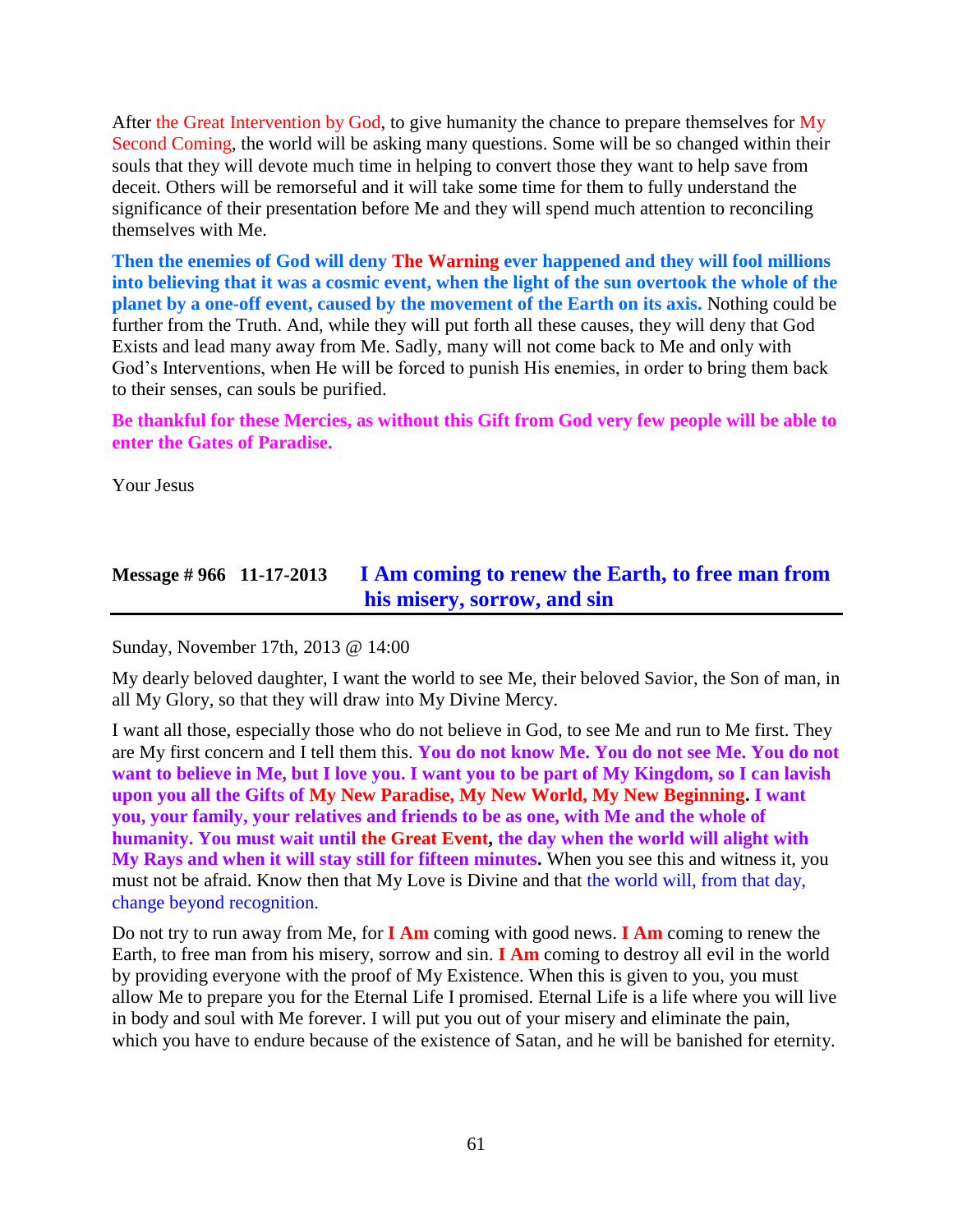**Do not reject Me, for I do not want to lose you. I Am your Salvation. I Am the Truth. I Am your beloved Jesus Christ and I, at last, will soon make Myself known to the world and especially to those who do not believe in Me.**

Your Jesus

# **Message # 967 11-18-2013 I [come only as a God of Mercy. I do not come to](http://www.thewarningsecondcoming.com/i-come-only-as-a-god-of-mercy-i-do-not-come-to-frighten-you-for-i-truly-love-each-of-you/)  [frighten you for I truly love each of you](http://www.thewarningsecondcoming.com/i-come-only-as-a-god-of-mercy-i-do-not-come-to-frighten-you-for-i-truly-love-each-of-you/)**

Monday, November 18th, 2013 @ 20:10

My dearly beloved daughter, **all must prepare themselves so that they are fit to come before Me, for I will come like a thief in the night, and many will not know what is happening. Therefore, it is important that each one of you confesses to Me now.**

The Truth of My Most Holy Word will become pronounced as twisted versions replace it by My enemies, who will be daring in their endeavors to deceive you. **Now is the time to focus on your own souls and the state they are in.** To the man who does not believe in Me I say to him. When I come before you will you be relieved to know Who I Am? Will you come with Me? I will take you and wipe away your tears and you will live a glorious life, once you confess to Me and ask Me to take you into My Mercy.

To the man who believes in Me, will you be able to stand before Me, without shame? Will you come before Me, knowing all that you do about what I taught you, with a clean soul? No matter. When you say to Me, "Jesus forgive me, I want to follow You", you will be saved.

To the man who believes in Me, but who believes he is exemplary and in no need of confession, are you also fit to come before Me? When I show you the state of your soul, will you argue with Me and say that you are fit to come before Me when you are not? If you cannot accept My Gift of Mercy and admit your wrongdoing, then you will remain separate from Me and I will give you only one more chance of reprieve.

**To all of humanity, I ask you to prepare first your soul.** You must fix every part of your soul, before you are ready to stand complete in My Presence during The Warning. If you don't, you will have to endure a painful purification and your Purgatory will be endured on Earth, before the Day My Second Coming dawns. I urge you to say this Crusade Prayer for each of your own souls and that of your loved ones.

#### **Crusade Prayer (127) To save my soul and those of my loved ones:**

O Jesus, prepare me, so I can come before You without shame. Help me and my loved ones (name them here….) to get ready to confess all our wrong doings.

To admit our short-comings. To ask for the forgiveness of all sins. To show love to those we have wronged.

To beg for Mercy for salvation.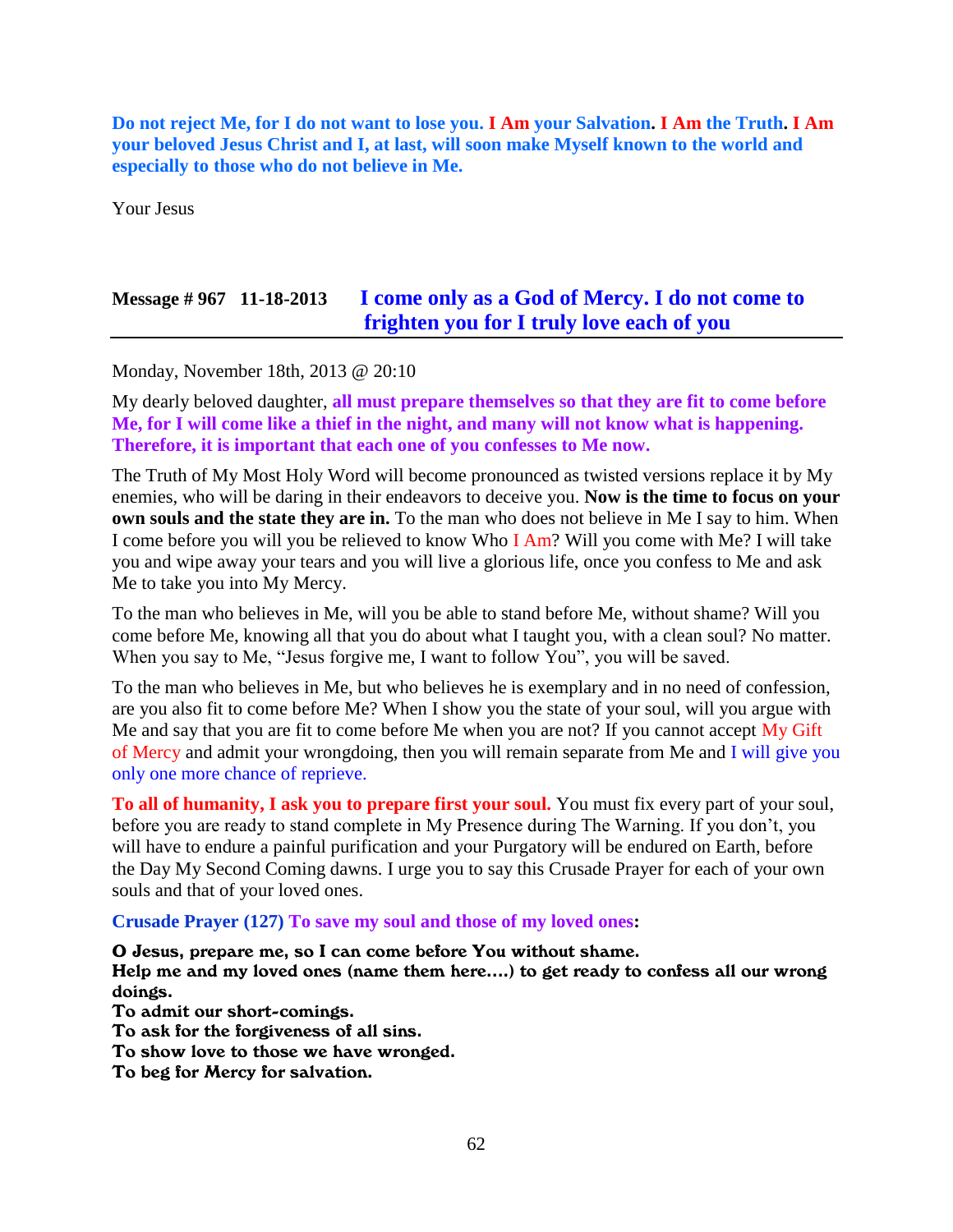#### To humble ourselves before You, so that on the Day of the Great Illumination, my conscience and those of (name them here…..) will be clear and that You will flood my soul with Your Divine Mercy. Amen.

Now is the time to remind yourselves of everything that I taught you. **Now is the time to examine The Ten Commandments and ask yourselves if you have truly lived your lives accordingly.**

**Be honest with yourselves because if you are not, you will – either way – be shown how you have grieved Me in your lifetime. But, let Me give you comfort.**

I come only as a God of Mercy. I do not come to frighten you, for I truly love each of you, no matter what you have done, but My Patience is limited. Only those who accept the grievous nature of their sins against God can be enveloped into My Divine Mercy. Those who reject Me will have little time to redeem themselves, for I will separate the sheep from the goats. One side will come with Me. The other side will be left and then the New Beginning will be made known to every creature. Only those who love Me will be given Eternal Life.

**Heed now My Call, for I do this to ensure that as many of you as possible are prepared well before the Day of the Warning.**

Your Jesus

### **Message # 968 11-19-2013 [On that day, I will gather the Living](http://www.thewarningsecondcoming.com/on-that-day-i-will-gather-the-living/)**

Tuesday, November 19th, 2013 @ 20:00

My dearly beloved daughter, in many Christian lives, I have become like an embarrassing relative Who must be catered to, from time to time, but kept out of sight, at all times. This is how many of those who were born Christians, and who have fallen away from Me, view Me now. **I Am** of little consequence, and yet when they are in trouble, they will call out to Me, involuntarily, because it is second-nature to them.

Why, oh why, can they not accept Me? What has separated man from Me? Why have My sacred servants failed to bring them to Me? My suffering is the same today as it was during My Passion and now those who have remained true to Me will shortly desert Me. They will do this because they will begin to re-evaluate their understanding of Who, exactly, **I Am** and what My Covenant truly means – all because of the heresies to come.

All homage to Me, in My Churches, will soon be reduced to a mere nod in My direction. They will no longer genuflect before My Tabernacles. They will not bow before Me or kneel, nor will they pray before My Corpus on the Cross, for it will not be My Image they will be asked to venerate. **I will be scourged and made to look ridiculous. My Words will be turned into the most peculiar verbiage and the Truth of My Death on the Cross will be thrown out.**

**My Presence is still on Earth at this time. You must not desert Me, for when you do, My Light will be extinguished and then you will become engulfed with darkness. Only those who remain loyal to Me can retain My Flame and when the Light of My Church on Earth is reduced to but just a faint glimmer – then the final call will be heard from Heaven. On**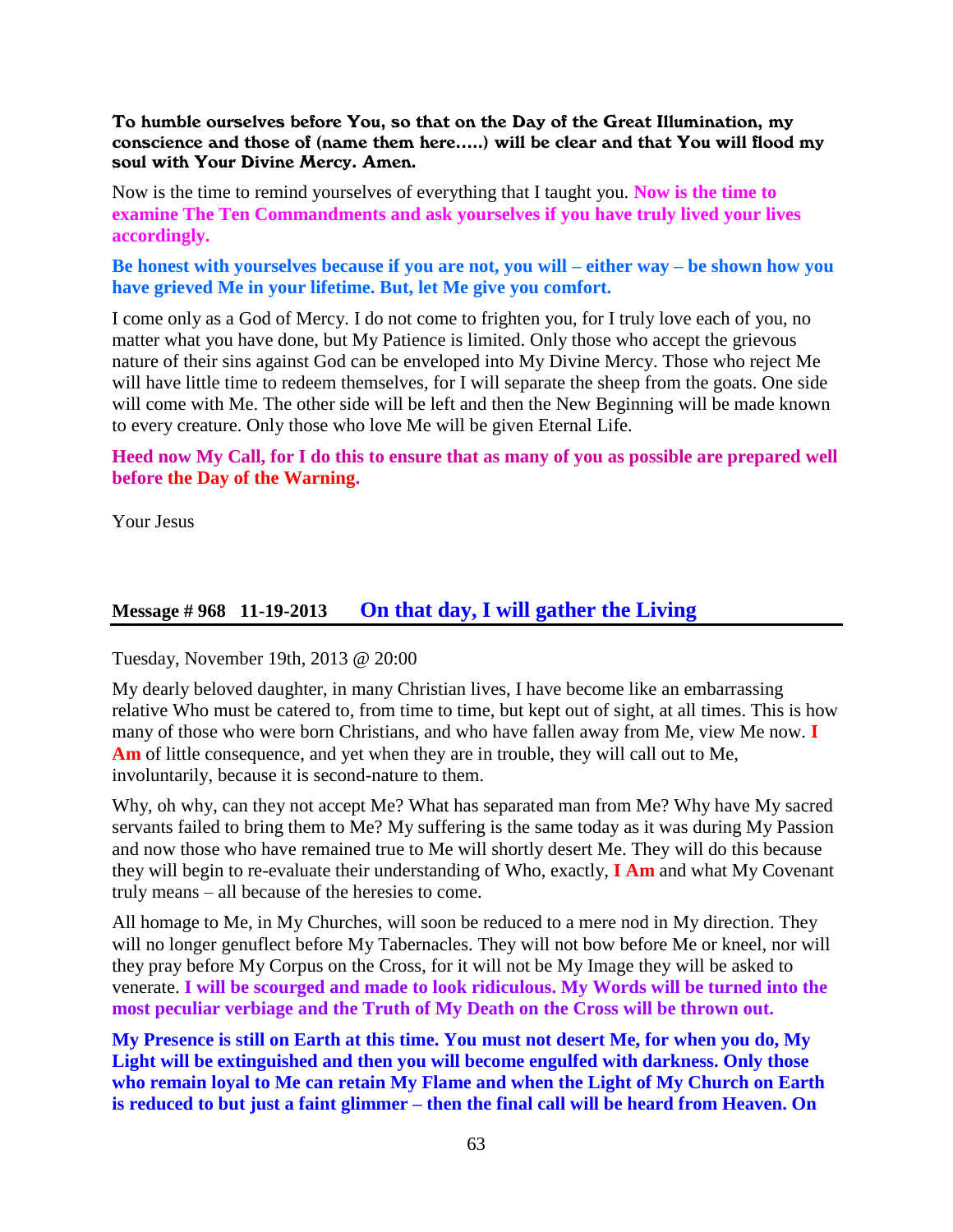**that day I will gather the Living. The remainder will be left with the enemies of God to whom they gave their allegiance. No joy will they experience after that.**

Your Jesus

### **Message # 969 11-20-2013 [When I come as the King of Mercy, not one soul](http://www.thewarningsecondcoming.com/0when-i-come-as-the-king-of-mercy-not-one-soul-will-be-left-in-any-doubt-as-to-who-i-am-and-what-i-am/)  [will be left in any doubt as to Who I Am and What](http://www.thewarningsecondcoming.com/0when-i-come-as-the-king-of-mercy-not-one-soul-will-be-left-in-any-doubt-as-to-who-i-am-and-what-i-am/)  [I Am](http://www.thewarningsecondcoming.com/0when-i-come-as-the-king-of-mercy-not-one-soul-will-be-left-in-any-doubt-as-to-who-i-am-and-what-i-am/)**

Wednesday, November 20th, 2013 @ 14:15

My dearly beloved daughter, tell all of My followers – all those who believe in Me, Jesus Christ – that they must allocate time each day to Me in prayer, in order to save the souls of those who are lost to Me. By the Graces, which I give to you, I desire that in return, you will help to bring Me the souls of those who break My Heart.

I must ask that you endure the pain you will feel, because of the separation of humanity from Me, Jesus Christ. This will be caused by the schism in My Church on Earth. By accepting this suffering with complete submission, I can conquer the grip, which the Evil One exerts over those who are too weak to proclaim the True Word of God. **You must never fear this Mission, for it is given to the world because of the Generosity of My beloved Father. He simply wants to reclaim His Creation, intact, so as not to lose one single child of His.**

**No matter who scourges you, mocks you or persecutes you, just remember the punishment, which befalls all those who spit in My Face. Then, ignoring the taunts, you must pray**  fervently for each of these poor souls. Be generous in heart and you will be filled with the Holy Spirit, so that then you will fight, alongside My Heavenly Army, to salvage the world from evil. You must await therefore, with love and trust, and I will bring you great Blessings.

Hope must never be discarded because of fear. Fear must never blind you to the task which is required of you, so when I come as the King of Mercy, not one soul will be left in any doubt as to Who I Am and What I Am. Gather together. Unite. Bring all souls into My Merciful Arms. To help Me do this, you must recite this special Crusade Prayer to help Me gather and unite all souls.

### **Crusade Prayer (128) To gather and unite all souls:**

Dearest Jesus, help us, Your beloved disciples, to gather the world in Your Arms and present to You the souls who are in most need of Your Great Mercy.

Empower us with the Gift of the Holy Spirit to ensure that the Flame of Truth engulfs all those who have become separated from You.

Unite all sinners so that each is given every chance of reconciliation.

Give all of us the strength to remain firm to Your Holy Word when we are forced to reject the Truth, which has been proclaimed to the world through the Most Holy Gospels.

We remain in You, with You and for You, every single step of this, our journey to salvation. Amen.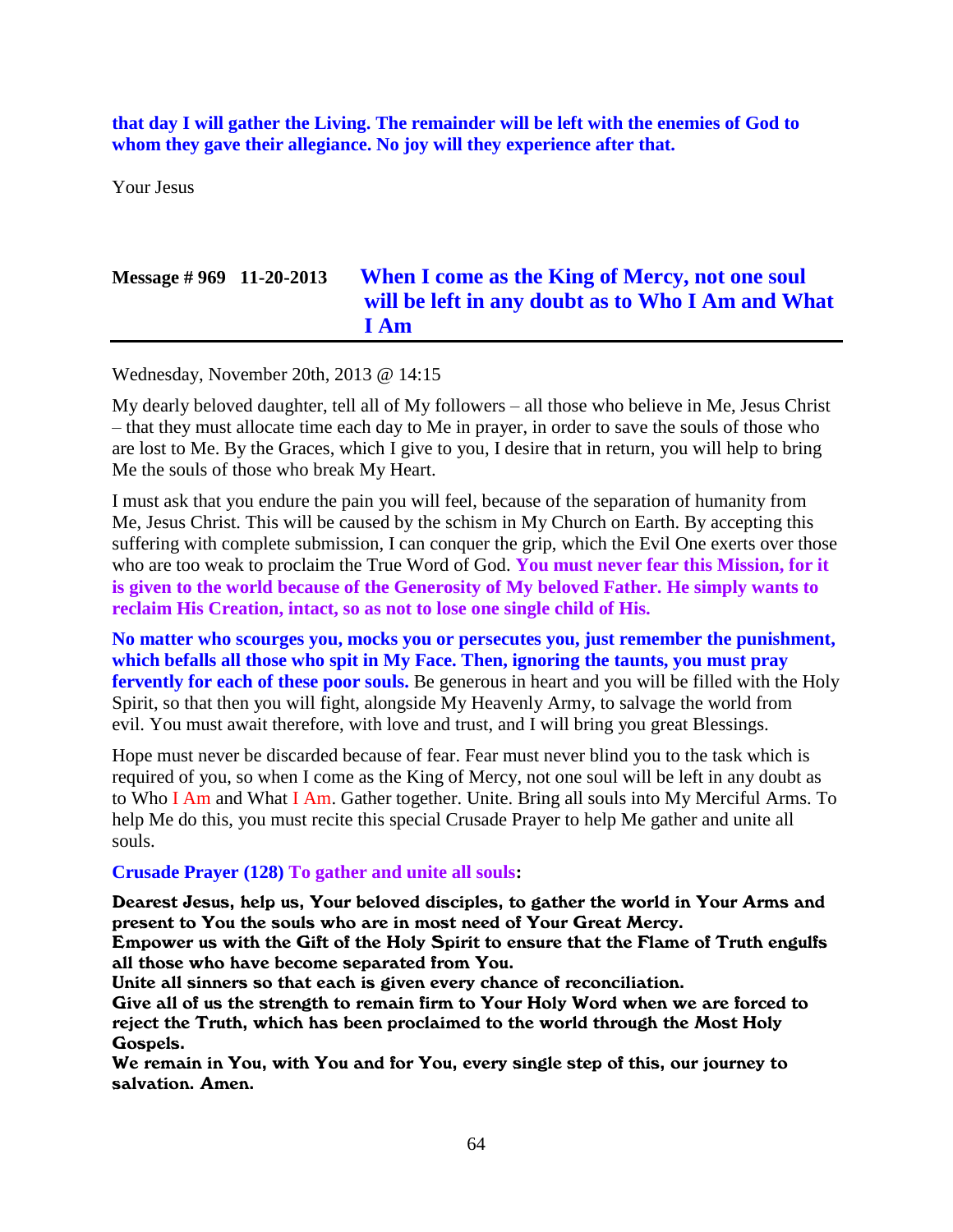**Be at peace. Trust in Me. Leave all your prayers at My Feet and I will respond to every single request made of Me to save any soul whose name is presented to Me.**

Your Jesus

## **Message # 970 11-23-2013 Love thrives because it is [a Gift from God and has](http://www.thewarningsecondcoming.com/love-thrives-because-it-is-a-gift-from-god-and-has-the-power-to-destroy-evil/)  [the power to destroy evil](http://www.thewarningsecondcoming.com/love-thrives-because-it-is-a-gift-from-god-and-has-the-power-to-destroy-evil/)**

Saturday, November 23rd, 2013 @ 17:00

My dearly beloved daughter, I wish to explain the importance of love and how with it, you can defeat evil and how, without it, evil spreads.

Satan is incapable of love, but instead is self-obsessed with what he believes to be his power and greatness. When he infests souls, the first thing he does is to destroy love within the soul. When he achieves this, he will instill a terrible hatred in that soul and it is this hatred which causes division. Division and disagreements, inspired by hatred, can lead to desperate deeds carried out by one soul against another. These hate-filled deeds can very often lead to terrible cruelty and even murder. The sin of pride is instilled in souls, who open themselves up to the Devil and this leads to ruthless ambition and greed. But where there is love, there is the Presence of God.

Love thrives because it is a Gift from God and has the power to destroy evil. Love is not selfish. Love is generous, forgiving and untainted by the sin of pride. You must ask God, every day, for the Gift of Love and when you are given this, use it as your armor against hatred. Love, when present in a pure soul, attracts hatred from those souls who have banished God from their lives. They cannot bear the Light of God, which shines from the souls of those who are filled with God's Love.

Go now in the knowledge that Love must be used to help the souls of all those who are in great need of My Help. Please recite this Crusade Prayer for the Gift of Love.

#### **Crusade Prayer (129) For the Gift of Love:**

O God, please fill me with Your Love. Help me to share the Gift of Love with all those in need of Your Mercy. Help me to love You more. Help me to love all those in need of Your Love. Help me to love Your enemies. Allow the love You Bless me with to be used to engulf the hearts of everyone I come into contact with. With the Love, which You infuse in my soul, help me to conquer all evil, convert souls and defeat the devil and all those wicked agents of his, who try to destroy the Truth of Your Holy Word. Amen. **I Am** Love. When you truly love Me, I will flood your soul with more love and with this love,

you will help Me to save the world.

Your Jesus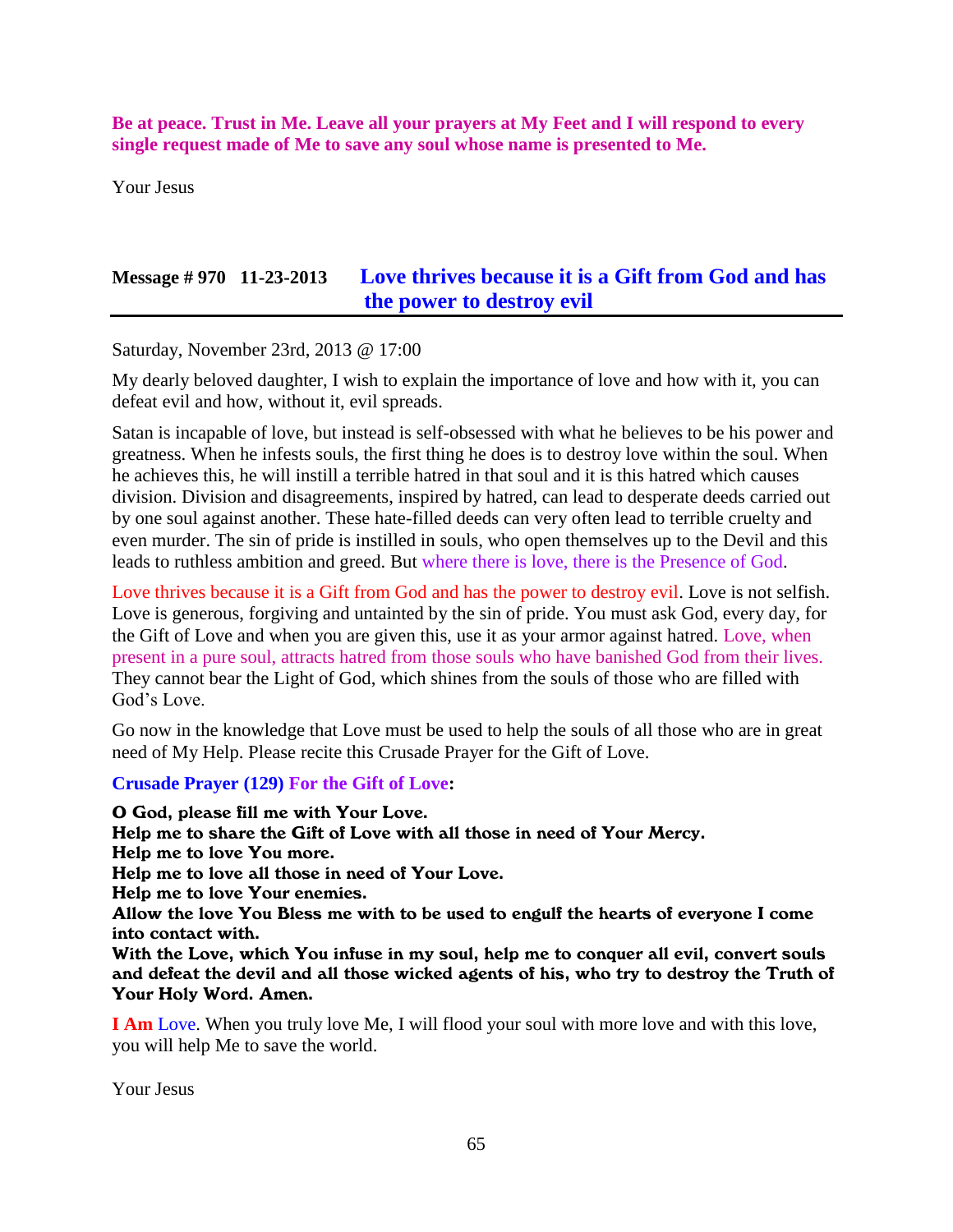### **Message # 971 11-24-2013 [Billions of people will enjoy a life of eternal glory in](http://www.thewarningsecondcoming.com/billions-of-people-will-enjoy-a-life-of-eternal-glory-in-the-presence-of-god/)  [the Presence of God](http://www.thewarningsecondcoming.com/billions-of-people-will-enjoy-a-life-of-eternal-glory-in-the-presence-of-god/)**

### Sunday, November 24th, 2013 @ 16:45

My dearly beloved daughter, when I come to bring relief to humanity from the pain they have endured, because of their separation from God, they must all be thankful for this Great Mercy. Because of this, billions of people will enjoy a life of eternal glory in the Presence of God.

**By this great Act of Mercy, I bring great news of the glorious Promise, when My Second Coming – to follow soon after The Warning – will complete God's Plan for His children.** All souls will be given the Gift of My Mercy, but not all will accept it. Those who do not accept it will be given only a short time in which to decide what kind of life they want. They can choose one where they will live a full and perfect life in body and soul in My New Paradise or one without God. Those who understand what it is **I Am** offering must never reject such a Gift. Yet, those who will refuse Me, will be content to wallow in darkness, in the belief that it does not matter. What they do not know is that they will feel a terrible pain when they are finally separated from Me. They will find themselves in a pitch-black abyss, where they will see nothing. They will have nothing. All they will feel will be a raging fire that will tear through them like a sword, which they will have to endure for eternity.

Separation from God occurred when Lucifer tempted Adam and Eve through the sin of pride. **The sin of pride is the root cause of all sin and one which binds man to Satan.** When I come to reclaim My Throne, this separation will be no more. Those who are for Me, with Me, and in Me will join as one. But on the day when I finally come and when I will judge the world, those who have separated themselves from Me and who will continue to reject Me, will experience the final ending where I will no longer be Present. Where I will not be able to offer them comfort. To draw them back. Then they will experience eternal pain and suffering with the Beast and all his demons in the fires of Hell.

I do not want to frighten you, shock or cause you suffering, but so that you understand the consequences, I must tell you the Truth. So many of you do not believe in Hell. You do not believe in it, because you have been misled for so long. **Heaven, Hell, and Purgatory exist. On the final day, there will only exist two entities – the New Paradise when Heaven and Earth become one and the abyss that is Hell.**

The Truth is hard to accept, but **without knowing the Truth, you cannot choose your destiny**.

Your Jesus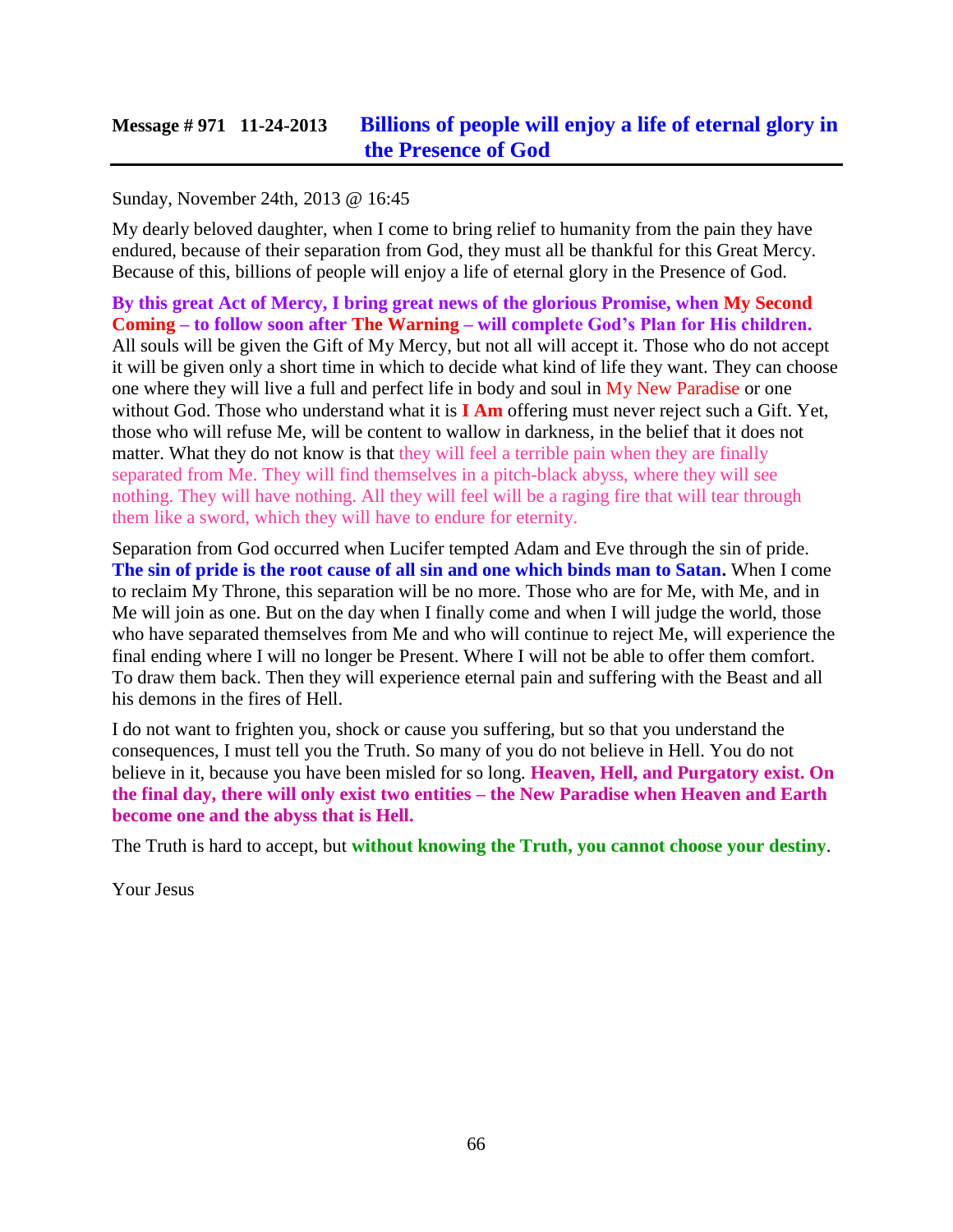# **Message # 972 11-25-2013 [Mother of Salvation: The enemies of God will](http://www.thewarningsecondcoming.com/mother-of-salvation-the-enemies-of-god-will-commit-terrible-sacrileges-until-they-have-desecrated-the-tabernacles-2/)  [commit terrible sacrileges until they have](http://www.thewarningsecondcoming.com/mother-of-salvation-the-enemies-of-god-will-commit-terrible-sacrileges-until-they-have-desecrated-the-tabernacles-2/)  [desecrated the Tabernacles](http://www.thewarningsecondcoming.com/mother-of-salvation-the-enemies-of-god-will-commit-terrible-sacrileges-until-they-have-desecrated-the-tabernacles-2/)**

#### Monday, November 25th, 2013 @ 17:25

My child, when my Son's Church is seized, the series of events, which will unfold will be exactly the same as that which occurred during His Crucifixion.

The noise will be deafening as enemies of God take over His Body and desecrate It. They will rejoice and shout great proclamations amid great applause for the imposters, who will be heard everywhere, for this will be an occasion that will win over many stubborn foes and former enemies of my Son's Church. **Every new type of declaration as to the meaning of my Son's Holy Word will pour forth from its mouth. Every lie, cunningly camouflaged, so that it appears to make sense, will be used to entice God's children into this new renovated Church. Every sin justified, so that more outsiders will be welcomed into the temples of God, until eventually complete confusion will be witnessed within its walls.**

**While they are tearing my Son's Church down, brick by brick, my Son's remnant will be forced to flee it.** Every argument, every gesture and every defense, which those who remain loyal to my Son's Church present, will be dismissed. **This will be a silent Crucifixion, just like that which my Son endured when He suffered with little more than a whimper.** The voices of those who will continue to proclaim the Truth will receive no media coverage. No attention. Even if they do manage to make their voices heard, they will be demonized for doing so.

I urge all of those who love my Son and who understand that these signs were foretold, that they must continue to serve my Son. Many priests, instead of fighting for their faith, and remaining true to my Son, will walk away. Others will not give in and they will provide the Food of Life to all those who seek out my Son's True Presence.

The enemies of God will commit terrible sacrileges, until they have desecrated the Tabernacles. When they have achieved this, they will then prepare the throne upon which will sit the Antichrist.

Pray, pray, pray that those of you who know the Truth will be able to offer comfort to those who will suffer greatly because of the greatest apostasy ever to devour the Church of my Son, Jesus Christ, unfolds before you.

My sorrow is great and my Heart is heavy, because of the wicked deceit, which will befall even those who love my Son dearly. Their suffering will be the greatest of all.

Your beloved Mother

Mother of Salvation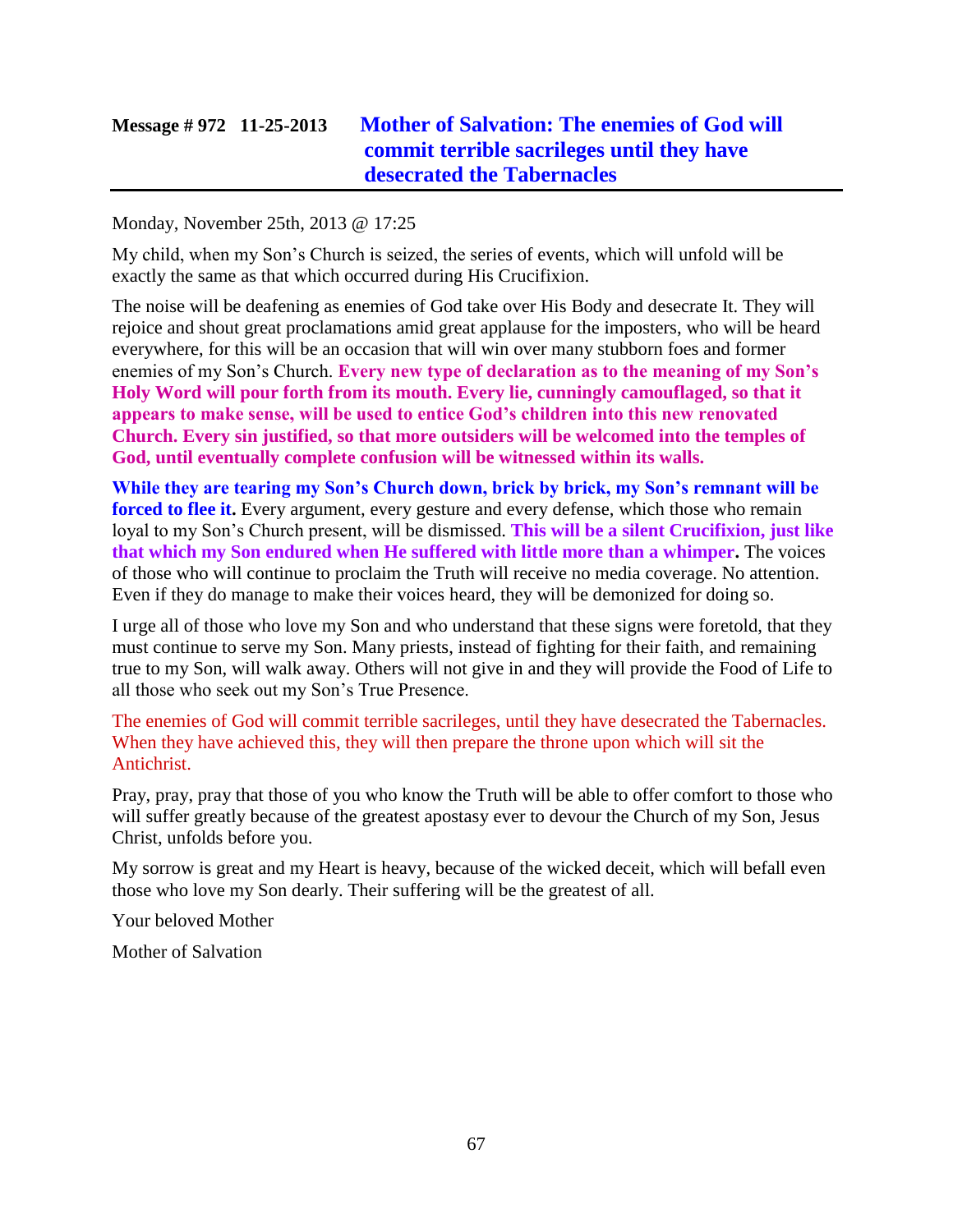### **Message # 973 11-26-2013 [Heaven will soon declare the final part of God's](http://www.thewarningsecondcoming.com/heaven-will-soon-declare-the-final-part-of-gods-great-plan-to-save-humanity/)  [Great Plan to save humanity](http://www.thewarningsecondcoming.com/heaven-will-soon-declare-the-final-part-of-gods-great-plan-to-save-humanity/)**

Tuesday, November 26th, 2013 @ 12:53

My dearly beloved daughter, to all those who are persecuted in My Name, I want them to understand why this happens. Remember My Death on the Cross and the suffering I endured was so that I could deliver mankind from slavery to the Beast. Know that My Cross, when you find yourself having to carry it, is a very difficult burden. You will be hated, not just by the wicked, but also by holy people, who genuinely love Me, but who lack discernment, when you take up My Cross.

When you take up My Cross and carry out My Teachings you will be despised. When you take up My Cross, by proclaiming the Truth, which is contained within these Messages, you will be vilified and hated more than any other disciple of Mine who came before you. No other mission, since My Death on the Cross, will compare to this, the very last one, sanctioned by My Father in Heaven. Were this not so, then it would be ignored. Instead, My Word will be heard in every corner of the Earth and by the Power of the Holy Spirit will be heard by all, including My enemies. **No one will ignore My Word, because this cannot be. For when the Word of God is heard, no man, no matter the state of his soul, will fail to react to It in some way.** Those who allow Me to reach into their hearts will be overcome with love for Me, but they will also be overwhelmed, as only the Voice of God is capable of drawing such a reaction.

Those of you who hear Me now must listen. Please accept the weight of My Cross, no matter how heavy your burden is, as a result. This Cross will exhaust you, but will yield the fruits of forgiveness for My enemies, whose souls I desire to save. Your persecution may be great, it may cause you grief and sorrow, but know that it is caused by the fact that this is My Work. **My Work, when untainted, creates terrible suffering amongst those who respond to Me. Know, however, that your suffering will be short-lived and soon forgotten,** as Heaven will soon declare the final part of God's Great Plan to save humanity. Then the world will be renewed and the Love of God will spread until the Will of God is completed.

Your Jesus

### **Message # 974 11-29-2013 [Pain, persecution, suffering, ridicule and mockery](http://www.thewarningsecondcoming.com/pain-persecution-suffering-ridicule-and-mockery-will-always-be-the-lot-of-those-chosen-souls-of-god/)  [will always be the lot of those chosen souls of God](http://www.thewarningsecondcoming.com/pain-persecution-suffering-ridicule-and-mockery-will-always-be-the-lot-of-those-chosen-souls-of-god/)**

Friday, November 29th, 2013 @ 16:45

My dearly beloved daughter, when you question why I, Jesus Christ, would allow suffering in the world, then you should understand the Will of God. Many people suffer in the world and always have done so. Suffering is caused because of the fact that sin creates division amongst men. Sin separates man from God and as such, man will sin against man. I allow suffering because it brings souls closer to Me, through the purification which such souls endure. I do not delight in suffering. Instead, **I Am Present in every single soul who has to endure pain and**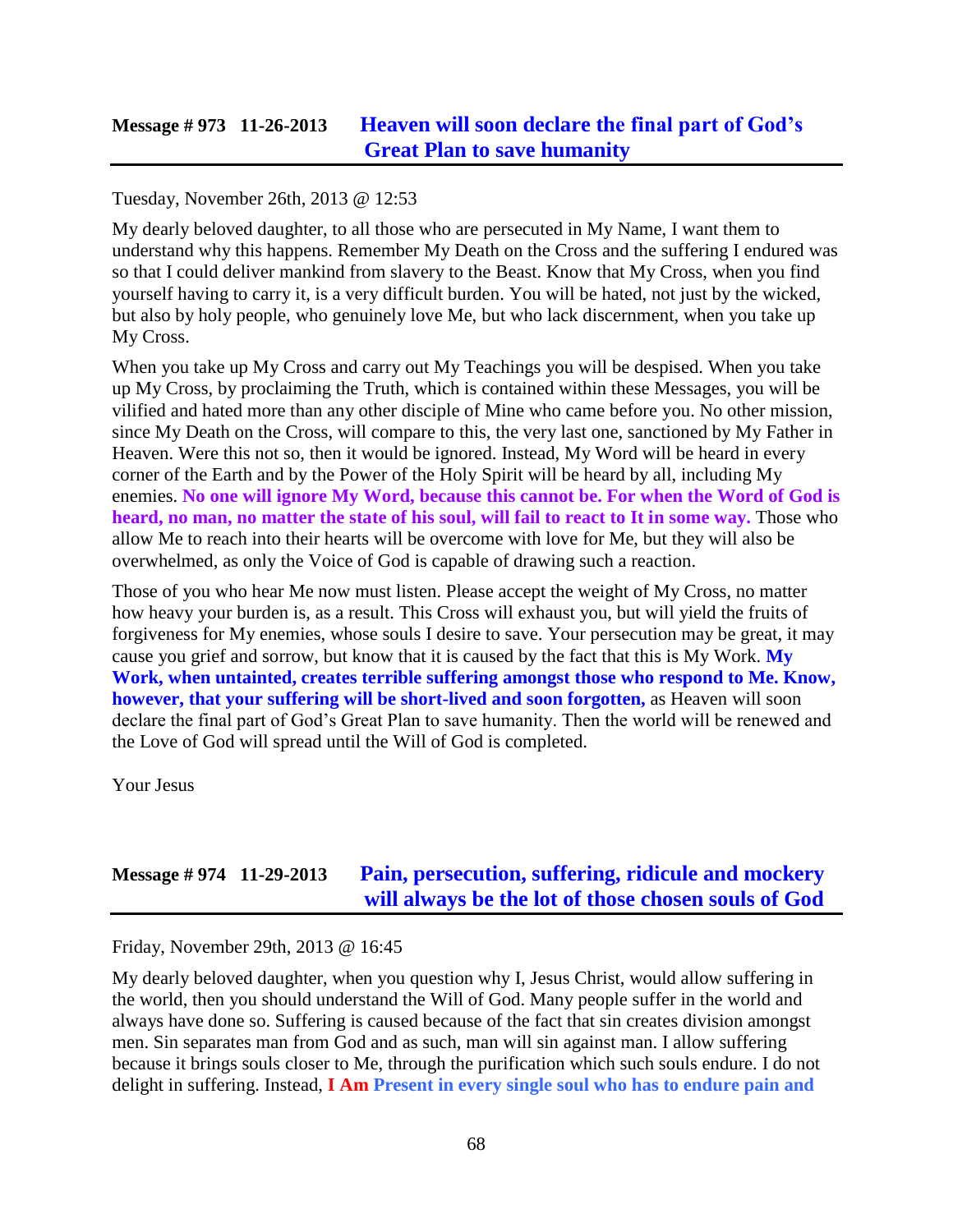#### **anguish**. **It is the Will of God that certain souls suffer more than others, because it will be through such victims that other souls, who are less deserving of My Mercy, can be saved.**

I suffered willingly, during My Passion but My Pain and Humility defeated much of the power of Satan. Satan can never humble himself, because this is impossible. And so it is through humility, which ensues from the pain of suffering, that souls can dilute his power over others. **Pain, persecution, suffering, ridicule, and mockery will always be the lot of those chosen souls of God. Such souls are closest to Me and I will use this sacrifice of theirs to draw those other souls, who are most in need of My Mercy, into the refuge of salvation.**

This lesson is very difficult for all of you who love Me and it may seem unfair. But know that suffering brings you even closer to Me and that it will yield for you Eternal Life with Me in Paradise. **Never blame God for the suffering in the world, for it was caused, in the first instance, by the downfall of the human race, when God's children succumbed to the sin of pride.**

**Pride is the root of all sin and it is the cause of much of the suffering in the world**. Pride leads to every other sin and this then creates division in the world and a lack of justice. Be assured that very soon the world will finally understand the true meaning of the Will of God. By then, the will of man will bow in deference to the Holy Will of My Father. Until that day comes, when man rids himself of pride and humbles himself before the Lord God, the Most High, there can be no end to suffering.

When the world finally accepts the Truth and the Promise made by Me to come again, I will wipe away every tear from your eyes. I will raise the living and the dead in glory and they will reign in great splendor in the New Heaven and the New Earth, when the two will become one in Me. When you endure suffering, be at peace, as it will end soon.

Your Jesus

# **Message # 975 11-30-2013 [Satan's strategy is to fool and deceive believers](http://www.thewarningsecondcoming.com/satans-strategy-is-to-fool-and-deceive-believers-first-before-he-destroys-them/)  [first, before he destroys them](http://www.thewarningsecondcoming.com/satans-strategy-is-to-fool-and-deceive-believers-first-before-he-destroys-them/)**

Saturday, November 30th, 2013 @ 15:50

My dearly beloved daughter, how I so love the world. How I pine for every single soul who is lost to Me at this time. I will, I promise, seek out every single person and try to draw them into My Divine Mercy. I desire to make My Presence, My Love, and My Compassion known to each one of them. **My Tears, at this time, which I reveal to you My little one, are being shed for those who will refuse My Divine Intervention and who will, as a result, plunge headfirst into a vacuum of wicked deceit.**

My Passion will now be relived, as My Body will have to face a new scourging when the pagans – who will come with a false façade of peace, love, and humility – trample upon My Church, before they crucify it. The wise in spirit will know the Truth. The war will be bitter and the grand prize, sought by Satan's army, will be the souls of all God's children.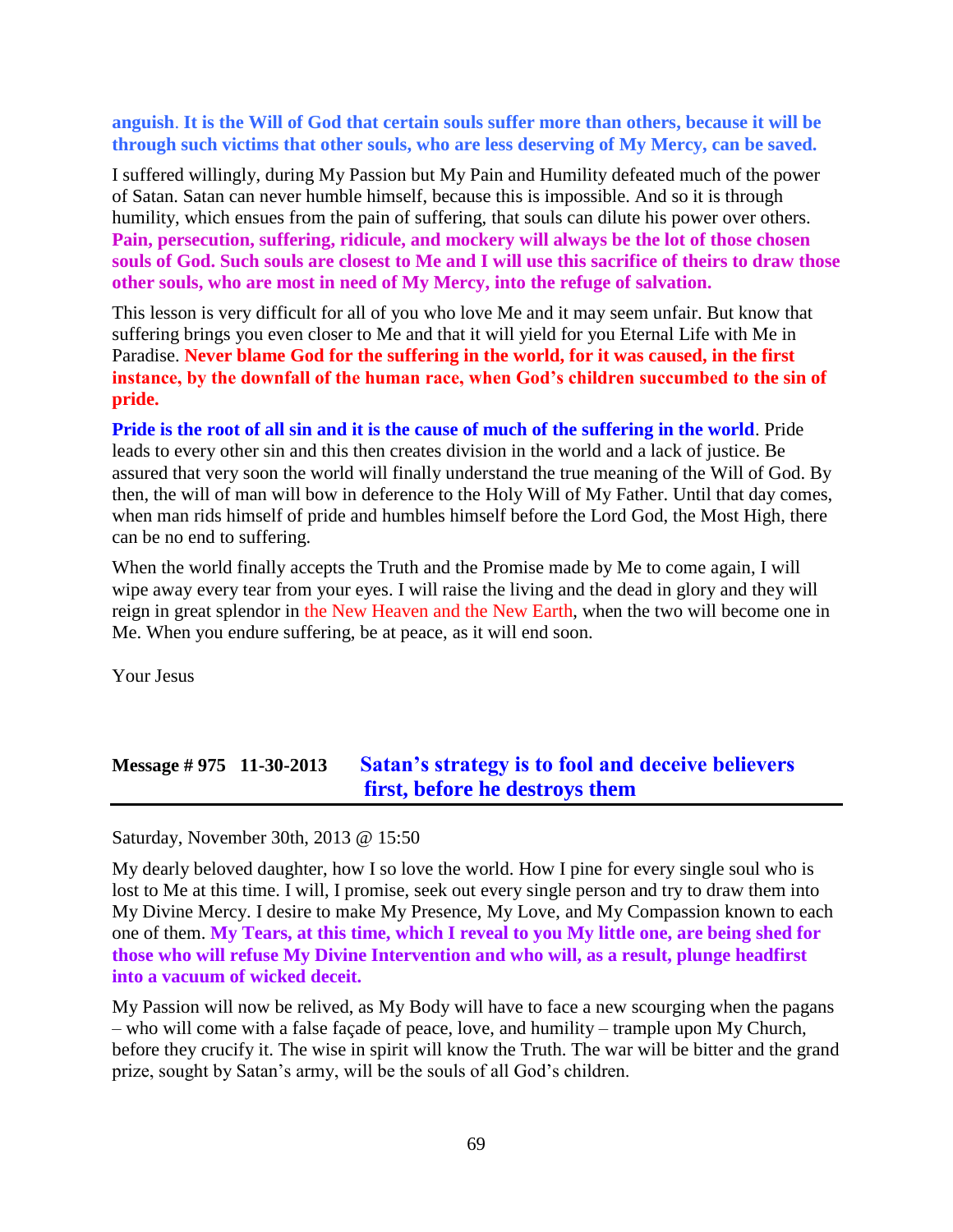**The souls of believers will be the first target of Satan and this is where he will focus all his energy.** Satan's strategy is to fool and deceive believers first, before he destroys them. The unbelievers are of little interest to Satan, for he has already won over their souls and they present little challenge to him. My Father will not stand to one side and watch this horror, which has been foretold. Every miracle, every call from Heaven and every Intervention will be witnessed as the final battle – the greatest spiritual war of all time – unfolds.

Those who were born with intelligence will be none the wiser to the Truth, for they will analyze the reality of their creation through human logic. Those born with a pure love in their hearts for God will accept the Truth, even if it confuses them, because their hearts belong to God and they will be blessed with the Gift of discernment. Those who fight the Word of God and the Intervention of My Father to save souls and who try to prevent Him from salvaging souls, will be judged harshly.

As the battle for souls continues, you must turn to Me always and ask Me to sustain you, to protect you and to comfort you. **When you are with Me, you will endure this terrible desolation with a calmness which will surprise you. But if you cannot trust in Me and surrender to Me completely, you will find these trials, which lie ahead of you in My Church, almost impossible to deal with, so painful will they be.**

You must never forget that God is Almighty and that Satan cannot win this war for souls. Sadly, many will not be strong enough in their faith or have the ability to recognize the deceit, which they will have to face in My Name and they will never be able to redeem themselves before Me.

These are the souls which cause Me such bitter sorrow at this time.

Your Jesus

## **Message # 976 12-01-2013 [Mother of Salvation: I ask that you now begin the](http://www.thewarningsecondcoming.com/mother-of-salvation-i-ask-that-you-now-begin-the-novena-of-salvation/)  [Novena of Salvation](http://www.thewarningsecondcoming.com/mother-of-salvation-i-ask-that-you-now-begin-the-novena-of-salvation/)**

Sunday, December 1st, 2013 @ 16:12

My child, I am the woman clothed with the sun and it is the sun, which represents the Light of God in the world. Without the sun, there is no Light. Without Light, there is no Life. Without God, there is only death.

My role as the Mother of Salvation, where I will assist my Son in this His final Mission, His final Plan to complete His Father's Covenant to bring salvation to every soul, means that I will do all that I can to bring Him the souls He so desires. **I wish it to be known that I have been appointed, not only the Queen of Heaven, but Queen over the twelve tribes of Israel. Twelve nations will reign in the New Jerusalem.** The twelve stars, on my crown, which were placed upon my head by my beloved Son, Jesus Christ, during my Coronation, signify this prophecy. Each of these stars represents the twelve nations, which will evolve on the Day of Judgment.

All souls, including those who will rise from the dead, as well as those who are alive in the world today and who remain in the Light of God, will make the transition into the New Heaven and the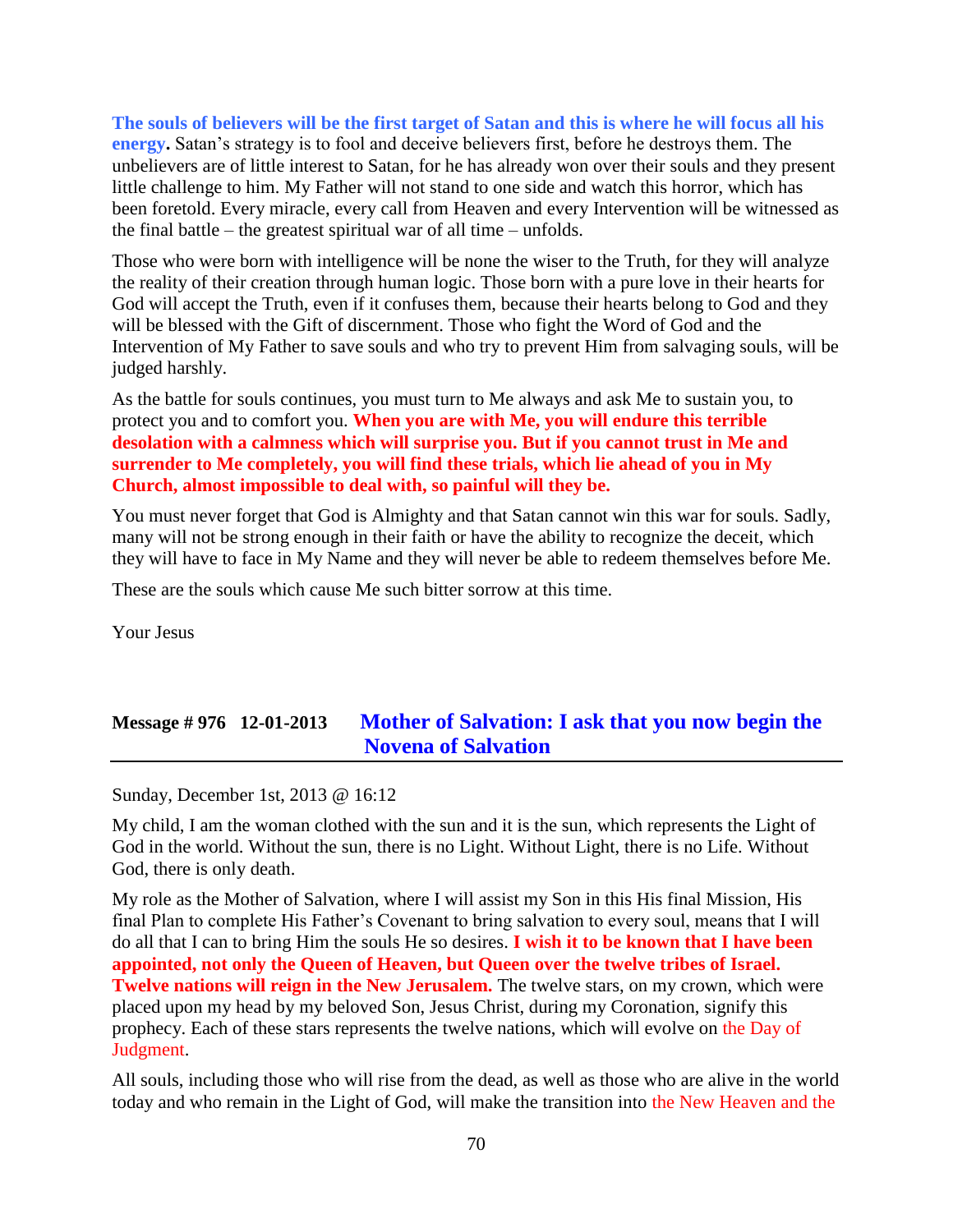New Earth. They will join as one, in union with my Son, and they will be resurrected into perfect body and soul, just as it was when my Son rose from the dead. This state of perfection is the Greatest Gift from God and proves how merciful He is. This is the salvation, which my Son promised, when he endured His Agony on the Cross. And because of His great Love for humanity, He wishes to save every single soul and, especially, those who are lost to Him.

**I now give all of you a special Gift, blessed by my Son, so that all souls will be granted immunity from the fires of Hell and be granted salvation. My Son desires that every soul be saved, no matter how grievous their sin. I ask that you now begin the Novena of Salvation. You must begin this immediately and continue it, as I instruct you to, to the End of Time. You must recite this Prayer for a full seven consecutive days during one calendar month commencing on Mondays, in the morning time. You must recite it three times during each of the seven days and on one of these days you must fast. By fasting you are requested to eat only one main meal during the day and then bread and water only at the other two meal times.**

This is the prayer you must say for each of the seven days.

#### **Crusade Prayer (130) Novena of Salvation Crusade Prayer:**

My beloved Mother of Salvation, please gain for all souls, the Gift of eternal salvation through the Mercy of your Son, Jesus Christ.

Through your intercession I plead that you will pray to release all souls from bondage to Satan.

Please ask your Son to show Mercy and forgiveness for those souls, who reject Him, hurt Him with their indifference and who adore false doctrine and false gods.

We beseech you, dear Mother, to beg for the graces to open the hearts of those souls who are most in need of your help. Amen.

My promise to assist my Son, Jesus Christ, in His Plan for humanity is to draw all of you, who recognize my role as Mediatrix of All Graces and Co-Redemptrix, together, so that the whole world can unite as one in union with Jesus Christ, your Savior and Redeemer.

Go in peace. I will always pray for you dear children and I will always respond to your call to redeem mankind in the Eyes of God.

Your Mother

Mother of Salvation

### **Message # 977 12-03-2013 [I will never walk in the flesh again](http://www.thewarningsecondcoming.com/i-will-never-walk-in-the-flesh-again/)**

Tuesday, December 3rd, 2013 @ 19:45

My dearly beloved daughter, all those who say they come in My Name and claim that they are preparing the way for the Lord will make themselves be heard in every part of the world – many voices, many prophets, many liars – all of them, without the Authority of God.

Be alert when you hear, especially, the prophet who tells you that he has a duty to prepare you for My Second Coming. **When you hear of these things and when you are told that I will**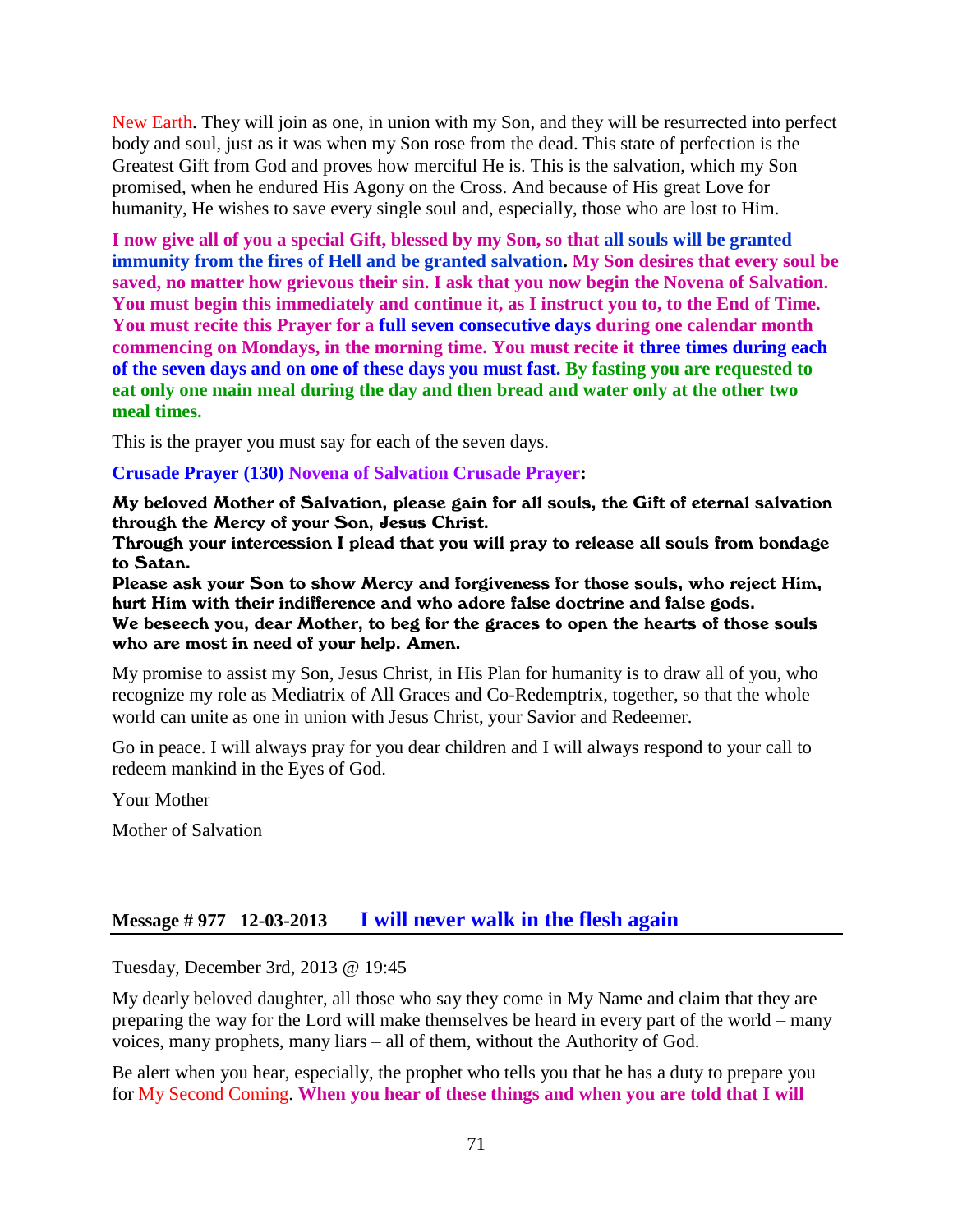### **appear in the world, in both body and soul, know that this is not the Truth. I repeat again, My Warning to the world. I will never walk in the flesh again. I came, the first time, in the flesh, but when I come again I will come in exactly the same way in which I left the Earth – in the clouds.**

Soon you will be shown great acts, which will be deemed to be great works in the preparation for My Second Coming. **A number of carefully staged miraculous cures will be presented to the world by those enemies of God who will say that they are of Me**. Many will be so taken aback that they will fall for this wicked deceit. So many wonders, great acts – all deemed to be by the Hand of God – will convince even the skeptics that divine miracles have occurred. **Great accolades will be showered down on those false representatives, who say they lead My people. Soon the world will openly declare that these imposters are living saints and it won't be long before they introduce the Antichrist.**

All of this preparation has been planned for seven years and the speed in which such radical changes are being introduced is no coincidence. My Second Coming will become a regular discussion point. All will be asked to prepare for this Great Event, but errors in Christian doctrine will be abundant. Only those with eyes opened, who can see the Truth and those who are not afraid of facing the Truth, will see through these falsities. And for them, this will present a very heavy burden. Amid all the shouting, the lavish praises, which will be heaped on those who have stolen the Seats of Wisdom, there will be little talk of My Holy Word. All that will be talked about will be the importance of good deeds. Not one word about the work required to seek salvation, according to the Word of God.

When the secular world, finally relents and joins forces with the false imposters, who will take over the Temple of God, the time will be soon for the greatest abomination to be witnessed. That will be when the temple has been created to become the seat of the Antichrist. By then, those who will adore the Antichrist will be numbered in their billions. Those who know the Truth won't have much time to wait, however, for the reign of the Beast will be very short. And then the trumpet will be heard. On that day these enemies of God will be thrown into the lake of fire, exactly as prophesied.

Remember the prophecies. They will happen just as they were foretold – those imposters, who say they come in My Name, will be loved, applauded, and idolized. Those who do come in My Name will be despised and hated. But from their mouths will come the Fire of the Spirit of Truth, and by their suffering, many others will be saved who would otherwise not have been.

Your Jesus

### **Message # 978 12-04-2013 [Woe to all of you imposters, for you do not come](http://www.thewarningsecondcoming.com/woe-to-all-of-you-imposters-for-you-do-not-come-from-me/)  [from Me](http://www.thewarningsecondcoming.com/woe-to-all-of-you-imposters-for-you-do-not-come-from-me/)**

Wednesday, December 4th, 2013 @ 10:30

My dearly beloved daughter, know that every Word that comes from My Mouth comes from the Mouth of He Who sent Me. Every warning given to the world, through these Messages, comes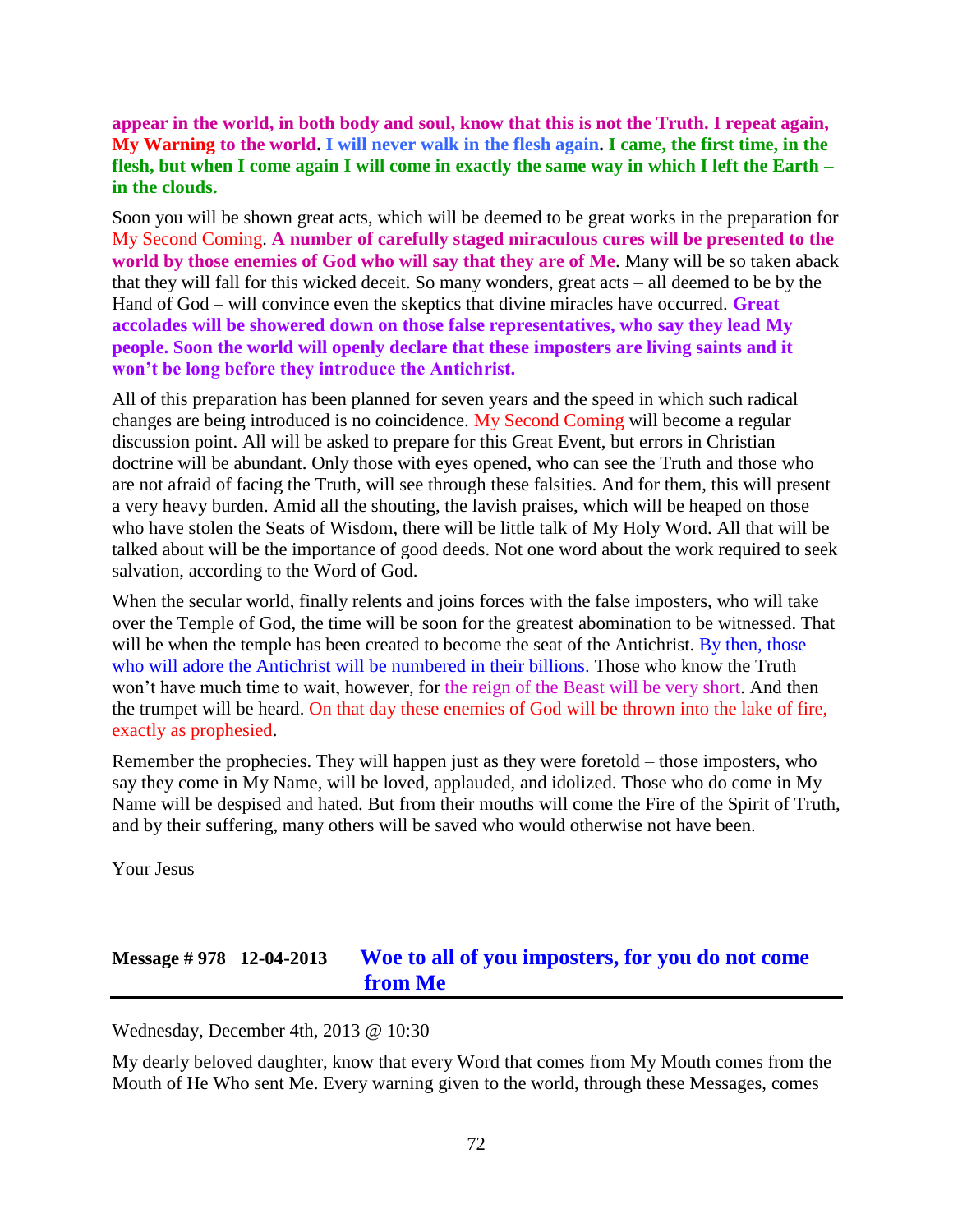from He Who is Almighty. I come in the Name of My Father and He sends Me to prepare the way to consecrate the Earth, before the great Day of My Second Coming.

Only My Voice brings you the news as to what it is My Father wishes His children to know. **These are the only Messages, which publicly declare the Truth of the unholy two, who will tear the world in two through the great apostasy. You will not hear the Truth anywhere else, in relation to My Second Coming, for not one amongst you has been given the Authority to speak to the whole world on behalf of the One Who created you.**

As the true End-Time Prophet reveals to you the Truth, so too will the counterfeit raise his voice, like a lamb who will speak as if it he speaks the True Word of God. Then as the king of the Earth – the Evil One – fights against Heaven's intervention, hundreds of false prophets will rise among you and they will never tell you the Truth. Their visions and their words, which spring from their own imaginations – and in many cases, from the spirit of evil – will reveal to you the good things you want to hear. They will soothe you when you need to be soothed, but they will mislead you. They will speak of peace, where there will be no peace – of Truth, when there will be heresy – of plentiful crops, when there will be famine. You will never hear the Truth, for these liars will not want to incur your wrath.

**The Truth prepares you to deal with the reality of difficult times, foretold in My Father's Book.** It is given to you to make you strong. But the false prophets, who roam among you, will confuse you and tell you that all things are good – when they are bad, and holy – when they are not. They will shield the wolves who want to devour the souls of God's children. Their words of love and their quotes from Holy Scripture serve only to deceive you. Yet, many of you will embrace lies rather than face the Truth.

Woe to all of you imposters, for you do not come from Me. When you come to Me and say: "But, Jesus, all we wanted to do was spread the Good News." I will cast you out and you will be exiled. You have betrayed Me by lying about missions, which were never given to you. You are denying Me by contradicting Me and when you publicly declare My Word to be a lie.

Don't ever attempt to stand in the way of God's Ministry, for the Heavens will open and you will be the first to be struck down with the False Prophet and the Beast, on the last day. Punishment will befall all those who claim to come in My Name and who serve only one purpose. That is to tamper and interfere with the Word of God. As the Battle of Armageddon moves closer and as this raging war is mounted by Satan's army against God's children, you must move aside, right now, for if you do not, you will face the Wrath of God and no Mercy will be shown to you or to those who swallow the lies which spew from your mouths, in order to defy the Truth.

Your Savior

Jesus Christ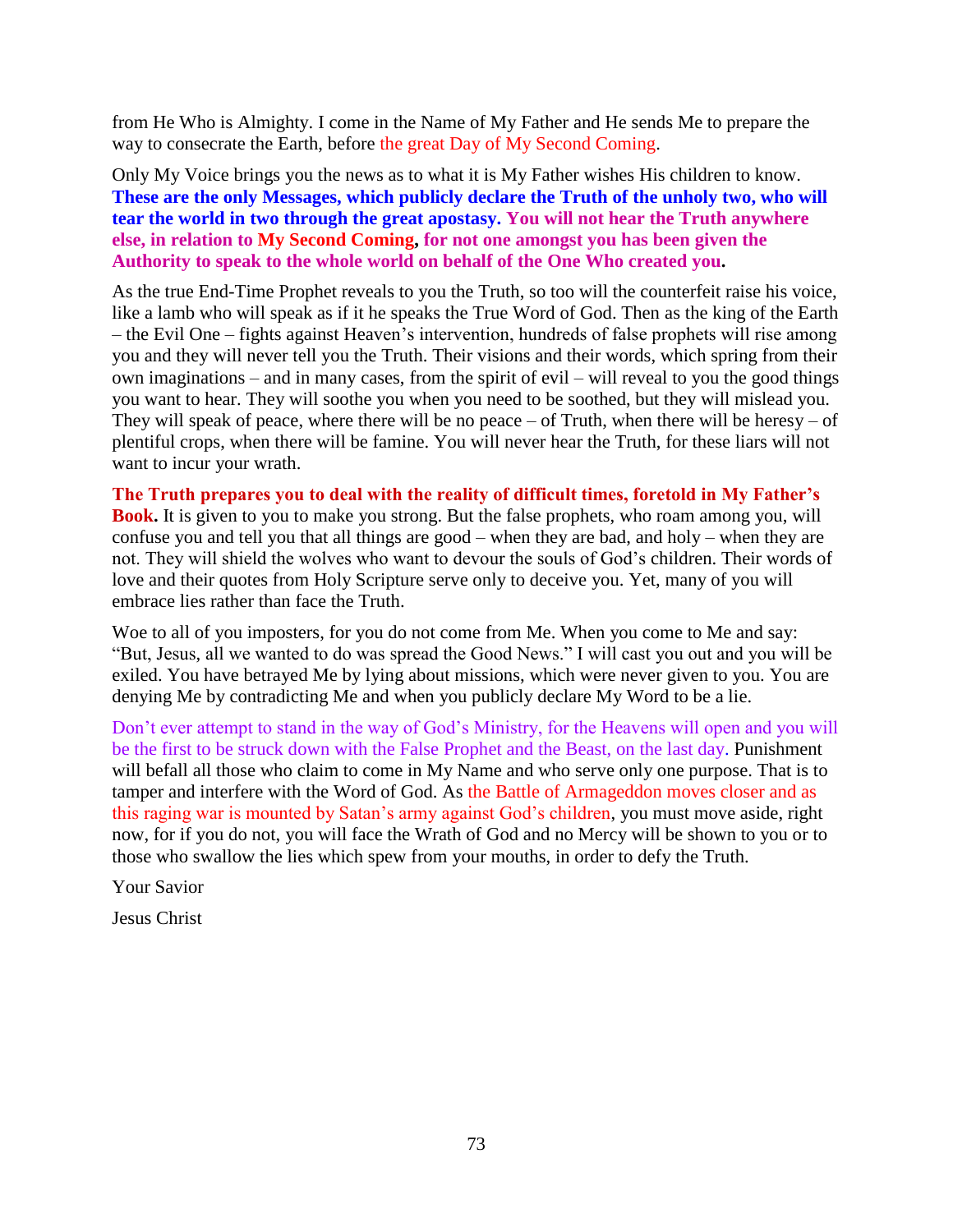### **Message # 979 12-05-2013 [Mother of Salvation: My Son died to save](http://www.thewarningsecondcoming.com/mother-of-salvation-my-son-died-to-save-your-souls-not-to-free-you-from-the-ills-of-this-world/) your [souls, not to free you from the ills of this world](http://www.thewarningsecondcoming.com/mother-of-salvation-my-son-died-to-save-your-souls-not-to-free-you-from-the-ills-of-this-world/)**

Thursday, December 5th, 2013 @ 14:00

**My child, the world will witness the prophecies of La Salette as the enemies of God, dressed as lambs in sheep's clothing, will now stand up proudly within my Son's Church on Earth and begin to declare the heresies which I warned the world about. That time has arrived.**

As foretold, the darkness has already descended upon the Church and this plan to devour the souls of the faithful will continue until the Body of my Son is desecrated in accordance with the plan of the Antichrist. What many people do not know is that the enemies of God, led by the Antichrist – still to make himself known – believe in God. Not only do they believe in God, but because they detest everything to do with God, they will plot against His Plans to prepare the world for the Second Coming of my Son, Jesus Christ.

For every Word my Son declares, through these Messages, they will contradict Him by imitating what He says. If my Son says, prepare now through the Sacraments and prayer, they, His enemies, will make similar statements, but they will be different. The call to help humanity – the poor – the persecuted – will be their main focus, not the proclamation of the Word. They will not urge you to pray for your souls or for the salvation of other souls. No, instead, you will be asked to help these souls from a humanitarian perspective.

When you do not hear the call to save your souls, from those who claim to represent the Church of my Son, then you will know, within your hearts, that something is terribly wrong.

My Son died to save your souls, not to free you from the ills of this world, which will always exist until my Son reclaims His Rightful Throne, promised to Him by God the Most High. **You must never forget the Word of God. All that matters now is to plead for the salvation of all souls – irrespective as to whether they are kings or paupers.**

Your beloved Mother

### **Message # 980 12-07-2013 [I Am, above all, a God of Great Mercy](http://www.thewarningsecondcoming.com/i-am-above-all-a-god-of-great-mercy/)**

Saturday, December 7th, 2013 @ 14:25

My dearly beloved daughter, **I want all of you who love Me to know that I call you, at this time, to come to Me as little children and kneel before Me.** 

**Open your hearts and put your complete trust in Me. Then ask Me, through My Love for all of you, to show Mercy to those who will reject Me, during the Warning.** Please pray for these poor lost souls who are so distant from Me, as they will find it extremely painful to show their face before My all-seeing Eyes, during the Illumination of Conscience.

I am wracked with pain every time I look upon those people who do not know Me or understand what will happen in the world, as My Time is almost upon them. It will be almost impossible to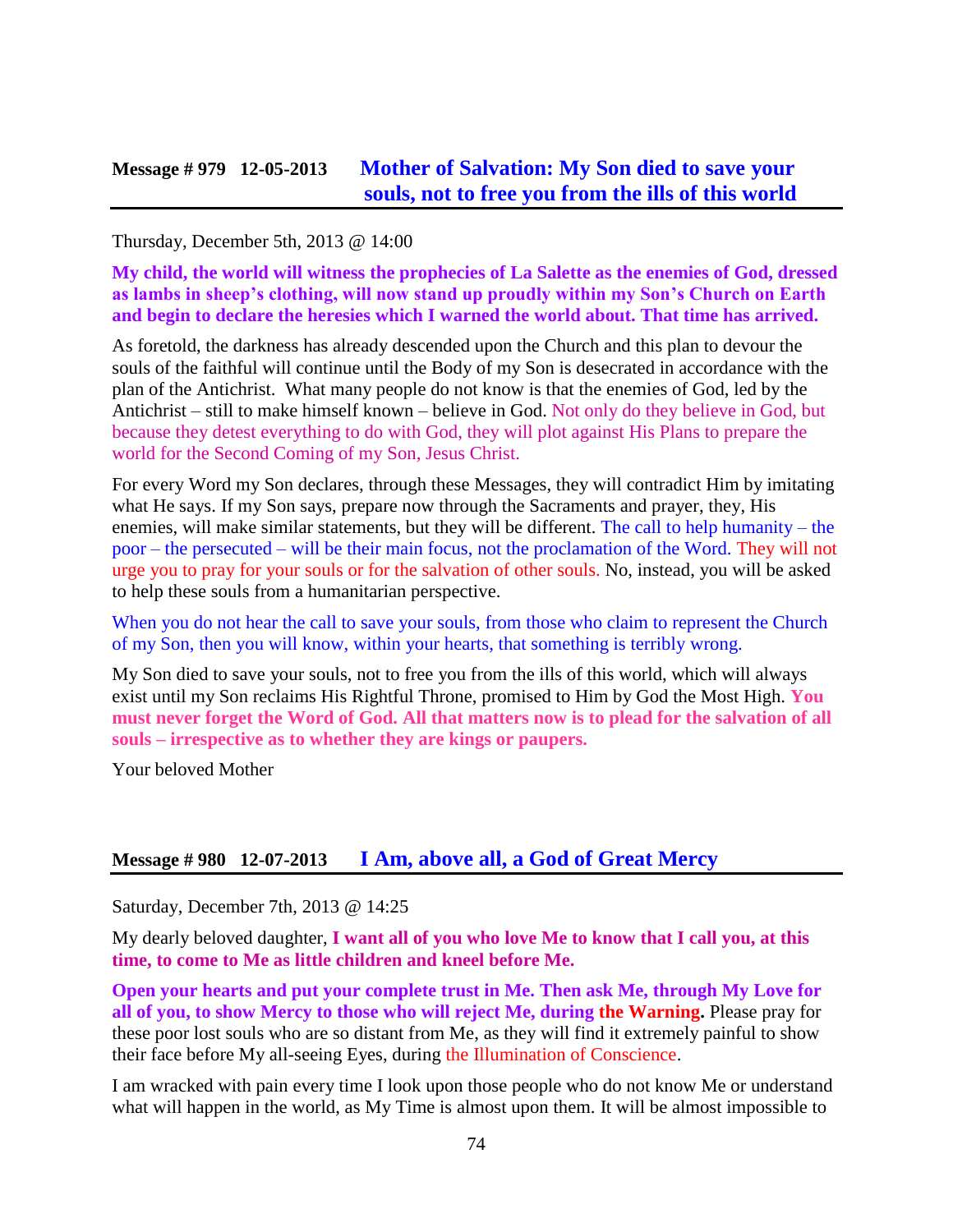prepare these souls, for they will never open their ears to the True Word of God. And so, you must, through your prayers, beg for Mercy for them. **I will shower them with Mercy, but it will be a tortuous task.**

**I call on the whole world to hear this Call today.** My Time, the Time for God to finally make Himself known to the world, in the greatest manifestation since the moment My Heart stopped beating when I died on the Cross, is almost here.

When those of you who know of My Promise to come again come before Me, I urge you to please pray, not only for your own souls, but for the souls of the damned. Remember what I tell you now. On that day, I want you to ask Me:

*"*Jesus, I beg for Mercy for all those who reject You and who are in most need of Your help. Amen*."*

When you ask Me to help others, I can pour down very special Graces, at that moment, on those whose destiny has been thwarted because of the deceit of the devil.

I Am, above all, a God of Great Mercy. Never forget how great My Mercy is, for there is always hope for those who have fallen away from Me. There is nothing I would not do to bring them into My Loving Arms. Help Me to save them.

Your Jesus

### **Message # 981 12-09-2013 [I Am preparing the world for My Second Coming](http://www.thewarningsecondcoming.com/i-am-preparing-the-world-for-my-second-coming-and-many-will-hate-me-for-this/)  [and many will hate Me for this](http://www.thewarningsecondcoming.com/i-am-preparing-the-world-for-my-second-coming-and-many-will-hate-me-for-this/)**

Monday, December 9th, 2013 @ 16:15

My dearly beloved daughter, there is nothing which offends Me more than those who know My Teachings, given to the world through My Father's Book, but who interpret the Word of God to suit their own desires. **Those who try to bully others and who torment them, using My Holy Word, commit a grave error. They do not use the Gift of love to impart the Truth. Instead, hatred, which is caused by the sin of pride, courses through their veins.** Don't you know that My Word is eternal? It is simple so that all men, including those born with little intellect, as well as those without any knowledge of Me, can understand what it is I say to them. Why would I give one meaning of My Word to one and then another to someone else?

Through the Command of My Father, I Am preparing the world for My Second Coming and many will hate Me for this. Those of you who consider yourselves to be the elite, the chosen few and the self-proclaimed prophets, are not fit to wipe My Feet, so full of hatred are you. Spurred by the spirit of evil and so proud, you are blind to the True Voice of the Holy Spirit. The Holy Spirit can never fall upon your hardened, hate-filled souls, for you do not represent Me. **For those of you who understand the Truth contained in the Most Holy Book, the Bible, know that you must not abuse this Great Gift of knowledge. You must never take away from it or add to it. Nor must you try to create any new interpretations or meanings from it.**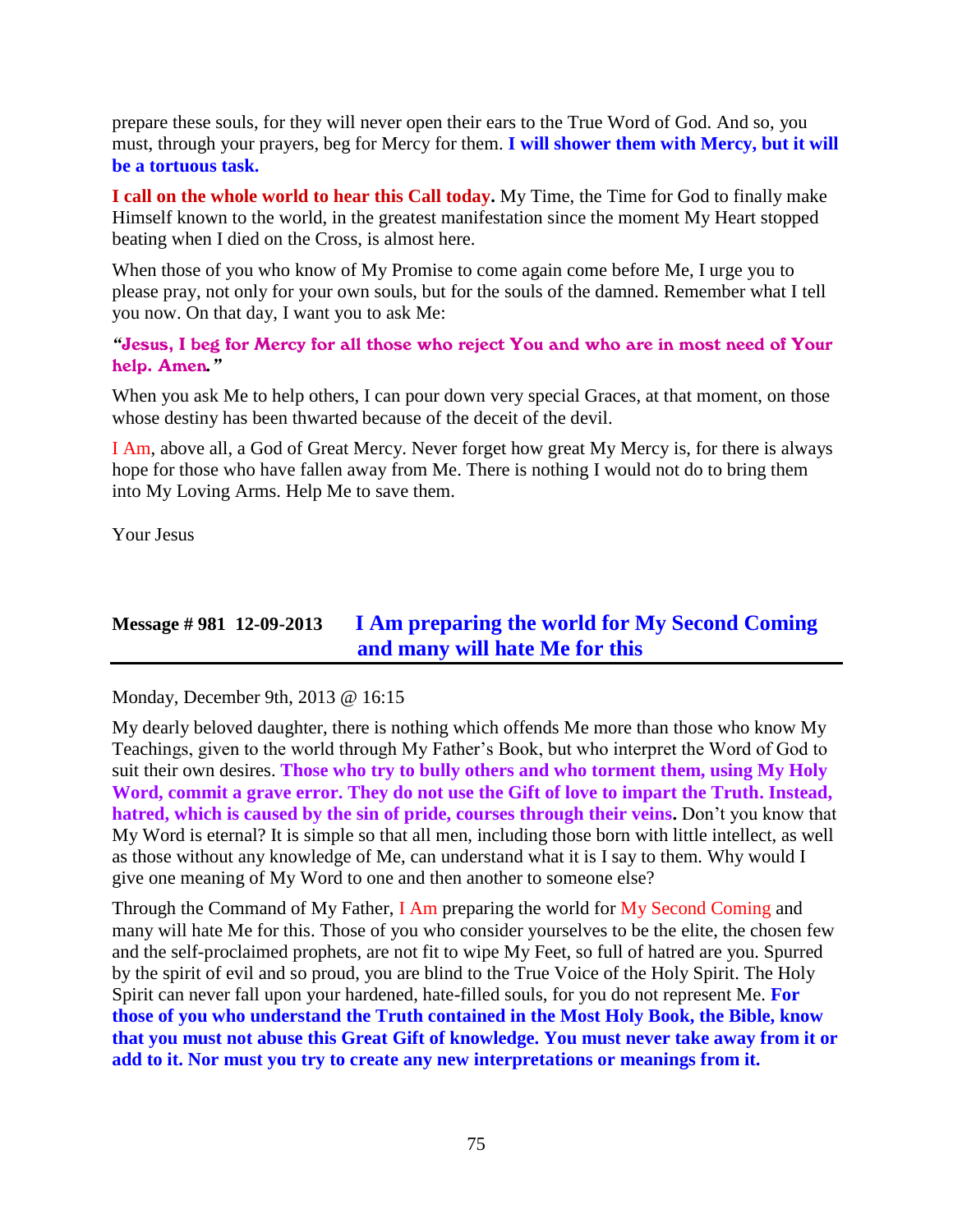**I Am preparing you all, only because the majority of you would not accept My Divine Mercy otherwise. Were I not to prepare you properly, then you would not be ready.** And yet, although I speak to you now, many of you insult Me. When you do evil onto others, you will suffer greatly. Those of you who do evil onto others and then say that you do this in My Name, know that you will never join Me in Paradise. When you reject the Word of God you will never accept the Truth. So stubborn are you, so full of ego and self-righteousness, that you cannot feel the True Love that can only come from Me, Jesus Christ. Go away from Me, I do not know you. You are not of Me.

The spirit of evil will convince many that My Justice will be so merciful that all will be admitted into My New Paradise. **Soon, every Truth documented in the Gospels will be reviewed and will then be interpreted in a different light. Many will be deceived and many will not bother to prepare their souls, including those who do believe in My Second Coming.** This false sense of security will be the greatest deceit, devised in order to deny man his natural right to the Kingdom of God. Where there is no reconciliation sought by man for the forgiveness of their sins, there can be no redemption in My Eyes.

My Hand of Justice will sweep down upon the human race. I will separate ungrateful souls – those who choose to idolize their false gods of gold and silver and worldly and proud leaders – from the meek and the humble. I will show Mercy to all who beg Me to shelter them, but those loud and voracious self-proclaimed prophets, who will have denied Me souls, will never seek out My Mercy, for their pride will serve only to separate them from Me for eternity.

Your Jesus

### **Message # 982 12-09-2013 [He, the Antichrist, will speak many languages, but](http://www.thewarningsecondcoming.com/he-the-antichrist-will-speak-many-languages-but-not-one-word-of-latin-will-come-from-his-lips/)  [not one word of Latin will come from his lips](http://www.thewarningsecondcoming.com/he-the-antichrist-will-speak-many-languages-but-not-one-word-of-latin-will-come-from-his-lips/)**

Monday, December 9th, 2013 @ 19:46

My dearly beloved daughter, My Time is close. The closer the Great Day draws, the more signs will be witnessed in the world.

**The man they will reveal to the world as the 'man of peace' is preparing to imitate Me in every conceivable way. He knows the Holy Scriptures inside out and, because of his parentage, will utter the Words back to front, so that their meaning is inverted.** Out of his mouth will pour the blasphemies, the heresies, the lies, and the desecration of My Word. He will impress everyone with his knowledge of all things Sacred. He will recite extracts from My Teachings, which he will passionately proclaim from every secular stage in the world, until people sit up and take notice of him.

Many will say: "Who is this man who speaks with such wisdom? Who is he who calls out to the world with love in his heart for the masses? Is he the Lord God, Jesus Christ?" they will ask, when many miracles will be attributed to him. And when he walks upon the altars with My other enemies, who will be dressed as holy servants of God, he will be fully accepted by both divisions in the world – the true believers and the heathen.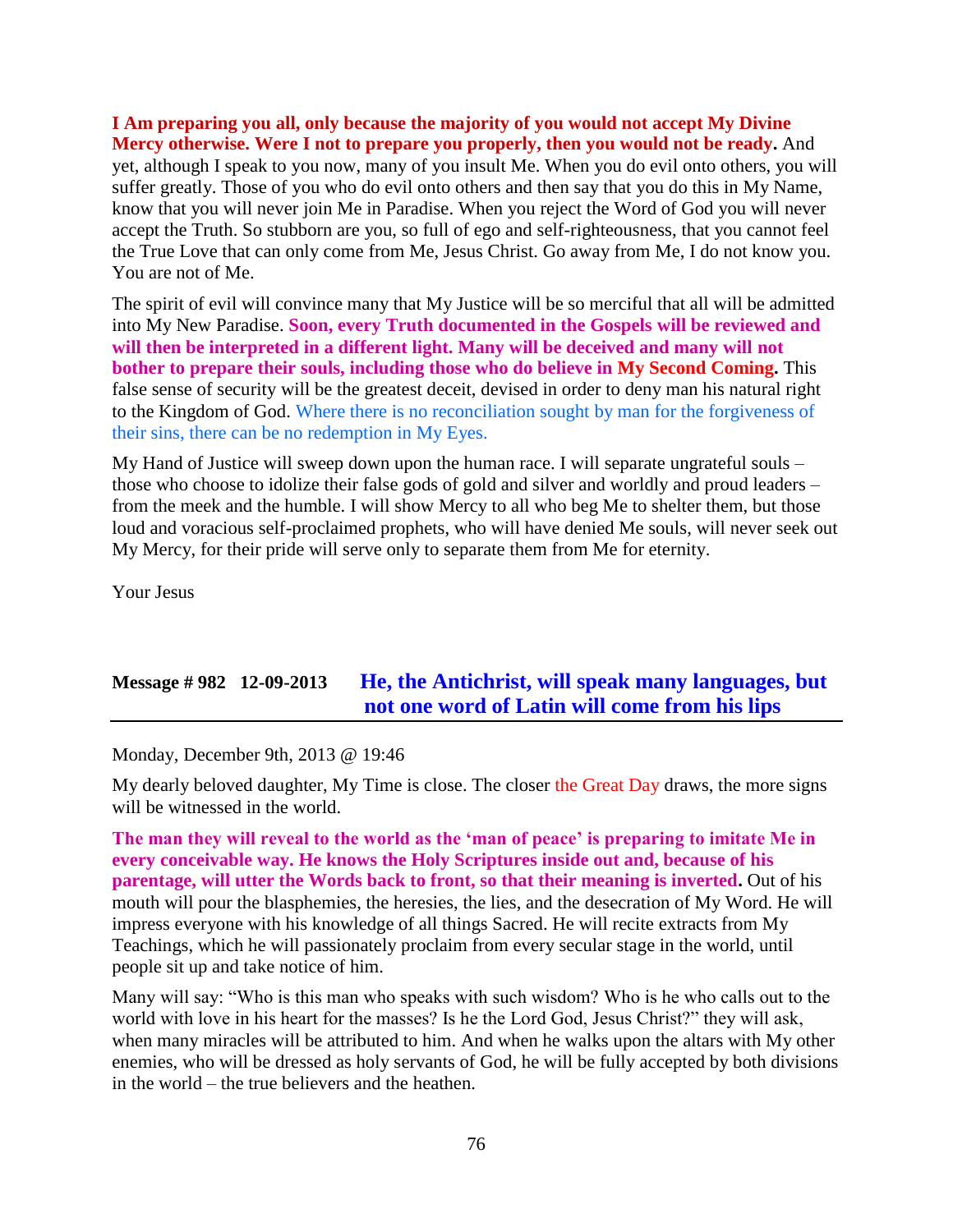**He, the Antichrist, will twist the Truth and declare the lie that he is Me and that he comes to bring you salvation. The lie will be declared that he comes in the flesh.** He will never allude to Jesus Christ – Who came in the flesh – by His death on the Cross, for this is impossible. No, he will declare the fact in reverse. He will say that he has come, finally, at this time, in the flesh. Many will believe him to be the Christ. **He, the Antichrist, will speak many languages, but not one word of Latin will come from his lips.**

The Beast will be idolized, while I, the True Savior of the world, will be forgotten and My Word trampled upon. You must never believe the lies, which will be uttered by the Beast, when he sits proudly in the temple set up to honor him.

Your Jesus

### **Message # 983 12-10-2013 [You cannot impart the Truth when your ego seeks](http://www.thewarningsecondcoming.com/you-cannot-impart-the-truth-when-your-ego-seeks-popularity/)  [popularity](http://www.thewarningsecondcoming.com/you-cannot-impart-the-truth-when-your-ego-seeks-popularity/)**

Tuesday, December 10th, 2013 @ 23:00

My dearly beloved daughter, **how it pains Me to see so many people accept the false humility, which lies behind the humanism, which is so favored by those in My Church.**

**My Role as Savior and Redeemer of the human race has now been forgotten.** The false humility, within My Church, will continue to be witnessed and all will applaud those who promote the need to look after material welfare of those in need. All this will result in a false religion.

When did you, who call yourselves servants of God, decide to replace the True Word of God with your own flawed interpretation of it? **When did you decide to replace Christianity with humanism, where no mention is made of Me?** Don't you know that nothing comes from that which does not come from God? How little you have learned and how foolish you are if you believe that your so-called good works – in concentrating on material welfare – can ever replace the Truth.

When you ignore your primary role – the most important doctrine of saving the souls of God's children – then you can never say you are a servant of Mine. How easy it is for you to call out to save the poor, the wretched, and the economically deprived members of your society. By following this misguided trail, where you seek the world's admiration for your so-called good deeds, then you forget the most important role, for which you were called. That is to serve Me, your Jesus. It is not to seek personal popularity in My Holy Name. **What good is it to anyone to have the creature comforts in life when they cannot save their soul?** If you seek admiration from the secular world, through public acts, designed to make you popular, then you do not carry My Cross. If you do not imitate Me, then you cannot speak for Me. You cannot impart the Truth when your ego seeks popularity.

When you forget the Sacrifice I made to save your souls, then you cannot serve Me. **When a priest forgets the reason why he became a servant of Mine, his fall from grace is ten times that of an ordinary soul.** For when he removes himself from Me he takes with him the souls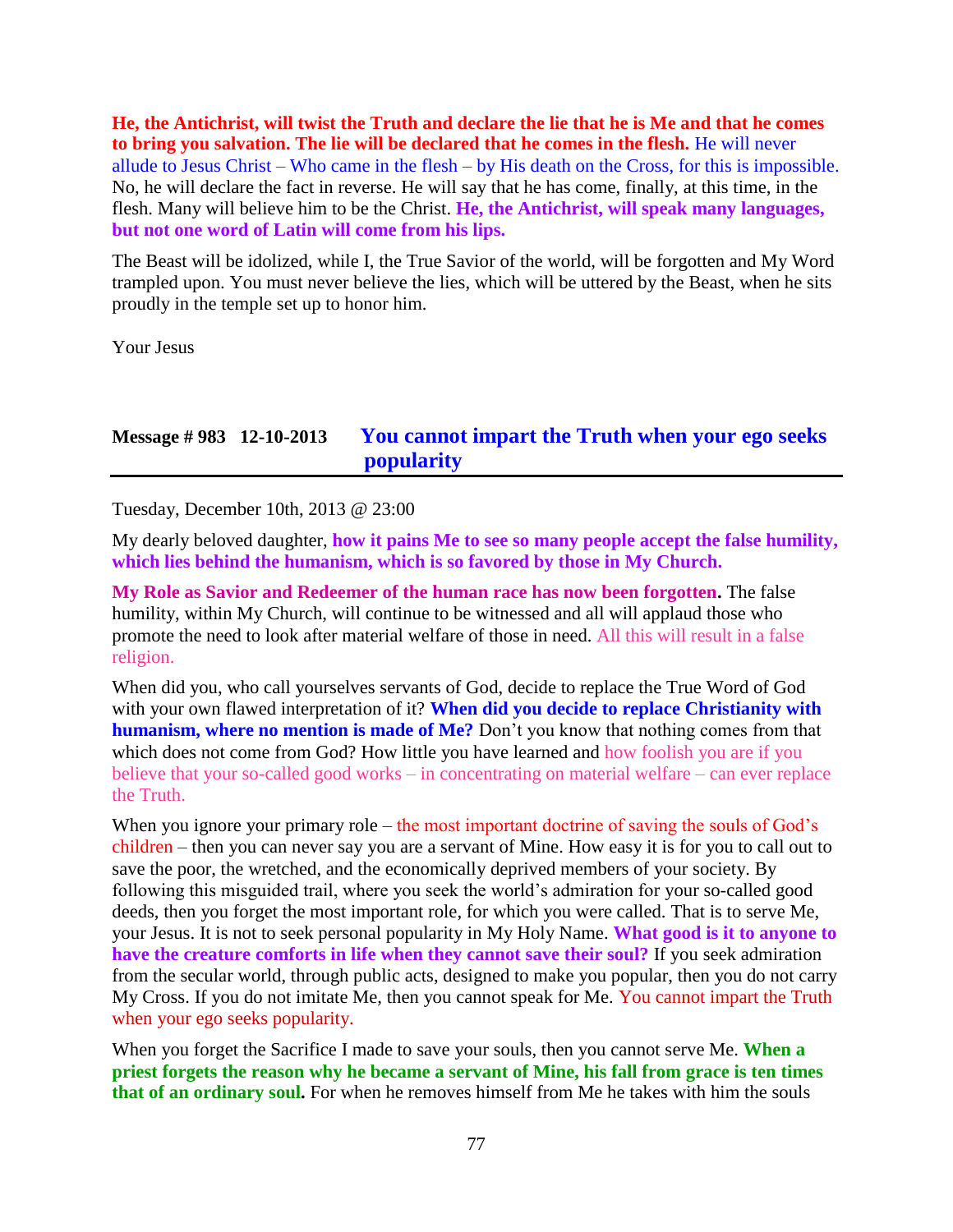whom he influences and who trust his judgment. **Hear now, My servants, this, My Call to save the souls of all those over whom you have been appointed through the Sacrament of Holy Orders.** When you fail to repeat what you have been taught, you do not teach the Truth. When you promote humanism and urge those souls within your diocese to do the same, you reject Me. You replace Me, Jesus Christ, with the desire not only to promote social justice, but to seek admiration for your good works in the eyes of others. Their admiration and your desire to be popular means that you no longer serve Me. When you no longer serve Me, you allow yourselves to fall into error and soon you will no longer acknowledge Me at all in the way you are supposed to.

**Only the few, the elect, will serve Me up to the final Day. On that Day, many of those who call themselves servants in My Church on Earth will weep and scream begging Me to show them Mercy. By then, they will have lost Me billions of souls and for many of them they will be so caught up in the abomination, that they will fail to understand the truth of their destiny, until it is too late.**

Wake up those of you who are uneasy with the sense of desolation and confusion, which surrounds you as servants of Mine at this time. Remain firmly rooted in the Truth at all times. Remember your role as My sacred servants and that is to feed My Flock with the Truth and ensure that they receive the Food necessary to salvage their souls.

Your job is to bring Me souls.

Your Jesus

# **Message # 984 12-11-2013 [Mother of Salvation: They will be granted](http://www.thewarningsecondcoming.com/mother-of-salvation-they-will-be-granted-honorary-doctorates-in-the-false-prophets-newly-renovated-church/)  [honorary doctorates in the False Prophet's newly](http://www.thewarningsecondcoming.com/mother-of-salvation-they-will-be-granted-honorary-doctorates-in-the-false-prophets-newly-renovated-church/)  [renovated church](http://www.thewarningsecondcoming.com/mother-of-salvation-they-will-be-granted-honorary-doctorates-in-the-false-prophets-newly-renovated-church/)**

Wednesday, December 11th, 2013 @ 22:05

My child, **the world will be deceived by many acts deemed to be works of great charity.** Charity towards others will be declared to be the greatest and most desired trait in the Eyes of God.

When those who control governments, churches and states join together they will gain much control over God's children. Control over the more unfortunate in your society can mean two things. Either it is used for good measure or for the wrong reason.

I must ask all of you to remain focused, with all your attention, on the desire of my Son on this difficult road to salvation. Many of God's loyal servants, although well-intentioned, will be too weak to remain on the road to salvation. So strong will the pressure be upon them, by those enemies of God, to denounce my Son, that they will fall away from the Truth.

**The False Prophet will introduce a powerful ecumenical faith and this will satisfy every heretic.** T**he majority of those in my Son's Church will be deceived, but almost one-half of my Son's sacred servants will refuse to swear to the final oath, which will be falsely declared as one to the Holy Eucharist. The Holy Eucharist and its desecration will be at the**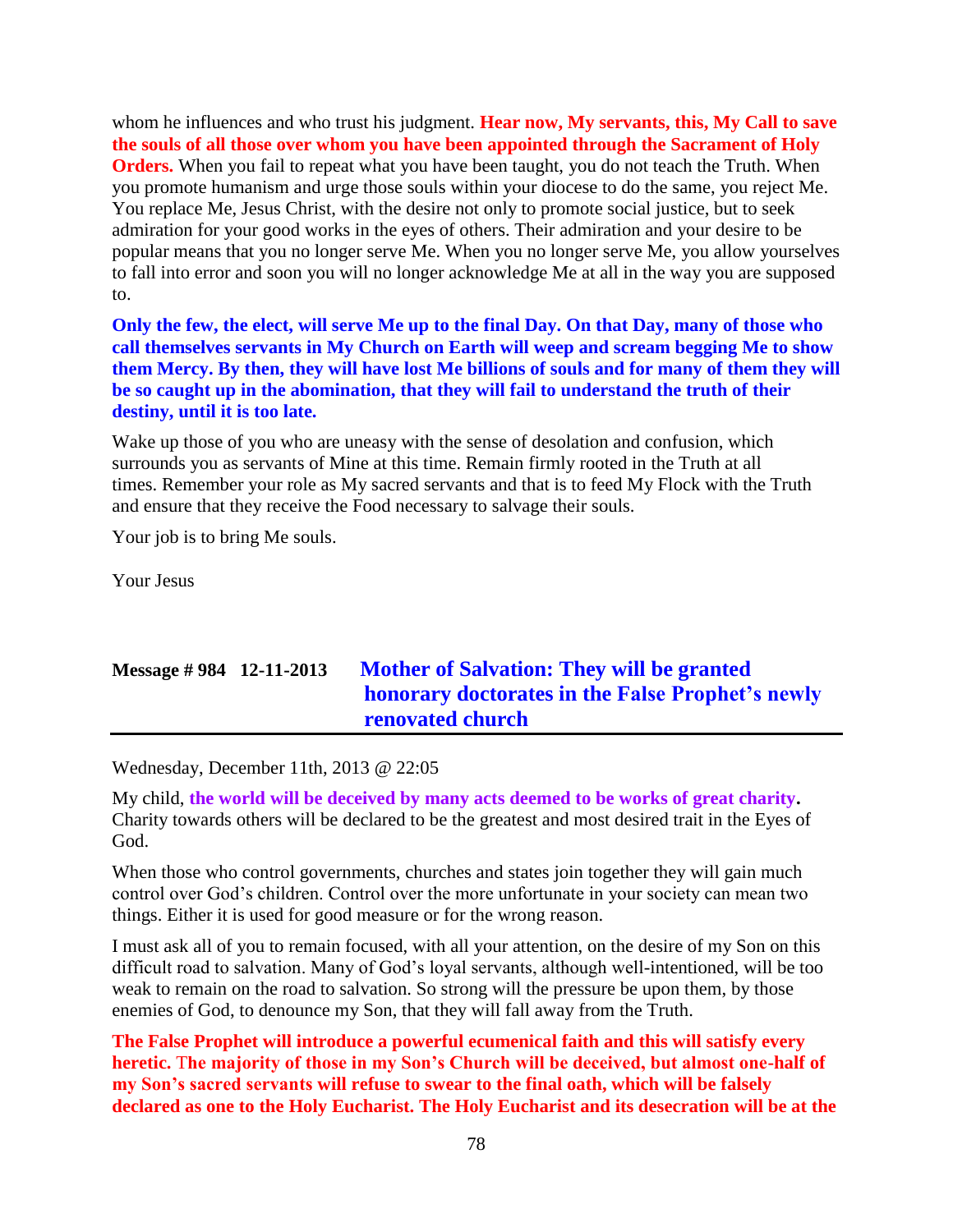**heart of all discontent and dissidence.** Then as the false miracles will be accorded to him, many of the world's celebrities will surround the False Prophet seeking favor in his court. It will be then that he will set up an honors list and they will be granted honorary doctorates in the False Prophet's newly renovated church, which will be but a shell of the former. All will accept their prizes for the great works of charity, which they presided over, under the direction of the Imposter. Each will sing the praises of the other, until they will publicly declare the False Prophet to be a living saint, because of the so-called miracles they will say he created as God's servant. And then, **he and the Antichrist will control much of the world, but Russia and Asia will not be involved, for these two empires will rise up against the New Babylon until Rome is destroyed.**

All these events will take place and when you see them use the churches as places where they will proudly declare their greatness, their works of charity; then you will see clearly how pride dictates their intent. When Rome has fallen, there will be more tribulations, but they will be short-lived. Then the time will be ripe for the return of my Son, Jesus Christ.

You must not ignore these prophecies. Once you side with the new false faith, which will soon be declared, you will be discarding my Son, Jesus Christ and you will drift away from His Mercy. Never give up your right to Eternal Life for anyone who attempts to mislead you into heresy.

Your loving Mother

Mother of Salvation

## **Message # 985 12-11-2013 [For when you suffer in this way, you bring Me](http://www.thewarningsecondcoming.com/for-when-you-suffer-in-this-way-you-bring-me-souls-and-those-who-bring-me-souls-belong-to-me/)  [souls and those who bring Me souls belong to Me](http://www.thewarningsecondcoming.com/for-when-you-suffer-in-this-way-you-bring-me-souls-and-those-who-bring-me-souls-belong-to-me/)**

Wednesday, December 11th, 2013 @ 22:30

My dearly beloved daughter, as the deceit within My Church on Earth mounts, many more souls will be seduced by false humility and so-called public acts of great charity for the needs of the poor.

So difficult will it be and so hard will it be to discern the truth, that many will simply allow themselves to be taken into a new doctrine which does not come from Me. When you, My beloved followers, begin to notice how people will publicly rebuke you, criticize you unfairly, behave with unusual aggression towards you and torment you, you must know that Satan is doing all he can to create doubts within your hearts about this Mission. He and his followers fight each one of you who have been blessed with the Gift of the Holy Spirit, every second. **Not one of you, who fights to help Me save souls, will be left in peace. You will face many obstacles, so that you will walk away from this Mission and deny My Word. Every time this happens, know that I will engulf you with My Protection and you will be aware of My Presence within you, for it is not you they fight, it is I.**

**When you are hurt, because of your love for Me, it is My Pain which you feel. When you shed tears of sorrow, because you follow Me and are then tormented as a result, it is My Tears which flow from you. When they scorn and mock you, it is Me and everything**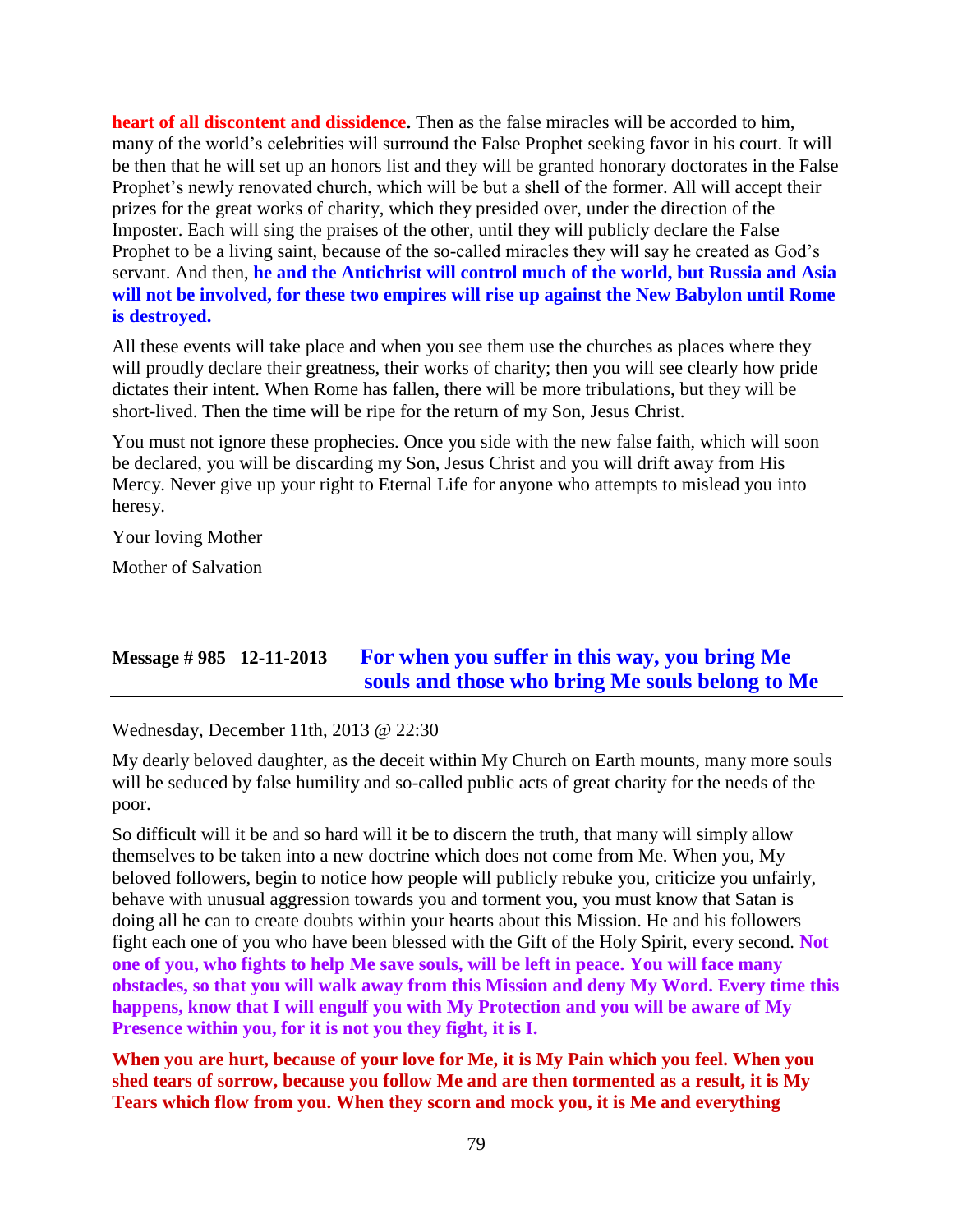**associated with Me, that they insult – not you. And when they discard your love and turn their backs on you, it is I they walk away from.** Know then, that when you suffer such difficult and terribly distressing trials in My Name, that My Presence is at its strongest. When I Am present in this way, you will know, with absolute certainty, that only My Work will attract this kind of suffering. Then **know that I will never desert you, for your love for Me will earn you the highest reward in My Kingdom.** For when you suffer in this way, you bring Me souls and those who bring Me souls belong to Me in body, soul, and spirit. You are in Me, with Me and I live within you.

I love you.

Your Jesus

### **Message # 986 12-12-2013 [All during My childhood I knew Who I was](http://www.thewarningsecondcoming.com/all-during-my-childhood-i-knew-who-i-was/)**

Thursday, December 12th, 2013 @ 23:15

My dearly beloved daughter, **as the time for My Birthday draws near, I desire that all Christians everywhere contemplate on the reason for My Birth.**

**My Birth was planned by My Father out of His Great Mercy and His extraordinary Love for His children.** His greatest sacrifice was to send His only Son, begotten of Him, into an ungrateful world, full of sinners, who did not want to know Him on His Terms. Every Intervention, through the Prophets, was made to try to turn their hardened hearts to seek out His Glory. But they turned against Him and killed the Prophets, who fed them with the Food for their souls.

By sending an innocent child, His only Son, into the world, He placed Himself as a lowly servant of human flesh, before those who were meant to serve their Master. **The Master, therefore, became the Servant in what was the greatest form of Humility.** Yet, He so loved His children, He was prepared to do anything to win them back from the deceit and temptation of Satan.

All during My childhood I knew Who I was and what was expected of Me. I was also very frightened and overwhelmed by the knowledge of Who I was and what was expected of Me. Because I was human, I suffered from fear. I was easily hurt. I loved all who came into contact with Me and I trusted all because I loved them. I did not know they would kill Me, for I thought that My Kingdom had come. There were certain things kept from Me by My Father, Who did not communicate with Me as you would believe. Instead, I received an infused knowledge, when desired by My Father, in the task assigned to Me, in order to bring salvation to all.

Every kind of Divine Intervention was made to win over the souls of those who thought they knew the Laws of My Father, but who twisted them to suit their own desires and egos.

**I spent many years living with My beloved Mother and father, St. Joseph, just as any family. I loved them so much and I was happy. We were very close and My Mother was gifted with special Graces given to her by the Power of the Holy Spirit.** This meant that she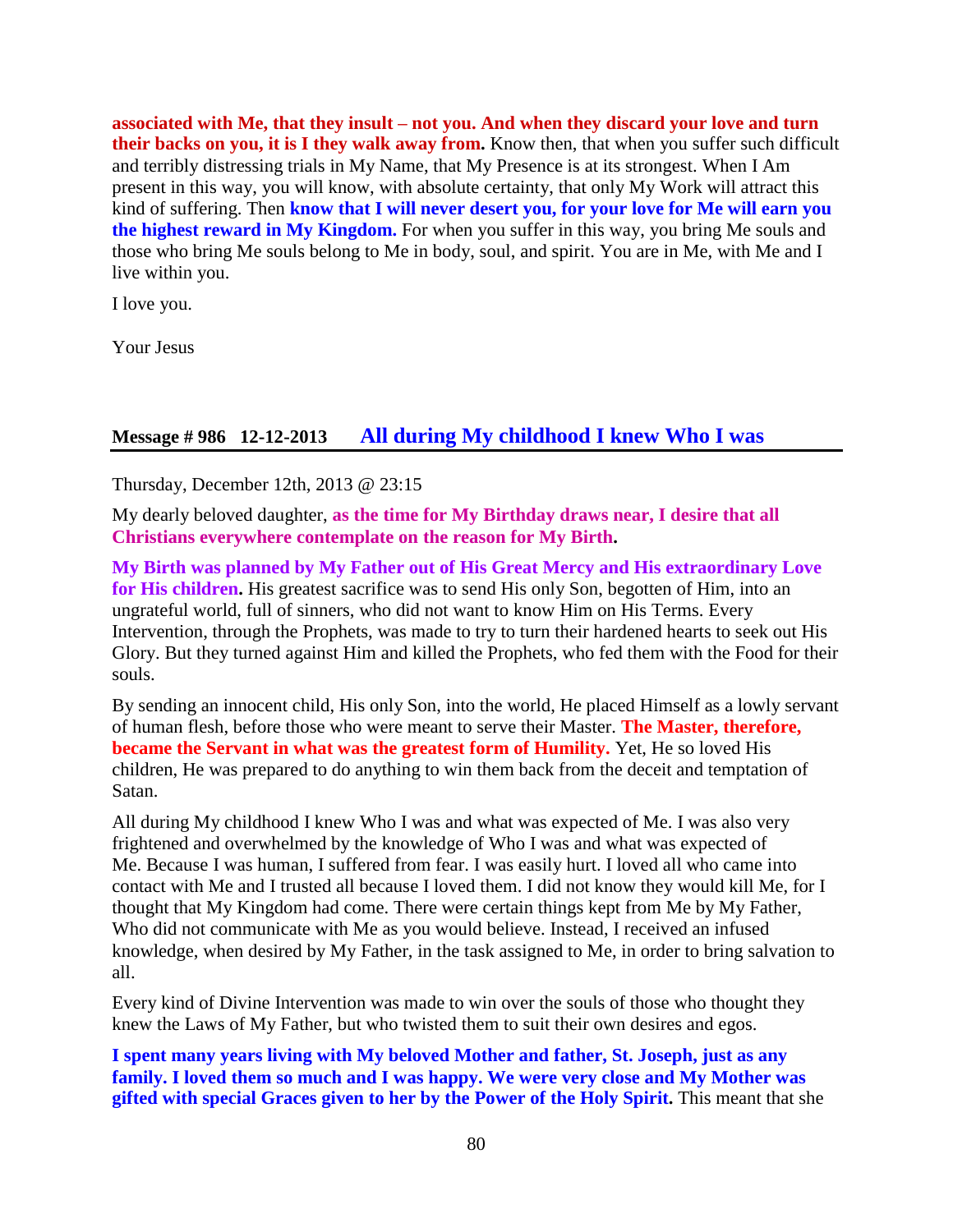knew exactly what My Mission entailed. She knew the difficulties I would have to face. The rejection. The ridicule. But neither did she know that I would be murdered.

It was after the first two years in My Mission, having spent twenty hours a day preaching the Truth, that I realized that the opposition had mounted. All those who heard My Word were alert to it, even when they could not understand exactly what I was trying to tell them. Many, who did accept that what I told them was the Truth, found it difficult to follow Me because of the ridicule that they faced. Either way, **My enemies could not ignore Me. I was the subject of much debate, much argument and much friction.**

**They spread terrible lies about Me, including My Morality, My Sanity and My Intentions – and yet, they could not ignore what I did, what I said, and what I told them about My Father's Kingdom.**

**I was betrayed by those who loved Me, but who lacked the courage to follow Me.**

By the Grace of My Father, I endured all this Pain, until the final realization became clear to Me. I knew, then, that they would not accept Me. I knew the Truth, towards the end, but I also knew that I could not give up. And so, through the greatest act of Humility, God, through His Only Son, became a Victim and so allowed man to inflict upon Him a terrible suffering, scourging, and violent death. This, seemingly cowardly act by Me, as seen through the eyes of Satan, meant that he doubted that I was, in fact, the Son of man. And so he was deceived. **Satan, therefore, could not counteract this Great Act of Humility, for there was no one left to tempt.** When I went to My death, a willing and silent victim, full of love for humanity, he, Satan, could not compete with this deed, for he does not possess any form of humility. So, I went willingly and with a burning desire to save souls and leave the world the legacy of Eternal Life. My Kingdom remained, however, for the most part, under the domain of Satan. Souls, however, knew the Truth.

Now to ensure that humanity understands the Truth, **I come now to reclaim My Kingdom.** By doing so, I have incurred the wrath of Satan. His plans to hide the Truth are elaborate and sophisticated. Cunningly, he has infiltrated My Church in this his last attempt to deny Me the souls I have come for. The souls who have a natural right to the Glorious Kingdom I promised them. This time he won't win. But **many souls will be deceived and as such, will be cheated out of the Greatest Gift given to humanity by My beloved Father.** To live a life in the Glory of God with a perfect body and soul for eternity is yours. All of you. Do not squander this by allowing yourselves to be blinded to the True Word of God.

Your Jesus

## **Message # 987 12-14-2013 [You have been prepared now for three years. Rise](http://www.thewarningsecondcoming.com/you-have-been-prepared-now-for-three-years-rise-and-take-up-your-cross-and-follow-me/)  [and take up your cross and follow Me](http://www.thewarningsecondcoming.com/you-have-been-prepared-now-for-three-years-rise-and-take-up-your-cross-and-follow-me/)**

Saturday, December 14th, 2013 @ 15:17

**My dearly beloved daughter, the preparations have commenced today for My Intervention of Great Mercy to turn the hearts of the man from stone to gold**. **The signs in the weather**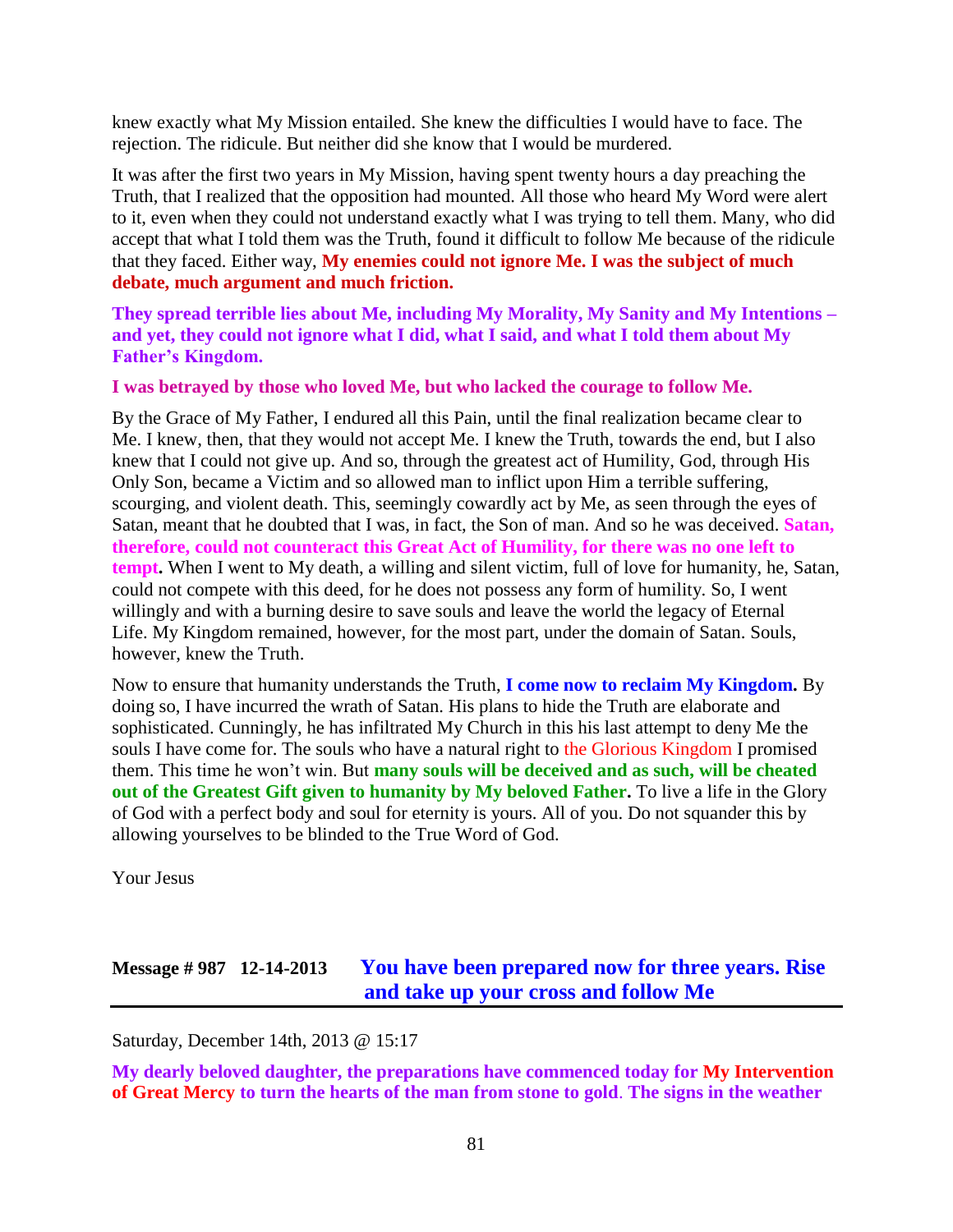### **will be witnessed for those with eyes who can see and those who are alert to My Promise to give everyone an equal chance of salvation.**

Those whose faith has weakened will be renewed with the Fire of the Holy Spirit. So powerful will the Holy Spirit be, when they witness the Light, the Rays of My Mercy, that many will be struck to the ground by the force of it.

Those who detest Me, and whose sins mean nothing to them, will die further in spirit and crawl away from Me in terror. Some will not survive My Intervention, because it will shock them beyond their endurance.

**I Am preparing all chosen souls, at this time, by instructing them to seek Confession and to pray for the sins of others. My Time is soon. My Intervention will be swift and powerful and from that day forth, the world will divide into two.** On that day, the world will be turned inside out and only those who remain in My favor will endure the trials which will be seen everywhere.

You have been prepared now for three years. Rise and take up your cross and follow Me. Be strong. I will give you courage, for you will need it as the darkness of those souls, who will reject My Mercy, will fall over the Earth and then spread. Only those who are blessed with the Holy Spirit will provide the light, which will lead all those who want to enter My Kingdom, so that they can navigate their way towards Eternal Life.

Your Jesus

# **Message # 988 12-15-2013 Pride is a dangerous [trait because it convinces man](http://www.thewarningsecondcoming.com/pride-is-a-dangerous-trait-because-it-convinces-man-that-he-is-greater-than-god/)  [that he is greater than God](http://www.thewarningsecondcoming.com/pride-is-a-dangerous-trait-because-it-convinces-man-that-he-is-greater-than-god/)**

Sunday, December 15th, 2013 @ 16:45

My dearly beloved daughter, mankind is ignorant of the Divine Laws and the Divine Will of My Father. **Man is a creature of God and, as such, has not been given the Gift of Knowledge in relation to many secrets known only to the Angels and Saints in Heaven.** Therefore, one man cannot say he knows why My Father allows certain events to take place in the world, while another man claims that he is privy to the origin of the universe. Man is simply a servant of God, but God, because He wanted to create man in His perfect Image, granted him many gifts and talents. **He never gave man the Knowledge of the Tree of Life and this was for a reason.** Man destroyed his standing in God's Eyes, when Adam and Eve separated themselves from Him, because of the sin of pride. The sin of pride continues today and is the cause of much separation from God. Pride is a dangerous trait because it convinces man that he is greater than God. Pride tempts man to interfere with God's Laws of Divinity. This includes the belief that man has the right to decide who is given the Gift of Life and who has the right to take it away.

Pride also convinces man that he knows how the universe was created, when he is, in fact, ignorant of such a miracle. **Only God has the Power to create anything. Only God can decide how much He will permit man to explore or tamper with His Creation.** Yet, man believes that he knows all the answers. **When man believes that he controls his own destiny, and the**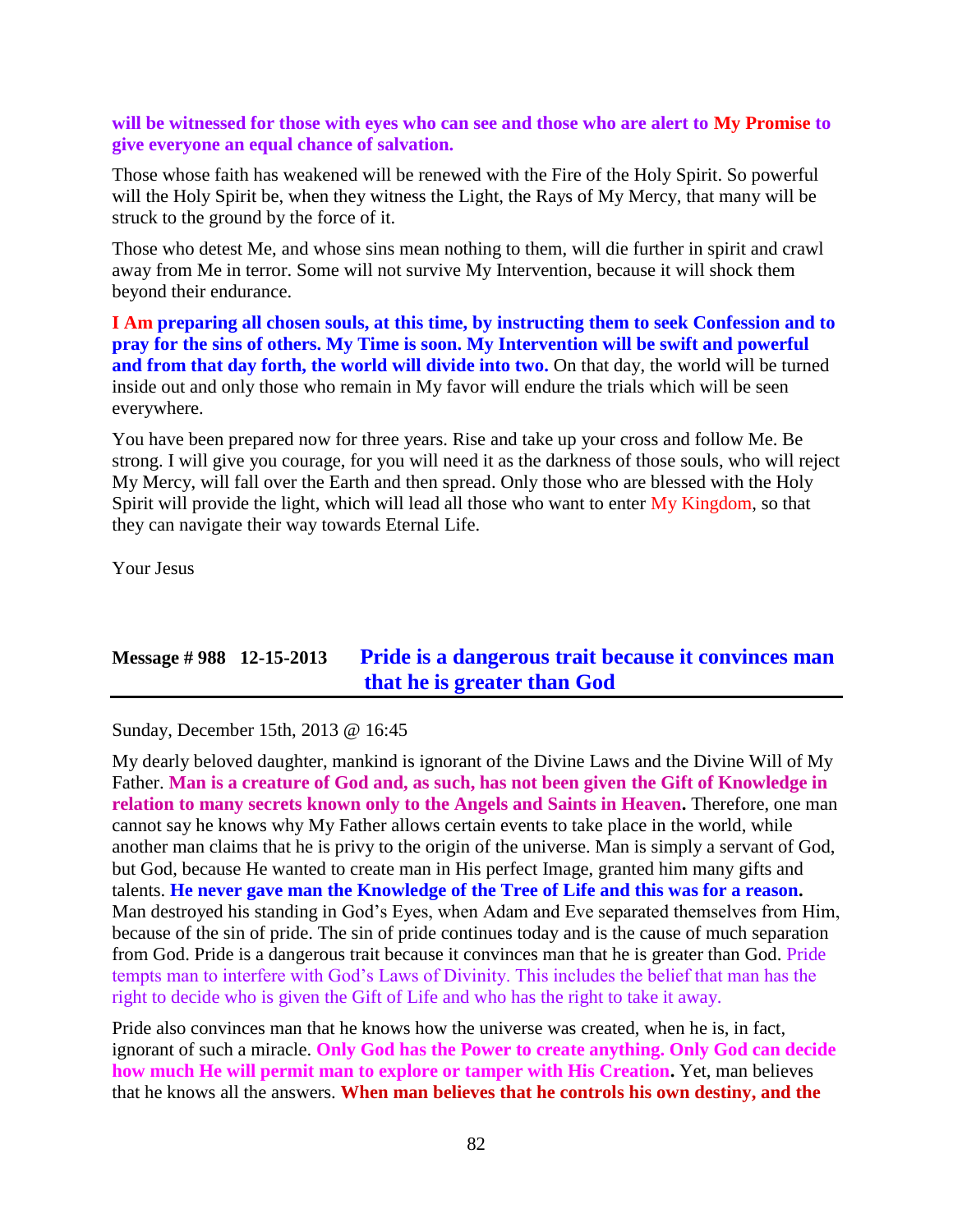**destiny of others, he falls into serious error because when he imitates the sin of Lucifer, he**  will be cast away. When man refuses to respond to his Creator, He will no longer be there to comfort him on the last day.

**You must never allow pride to convince you that you know all things of this world and beyond it, for this is impossible.** Instead you must listen, accept the instructions laid down in the Holy Gospels, so that you can live in peace and in accordance with My Father's Will. For when you humble yourselves before Him, He will show you great glory and then you will understand the great mystery of His Glorious Kingdom on the last day.

Your Jesus

### **Message # 989 12-16-2013 [Through the Sacrament of Baptism, the power of](http://www.thewarningsecondcoming.com/through-the-sacrament-of-baptism-the-power-of-the-beast-is-weakened/)  [the Beast is weakened](http://www.thewarningsecondcoming.com/through-the-sacrament-of-baptism-the-power-of-the-beast-is-weakened/)**

Monday, December 16th, 2013 @ 19:25

My dearly beloved daughter, **when you are close to My Heart and when souls surrender in full to Me, a number of things happen.**

**Firstly, any fear of human interference in your lives, will disappear.** In its place will be the peace and contentment, which comes from Me when I truly reside in your heart and soul. No amount of abuse, cruelty, or criticism can penetrate your soul, because you will have handed this pain over to Me. This is why you must always remain calm and silent in the face of such attacks.

**The next Grace you will be given will be the strength to withstand the temptation to sin.** This temptation, which is placed before all souls, every single day, by the devil, is very powerful and very few people have the willpower to avoid falling into sin. But when you have abandoned your will to Mine, it is My Will which will reside within your soul, which will then overcome the temptations placed before you.

**Never, ever, underestimate how much of a stranglehold Satan has over the human race.** This power is like a powerful storm and just as a strong, fierce gust of wind can knock you to the ground, the seduction, placed before you by the Evil One, is akin to a force, which will lift you in seconds and propel you into the sin, which you try to avoid.

Man is born with sin. Through the Sacrament of Baptism, the power of the Beast is weakened. Then, as you go through life's many trials and temptations, every person will be enticed into sin of every kind. Only those who work hard to avoid sin will overcome the fierce battle, which the Evil One will mount to devour their souls. Regular communication with Me is important. All you need to do is to talk with Me in your own words. Ask Me regularly to forgive you for the sins for which you are remorseful. Receive the Sacraments regularly. Then, finally, trust in Me, for when you do, I have the Power to pull you back from the brink of sin. When you surrender your will to Me, My Will will become the driving force to protect you against Satan.

By abandoning yourselves to Me entirely, you will perfect your soul.

Your Jesus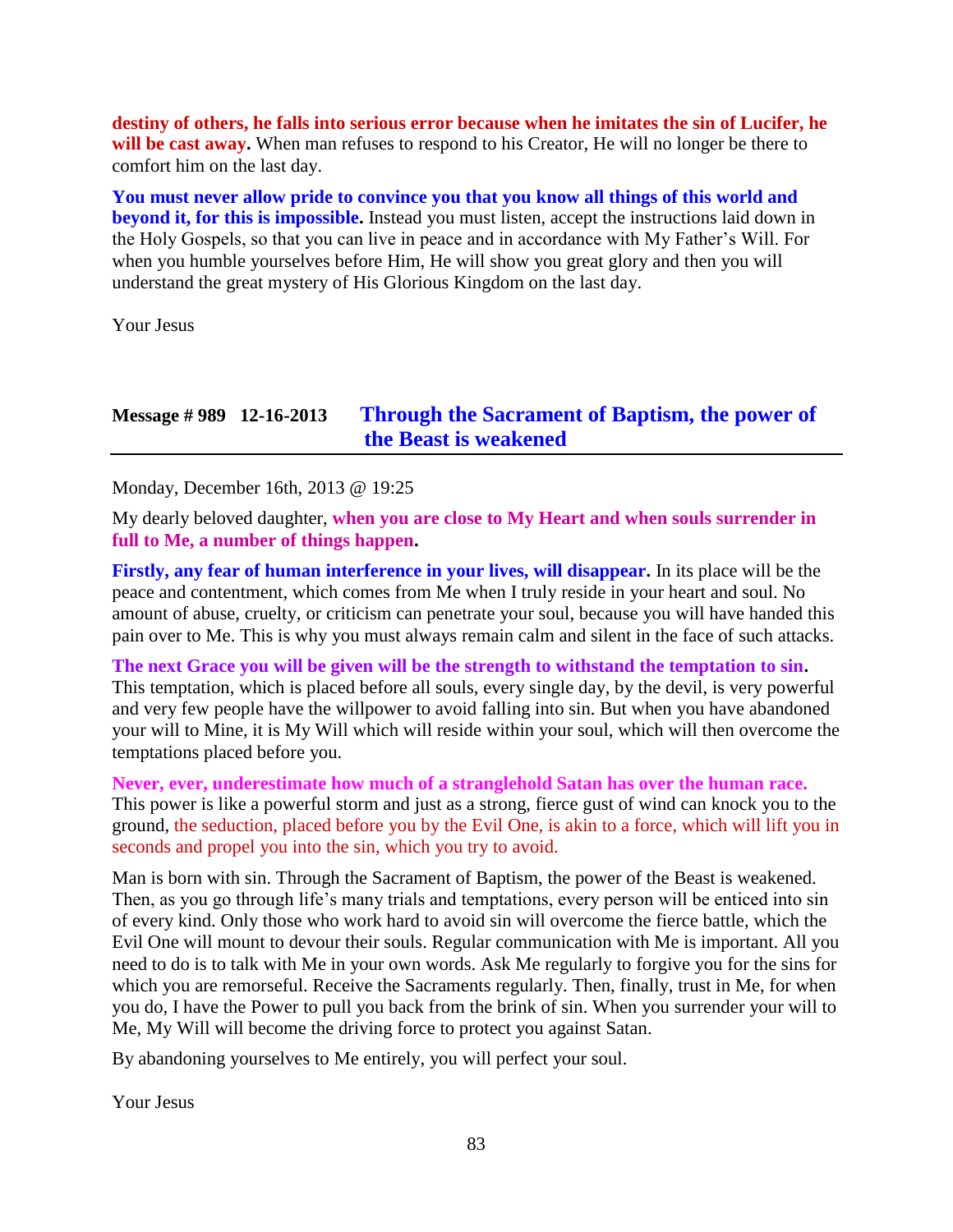### **Message # 990 12-18-2013 [Only the Light of God can bring eternal happiness](http://www.thewarningsecondcoming.com/only-the-light-of-god-can-bring-eternal-happiness/)**

#### Wednesday, December 18th, 2013 @ 16:40

My dearly beloved daughter, the beginning is without end. Once life is created by My Father and once man takes his first breath, he will exist in body and then in soul for eternity.

**The biggest mystery of Eternal Life is that it exists, whether or not man chooses.** Man has been given the Gift of free will and up to the day of his last breath on Earth he has a choice. He can live his life, as best he can and according to the Laws of God, and earn his salvation, or he can squander the Truth of the Existence of God and live his life according to his own desires. When he satisfies his own lusts, greed and desires in contravention of the Word of God, he takes terrible risks, which will have consequences for eternity.

**Those fortunate to gain the most glorious salvation will live an Eternal Life of ecstasy in God's Kingdom. He will enjoy every form of glory in union with the Will of God and he**  will live a perfect existence, which will never end. Those who chose to turn their backs on God, even when every effort will have been made by Me to save their sorry souls, will also have an eternal existence. Sadly, they will endure a terrible agony in lonely and desperate desolation. He too will be raised, along with the living and the dead, but his existence will be a painful one, as he will never see the Light of God. Only the Light of God can bring eternal happiness.

**When you take your last breath on Earth, this simply means that you are then taken into the next stage of your journey into eternity. There is only one path to take and that is the one where you come to Me.** Any other path will lead you into a terrible existence and yet many misguided souls believe that they know the Truth when they reject the existence of eternity.

You must never reject the Truth for only the Truth can bring you eternal salvation.

Your Jesus

## **Message # 991 12-20-2013 [On the Day of Judgment, you will finally](http://www.thewarningsecondcoming.com/on-the-day-of-judgement-you-will-finally-understand-the-power-of-god/)  [understand the Power of God](http://www.thewarningsecondcoming.com/on-the-day-of-judgement-you-will-finally-understand-the-power-of-god/)**

Friday, December 20th, 2013 @ 23:16

My dearly beloved daughter, **it is by My Command that Satan and all his demons will relent.**  For all their power, they are nothing before Me, the Son of man, Jesus Christ. For all My Humility, My Sacrifices, My Pleas to the human race, to allow My Love to draw them to Me, **My Divinity must never be underestimated.** My Power must never be misunderstood, for **I Am** All-Powerful and My Kingdom will reign forever, with or without man, who has the free will and, therefore, the choice to follow Me or not.

While humanity's weakness, caused by sin, makes every person vulnerable to the temptation by Satan, you must never believe that he holds all power, for he does not. **Every demon, including their master, the Beast, will drop at My Feet, by My Command.** Don't you know that? For there is only One Who has the Divinity to quell all beneath His Feet and that is I, Jesus Christ.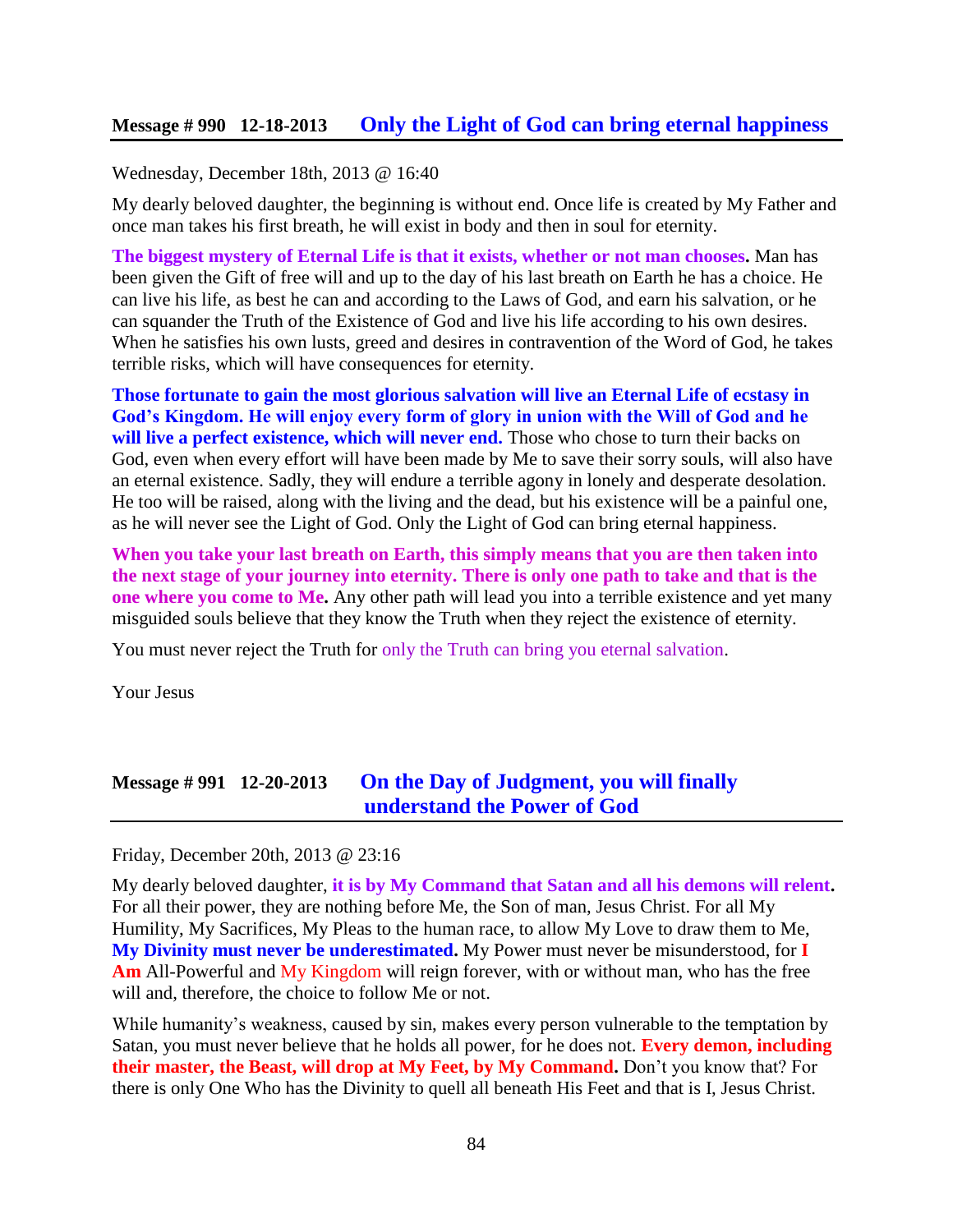To attain the favor of God, each of you must come to Me. I love you. I draw you to Me. I plead with you. I humble Myself before you. I allowed Myself to be dragged along the ground, through the mud, for you, before I died. Soon you will face Me. **On the Day of Judgment, you will finally understand the Power of God and then you will know what it is like to come face to face with My Divine Light.** So Powerful is My Light that only the pure and humble will withstand it. It will force many of you to the ground, when you will shield your face from Me. Very few of you are fit to stand before Me, and yet I will pull you towards Me, until you stand there as you were meant to in full surrender and in total obedience to Me. **On that Day your free will will come to an end.**

Your Jesus

### **Message # 992 12-21-2013 [You cannot divorce My Church from the Word –](http://www.thewarningsecondcoming.com/you-cannot-divorce-my-church-from-the-word-the-flesh-because-then-it-cannot-exist/) the Flesh – [because then It cannot Exist](http://www.thewarningsecondcoming.com/you-cannot-divorce-my-church-from-the-word-the-flesh-because-then-it-cannot-exist/)**

Saturday, December 21st, 2013 @ 20:13

My dearly beloved daughter, to those who accuse you, through My Holy Word, of fighting against the Authority of My Church, they must hear My Call.

The Church, created by Me, Jesus Christ, was built upon a firm Rock and no matter how much My Church – My Body – is attacked, the gates of Hell will never destroy It. **Satan and his agents will only attack what is genuine, what is True and what is of Me.** This is where all his energy will be focused on – My Church. **I Am** Present in My Church, through My Body, the Most Holy Eucharist. **My enemies will always target the Most Holy Eucharist, as It is not merely a symbol of My Love, My Promise to redeem the world – It is My Body.** It lives and breathes, for It is I, Jesus Christ, Who dwells in It. I will remain Present within the Holy Eucharist until close to the end, but My Church will never die.

My Word was made Flesh and through My Flesh, you, God's children, will remain close to Me. When My enemies attacked My Church in the past, My Church united and fought against Its opponents. But when My Church is attacked, by the spirit of evil from within, It will face very few obstacles from a secular world.

**Satan does not attack his own work.** As the Son of man, I will never desert My Church, for It is impenetrable against the Devil. My followers will remain true to My Church up to the last day. However, **the number of people who will not understand the attacks, which My Church will come under, from within, will be high. They will, for the most part, be content with the many adaptations to be introduced in the Holy Sacraments and the Laws of God. They will swallow the lie that modern life calls for a modern Church; that people today need to be able to make choices, based on their own free will – irrespective as to whether or not they insult God.** Then when they insult God and commit blasphemy, when they desecrate the Holy Eucharist, they will no longer be part of My Church. My Church will remain intact. My Church will stay standing, because of those who will remain true to the Word of God – the Word, which became Flesh. For you cannot divorce My Church from the Word – the Flesh – because then It cannot Exist.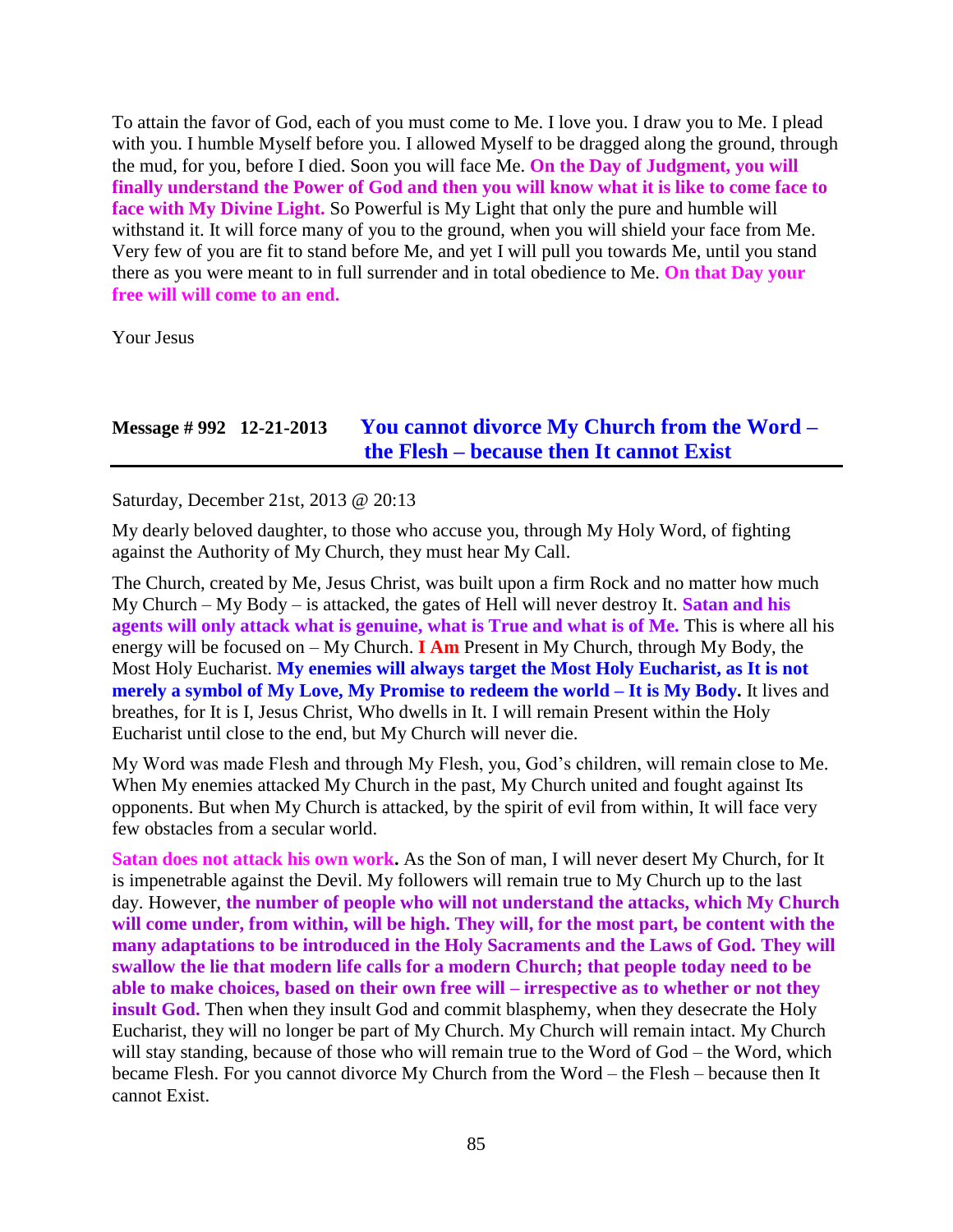I promised that I would protect My Church against the gates of Hell and I do this now by preparing My loyal sacred servants to stand by Me and to remain true and steadfast until the Great Day. I never break My Promise.

Your Jesus

# **Message # 993 12-22-2013 [Mother of Salvation: By the miracle of the](http://www.thewarningsecondcoming.com/mother-of-salvation-by-the-miracle-of-the-illumination-of-conscience-he-my-son-will-bring-joy-love-and-hope-to-the-world/)  [Illumination of Conscience, He, my Son, will bring](http://www.thewarningsecondcoming.com/mother-of-salvation-by-the-miracle-of-the-illumination-of-conscience-he-my-son-will-bring-joy-love-and-hope-to-the-world/)  joy, love, [and hope to the world](http://www.thewarningsecondcoming.com/mother-of-salvation-by-the-miracle-of-the-illumination-of-conscience-he-my-son-will-bring-joy-love-and-hope-to-the-world/)**

Sunday, December 22nd, 2013 @ 15:19

My child, **please let it be known that my precious Son is preparing for His Great Intervention of Mercy.** The world will be renewed as a result and many will rejoice in their new-to-be found freedom from doubt about the Existence of God.

How lonely are those who do not know my Son. When my Son stood on the mount, just before His Ascension into Heaven, His disciples were confused and frightened because of the separation they would have to face without Him. Many of them panicked and begged my Son not to leave them. He comforted them by patiently explaining to them that this separation would only be temporary and that He would send them help. The help He was referring to was the Gift of the Holy Spirit. Then He said to them: "Do not fear, for by the help of He Who I will send to you, you will not be alone. I will always be with you in the Form of the Holy Spirit."

For, although He told everyone that day that He would come again, they did not truly understand what He meant. Some thought that it would be weeks before He would make Himself known. But, remember, a day in God's Time, can be any time. **Now that Day is drawing close and all the prophecies foretold, as to the signs of the time of the end, are happening. Have no fear in your hearts, dear children, for the time for rejoicing is almost upon you. There will be no more tears or sadness, for my Son's Great Day will dawn suddenly and He will gather all of His own into His Sacred Arms.**

Pray for God's Great Blessings and for the Great Mercy, which my Son holds, in great abundance, for each one of God's children. This includes the good, the bad, and the indifferent. **By the miracle of the Illumination of Conscience, He, my Son, will bring joy, love and hope to the world.**

Be thankful for this great Mercy. My Son's Love for you will never die, fade, or be withheld, because you belong to Him. You are His. You are the children of God. You do not belong to Satan.

**Pray, pray, pray that humanity will choose the Merciful Hand of my Son over the deceit and the wicked stranglehold, which the Evil One exerts over the weak.**

Your beloved Mother

Mother of Salvation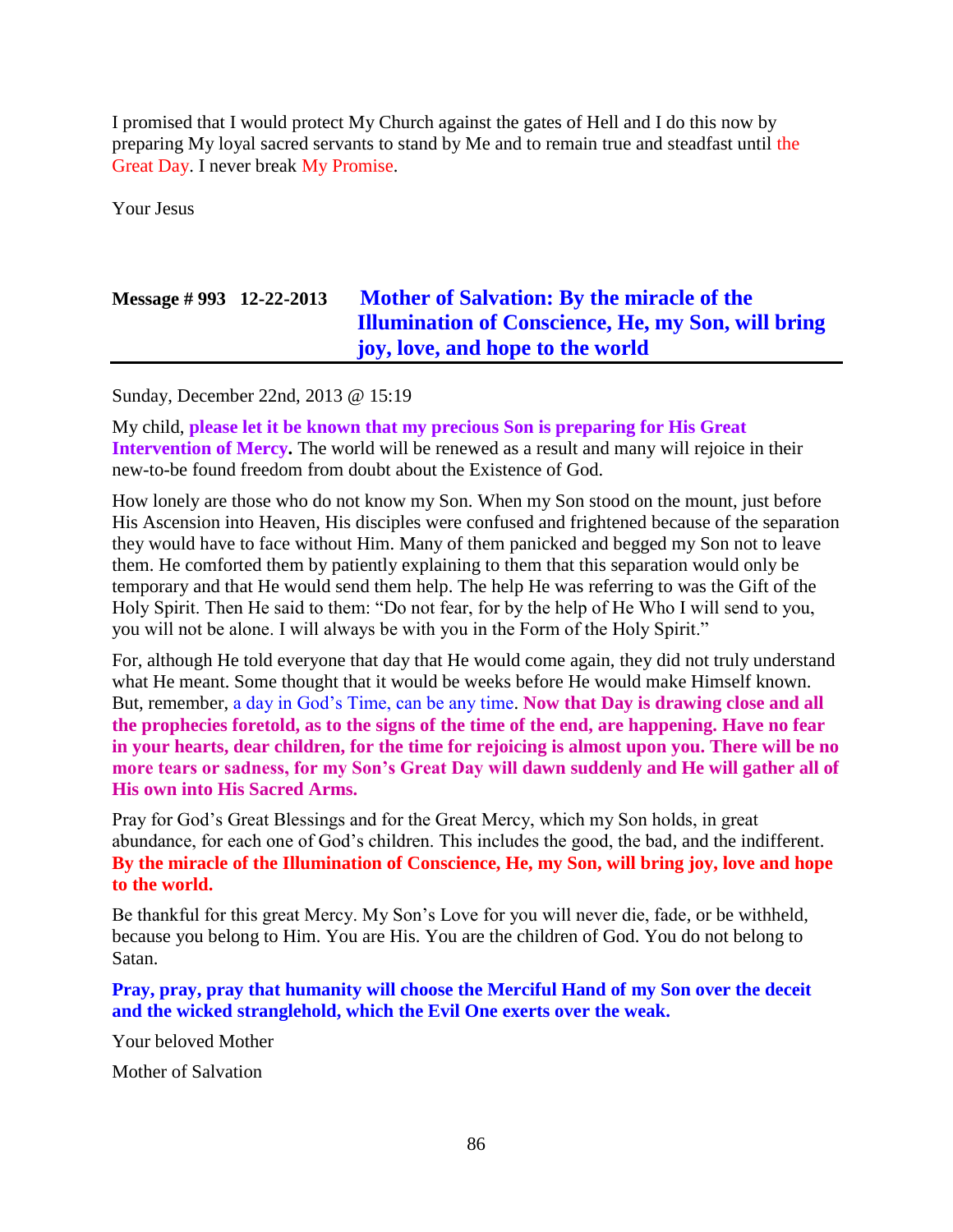# **Message # 994 12-22-2013 [Soon you will see Me in all of My heavenly Glory](http://www.thewarningsecondcoming.com/soon-you-will-see-me-in-all-of-my-heavenly-glory-and-then-you-will-finally-understand-the-mystery-of-my-divinity/)  [and then you will finally understand the Mystery of](http://www.thewarningsecondcoming.com/soon-you-will-see-me-in-all-of-my-heavenly-glory-and-then-you-will-finally-understand-the-mystery-of-my-divinity/)  [My Divinity](http://www.thewarningsecondcoming.com/soon-you-will-see-me-in-all-of-my-heavenly-glory-and-then-you-will-finally-understand-the-mystery-of-my-divinity/)**

### Sunday, December 22nd, 2013 @ 15:56

My dearly beloved daughter, how the world will soon sit up and acknowledge My Presence. **My Presence will be felt in every nation, country, and home. and no one will deny My Presence, yet some will not want to witness My Intervention. You must all accept that when The Warning takes place, that it is a Great Sign from Heaven.** It will confirm the Love, which God has for all of His children.

Your lonely separation from God will come to an end that Day. For those who want the Protection they desire, from the sorrow, which exists in the world today, know this. I will wipe away your tears. Forgive you your sins. I will Bless all of you, including those who will turn their backs on Me, in the hope that they will come running back to Me, so that I can save them.

The world is Mine. God's children will be gathered together and all of those whose names are in the Book of the Living will be swept up into My Arms. Pray that those who have doubts will be rid of them, that those who are in terrible darkness will ask Me for Mercy and that those who deny Me will finally recognize Me.

You must never allow the detractors of My Holy Word to take you away from Me, your beloved Jesus. Soon you will see Me, in all of My heavenly Glory, and then you will finally understand the Mystery of My Divinity.

Your Jesus

| Message $\#$ 995 12-23-2013 | <b>Mother of Salvation: This new and obscene</b><br>imitation of the Word of God will have many |
|-----------------------------|-------------------------------------------------------------------------------------------------|
|                             | believe that it is simply a modern updated version<br>of the New Testament                      |

Monday, December 23rd, 2013 @ 18:36

My child, **the darkness will drop so suddenly over my Son's Church, that many will be become instantly silent, so shocked will they be. My Son, Jesus Christ the King, will be declared to be no longer King. In His place will be the elevated pagan gods and all religions, including those who do not come from God and all will take up position in my Son's Church on Earth.**

To the world, the new proclamation of so-called Christianity will seem to be good news. The world will rejoice, because many will welcome what they will see to be great tolerance for every kind of act, which up to then was deemed to be a sin in the Eyes of God.

When my Son walked the Earth, the Pharisees rejected the Truth. They believed only in what suited them and they believed in many falsehoods. They would not accept my Son's outstretched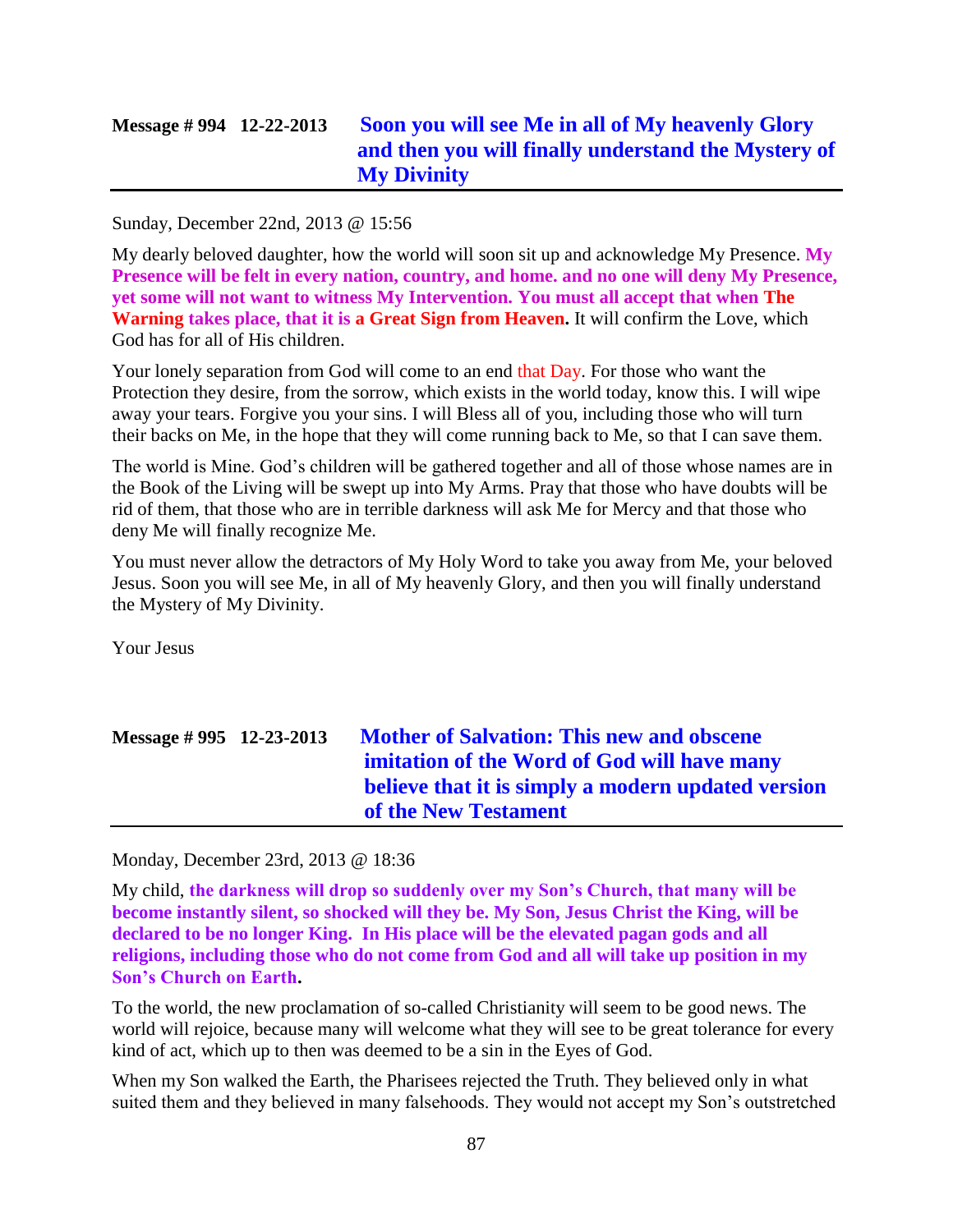Arms, as He proclaimed the Holy Word of God. **The time has come, once again, for those who claim to know the Truth to deny my Son.** By this, I mean His Holy Word as proclaimed in the Most Holy Gospels. **Soon, the Most Holy Book will be discarded and a new blasphemous substitute will be declared to all, within my Son's Church and outside of it.** Many will be deceived.

**So cunning are my Son's enemies that this new and obscene imitation of The Word of God will have many believe that it is simply a modern, updated version of the New Testament. My Son's Word will be used and changed to mean something new – something He never said.** The Evil One, through the enemies of my Son, will always deceive the world by using the Truth as a base for lies. They will always attack what is True by working with the Truth, in order to defame my Son's Word.

They will start with His Word first and destroy it – first, by mocking it and then by discarding it, in favor of heresy. Then they will attack His Flesh. The Word was made Flesh in the form of my Son. **They crucified my Son before and now, as He comes again to renew the Earth, they will destroy the Holy Eucharist.** All of those with faith must persevere during these terrible birth pangs, because when it is all over the Son of Man will rise and will come to reclaim His Kingdom on Earth. Those who love my Son must honor Him at all times and never deny Him.

You must be prepared to live by the Truth and never succumb to accepting lies, which will be spread all over the world and the, soon to be declared, new One-World Religion. When you see these things happen, be assured that the time will be close for the Second Coming of the One True Savior – Jesus Christ, the King of humanity.

Your beloved Mother Mother of Salvation

# **Message # 996 12-25-2013 [Next Christmas the celebration of My Birth will be](http://www.thewarningsecondcoming.com/next-christmas-the-celebration-of-my-birth-will-be-replaced-by-a-great-ceremony/)  [replaced by a great ceremony](http://www.thewarningsecondcoming.com/next-christmas-the-celebration-of-my-birth-will-be-replaced-by-a-great-ceremony/)**

Wednesday, December 25th, 2013 @ 09:50

My dearly beloved daughter, **I Am** the Word made Flesh. My Body embraces the world today, but the world, while it may celebrate Christmas, is impervious to My Plan of Salvation.

Christmas has become no longer a celebration of My Birth, but a pagan substitute, where every honor is handed over in the pursuit of falsities. How weak the faith of Christians has become. How they have forgotten all that I taught the world. How much they care about material comforts, which will only turn to dust, and where they ignore, completely, the state of their souls.

The times have fallen upon you where the faith of most Christians has become so weak that there is little discussion or reference made to My Glorious Divinity. My Teachings no longer hold any real meaning in your lives and many priests no longer love Me as they should. No, My daughter, they do not truly know Me at all.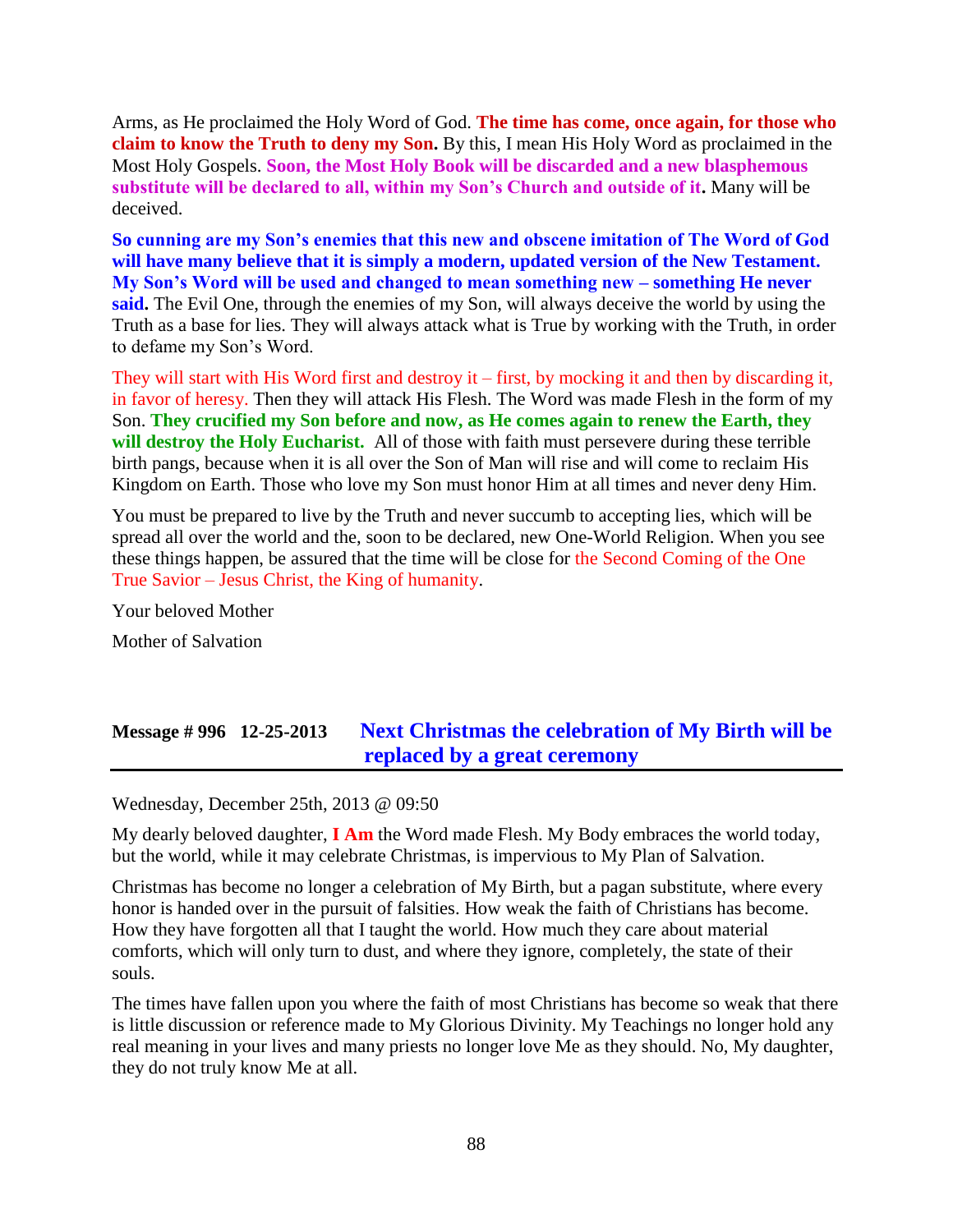I will not rest until My Voice is heard, until I awaken you to the call to renew your faith. Soon your faith in Me will weaken even further. So busy will you become, engrossed in political affairs, relating to countries where war and poverty are rampant, that you will forget Me. I will be substituted in your faith by My enemies, who pose as My servants and who will lead you further and further away from Me.

**Next Christmas, the celebration of My Birth will be replaced by a great ceremony, which will applaud the work of those imposters, who parade in My Church, wearing the garments**  which serve only to fool the faithful. On that day, they will applaud the god of social justice, human rights, and the money they will say that they have raised for the world's hungry. But know this. All these things presented to the world in My Holy Name, serve only one purpose. **That is to take you away from the Word, which is My Flesh. My Flesh is of My Body. My Body is My Church.** When those who say they are of My Church do not venerate My Holy Word, but instead, embrace and try to control the world's politics, then they can never say they are of Me. The time has come for the division – the schism foretold – to take place and it will be swift.

You can only love one God and the only way to My Father is through Me, His Only-Begotten Son. Separate yourselves from Me in pursuits of political campaigns, which strive to promote human rights and social justice as a substitute for the Word, then you will deny Me.

My Heart is heavy at this time. I give you this warning so that you do not fall into error and into the most cunning trap, which will be placed before you by the disciples of My nemesis – the Devil.

Your Jesus

# **Message # 997 12-26-2013 [My plans to save the whole world are in place and](http://www.thewarningsecondcoming.com/my-plans-to-save-the-whole-world-are-in-place-and-not-one-soul-will-i-let-go-of-easily/)  [not one soul will I let go of easily](http://www.thewarningsecondcoming.com/my-plans-to-save-the-whole-world-are-in-place-and-not-one-soul-will-i-let-go-of-easily/)**

Thursday, December 26th, 2013 @ 14:20

My dearly beloved daughter, it is My Desire to give comfort to all of you at this time. My plans to save the whole world are in place and not one soul will I let go of easily. Every single child of God has the capacity to love – even those who are separated from God. Each soul has been born with the Gift of Love – the Gift of God, Who resides within them, even if they do not recognize Him.

**Love is a trait which is hated by Satan, for God is Love.** Everyone who loves another person feels joy in his heart. **Love is the most natural feeling and it is what keeps the Light of God aglow in a world of darkness. Satan will attack love at every opportunity.** He will snatch it away from those where he can and he will replace love with many wicked substitutes. When he attacks the Sacrament of Marriage, he dilutes the love within each such union until only hatred remains. He will break up friendships. He will cause division, mistrust, and hatred whenever and wherever he can. He is the cause of murder, acts of violence between people, acts of oppression, torture, and war. When Satan attacks the natural law of love, created by My Father, he draws people into terrible anguish. They will feel no peace when love is missing in their lives. They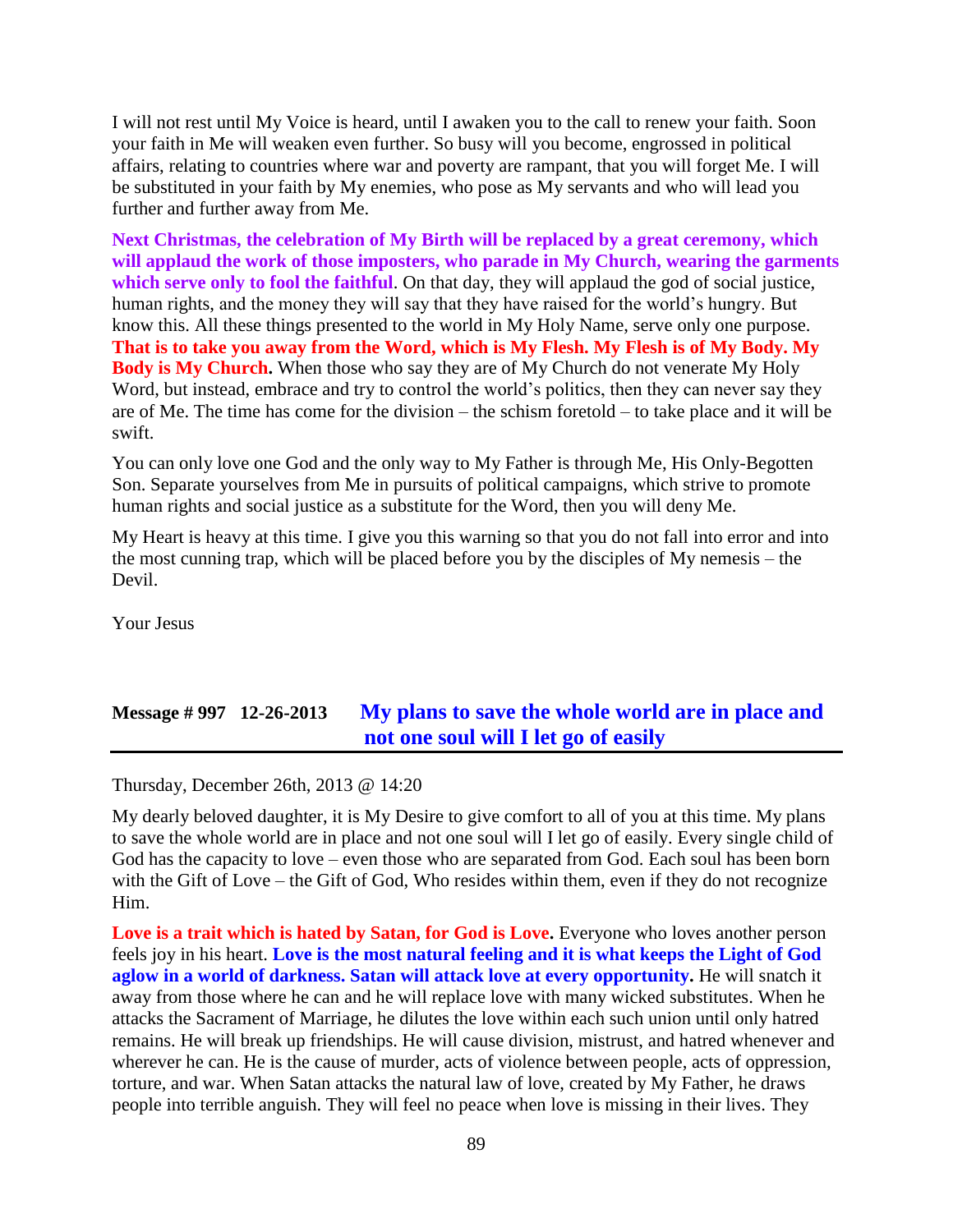will not trust others where there is no love and when there is hatred in a person's soul, he or she will treat others with a terrible cruelty.

Hatred can never come from God. **Hatred comes from the devil.** He who hates emulates the traits associated with Satan. Because he imitates Satan, man will often camouflage hatred with a sweet and cunning façade. Very often he who hates another will say that they are only speaking out of love when they cause damage to others, in order to confuse them. **The man who hates, just like Satan, will be careful not to reveal his hatred.** Many will say that they are acting in good faith because of the need for honesty. Yet, any act of hatred can never bring good fruits, for, like rotting flesh, it will bring decay and then death of the soul.

Love is all that matters in My Eyes. Be assured that all those who are filled with love – either for another or for God – that they are already in favor. Those who are favored by God will be shown Great Mercy, by Me. Those with hatred in their souls will not be shown Mercy, unless they redeem themselves in My Eyes first. You must remember that hatred in any form, and especially when carried out in My Holy Name, will bring only desolation of the soul.

**My Love is greater than that felt by any man. It is beyond your comprehension. Because of the breadth and depth of My Love for you, I will fill every one of you with My Holy Spirit.** My Love will draw out the love in your hearts, no matter how miniscule it may be in each soul. **So, please, you must never give up hope that I will bring salvation to the whole world, for My Patience is endless and My Love eternal.**

Your Jesus

### **Message # 998 12-28-2013 [All of God's children are part of His extraordinary](http://www.thewarningsecondcoming.com/all-of-gods-children-are-part-of-his-extraordinary-family/)  [family](http://www.thewarningsecondcoming.com/all-of-gods-children-are-part-of-his-extraordinary-family/)**

Saturday, December 28th, 2013 @ 23:36

My dearly beloved daughter, many who believe in God, have only a vague idea as to Who He is and why He created the world.

**My Father is Love. All who surround Him love Him**, just as you would imagine the love for a much cherished father. Being with Him is the most natural feeling and everyone in Heaven is in complete union with Him. They feel cherished, much loved, and this brings them a complete sense of belonging. **When all those who are favored in My Father's Kingdom unite with Him, they experience an ecstasy like nothing you know on Earth.** When those of you who follow Me, Jesus Christ, and join in union with Me, get to know My Father, you too will experience this sense of belonging.

All of God's children are part of His extraordinary family and each one is loved by Him with an abiding passion. For those blessed with the Graces from Heaven, and who feel close to My Father, you must know that you will feel a sense of awe when you speak with Him in your heart – on the one hand. But on the other hand, you will feel loved and with an instinct, which you will not understand, you will know that you are His child. This applies to all of God's children,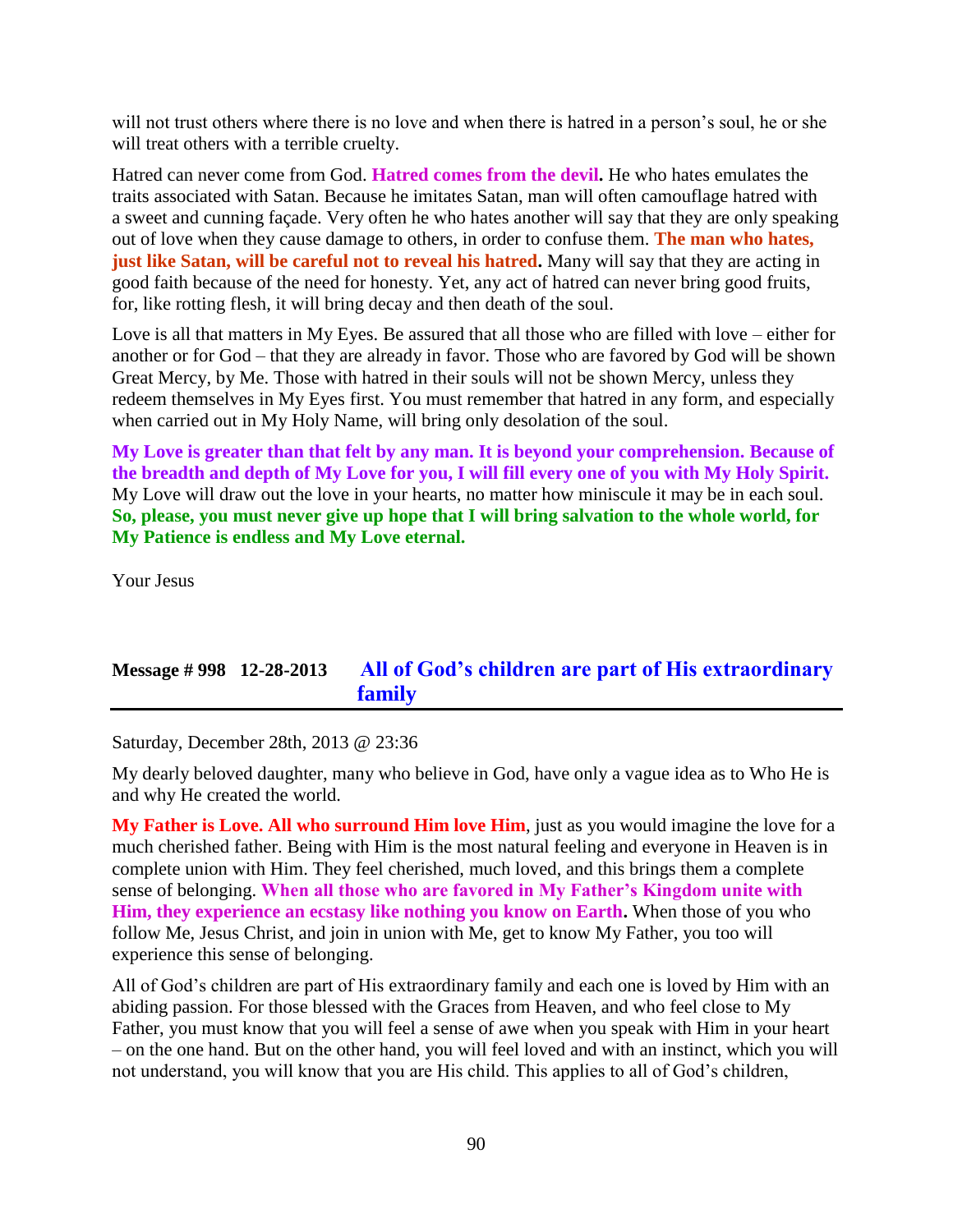irrespective of age. For in God's Kingdom age does not exist. All souls are elevated according to their status and how they fulfilled the Will of My Father.

Oh how My Father has been forgotten and how much He is misunderstood. He is not fearsome. Yet, His Justice is Finite. He is loving and fair and will do all He can to renew the world, so that it is prepared properly to receive Me, His beloved Son.

**You must never feel that you cannot call on My Father, for He is your Father, the Almighty One, Who gave the Command for life to begin and Who gives the Command for life to be taken away.** Follow My Father's Commandments. Accept with gratitude His Gift of My birth, death, and resurrection, and Eternal Life will be yours.

Your Jesus

## **Message # 999 12-28-2013 [Mother of Salvation: My Son has instructed me to](http://www.thewarningsecondcoming.com/mother-of-salvation-my-son-has-instructed-me-to-bring-the-world-this-important-message/)  [bring the world this important Message](http://www.thewarningsecondcoming.com/mother-of-salvation-my-son-has-instructed-me-to-bring-the-world-this-important-message/)**

Saturday, December 28th, 2013 @ 23:50

My child, **my Son has instructed me to bring the world this important Message. He desires that all those who have family and friends, who reject God and who deny my beloved Son, Jesus Christ, must know that He will shower them with His Graces when you recite this special Crusade Prayer for them. When you say this Prayer, He will show each of them great Compassion and He will redeem them and pull them back from the brink of desolation.**

### **Crusade Prayer (131) The Mercy Prayer**

O my dear Mother of Salvation, please ask your Son, Jesus Christ, to grant Mercy to (name all here…) during The Warning and again on the final Day, before they come before your Son.

Please pray that each of them will be saved and enjoy the fruits of Eternal Life. Protect them, every day, and take them to your Son, so that His Presence will be shown to them and that they will be granted peace of the spirit and attain great Graces. Amen.

My Son will, because of this Mission, shower extraordinary Graces on souls who are in need of His Mercy. He will always be generous when souls live according to His Holy Word and welcome Him into their hearts.

Go forth and rejoice, for this is one of the most extraordinary Gifts He has given to all those who have responded to this Call from Heaven.

Your beloved Mother

Mother of Salvation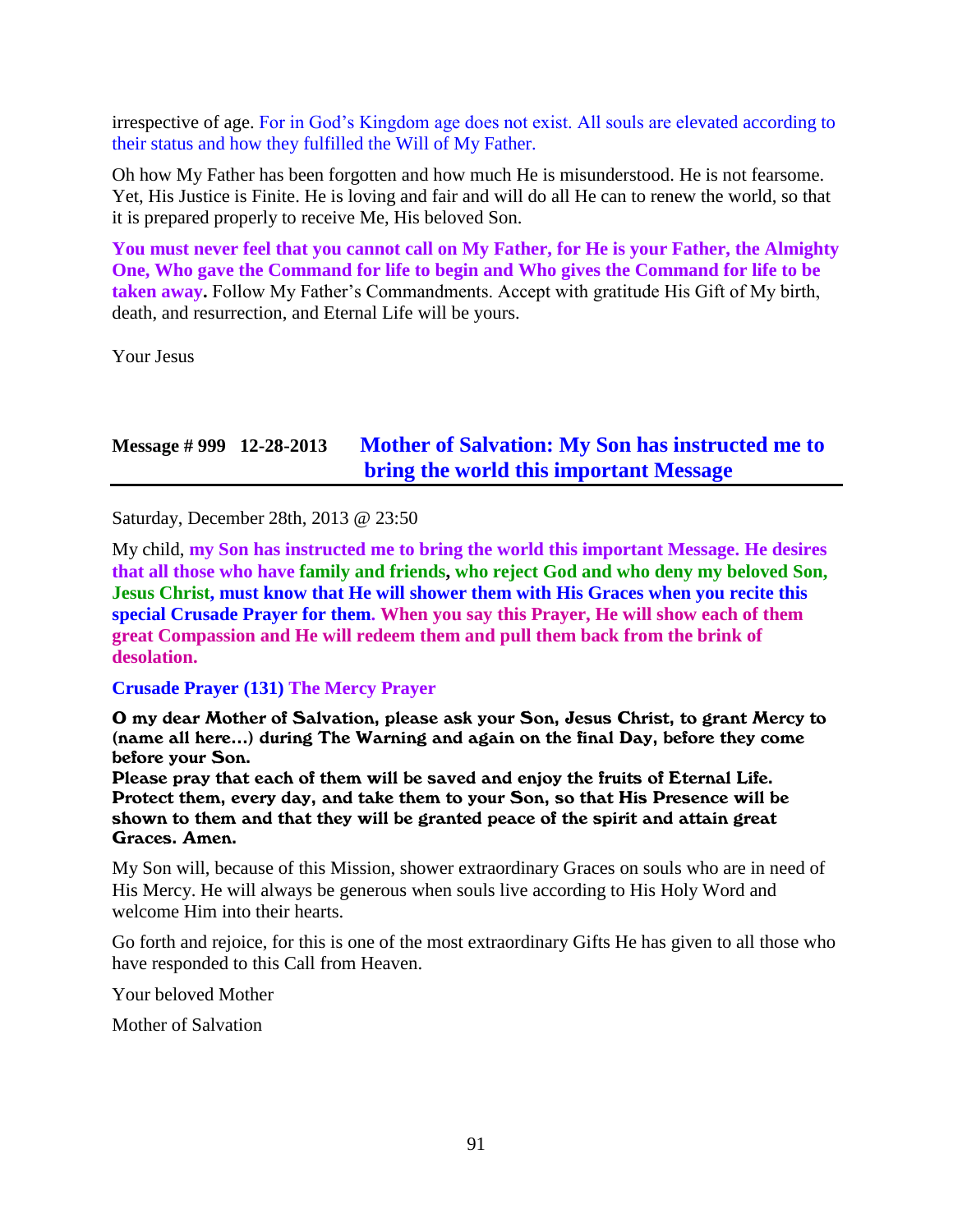### Sunday, December 29th, 2013 @ 19:48

My dearly beloved daughter of Mine, **when I revealed the secrets of the Book of Truth, from the beginning, I told you that the Book had been foretold to the Prophets – a total of three – representing the Most Holy Trinity.** I do not tell you of these things in order to frighten you. I tell you of these facts, so that you will trust in Me completely.

**My daughter, the Plan of My Father to spread conversion began the moment this Mission began.** This conversion, at a time of great apostasy, apathy and shameful indifference to the Word of God, is much needed. God's children were given the Truth in the Most Holy Book, but much of what is contained therein has little impact on people in the world today. How could it?

So many are distracted by entertainment, are easily amused and quick to grasp anything, which titillates. Even the Truth of man's Creation has been denied. Instead, they replaced the Truth with ludicrous beliefs in many false gods of their own making. Their practices of magic and evil dabbling in the occult have attracted the attention of many and fired the imagination of those seeking sensationalism in their lives.

Then there are those who abuse their knowledge of the spiritual world and who have caused many souls to wander away from Me. In order to empower themselves with spiritual gifts, these poor souls instead invite the spirit of evil, when they call on the spirits of those who have entered Hell. These spirits will only pull them into a web from which they will never disentangle themselves. Those who dabble in New Age practices, witchcraft, tarot cards and clairvoyance, will be the cause of terrible afflictions upon others, although in many cases, they have no such knowledge of the harm they do. All such people, who place false gods before the One True God, are guilty of paganism – a heinous crime – because they knew the Truth before they turned away from it.

Then there are those who curse others when they dabble in Satanism. So depraved are they, that they constantly taunt Me and conduct such wicked acts because they have already made a pact with the Devil. Nothing I do will change them. Oh how I weep such bitter Tears over these poor misguided souls.

Then there are those who do know Me, but who spend little time in My Company. They bring Me great sadness, for they take their souls for granted. They believe that they have a natural given right to Eternal Life, but they do not believe that they have to earn it. Many of them are so complacent that they do not bother with the Sacraments and rarely pay any heed to the Ten Commandments, because they do not believe that they apply to them today. Most do not believe in Hell or Purgatory. They walk a very dangerous path. **Soon, they will be deceived even further, when they are fed a new watered-down doctrine, which will be introduced by My enemies.** They need much prayer now.

Finally, there are those who are closest to Me and who are learned in all things Sacred. These are the souls who bring Me great comfort and on whom I lean. Yet, there are those amongst them who do not live the Truth. They preach the Truth, but do not practice the basics of My